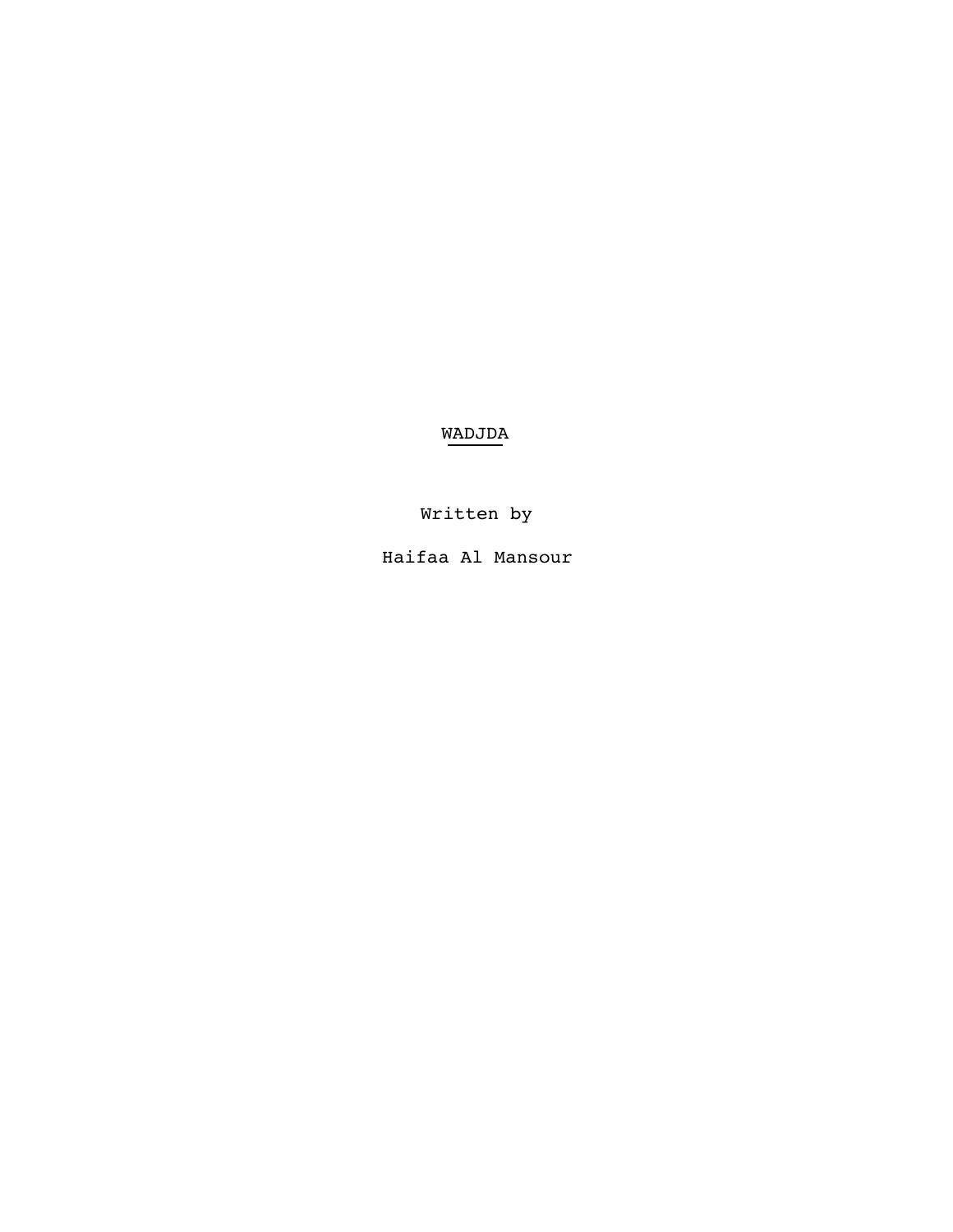BLACK SCREEN.

Sounds of a busy schoolroom: shoes shuffling across the floor, girls shouting, laughing and gossiping to each other.

GUNSHOTS and the WHINNY of horses blare out. The girls fall quiet before they start singing in unison.

> GIRLS (V.O.) It's time for Jihad; it's the only choice. The war is boiling, calling.

TEACHER (V.O.) Girls! Stand still in your spots!

FADE IN:

# 1 INT. SCHOOL AUDITORIUM (SAUDI ARABIA)- DAY 1

A group of 11 YEAR-OLD GIRLS stand in three rows on a homemade wooden stage. A banner reads, "The Secondary Fourth School for Girls-Riyadh East." A TEACHER eyes them skeptically.

> TEACHER Again, from the beginning.

She pushes "play" on a small tape recorder on the floor.

CHORUS OF GIRLS It's time for Jihad; it's the only choice. The war is boiling, calling.

The front row has four girls, one of whom is WAJDA, (11), cute face with big, smart eyes.

They all sing in tune except for her. She's looking away singing absentmindedly, missing most of the words.

Wajda watches two older girls, FATIN and FATIMA, pass by. Wajda waves to them as she sings.

She looks at the teacher, now scowling at her, tucks her hands in her pocket and tries to follow the other girls. They all look similar except for Wajda.

The SONG halts abruptly as the teacher hits "Stop" on the tape recorder. The girls' voices trail off.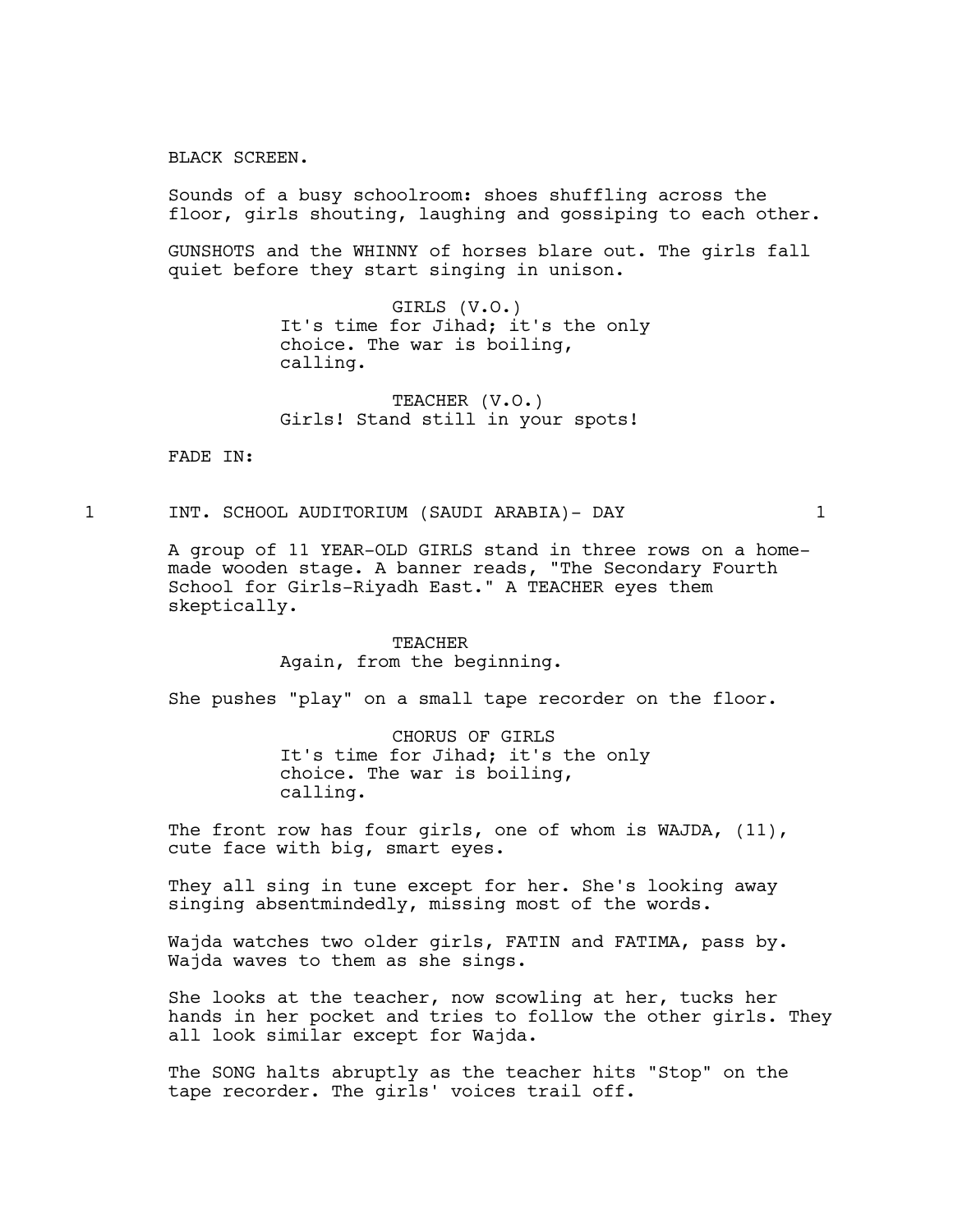Wajda! Step to the front, please.

Wajda makes her way out of the rows of girls. NOURA, (11), a sweet and perfect type, bumps into her, smiles and fills her place in the front line. Wajda stands in front of the line of girls alone.

> TEACHER (CONT'D) Why don't you show us all how well you sing? Start with the first verse.

Wajda becomes very nervous. Her face reddens and she stares hard at the floor, she tries to sing, but her mouth clamps tight.

> TEACHER (CONT'D) Well? If you don't want to share that "beautiful" voice of yours with us...

The teacher gestures towards the tape recorder.

Wajda stares at the floor as she sits down next to the tape recorder, scowling.

The line is much more unified now. The Teacher smiles with satisfaction then glares at her.

TEACHER (CONT'D)

Well?!

Like a professional DJ, Wajda's hand rewinds the tape, stops it and hits "Play" all in one motion.

> THE CHORUS OF GIRLS It's time for Jihad; it's the only choice. The war is boiling, calling. The horses are prepared; the battle will start. War heals wounds way better than suppressing anger. If our religion is humiliated, heaven calls and our fate is written. Where are the proud men to answer the calls? Allhu Akbar is our song; It is our light and the fire we fight with!

THE CHORUS CONTINUES THROUGH THE TITLES

STATIC BLENDS OVER THE SONG LIKE A RADIO TUNING TO ANOTHER CHANNEL and then...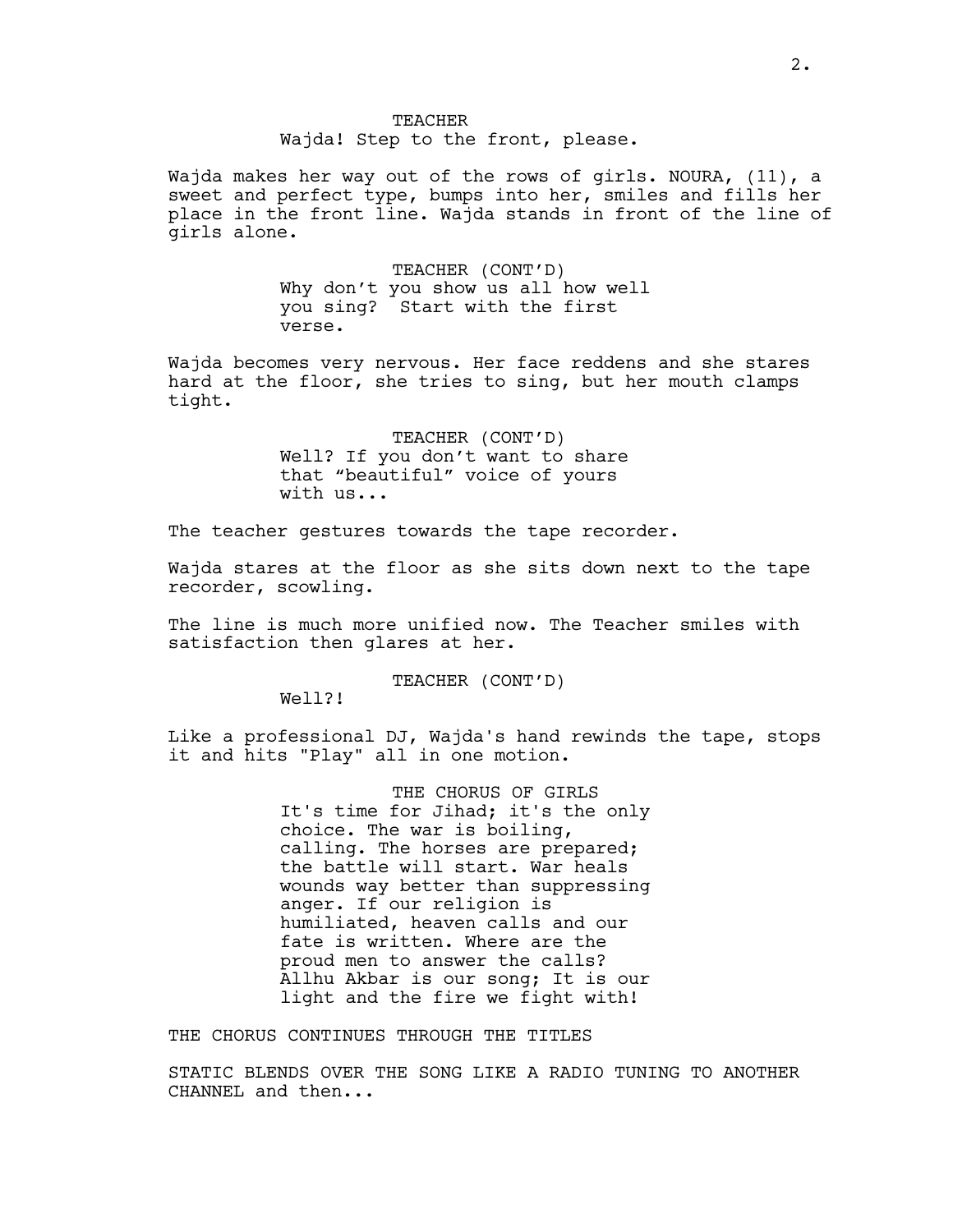#### A RAUCOUS ROCK SONG STARTS!

# 2 INT. WAJDA'S ROOM - DAY 2

In her small, sparsely decorated room between a single bed and a window covered completely with wallpaper, Wajda hits "record" on her tape recorder as the ROCK SONG continues.

Dancing and moving to the beat, she insures that a cord from the window is properly connected to the radio antennae.

She writes down the song on a track list labeled "Wajda's Awesome Mix Tape, Vol. 7." Next, she counts out homemade bracelets and puts them in small plastic bags. Finally, she puts on her black converse high-tops with colored laces.

As she waits for the ROCK SONG to end, she looks through the half open door to her MOTHER, busy drying her hair.

# 3 INT. LIVING ROOM - DAY 3

WAJDA'S MOTHER (33), struggles with a broken hair-dryer as she straightens her beautiful long hair. She is petite, with a definite sparkle in her eye, but right now she's frustrated. The brush becomes too hot and she quickly dries the rest of her hair without it.

#### 4 INT. WAJDA'S ROOM - DAY 4

Wajda takes some money from a drawer and puts it in her pocket. She hits "Stop" on the tape recorder and runs out.

#### 5 INT. LIVING ROOM/KITCHEN - DAY 5

Wajda's Mother twists her hair and adds colored clips. She moves to the kitchen and adds cups of cardamom and coffee to boiling water in an old pot. Outside a car HONKS its horn.

In rapid motions, her Mother takes the over-boiling coffee, puts it in a thermos and grabs her notebooks.

Wajda enters, drops her backpack and hurries behind, carrying the rest of her Mother's supplies.

The Mother grabs keys from a hook by the entrance. A string of blue prayer beads fall to the floor. She puts them back on the hook, pulls her veil over her face and turns to Wajda.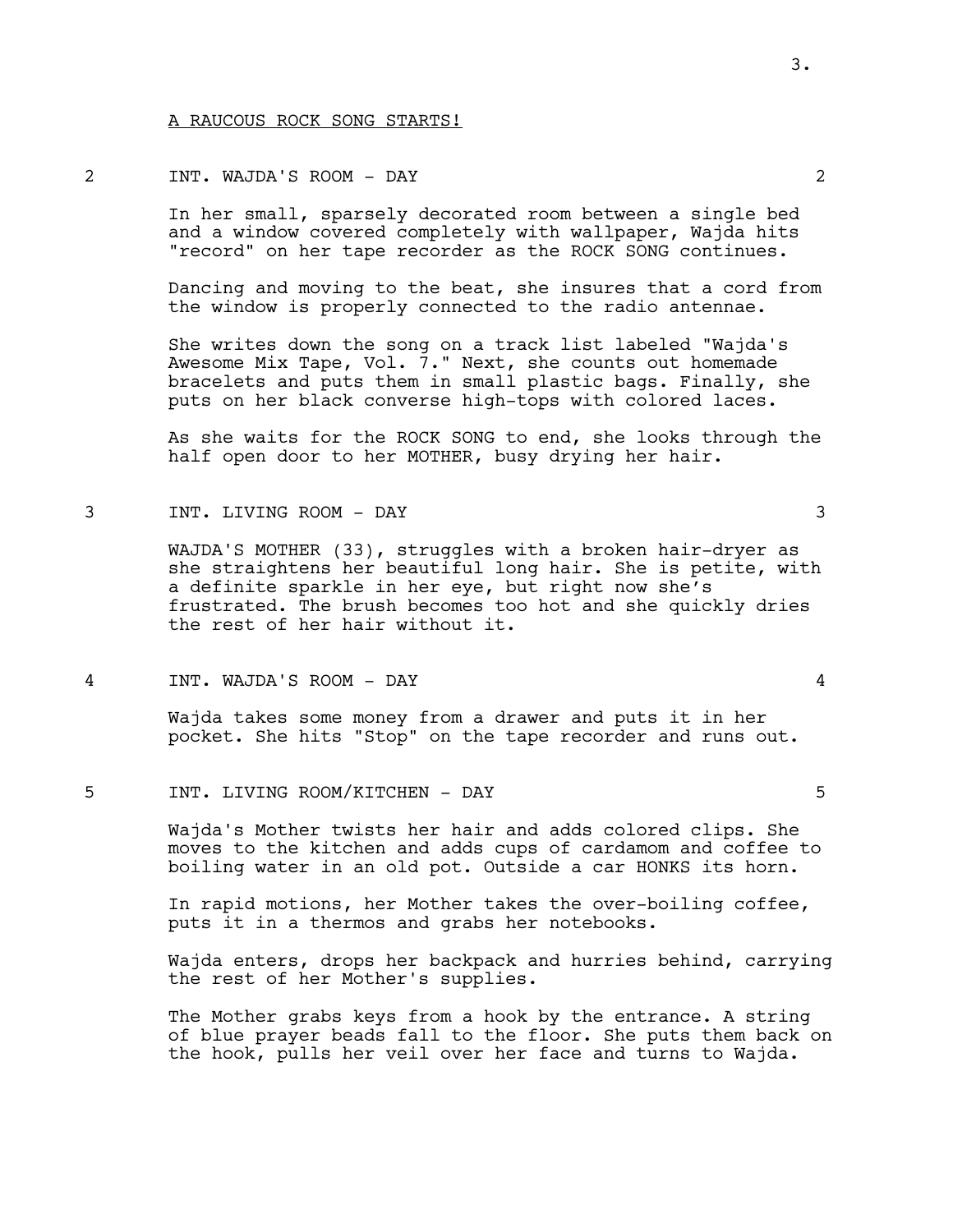**MOTHER** 

Don't forget your key, and don't lock the upper lock. Your Father may be coming later after his night shift.

#### 6 EXT. FRONT OF WAJDA'S HOUSE - DAY 6

A Pakistani Driver, IQBAL, (late 20's), squats in front of an old van, sticking the broken headlights on with tape. He turns as Wajda and her Mother emerge.

IQBAL

(In broken Arabic, bossy) It very long way, Madame! Other teachers we are taking, very long way. You late every day! No taking you late.

WAJDA She's not late! You just came! I saw you - five minutes not even!

IQBAL I no talk to you little girl, I talk to your Mother, she is late!

Iqbal enters the car and slams the door. A picture of a cute, smiling child wearing traditional Indian dress with flowers in her hair, falls to the car's floor. Iqbal picks up the picture and cleans it carefully then puts it back on the car's counter.

> MOTHER Don't worry about him. Okay, yalla bye! (to Iqbal) ) No problem, Iqbal. You take lots of money; let's have some quiet for the long drive.

She takes her things from Wajda and quickly enters the van. The bus jolts away. Wajda is about to walk back into the house when the minivan swerves to avoid an oncoming car, almost crashing into it. She watches until it disappears, worried for her Mother.

7 INT. LIVING ROOM - DAY 7

Wajda grabs her backpack, stopping by the mirror. She looks at herself and touches her hair, then puts on her abbayah.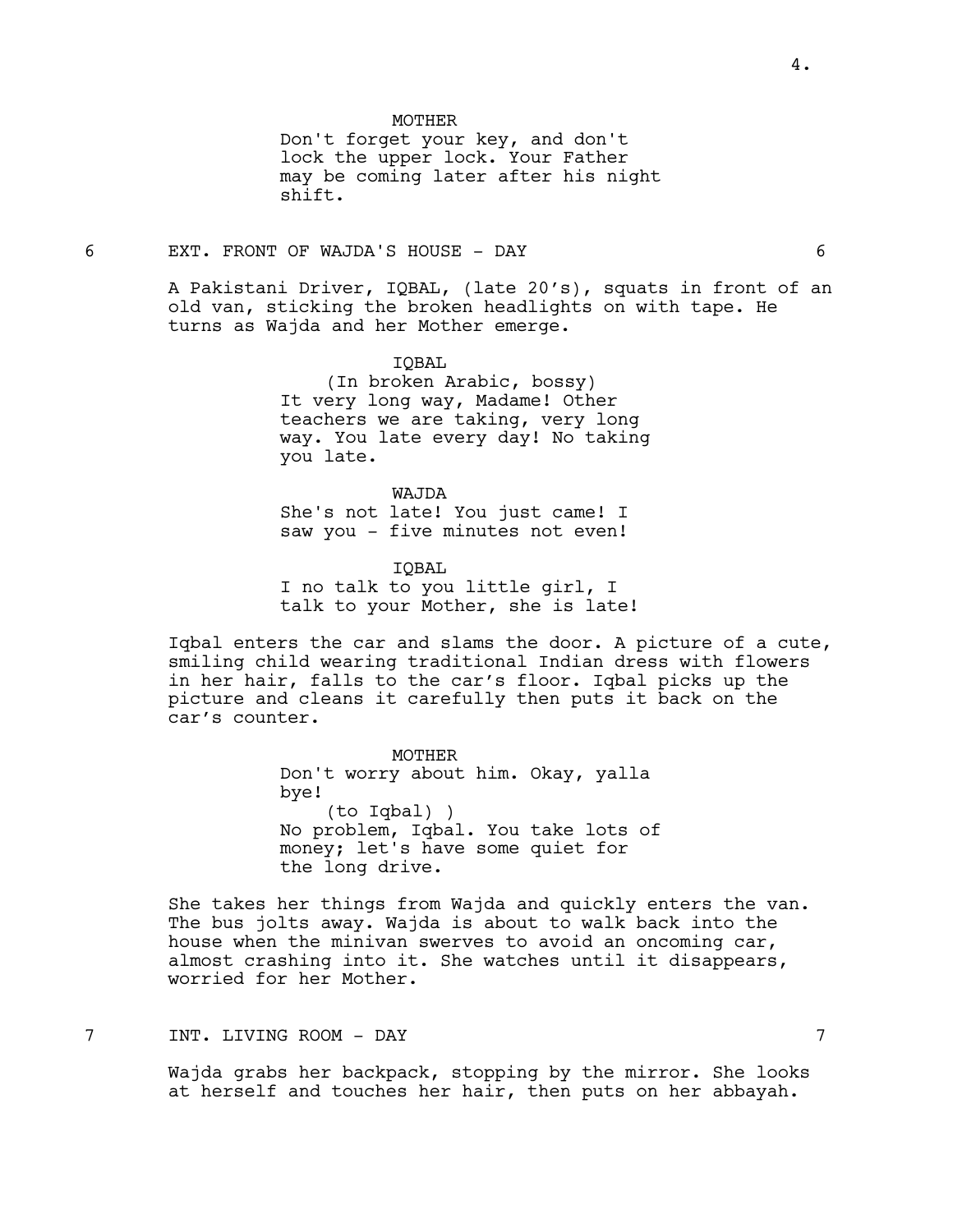#### 8 EXT. THE NEIGHBORHOOD STREETS - DAY 8

Concrete houses line the street. All the windows are covered in aluminum. A typical middle class neighborhood in Riyadh, Saudi Arabia.

Groups of girls walk to school, completely covered in abbayahs and veils, distinguishable only by their different backpacks. Taxis and minivans pass by full of covered women in black.

Wajda exits her gate and walks towards school. Suddenly a rock flies by her feet and knocks a soda can from its place. She looks up to see her FATHER (35), smiling and tossing another rock up in the air, playfully.

Dark and handsome with short soft black hair and a well groomed mustache, he wears a worn-out blue oil-man's uniform.

#### FATHER

Watch this!

He flings the rock towards another can just past her on the wall. She ducks but looks over to see the can fly from its place. Wajda searches and picks up another rock.

# WAJDA

Oh yeah, check this out!

Full of bravado, she flings the rock at a milk carton near his feet but it falls short and BOUNCES off target.

FATHER

Ha! Keep practicing. You're getting there!

WAJDA Look who's back! Where have you been?

She smiles, runs and gives him a big hug.

#### FATHER

Oof. Look at this.

He pulls out a shiny black rock from his pocket.

FATHER (CONT'D) It's volcanic, from the Empty Quarter. It has a great velocity. It'll help your aim. Now get going.

She takes it, beaming. He taps her on her head and she runs off to school.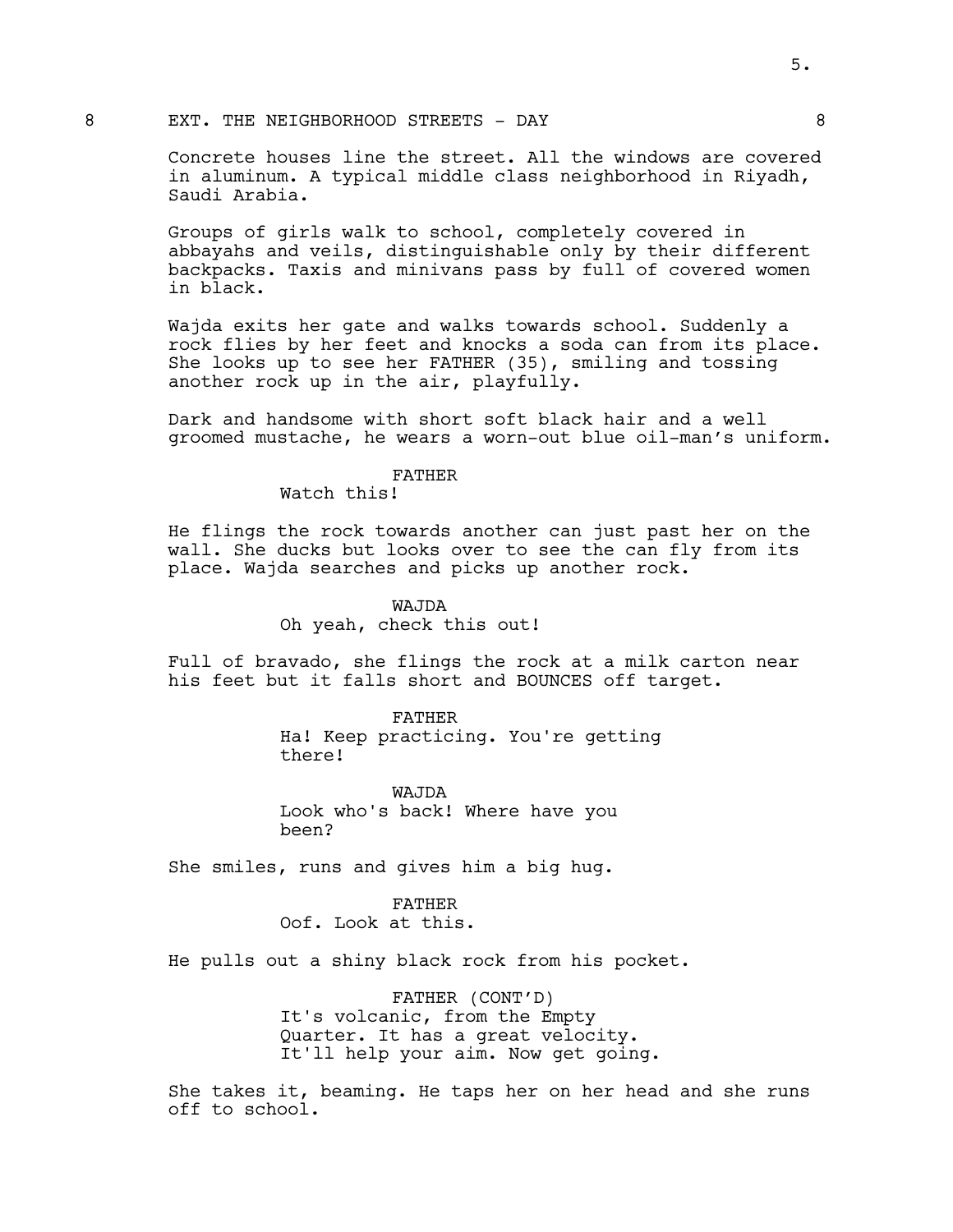WAJDA

We left the door unlocked. Mom's been waiting for you all week!

The father's eyes flicker at the mention of the mother. He passes his hand over his untidy black hair feeling uneasy.

9 EXT. FRONT OF THE CONVENIENCE STORE - DAY 9

ABDULLAH, (11), a skinny, bright-eyed boy, stands near the entryway, setting up a billboard. He peeks inside at Wajda as she enters and heads for the candy bars, picking out chocolate. She sees him and smiles. Abdullah immediately looks away.

He busies himself with the billboard, attaching a large election poster of an overweight, mustached man on a chair that looks like a throne. The poster reads: "Vote for me for Municipal Council. Your glorious representation."

Abdullah's bicycle stands next to the board with his books clamped onto a rack on the back.

Out of the corner of his eye he watches Wajda approach, munching on a breakfast sandwich. He quickly brushes his hair into place and acts busy and important.

WAJDA

(laughing) Huh, what is this, an advertisement for mustache products?!

Abdullah smiles, composes himself and faces her with an annoyed look.

> ABDULLAH Smart-ass, it's a mustache so strong a falcon could stand on it!

WAJDA A falcon? An airplane could land on that thing!

Abdullah smiles but then sees a group of boys approaching. He quickly snatches the sandwich out of her hands and runs off.

> ABDULLAH Thanks for buying me breakfast!

WAJDA Hey! If it's a race you're after don't blame it on the sandwich!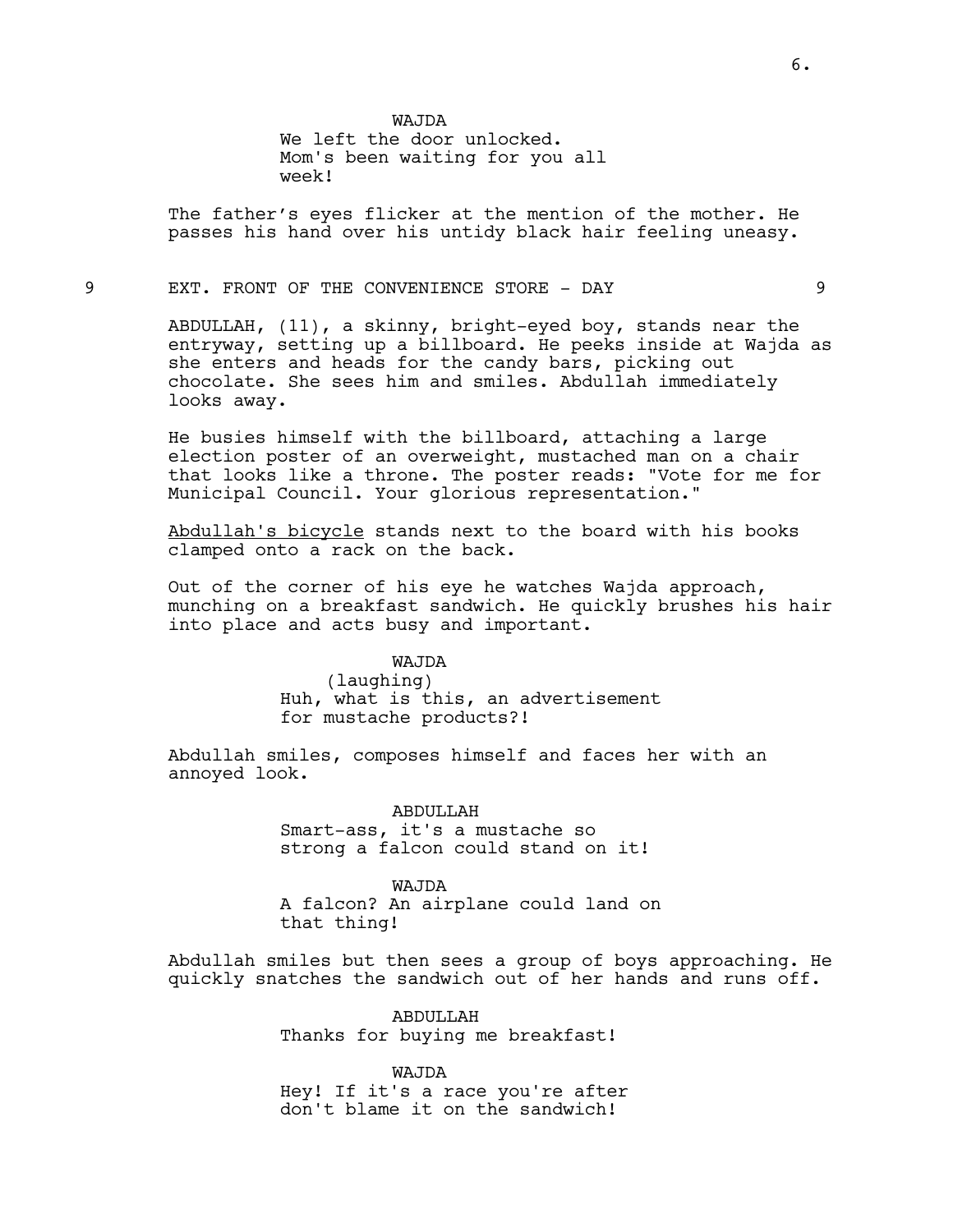She breaks into a run after him. They race through the streets, away from the boys, switching positions in the race. She overtakes him, snatches the sandwich and looks back, pumping her arms in the air, relishing the victory.

Away from the other boys, Abdullah now smiles at her. He then runs back to the billboard.

# 10 EXT. THE NEIGHBORHOOD STREETS - DAY 10

Wajda walks on to school eating her sandwich happily. She continues the target practice with her beloved new rock, aiming at several objects as she goes.

Suddenly out of nowhere, Abdullah snatches her veil as he zips past her on his bicycle. Wajda falls hard to the ground, her sandwich now covered in dirt. Her hair is exposed. It's covered in curls and colored hair clips like her Mother's, but sloppier. Abdullah points.

> ABDULLAH (laughing) What is all this?

She puts her hands over her head, embarrassed.

WAJDA (indignantly) It's so in fashion now.

Abdullah continues laughing. She runs furiously after him. He dangles the veil mockingly behind him as he rides ahead.

Pitying her, Abdullah finally slows down. Wajda reaches out and rips the veil from his hands but falls hard to the ground, into a puddle of mud.

Abdullah stops. Wajda angrily gets up and screams at him.

WAJDA (CONT'D) Stupid! How can I go to school like this?

He's about to get off his bicycle and help her when several boys come out of a nearby store. Abdullah thinly disguises his guilty look with a mocking smile.

> ABDULLAH Did you really think you could catch me?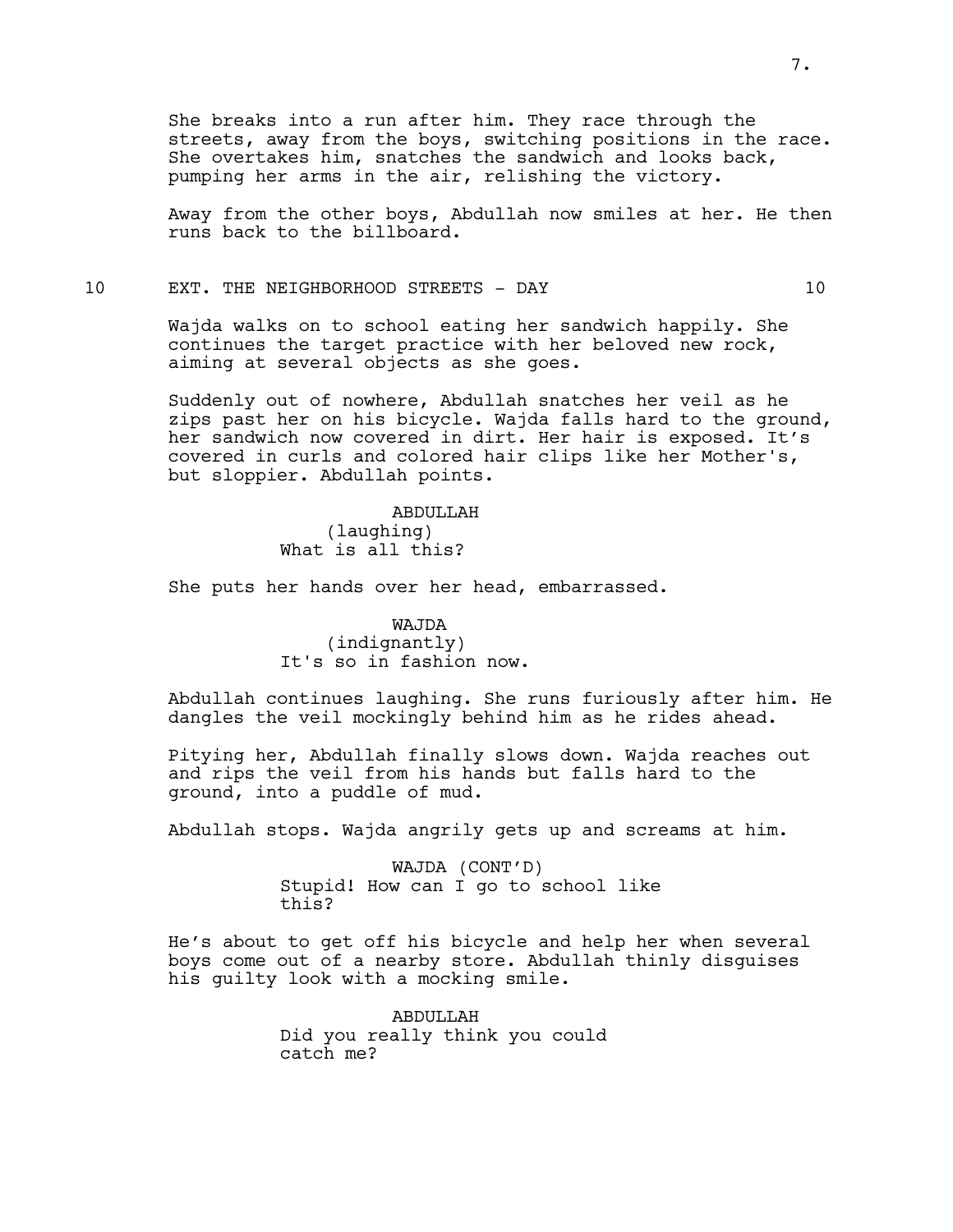WAJDA (confused) I did catch you! You and your stupid bicycle.

ABDULLAH Yeah right. Now you're late and covered in mud. If you had a "stupid" bicycle you could go home and change. But you don't, so you can't.

Wajda, hurt, looks up as he slowly pedals away with the other boys, all on bikes as well, talking and laughing. They ride in circles, challenging each other and showing off.

Wajda clutches her soaking veil, watching them all ride away together, happy and free.

> WAJDA (to herself) I'll get one and show you.

As she smooths out her veil, now too dirty to put back on, she doesn't see Abdullah glancing back with a pained, sorry look.

#### 11 EXT. INSIDE THE FRONT GATE OF THE SCHOOL - DAY 11

Wajda tries to blend in with the other girls and sneak in. MS. HUSSA, (35), the pretty but stoic principal, stands inside the wall that protects the privacy of the school entrance.

A loud LAUGH comes from the gate as Fatin and Fatima enter. Ms. Hussa moves towards them.

> MS. HUSSA All right girls, you are just behind the gate, don't laugh so loudly. Women's voices shouldn't carry outside the door!

Fatin smiles and nudges Fatima. They giggle but act polite.

FATIMA Sorry, Ms. Hussa.

#### FATIN

It won't happen again.

Wajda seizes the opportunity to try to sneak past but--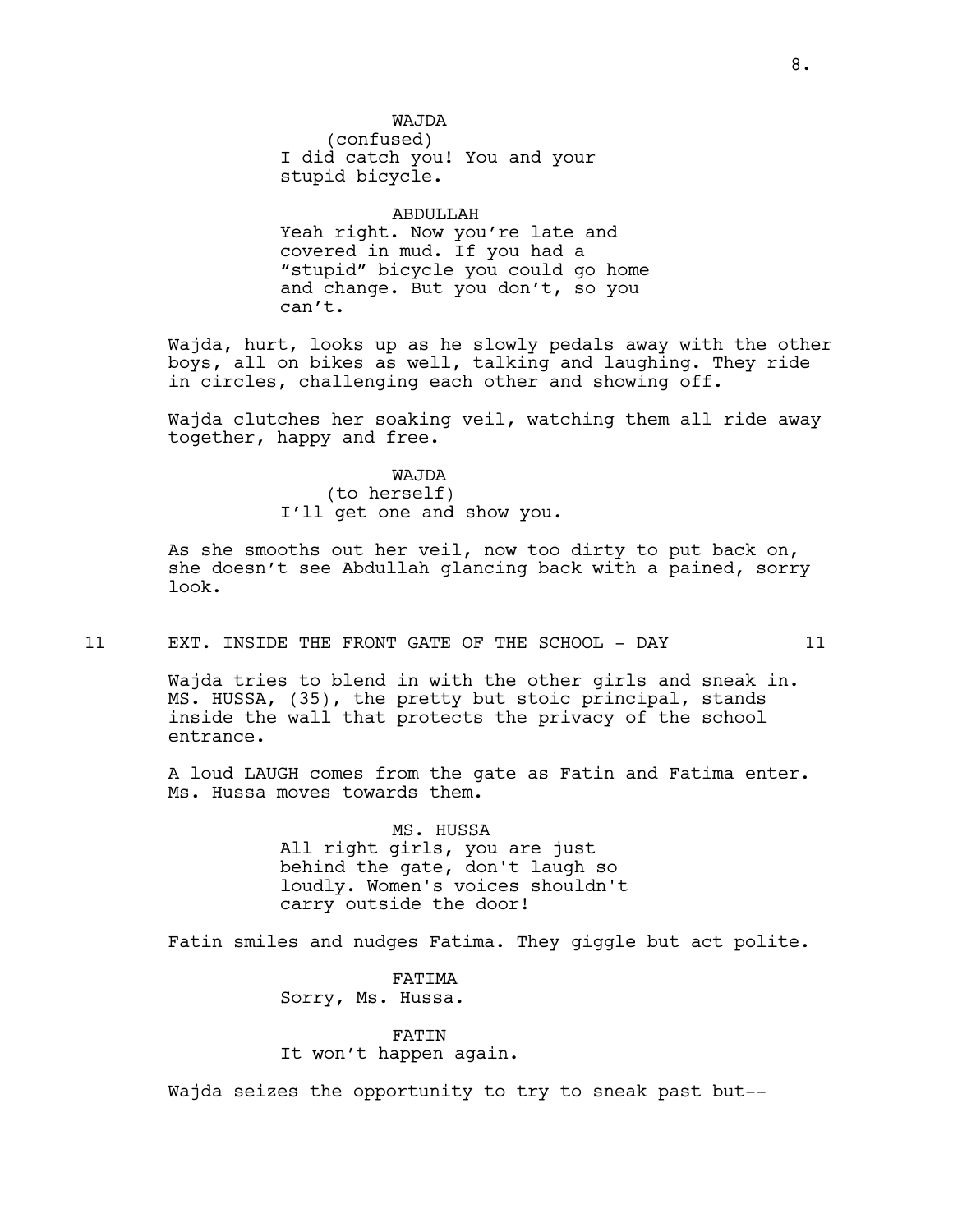Wajda!

Caught! Wajda stops, turns to face her.

MS. HUSSA (CONT'D) (with malicious enjoyment) Where is your head cover? Are you coming to school unveiled?! And who put those awful clips in your hair?

The girls all stop talking and giggle at her, except for Fatin and Fatima who watch sympathetically.

Wajda looks down in frustration at her wet veil.

12 INT. SCHOOL INTERIOR COURTYARD - DAY 12

The midday sun burns directly above Wajda as she stands in the corner of the schoolyard, punished.

# 13 EXT. THE NEIGHBORHOOD STREETS - DAY 13

Wajda's sneakers stand out from all the other girls in plain black shoes, leaving school. Her eyes then catch colorful majestic feet as a group of boys pedal by on their bicycles.

They kick up dust and laugh, gliding past. Wajda watches them forlornly as they disappear around the corner.

Wajda continues walking, throwing the stone her Father gave her at various targets. She misses a few times and then finally hears a "Ping" as it hits its first mark: A SHINY GREEN BICYCLE

Somehow perched above the other side of a fence.

She stares at it, intrigued, for several seconds, as it seems to float on the other side of the fence. She picks up her black stone and entranced, her eyes follow this vision.

Suddenly it begins to move across the top of the fence, until it comes to the end, where Wajda sees that it's resting on the top of a moving truck. Her heart locks on it and without even thinking, she runs after the bicycle as it disappears down the next block.

14 EXT. STREET IN FRONT OF THE TOY SHOP - DAY 14

Wajda's feet race, her eyes like steel and she finally catches up to the truck now parked in front of a toy shop.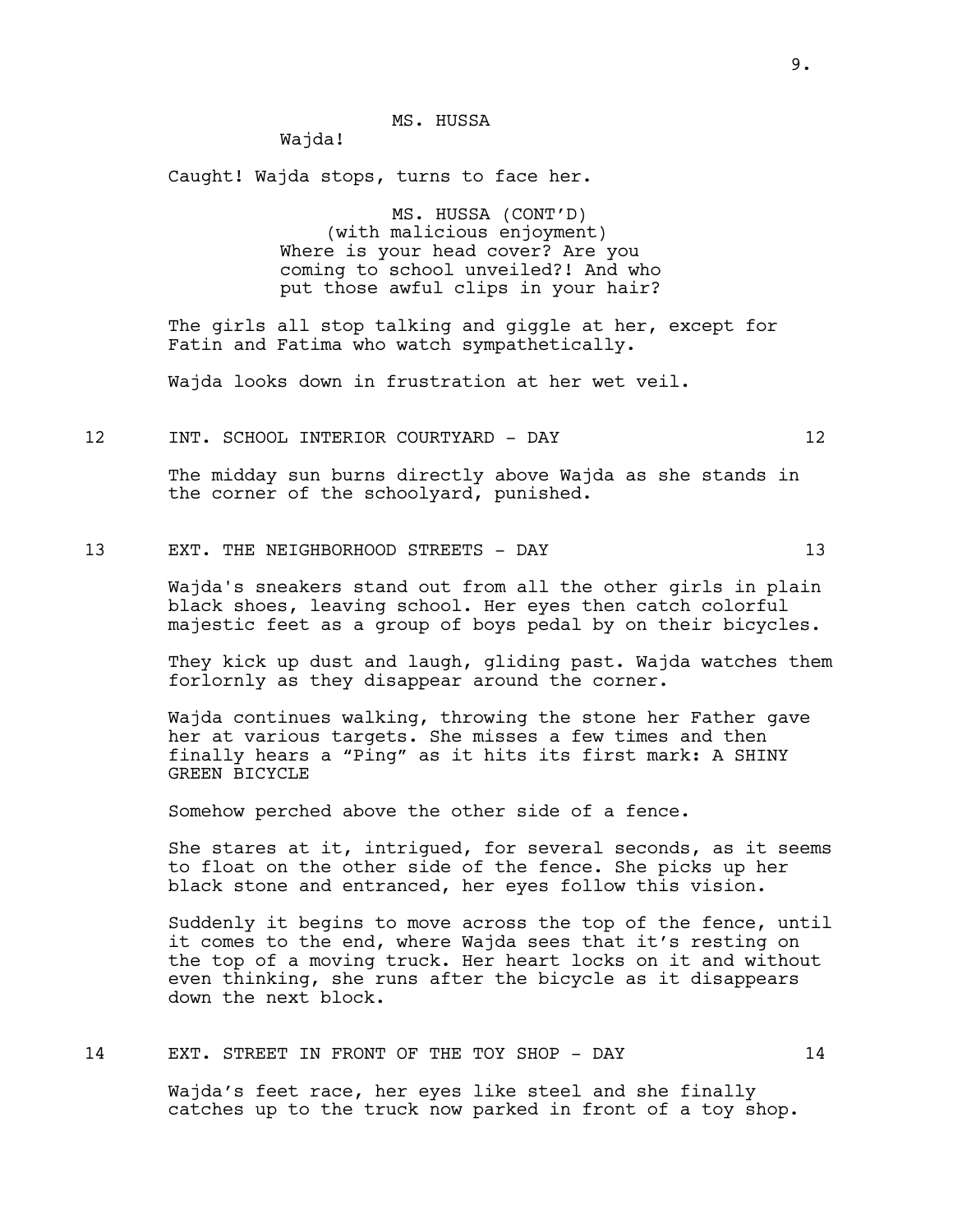Men unload boxes and bicycles wrapped in plastic bags. She cranes her neck. Where is the green one?

As Wajda moves forward she hears a SPLASH! She looks down. She's standing in a stream of water. She moves to the side.

As the truck pulls away the TOY SHOP OWNER goes into the shop and brings out THE BICYCLE. He puts it on display in the front, out in the sun. He takes a sign from his clipboard, writes, "Only 500 Riyals," and places it on the handlebars.

He goes back inside the store and puts an "Talal Maddah" record on an old record player, glancing at this strange little girl still standing outside his door.

Her eye then shift to the sign and the price as the MUSIC drifts out of the store.

# 15 EXT. THE CONSTRUCTION SITE - DAY 15

Wajda counts the small wad of money she made at school today and stuffs it back into her pocket in frustration. She takes out the black stone from her pocket and throws it across the field at a coke bottle. A group of WORKERS yell suggestive insults at her.

> INDIAN WORKER Nice throw! Come up and play with us! Let me touch those little apples.

Wajda freezes and pretends she didn't hear him.

They laugh vulgarly at her. As she hurries towards the rock, Abdullah appears and picks it up. He throws it far across the lot, knocking another coke bottle out of its place.

Wajda relaxes, relieved to see him, but then acts upset as she runs and picks up the stone. She picks up another one and throws it back towards him.

> WAJDA Take this! And stop following me. I don't want to play with you any more. They made me stand up all day at school in the sun for not having a veil today.

The rock falls short of Abdullah's feet. He looks at Wajda, ashamed. Wajda puts her stone in her pocket, glaring at him. He picks up the rock and runs to his bicycle and pulls out a package.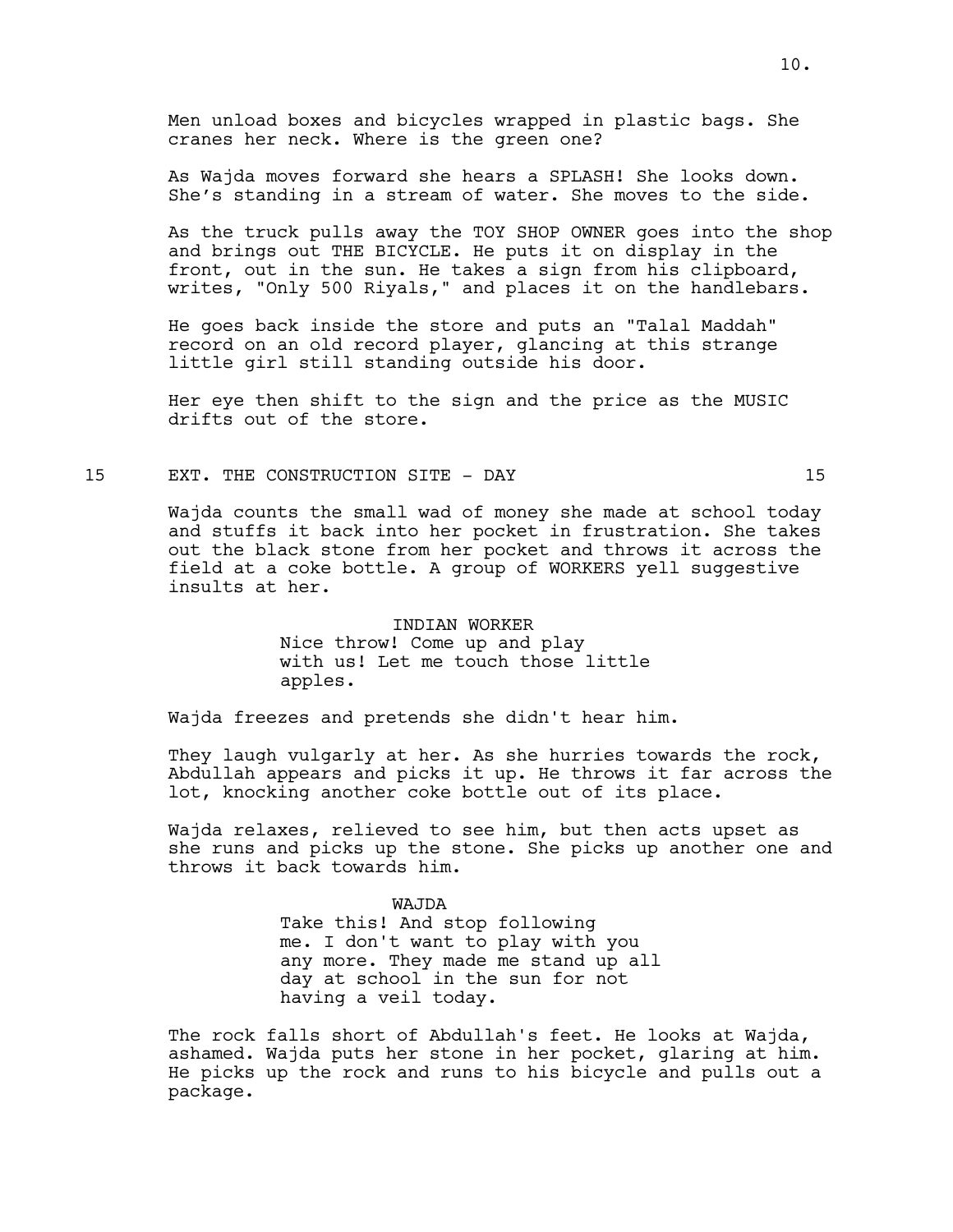ABDULLAH Here, I got you this.

Wajda looks at him, walks over and takes the package. She opens it and unfurls a new black veil with a yellow flower made of beads on the corner. She acts defiant as she puts it in her bag.

> WAJDA This doesn't make us even, you know. We'll get even when we race. I'll have my new bicycle very soon.

ABDULLAH What? Girls can't have bicycles!

WAJDA Then I quess it will be that much more embarrassing for you when I beat you!

Wajda walks away in a huff. Abdullah looks at the stone she threw at him and stuffs it in his pocket.

Abdullah rides away on his bicycle as a small pick-up truck passes by causing a huge cloud of dust over Abdullah. Wajda looks back and laughs.

The CONTRACTOR gets out of his car and heads towards the workers.

He looks at Abdullah.

CONTRACTOR Hey, you, go away little boy!

Abdullah is upset. The Contractor goes over to the workers.

CONTRACTOR (CONT'D) All day and only one pillar? 5 men working and I get only one pillar?

He slaps one of them on his neck.

CONTRACTOR (CONT'D) Go to car go.. We have to finish working on the other building.

He stuffs the workers onto the back of the truck. Some of the workers put wet towels on their heads to avoid the unbearable heat.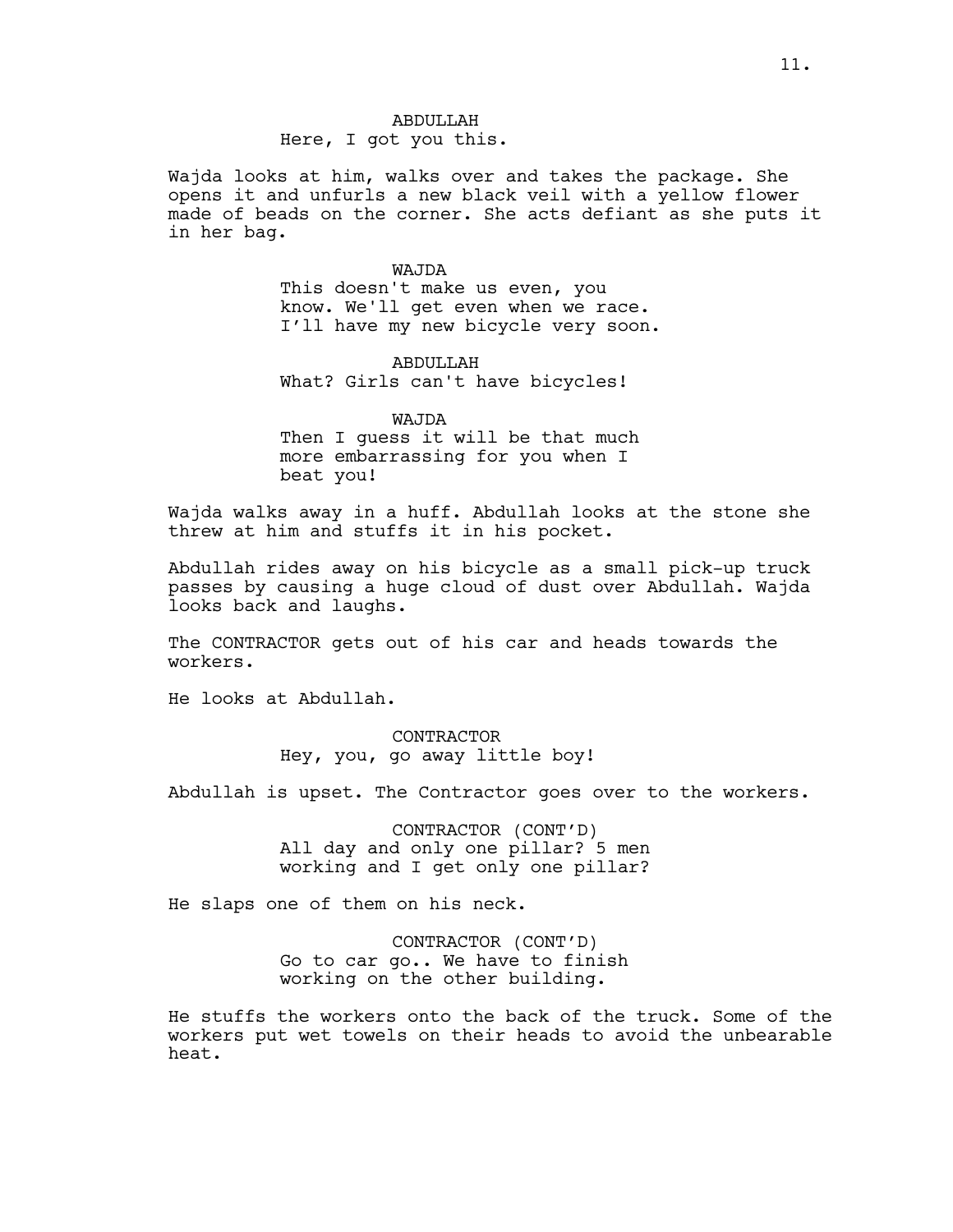# 16 EXT. THE NEIGHBORHOOD STREETS - DAY 16

Wajda's sneakers kick up small clouds of dust as she heads home. Green bushes have just been planted on the side of the road. She leans over and smells them. She smiles and picks the leaves off, one by one.

## 17 INT. WAJDA'S ROOM - DAY 17

Wajda sits at her desk with her money out in front of her. The green leaves are now sorted into small plastic bags to the side. She writes "500 Riyals" on a piece of paper and draws a chart underneath. She sorts the notes and counts them.

# WAJDA 10 riyals, 15 riyals, 17, 18, 19, 20, 21, 22, 23, 24, 25 riyals.

She writes "25 Riyals" on the chart. Then Wajda sits on the floor with her foot extended and wraps strings around her big toe making woven bracelets. She checks a list of girls' names and football teams.

She hears the DOOR opening and goes to meet her Mother.

18 INT. LIVING ROOM - DAY 18

Wajda's Mother's face is puffy and red. She falls down on the couch exhausted, removes her veil and fans herself with it. Her hair loks messy but full of ribbons and curls.

Wajda turns on the air conditioner, grinning. Her Mother looks at her as she struggles to lift herself from the couch.

> MOTHER (O.S.) I don't like this look. What are you up to?

WAJDA (excited) I'm going to buy a bicycle to race Abdullah Al Hanofi!

MOTHER Three hours in the car without AC! I swear this commute is going to kill me and you tell me bicycle?

She takes off her shoes and black socks, rubbing her feet.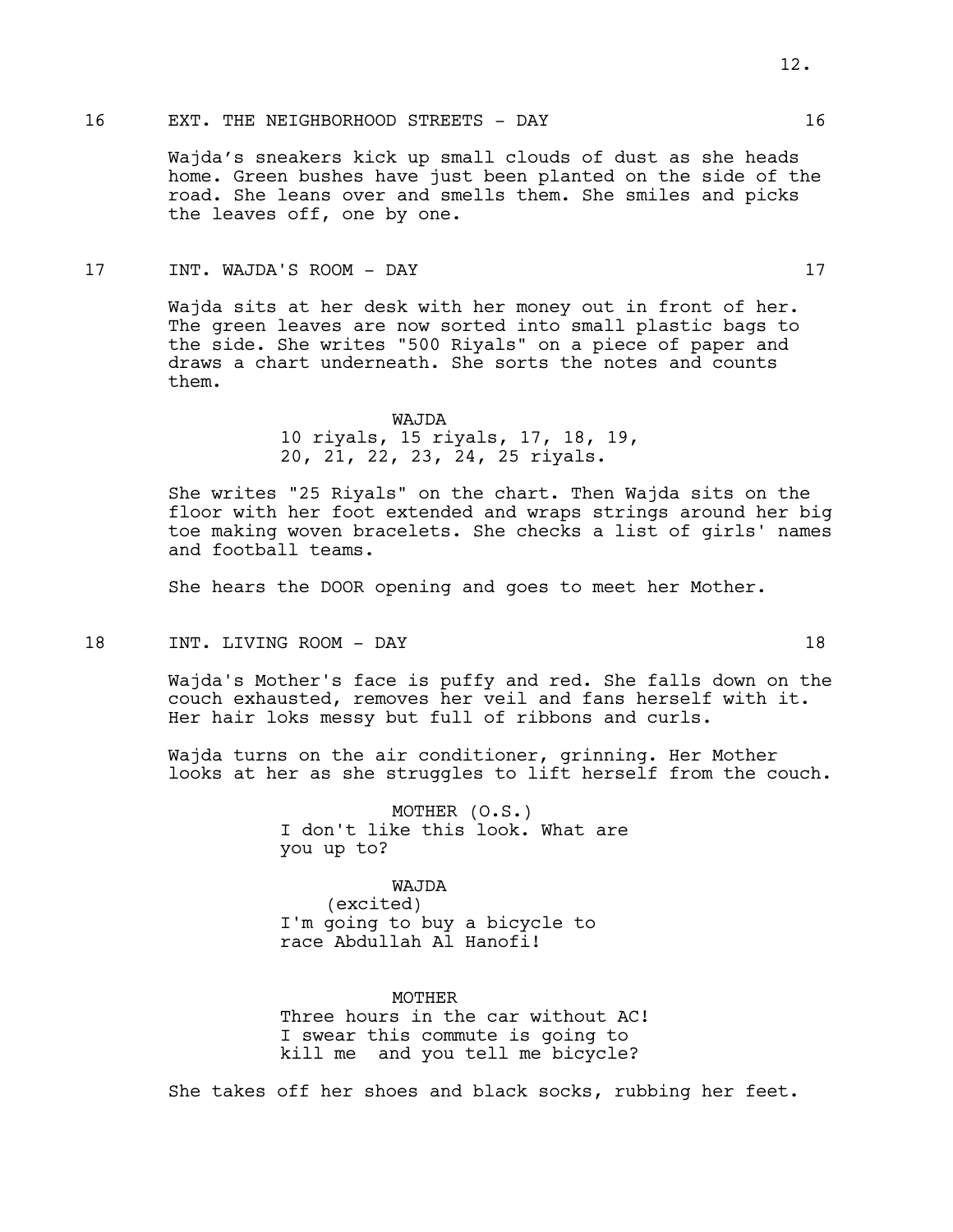MOTHER (CONT'D) Absolutely forget about getting a bicycle. Have you ever seen any girl riding a bicycle? (pause) I'd rather sell fruit down at the hospital than go on this hideous trip every day!

Wajda makes a face and stomps off to her room. Her Mother goes to her bedroom and picks up a man's dirty blue uniform from the floor.

# 19 EXT. THE NEIGHBORHOOD STREETS - DAY 19

Wajda hurries off through the gate of a house.

#### 20 INT. LIVING ROOM OF WAJDA'S GRANDMOTHER'S HOUSE - DAY 20

She enters and finds her GRANDMOTHER, an overweight woman in her 60's, watching TV, the remote in her hand.

> GRANDMOTHER (surprised) Wajda! What are you doing here so early?

Wajda smiles. She goes up and kisses her forehead.

WAJDA Good morning, Grandmother. Hope you are doing well today. Look what I got you!

Wajda gives her a plastic bag filled with green leaves. She then opens her abbayah, exposing a navy-blue vest on top of her gray uniform. She smiles wider.

> WAJDA (CONT'D) See, Grandmother, I'm wearing the vest you made me.

GRANDMOTHER (smiling but suspicious) It's nice of you to think of me this early in the morning!

She looks happily at the vest and smells the leaves. She pulls her braided hair from her veil and replaces the withering leaves with the fresh ones Wajda brought.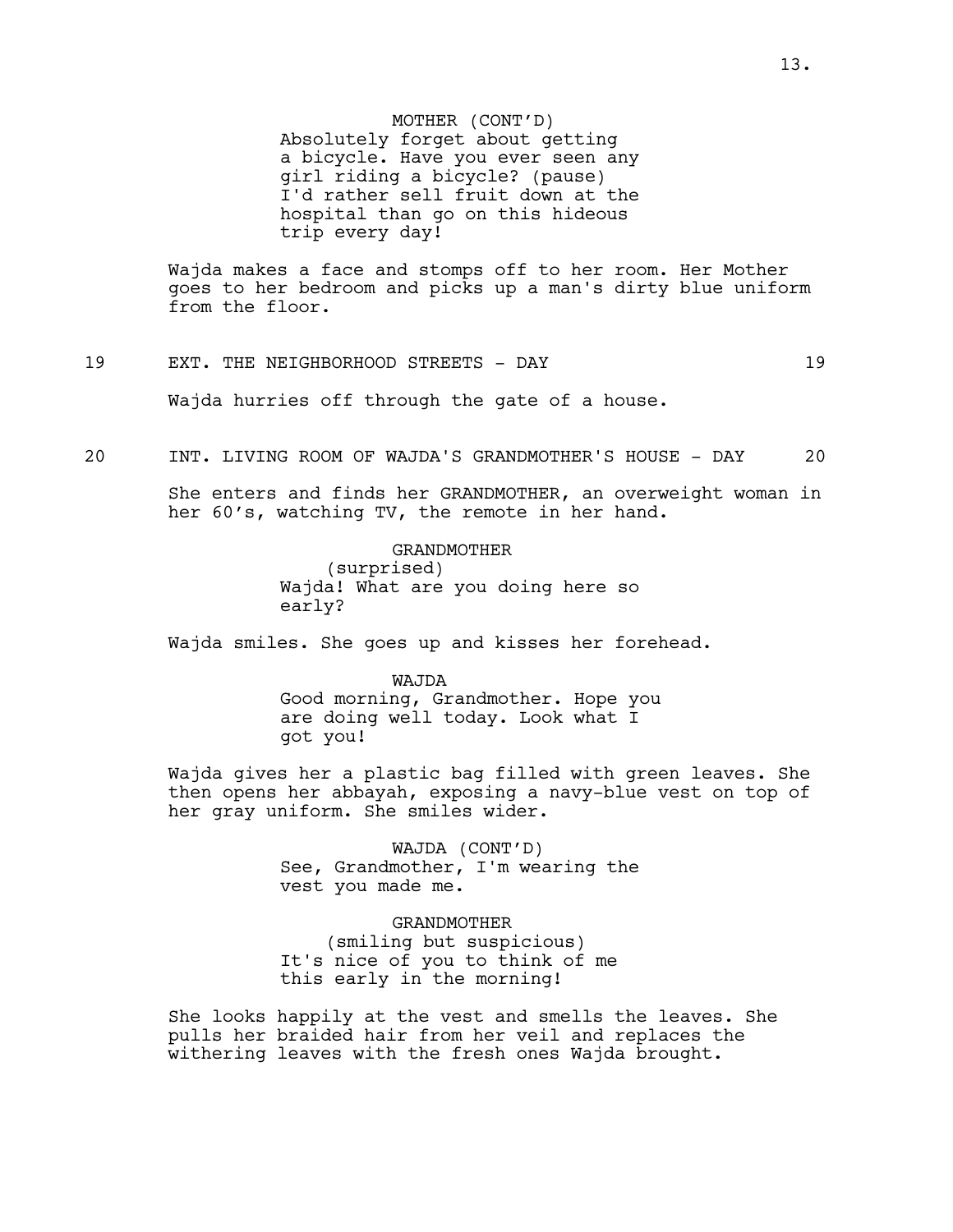(reluctantly) Only 10 riyals! I brought some for your friend Um Khalid too!

The Grandmother, twisting her lips in annoyance, slips her feet into her shoes, sighs, lifts herself slowly out of her chair and walks toward the next room.

# GRANDMOTHER Did your Mother send you?

She struggles to get herself down a small step. Wajda looks at her sympathetically and helps her. Her Grandmother gently pats Wadja's back.

# WAJDA

No, Grandma! I'm trying to save some money… to buy a nice abbayah.

# GRANDMOTHER

I don't know what to do with you or your Father. He's always nagging me, "Should I take a second wife? I need a son." I tell him, "Go home to your wife and daughter and leave me alone," but he keeps coming here with a list of families I have to call for brides.

The Grandmother gets her wallet and gives Wajda 10 riyals.

GRANDMOTHER (CONT'D) He can't even buy an abbayah for his daughter. Where would he get a dowry for a second wife?

# WAJDA

Thanks, Grandma!

Wajda runs out, avoiding looking at her Grandmother.

21 EXT. INSIDE THE FRONT GATE OF THE SCHOOL - DAY 21

Wajda walks past Ms. Hussa, tea-cup in hand, bored, watching the crowd of girls flow through the gate.

Noura approaches Ms. Hussa coyly. She gathers up her courage and holds out a single flower with a note attached.

> NOURA (sweetly) This is for you.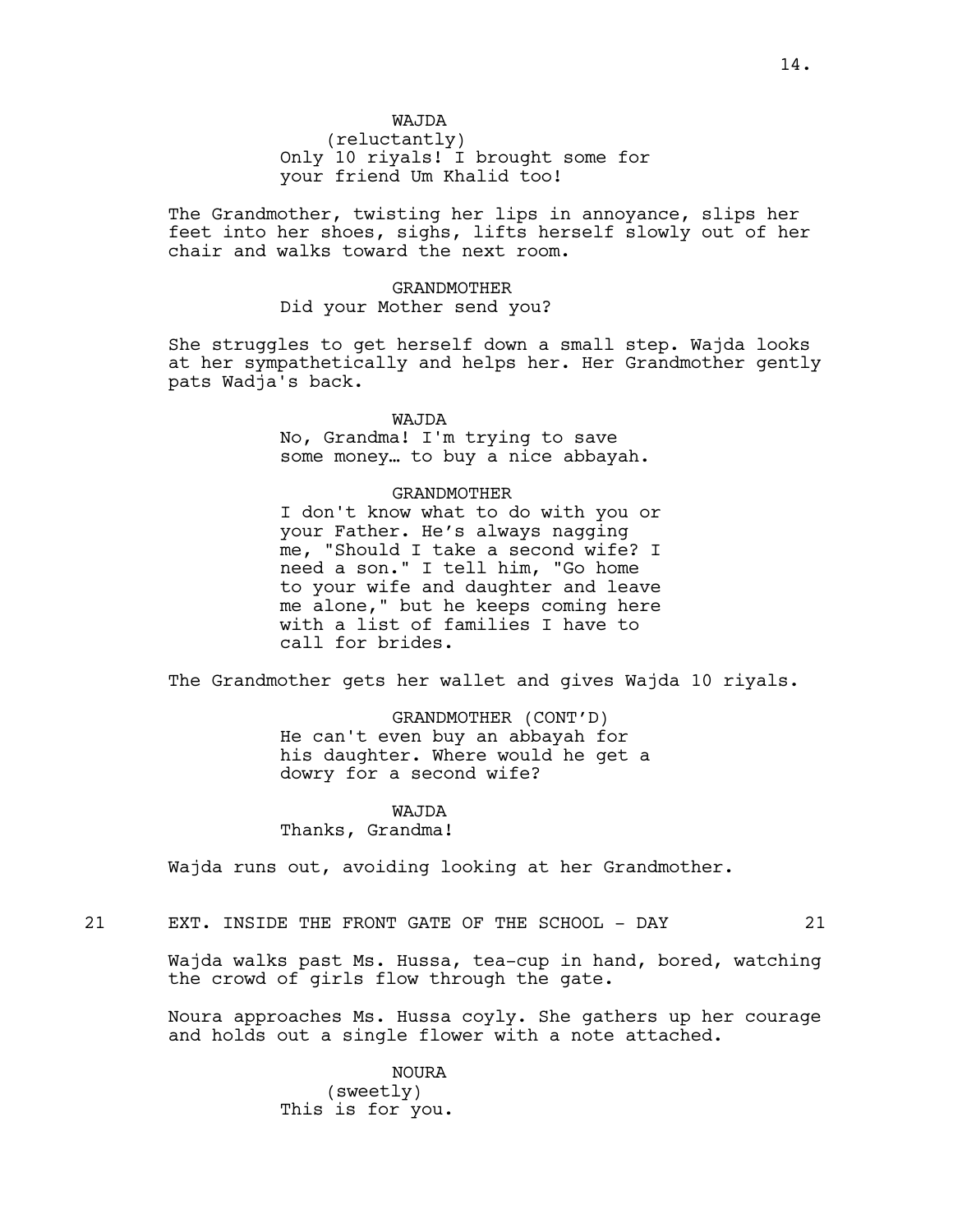Wajda watches from the corner of her eye. Ms. Hussa looks questionably at Noura, takes the flower and reads the note.

> MS. HUSSA Thank you for your feelings, but you know you are not supposed to bring flowers to school.

Noura reddens. Ms. Hussa gives her back the flower then heads over to the gate, not noticing the note falling to the ground.

Wajda rushes over, picks the note up, stealthily looks at it, laughs, sticks it in her vest pocket and hurries inside.

22 INT. CLASSROOM - DAY 22

Wajda enters. One girl cleans the blackboard while others copy each other's homework.

> ONE OF THE GIRLS (to another girl) Change the sentence a little, she will know you copied it! (noticing Wajda) Here comes the salesgirl!

ANOTHER GIRL Hey Wajda, did you finish the bracelets?

WAJDA Not all. I have only 10. You have to pay 2 riyals extra. It's a lot of work!

The girls gather as she hands out bracelets and collects money.

> WAJDA (CONT'D) Quickly, I have to go!

23 EXT. SCHOOLYARD - DAY 23

Wajda is playing on the hopscotch grid. Noura raises her head and looks off into the distance.

> NOURA We need to go inside! Men are watching us!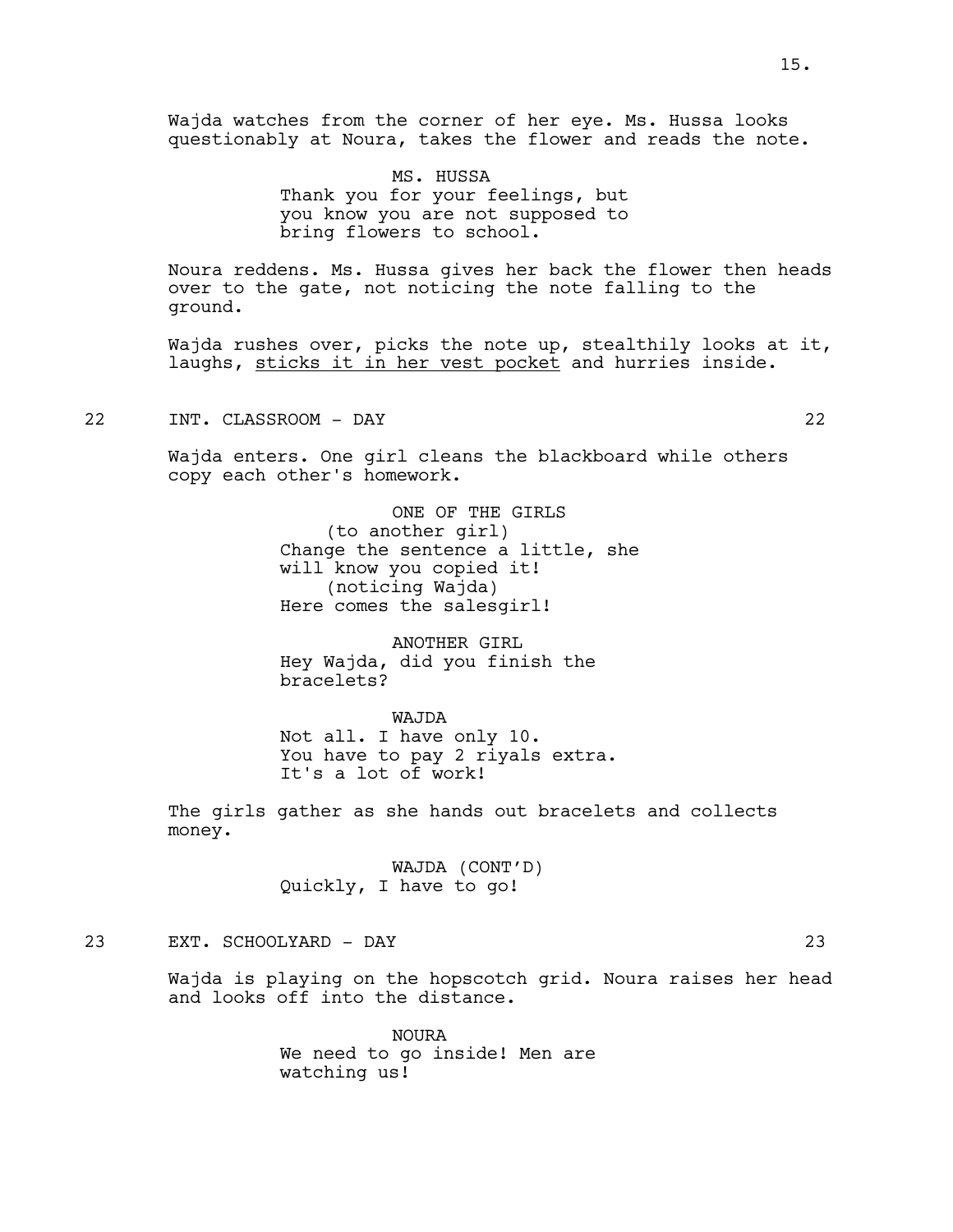All the girls look to where Noura is pointing. Wajda can barely make out a group of construction workers atop a building in the distance.

> WAJDA They're so far away; they can't see us from there.

NOURA If you can see them, they can see you. Come on, all *good* girls are going inside.

She smirks at Wajda as the girls all follow her in. Shamed, Wajda thinks, then smiles and calls out.

WAJDA

Hey Noura! (pulls out the note) "I love you, Ms. Hussa. You are like the moon, my dream, my eyes, and my heart!" Ha Ha!

Noura looks furiously at Wajda who waves the note in the air, making kissing noises. She puts the note into her vest pocket and tosses a rock onto the hop-scotch grid. Noura storms inside.

Wajda looks up to see Fatin and Fatima pass by looking at a magazine while walking towards the back of the school.

> WAJDA (CONT'D) Hey, you shouldn't be outside, men can see you!

> FATIN (sarcastically) Men are watching? What a scandal! They'll tell everyone they saw Wajda al Safan playing provocatively in the schoolyard. They can't miss you, especially in that sexy vest of yours.

She and Fatima smile and head over to Wajda.

FATIN (CONT'D) So, what's the latest mix?

WAJDA (excited, like a salesman) It's got everything, "Bink, get the barty start…"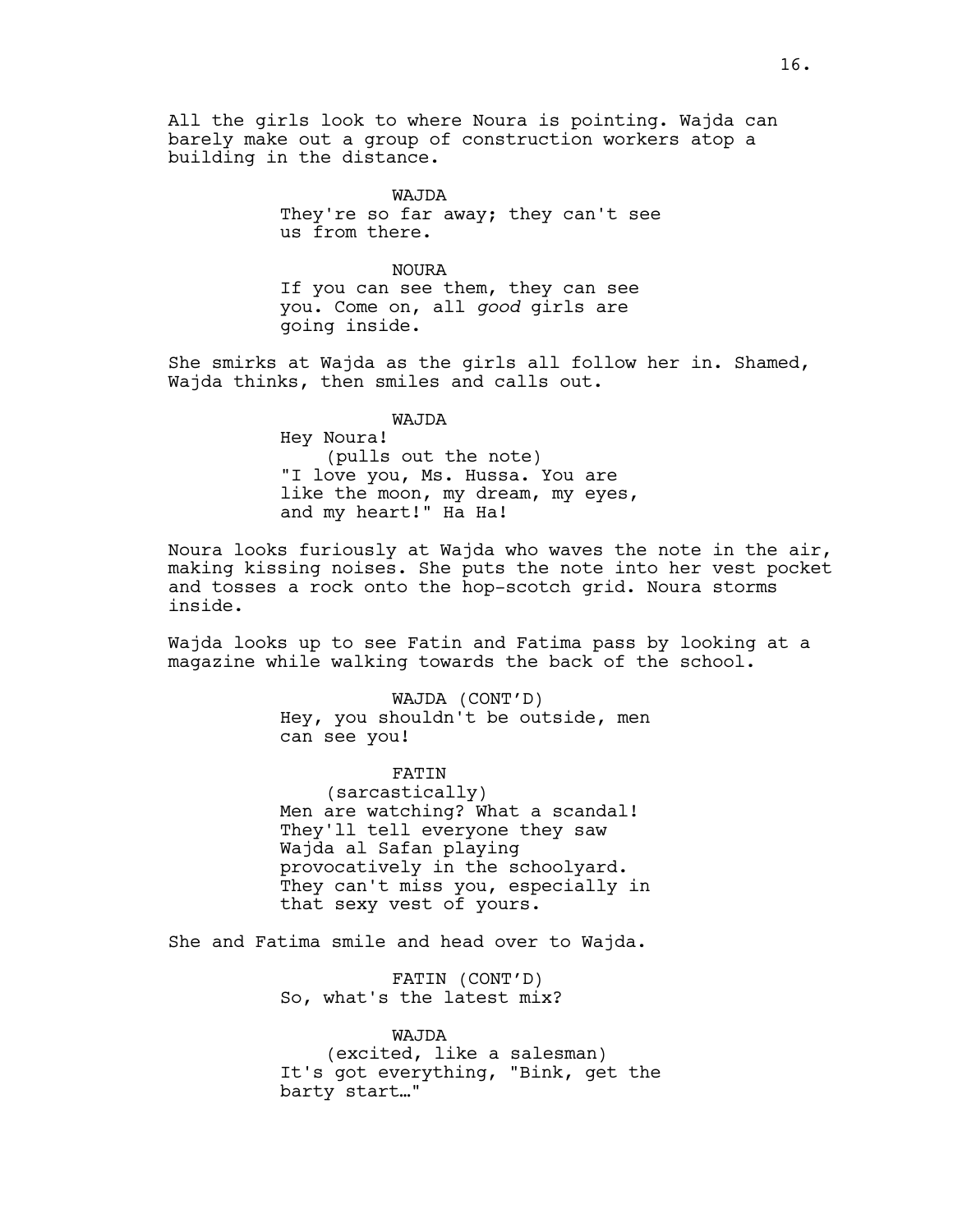FATIMA (laughing) "Party."

WAJDA Whatever, "party." 10 riyals.

#### FATIN

(laughing) You little devil, I don't know where you get this music from. I'll get one later for sure. Hey, what about bracelets? Look at this gorgeous creature. (holds up a picture of a football player) I want a bracelet of his team- Al Hilal.

#### WAJDA

(inspecting the picture) No problem, I'll make you a special one for tomorrow, but 10 riyals.

FATIN (patting her head) Okay, tomorrow then, little hustler.

WAJDA (smiling, pulling her head away) Don't mess my hair! And hey, you're not supposed to bring magazines to school! Ms. Hussa will kill you.

FATIN Look who's talking! Your bag is a 24 hour convenience store.

The three laugh and Wajda continues playing. Fatin and Fatima sit just past the corner of the building. They pull out nail polish from their pockets and start painting their toenails blue, the magazine open next to them.

Wajda stops halfway through a leap on the hopscotch grid, her left foot still elevated, as she sees Ms. Hussa approach.

The girls quickly rush inside, dropping the nail polish bottle on the bench. Ms. Hussa turns to find Wajda alone, staring at her.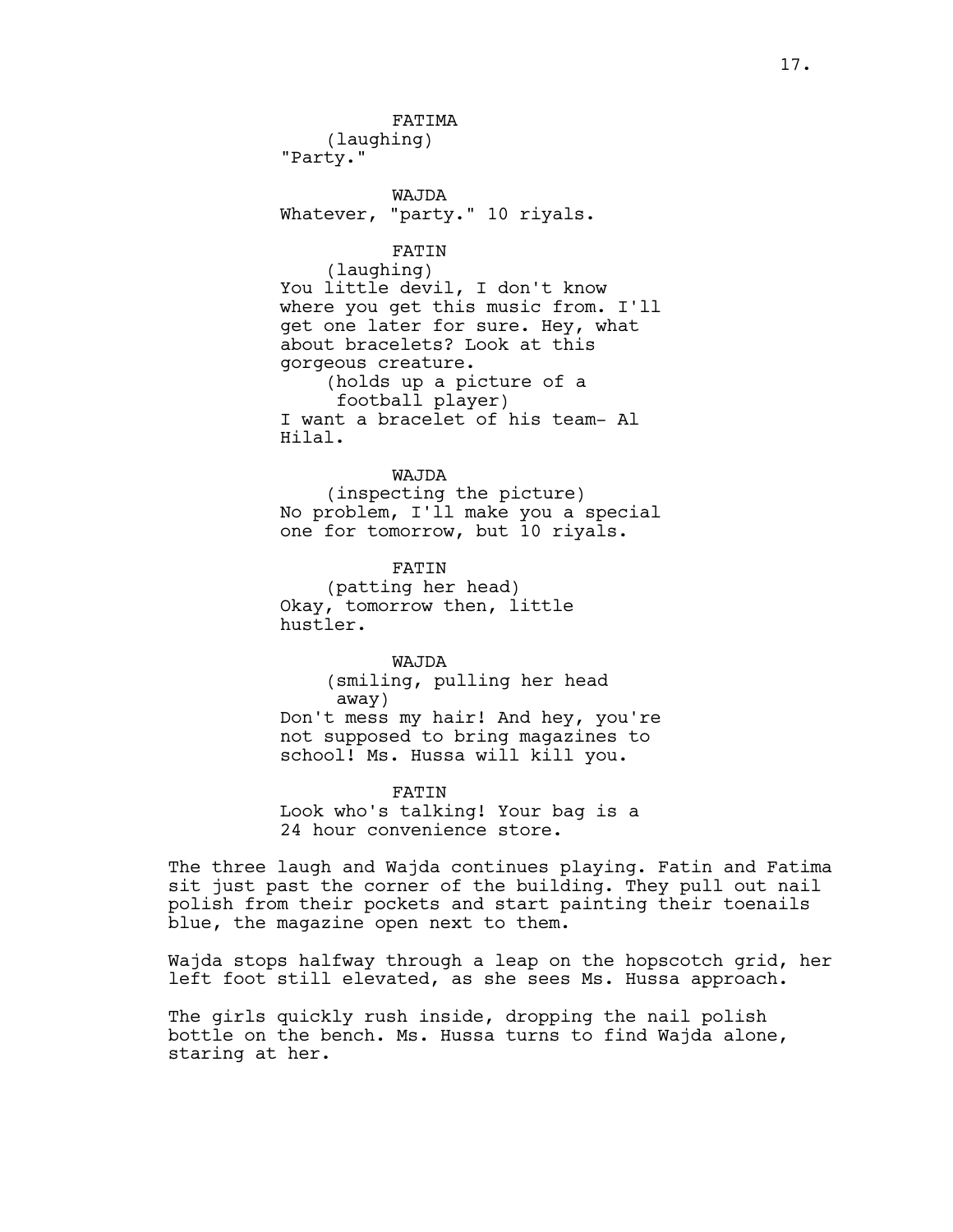Wajda stares down at the ground and quickly follows Ms. Hussa into the building. She sees the bottle of blue nail polish, scoops it up and hurries off.

#### 24 EXT. INSIDE THE FRONT GATE OF THE SCHOOL - LATER 24

Ms. Hussa stands in front of the gate, examining the girls as they pass. She stops one girl with a "Titanic" backpack.

# 25 INT. SCHOOL CORRIDOR - DAY 25

Wajda's about to leave when an older girl, ABER, pulls her aside and whispers to her.

> ABEER Can you take this paper out to my brother?

WAJDA (suspiciously) What is this?

ABEER Shh! It's a… permission slip to pick me up from school.

Wajda glances over at Ms. Hussa, concerned.

ABEER (CONT'D) (whispering, but adamant) I'll give you 10 riyals!

Wajda looks back at Ms. Hussa, then at Abeer.

#### WAJDA

20.

Abeer sighs, gives her some money and the note.

ABEER He's outside on the corner in a pickup truck.

Wajda goes out cautiously, trying to act casual.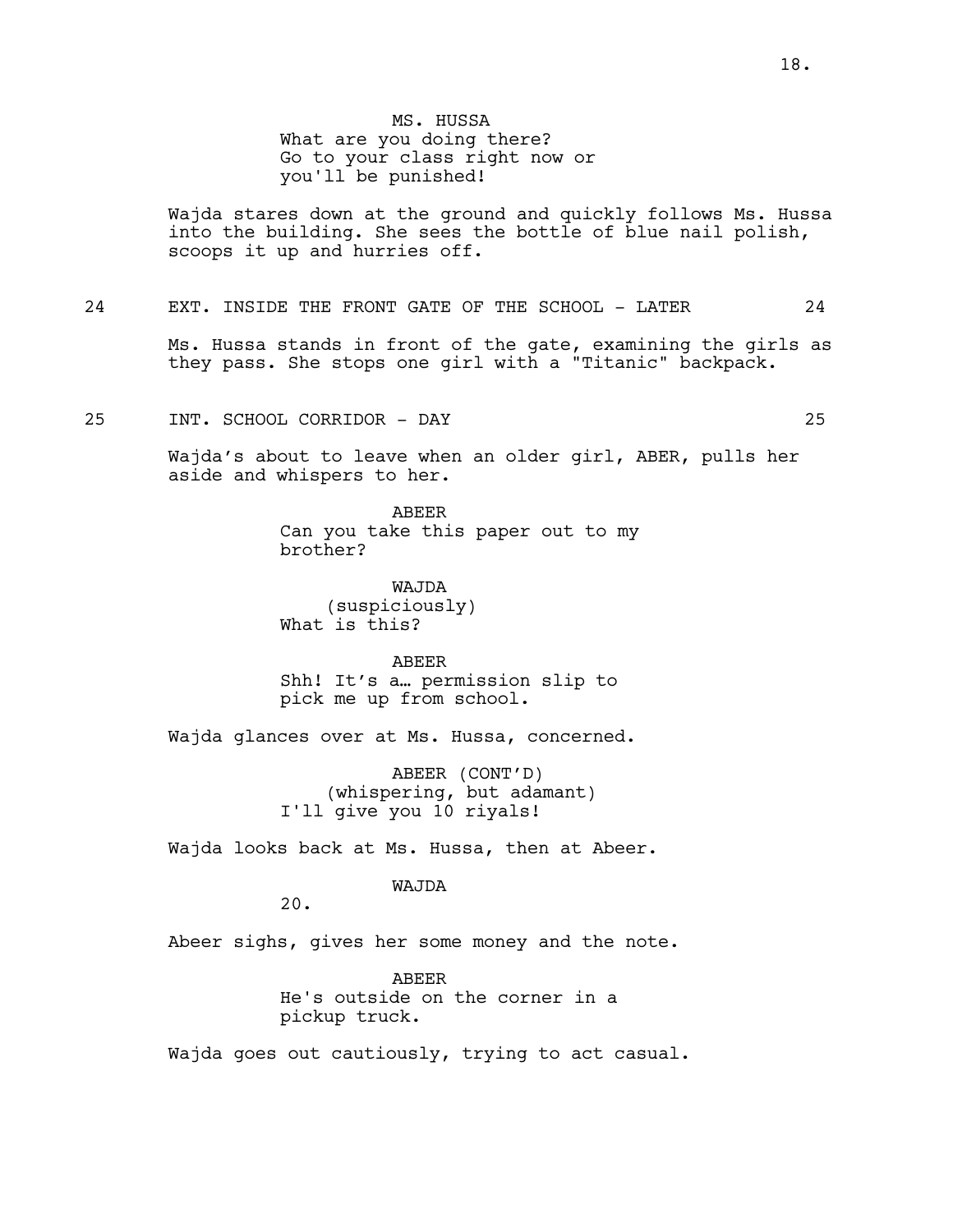# 26 EXT. INSIDE THE FRONT GATE OF THE SCHOOL - DAY 26

Ms. Hussa scolds the backpack girl, who anxiously watches the bus fill up.

> MS. HUSSA …And change your bag, images are forbidden!

BACKPACK GIRL (running towards the bus) Okay, okay, Inshallah. I've got to catch the bus!

Ms. Hussa turns just as Wajda's about to leave through the gate.

MS. HUSSA

Wajda!

She tries to hide the paper in her bag and heads over.

Ms. Hussa pauses, looks at Wajda, then over to Abeer. Abeer pulls her veil quickly over her face and turns away. Ms. Hussa squints down at Wajda, studying her.

> MS. HUSSA (CONT'D) Come with an abbayah like this tomorrow or we will reserve your place in the sun for you. Here.

She hands Wajda a pamphlet with a picture of a black figure on the front. Wajda takes it and hurries off.

# 27 EXT. FRONT OF THE SCHOOL - DAY 27

Wajda passes by the school bus, overflowing with girls, and sees a handsome YOUNG MAN, (20's), by a pickup truck, waiting.

> WAJDA Are you Abeer's brother?

YOUNG MAN (smiling) Yeah sure, I'm her brother. Have you got the paper?

WAJDA (holding it out) Yeah, she said you'd give me 20 riyals to deliver it.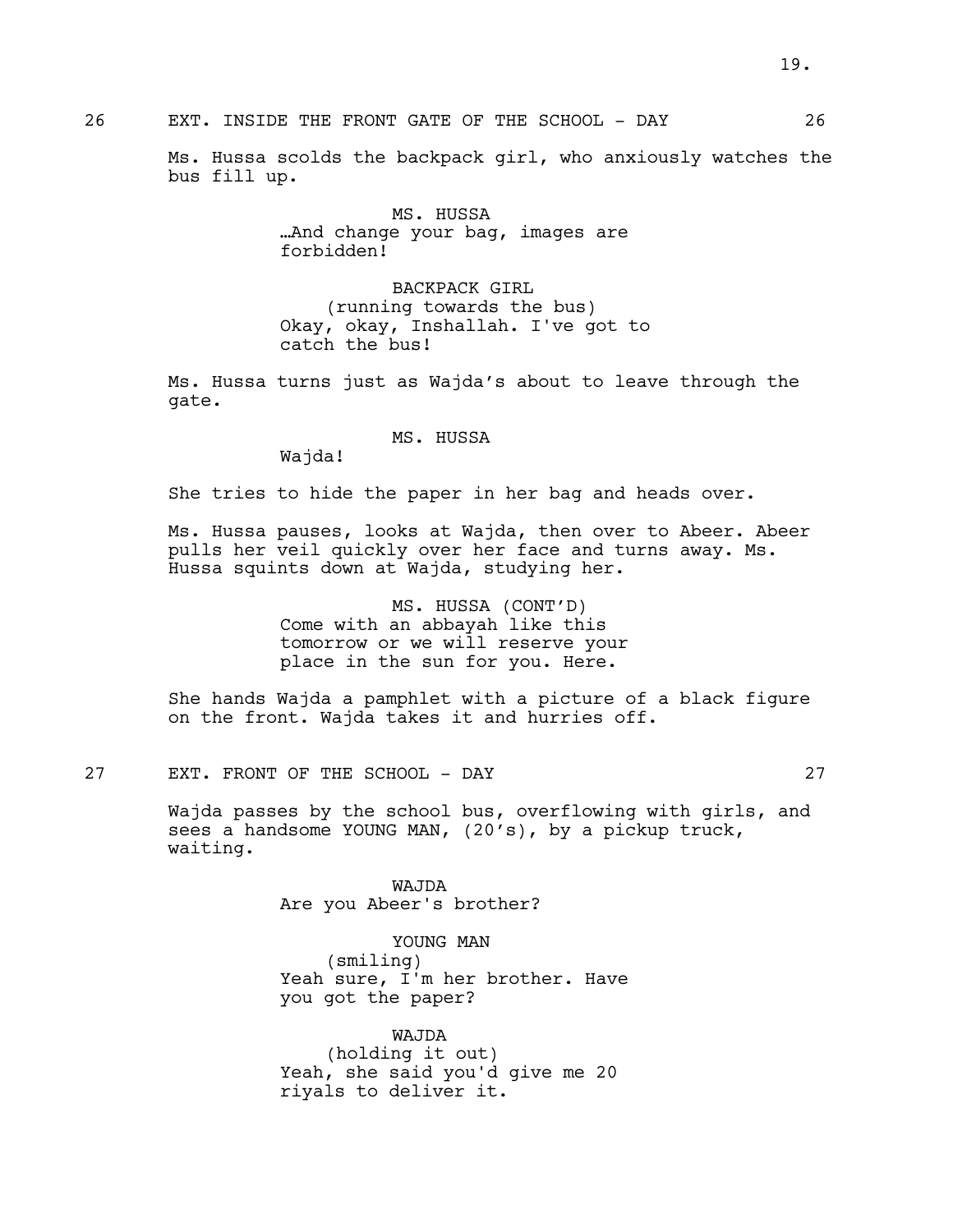YOUNG MAN (skeptically) Really? Hmmm.

WAJDA (haughtily) You don't look like her brother!

YOUNG MAN (laughing) Okay, okay here's 20.

Wajda takes the money and sniffs it, making a funny face.

WAJDA Even your money reeks of perfume! I'll have to wash it.

He tries to suppress a smile, dismisses her with a wave, and gets in his car. He drives around in front of the gate.

> GUARD (V.O.) Abeer Rassi come to the gate. Your ride is here to pick you up.

28 EXT. STREET IN FRONT OF THE TOY SHOP - DAY 28

Wajda sees the green bicycle glimmering in the afternoon sun and stops in awe.

As The Owner comes out, Wajda licks her finger and rubs an "X" on the bicycle, claiming it. Her face beams with happiness.

> WAJDA (indicating her "X") Don't sell this one. I reserved it!

The Owner uses his sleeve to rub the bicycle clean where she touched it.

He looks down at her with a glimmer in his eyes.

THE CALL FOR DHUHUR PRAYER interrupts the moment. He covers his goods with a big black blanket. Wajda watches as the blanket falls over her bicycle.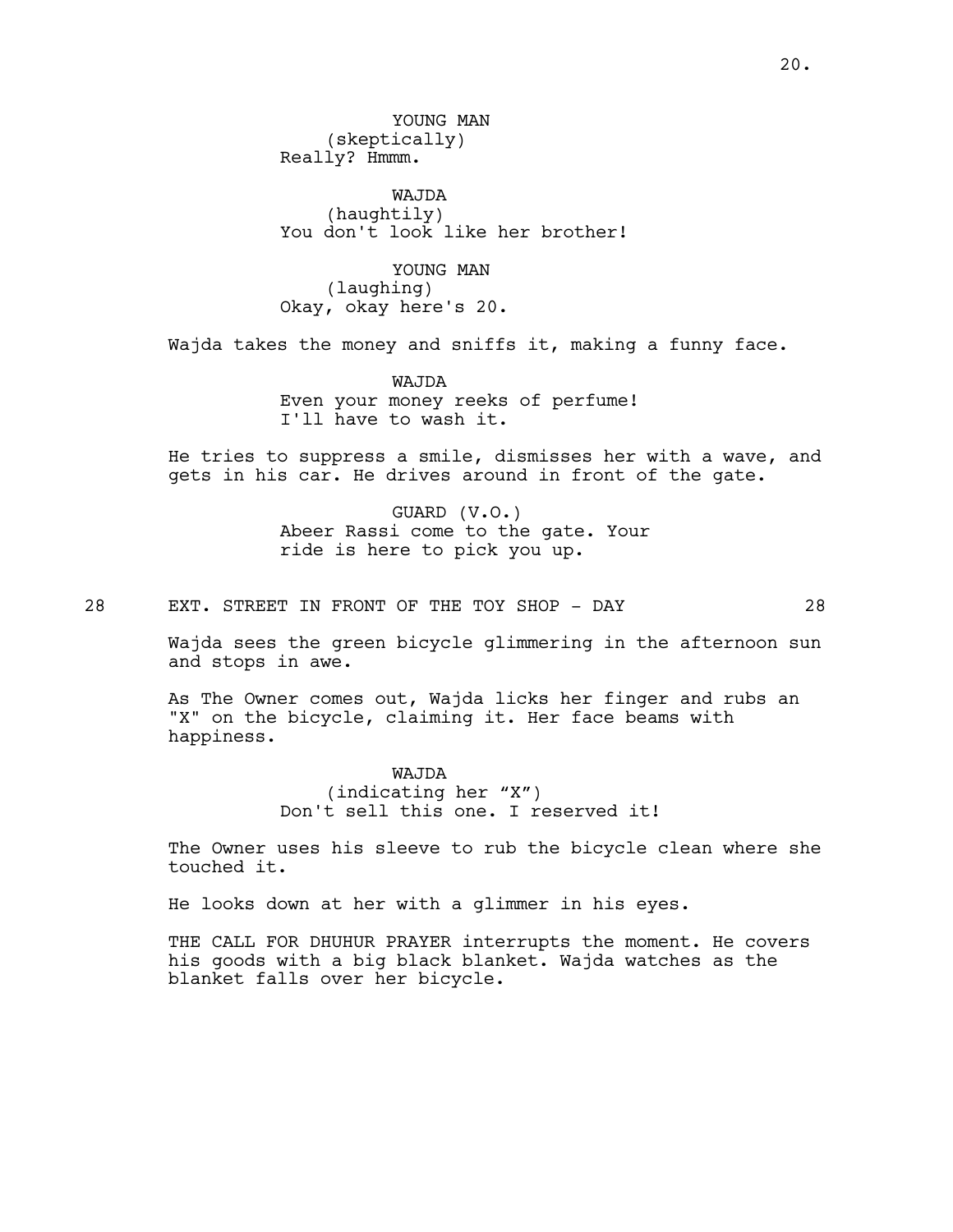# 29 EXT. THE NEIGHBORHOOD STREETS - DAY 29

Abdullah is amongst A CROWD OF MEN heading to pray at the mosque by the toy shop along with HIS FATHER and mustached UNCLE. As Wajda sees him she turns away and hides the distinguishing yellow flower on her veil under her abbayah.

As she turns back Abdullah sees her in the crowd. They look at each other. She gestures with her eyes to the handle of the green bicycle showing underneath the blanket.

Abdullah rubs his fingers together to show that it will take money to buy it. Wajda takes out twenty riyals from her pocket and waves it defiantly at him. She turns her head proudly and struts off.

# 30 INT. WAJDA'S PARENTS' ROOM - NIGHT 30

Wajda's on her Mother's bed, legs on the headboard, her toenails now painted blue. Her Mother sits in front of the mirror straightening her hair and singing beautifully.

> MOTHER I'll write you a love letter. Tell you how much I miss you…

She takes another lock of hair and runs the iron over it.

MOTHER (CONT'D) I wish I could cut my hair shorter like Lubna Abdul Aziz.

#### WAJDA

Do it.

MOTHER Your Father loves my long hair. (singing) I'll write you a love letter. Tell you how much I miss you…

She takes out a bandana to wrap her hair and sees a new tube of lipstick in front of her.

The Mother looks at Wajda in the mirror with a touched smile. Wajda sees her Mother smiling and turns away shyly. Her Mother applies the lipstick.

> MOTHER (CONT'D) I'd thank you for this but I'm afraid to ask where you got the money. Did you ask your Grandmother for it?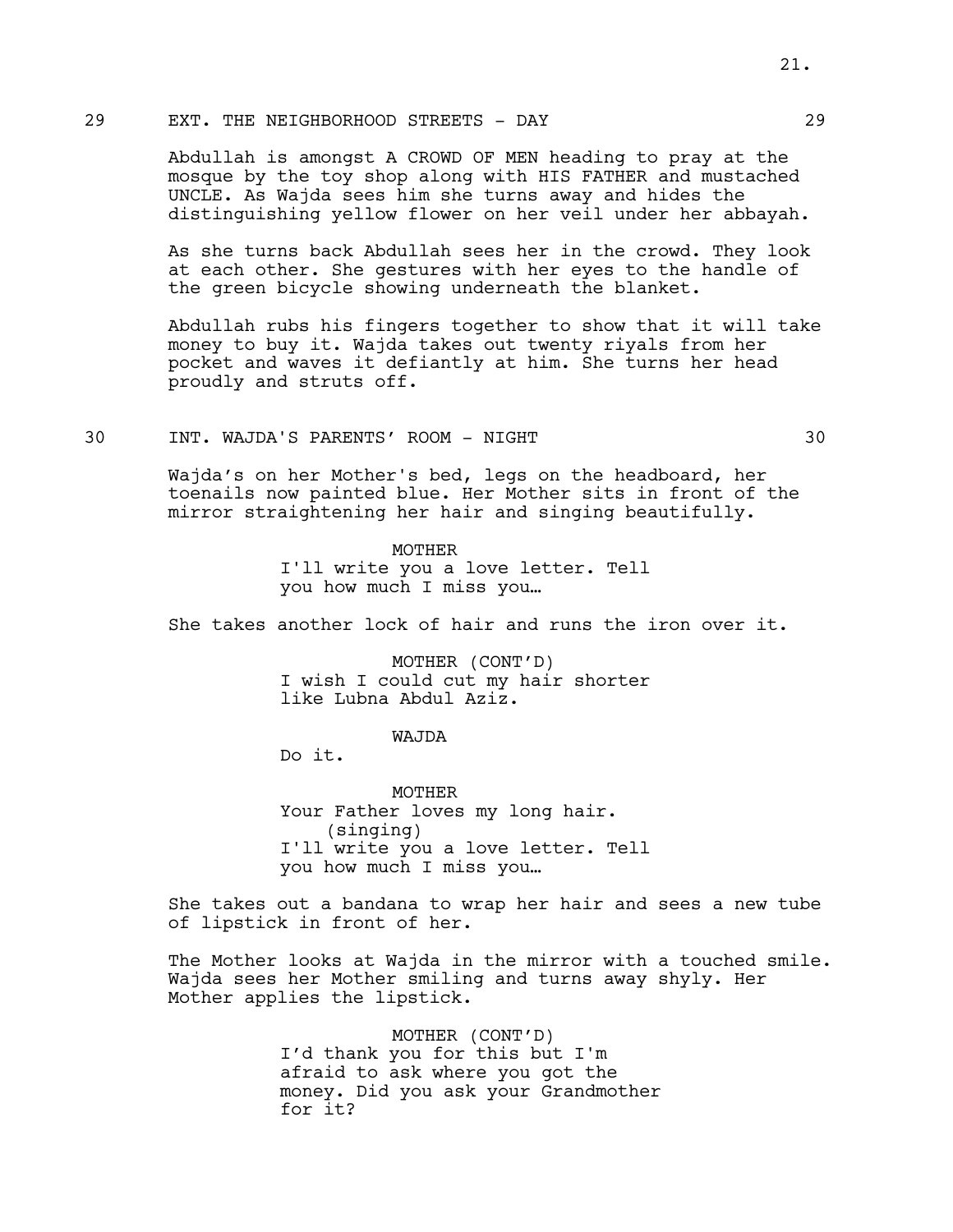WAJDA I sold her stuff! It's not charity!

MOTHER I don't want you going over there! Your Father finishes his shift early tomorrow night. What should we cook? Margoog?

# WAJDA

I hate margoog. And is he going to give me my allowance this month or is he going to skip it again?

MOTHER (ironing her hair) Your Father loves margoog. We'll cook it for him.

#### WAJDA

Cook me kapsa! He's paying the second wife's dowry off with my allowance!

Wajda's Mother stops ironing, her body language becomes stiff and tense.

Wajda reddens, Her Mother remains silent, ties the bandana into place, rises, and exits to the kitchen.

31 INT. SCHOOL CORRIDOR - DAY 31

As Wajda she sees Ms. Hussa at the end of the hall, glaring intensely at her.

32 INT. MS. HUSSA'S OFFICE - DAY 32

An avalanche of items comes pouring out of Wajda's backpack onto the desk as Ms. Hussa shakes out its contents. Wajda sits nervously in a chair. The rock her Father gave her tumbles off the desk and onto the floor next to her.

Ms. Hussa shakes her head as she goes through the bracelets, cassettes, schoolbooks, notebooks and candy bars. She picks up one of the tapes and relaxes back into her chair.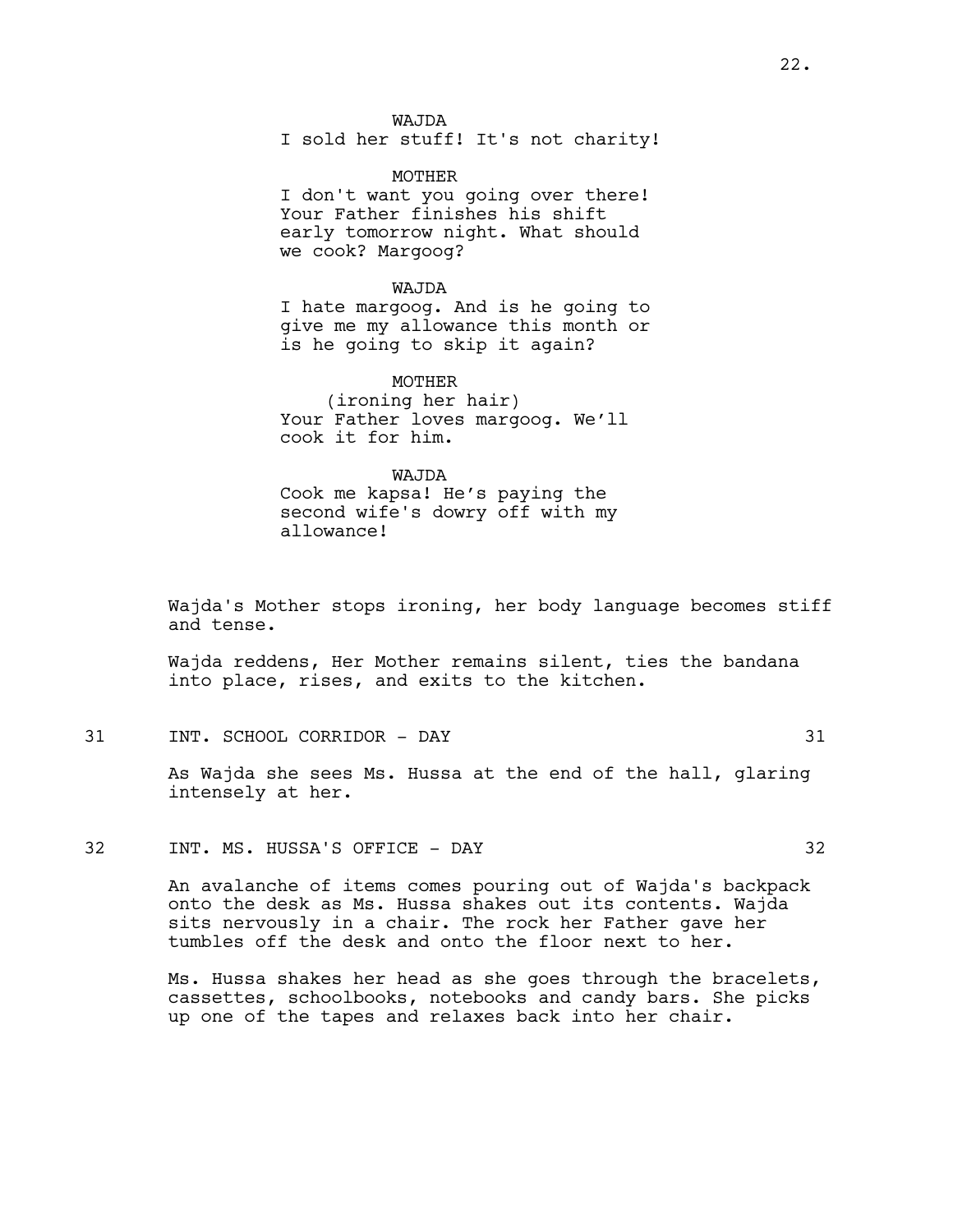MS. HUSSA (Authoritatively) Tapes full of love songs, bracelets, all of this… You know are not allowed in school!

She opens a folder, signing papers as she talks.

MS. HUSSA (CONT'D) Abeer was always a good girl. Do you know how she ended up getting picked up with a strange boy by the religious police?

Wajda remains silent, trying not to fidget.

MS. HUSSA (CONT'D) Thank God they found someone to marry her off to, it's not like her family will let her come back to school after this.

Ms. Hussa stops signing, sits back in her chair and stares at Wajda, who looks back at her nervously.

> MS. HUSSA (CONT'D) So, did you arrange this whole rendezvous for Abeer and her lover?

WAJDA (defensively) No, I didn't!

MS. HUSSA Don't lie. I know you took part in this. I just don't know how. What shall we do with you now? Expel you?

Suddenly her secretary, MS. JAMILA, enters the room. Ms. Hussa stops and looks at the folder in her hand.

Wajda looks down and notices her black stone. She quickly pockets it.

> MS. HUSSA (CONT'D) (To Ms. Jamila) Just a moment please. (To Wajda) You may go back to your class. We'll finish this matter later.

Wajda takes her notebooks off of the desk and puts them slowly back into her backpack. She walks towards the door.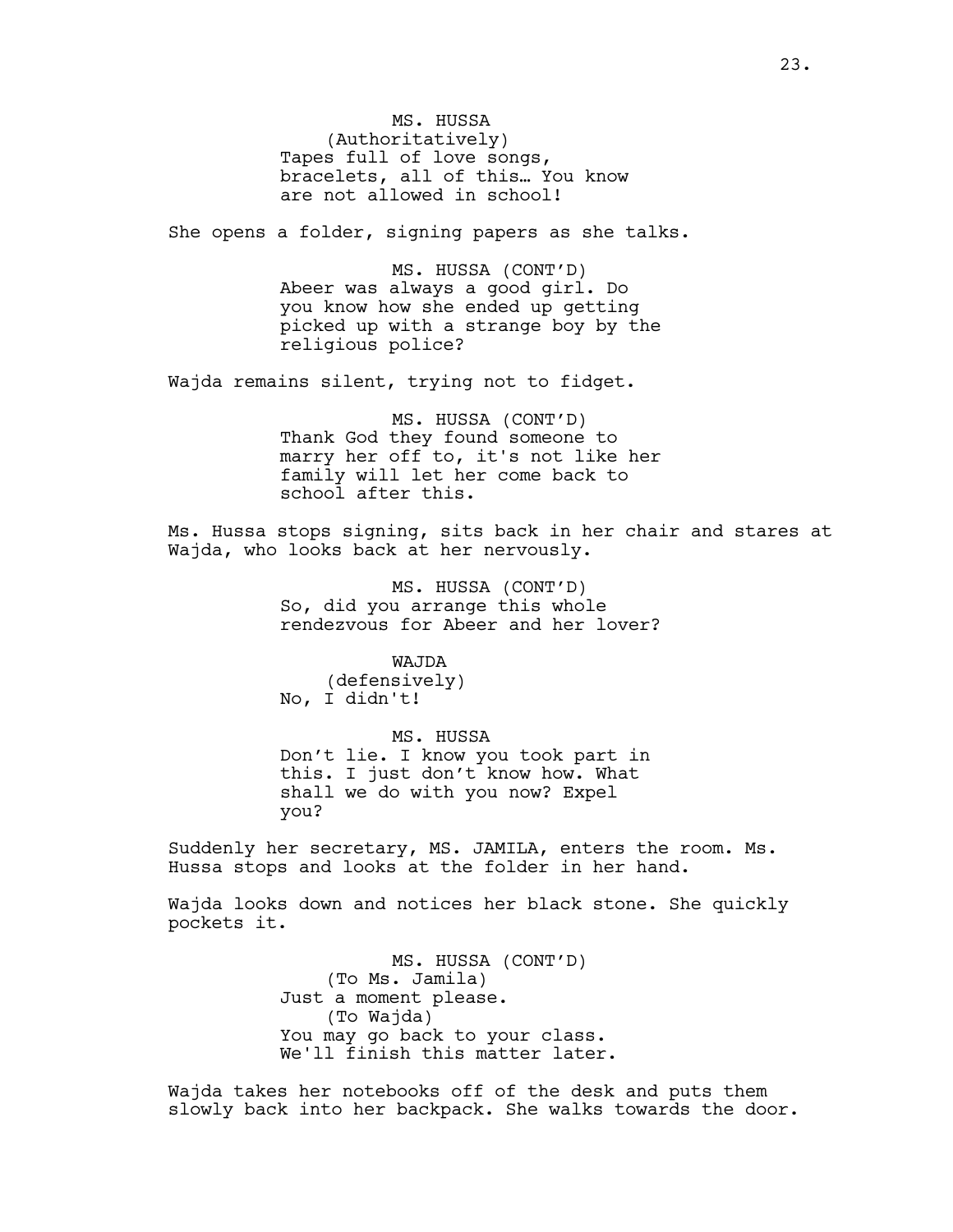MS. HUSSA (CONT'D) And Wajda, wear normal black shoes like all the other girls!

33 INT. MRS. HUSSA'S OFFICE/CORRIDOR - DAY 33

Wajda stands outside and listens.

MS. HUSSA Call Wajda's Mother and see if she can come in for a meeting tomorrow. We have to decide once and for all, what to do about that girl.

Wajda becomes terrified.

MS. HUSSA (CONT'D) Now what is this?

MS. JAMILA (O.S.) The proposal for the Koran competition in the religion club. We just need your signature to request the prize money awards. \$800 riyals.

Wajda's ears perk up at the amount of money. Thinks…

MS. HUSSA (O.S.) At least we have something good to show the superintendant. Thank God not all the girls are delinquents. All right, let's get started on it.

Wajda's heart races. She pulls together all her courage and knocks on Ms. Hussa's door.

34 INT. MS. HUSSA'S OFFICE - DAY 34

Ms. Hussa takes a deep breath, and looks at Wajda, who nervously crosses her feet to cover her black high tops.

> WAJDA I thought about what you said. I was wrong and am ready to change. I would like to join the religious club.

MS. HUSSA (incredulous) You are becoming a Shiekha all of a sudden?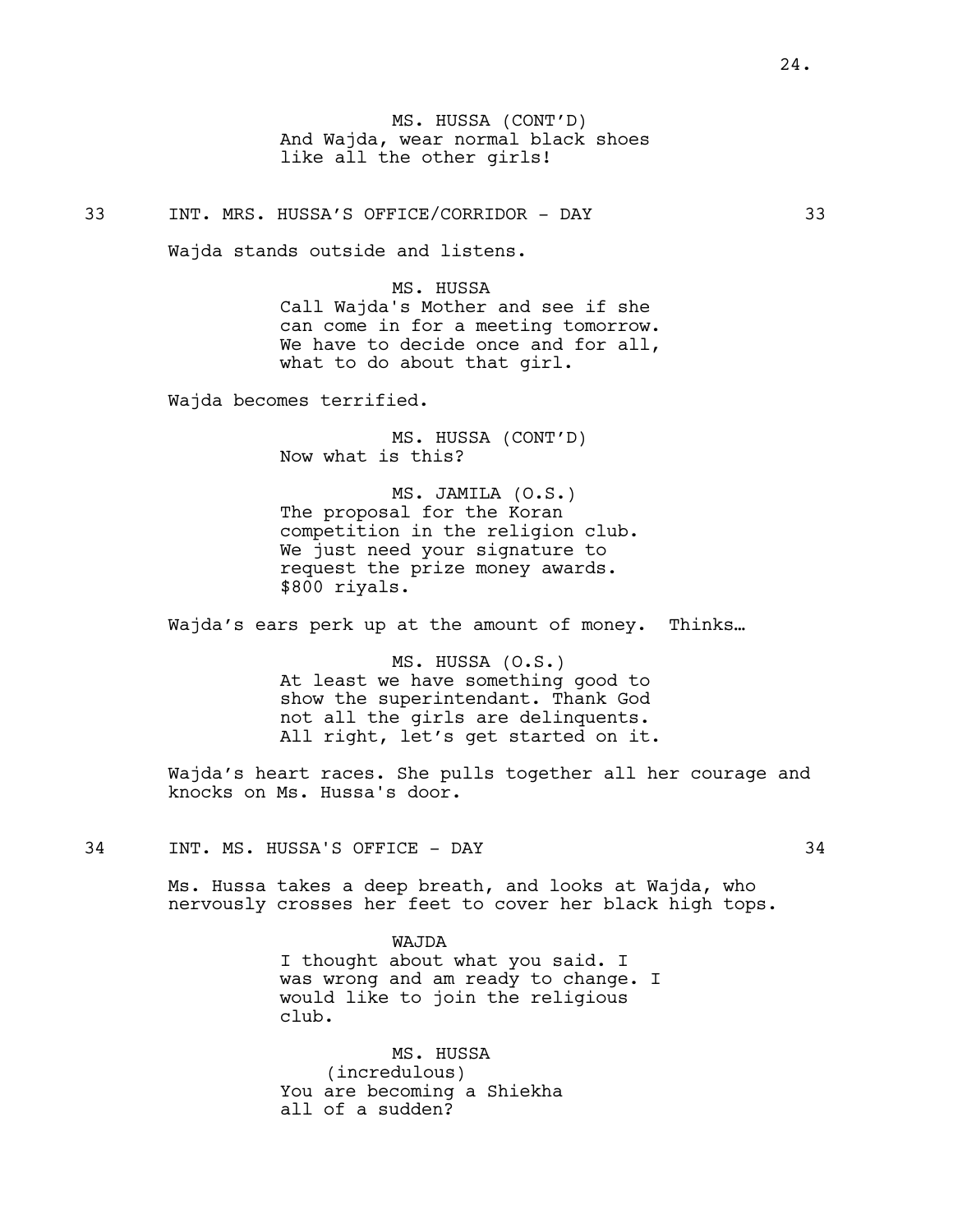WAJDA Maybe I'll learn something. You know… to put me on the righteous path.

Ms. Hussa peers at her, suspiciously.

MS. HUSSA I will call your Mother tomorrow and speak to her about this. If we agree, it's your last chance.

35 INT. THE KITCHEN - EVENING 35

Wajda's Mother makes margoog, working handfuls of dough between her hands while she sings. Wajda cuts the dough as the Mother puts some in the pan.

> MOTHER I'll write you a love letter. Tell you how much I miss you…

WAJDA Don't you wish you were a singer? You sing so well!

Wajda's Mother feigns shock.

MOTHER Never! I seek refuge to God from what you said! Woman's voices shouldn't carry beyond the front door.

Her Mother continues singing, now performing dramatically.

MOTHER (CONT'D) I'll write you a love letter; Tells you how much I miss you. Explains my pain in your absence.

Wajda joins her Mother in singing.

WAJDA AND HER MOTHER Why did you leave? You forgot our nights? I'll write you a love letter…

Wajda and her Mother laugh together. After a moment…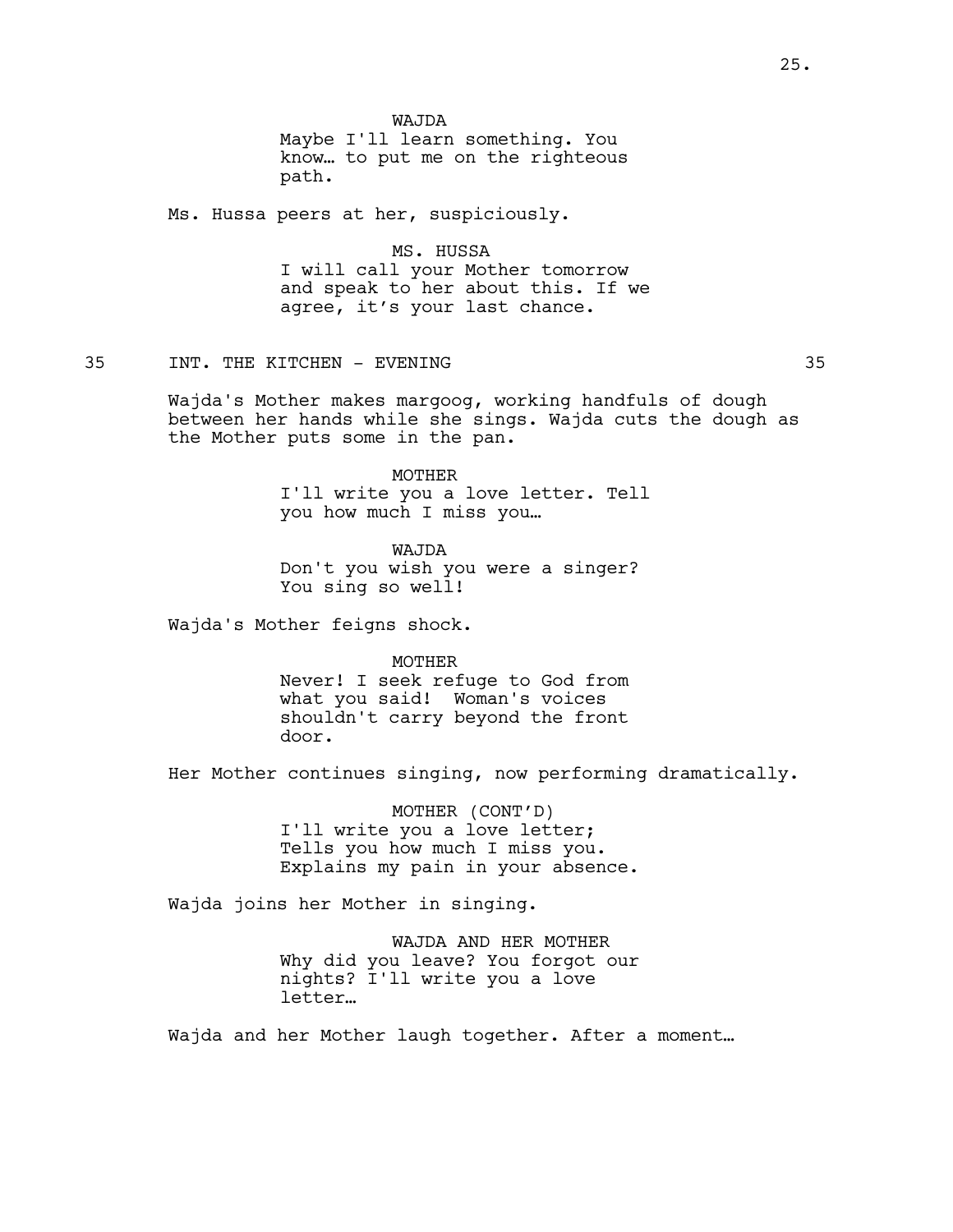WAJDA So I've saved up 87 riyals already and I only need 413 to get the bicyc--

MOTHER (annoyed) Ouuuff! Again! We closed this subject! You are not getting a bicycle. It is haram!

They stand in silence while they cook idly. Wajda sighs and after a moment smiles and looks away casually.

WAJDA

They said I need to wear the full abbayah to school from now on. I also registered in the religious studies club.

The Mother smiles reluctantly.

MOTHER

Wow, wearing the full abbayah now, religious study, someone has become a woman, maybe we will marry you off!

WAJDA

(scowling) Ha ha. That's not funny.

Her Mother tries not to smile, acting busy with her cooking. She puts last bit of dough in the pan, washes her hands and goes to the bedroom.

MOTHER

Come with me.

36 INT. WAJDA'S PARENTS' ROOM - NIGHT 36

The Mother pulls out an abbayah from the cabinet and hands it to Wajda.

> MOTHER Try this. (laughing) ) It might be long for you. Carry it like this:

Her Mother bunches her dress up in her hands and walks around the room as if she were wearing high heels. Wajda copies her exaggerated movements.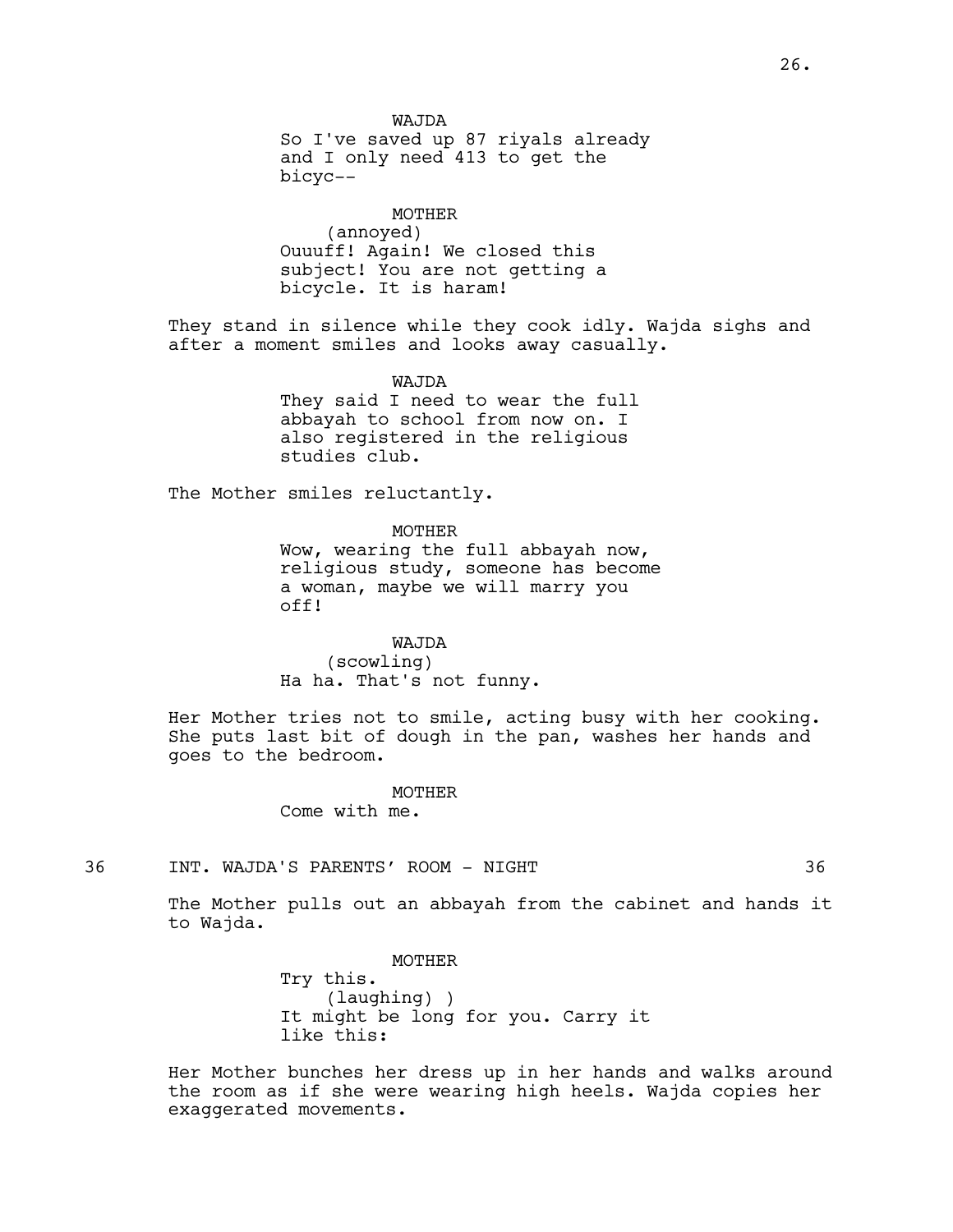WAJDA Just like Ms. Hussa! (bashful) ) Oh no, a thief!

She shakes her butt and pretends to scamper away.

WAJDA (CONT'D) I know! The girls told me the story about the thief that jumped the fence of their house to see her…

# MOTHER

(suppressing a smile) Shame on you, talking like this. We don't know, it could have been a thief.

They burst into laughter together. Wajda puts on the abbayah and the veil while her Mother looks out the window.

> MOTHER (CONT'D) Your Uncle's wedding is coming up, you know. I have to buy something really nice so all the other women know what they're up against.

Wajda turns to her Mother, all in black. The phone RINGS.

37 INT. KITCHEN - DAY 37

Her Mother talks on the phone while checking the margoog.

MOTHER I'm so sorry, Leila. Iqbal our driver is so rude. He shouted at poor Aiesha today. Aiesha who never raises her voice! She cried the whole three hours on the way home.

38 INT. WAJDA'S ROOM - EVENING 38

Wajda counts her money. The abbayah is on the bed. She goes to the list with "500 Riyals" written at the top, crosses out "25 Riyals" and counts and sorts the banknotes she has.

> WAJDA 45, 55, 60, 65, 70, 75, 80, 81, 82, 83, 84, 85, 86...87 riyals.

She writes "87 riyals" on the chart.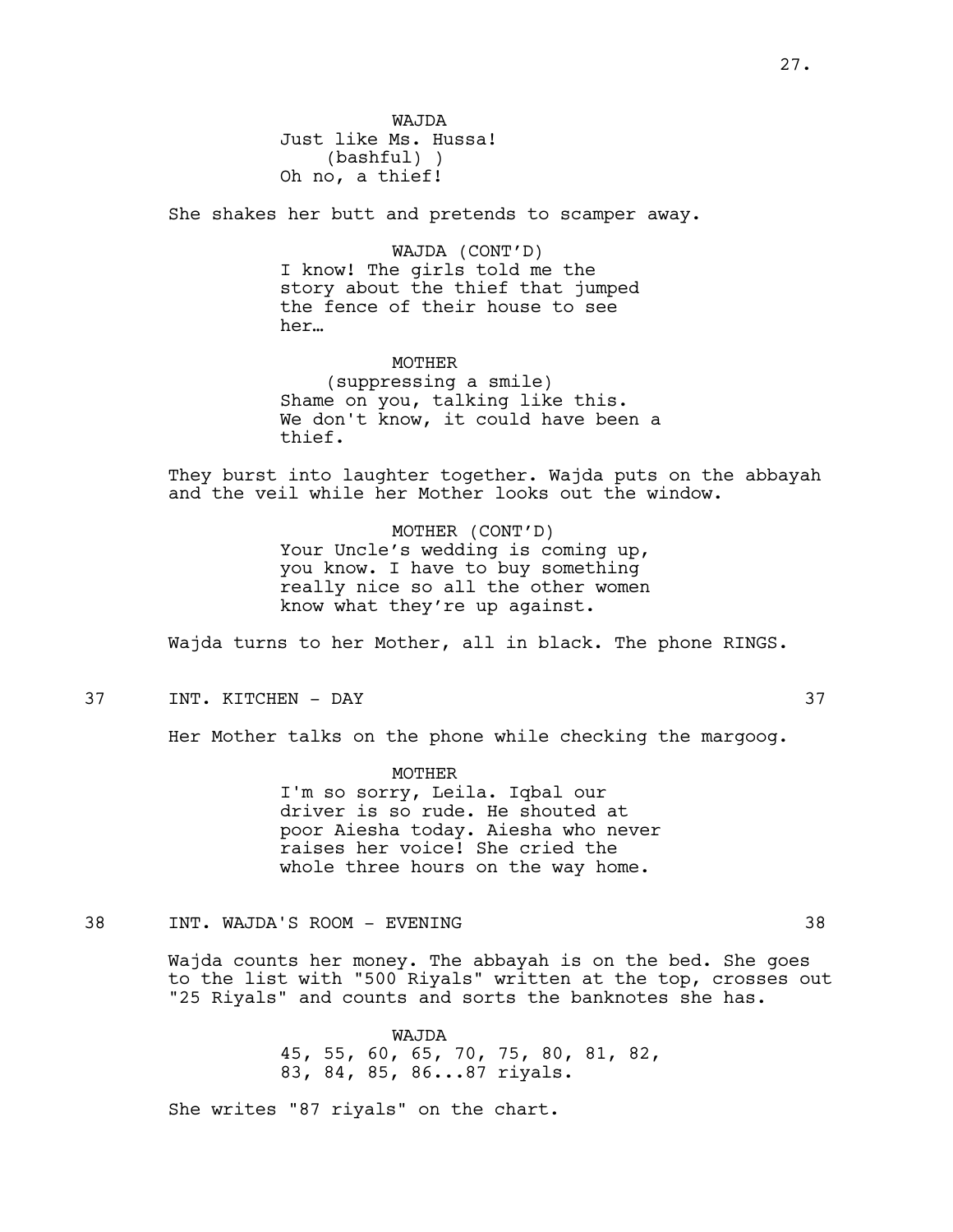MOTHER (O.S.) Leila, dear, we're completely full. Honestly, you'd be better off with another driver.

Wajda kisses the money with an enthusiastic "smack" and puts it in the drawer.

> MOTHER (O.S.) (CONT'D) Really? Abeer? Daughter of Mariam? How did she even end up in a car with him? Who is he? Of course, he's a playboy like his Father. (laughs) You have to admit, he is good looking.

Wajda sits up on the edge of the chair, concerned.

MOTHER (O.S.) (CONT'D) Religious police? Mariam must be dying! They should have married her off a long time ago. Pretty girls are like curses.

They hear the front door open and someone come in.

39 INT. THE KITCHEN - DAY 39

MOTHER I have to go, our Father has just come. Keep me in the loop on this Abeer scandal. Yalla bye.

She quickly hangs up, removes her bandana and fixes her hair.

40 INT. WAJDA'S ROOM - DAY 40

Wajda sits in her room waiting and looking concerned. Her Mother peeks in.

> MOTHER Go and say hello to your Father as I prepare his dinner. What's wrong? Are you okay? Don't worry we won't marry you off… (smiling) Not just yet!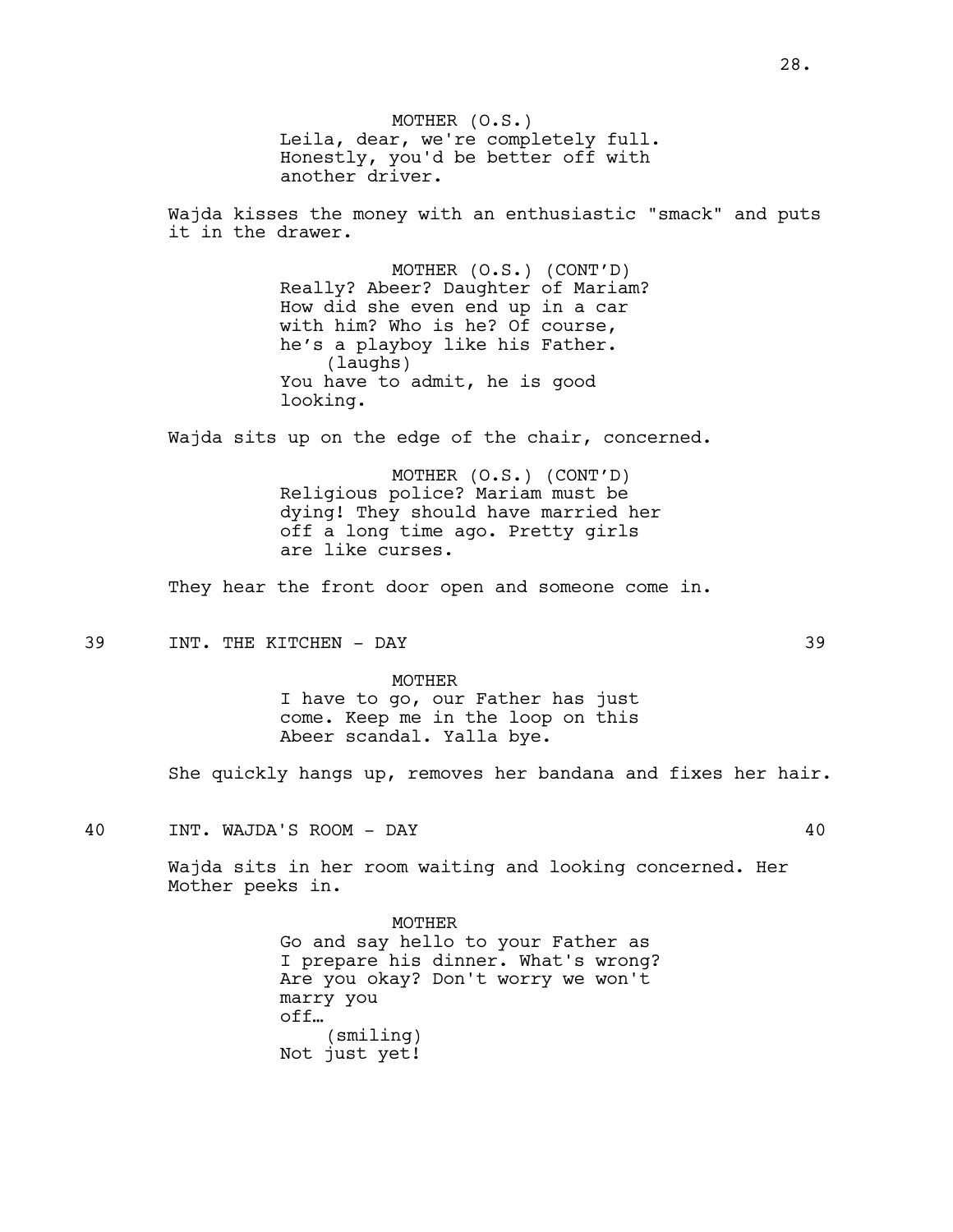# 41 INT. THE MAJLIS - DAY 41

Her Father sits on the floor playing a video game on the TV. His gutra and Oqal are folded up next to him with a brand new cell phone on top. A string of light blue prayer beads are next to him as well. He turns and smiles at her.

Wajda walks past him to a side table and casually turns a framed certificate of excellence in math towards him. He quickly glances at it. She collapses casually onto the couch.

> FATHER I'm losing, I should have stayed with my usual fighter.

On the screen a warrior rests, haggard from the fight.

FATHER (CONT'D) (teasing) So is that a real certificate or a fake one like you made last year?

WAJDA What?! I'm great at math, do you want to hear… (mispronouncing it) pythagoreium's theory? It's a miracle of God, all the things come out the same!

FATHER Sounds like you know what you're talking about.

He laughs and continues playing. She waits a moment, then…

WAJDA I'm saving to buy a bicycle!

Her Father is so focused on his game he doesn't hear her. He loses and the MUSIC announces the end of the match. He leans back.

#### FATHER

Oh, where is the margoog? Didn't your Mother finish cooking?

Wajda watches him as he runs his prayer beads idly between his fingers. Her Mother enters and sets dishes on a little mat on the floor just beside the Father who lights up at her presence. She is all dressed up, looking her best.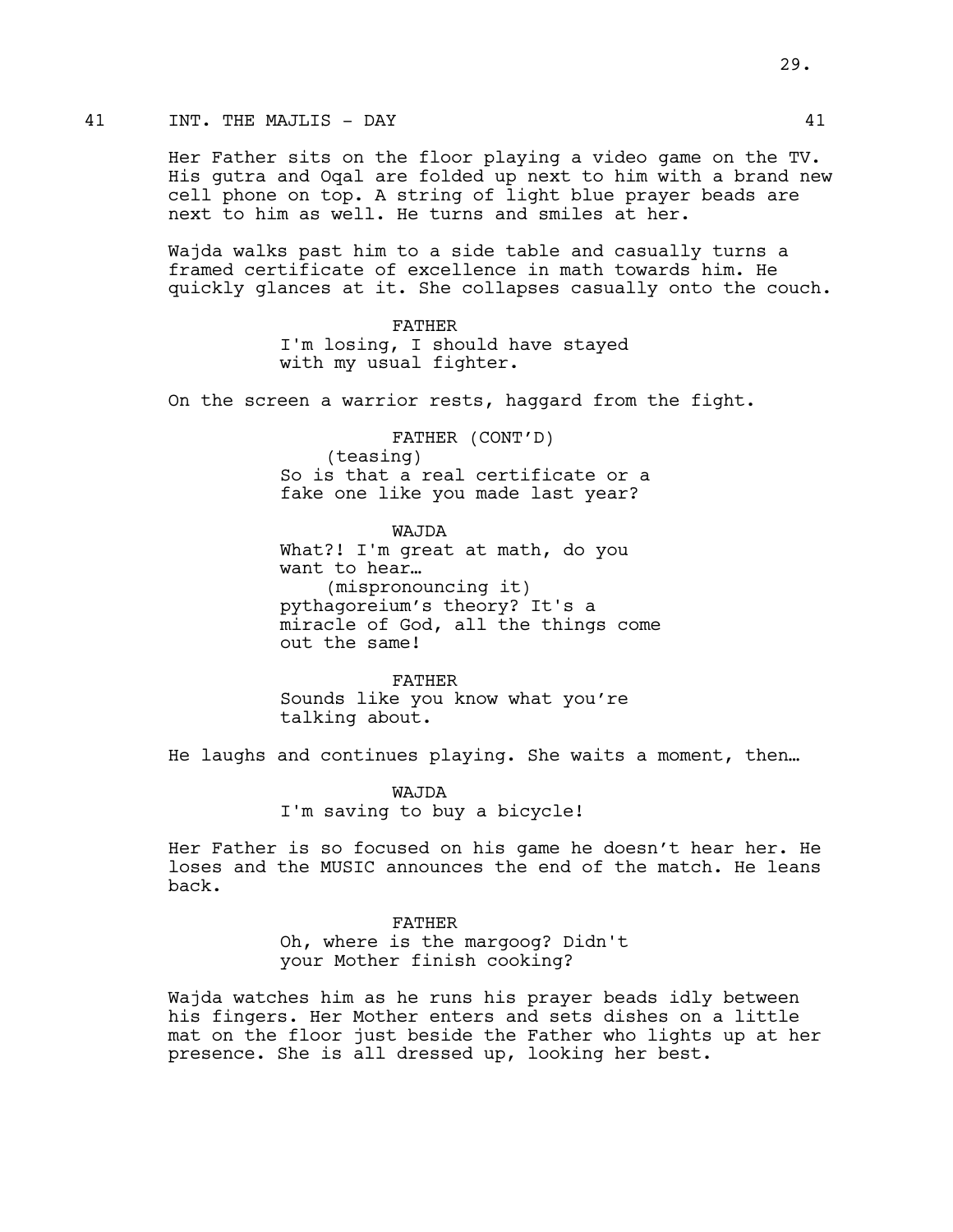FATHER (CONT'D) Wajda, who is this movie star who just entered? Look at this hair, a beautiful black waterfall of silk!

The Mother tosses back her hair, pleased, but hiding it.

MOTHER

Cut it out! (teasing, yet bitter) A movie star huh? Then why is your Mother checking all over town for available women for you?

The Father looks up and their eyes meet with pained looks. He reaches out and puts his hand on hers. She pauses for a second and looks at him tenderly. She playfully pulls her hand away and tosses her hair over her shoulder.

He bursts into a charming laugh and pulls her towards him. Wajda watches them together, happily.

> FATHER I'm not sure she's working that hard! Sit and play with me!

She laughs seductively while she frees herself and continues setting up the plates.

> WAJDA Let me play! I'll take the old guy! Prepare to die!

She jumps off the couch while the Father is laughing.

42 INT. CLASSROOM - DAY 42

Wajda sits in class, looking out the doorway into the corridor. Suddenly she sees her Mother walking with Ms Hussa to her office and goes rigid.

Her Mother nervously fixes her hair and adjusts her blouse.

43 EXT. STREETS IN FRONT OF THE TOY SHOP - DAY 43

Frazzled, Wajda walks quickly home staring straight ahead. She looks up and sees the bicycle in front of the shop.

The Toy Shop Owner sits, drinking tea with ANOTHER MAN. A BEARDED MAN approaches.

The other man puts down his tea cup and quickly exits.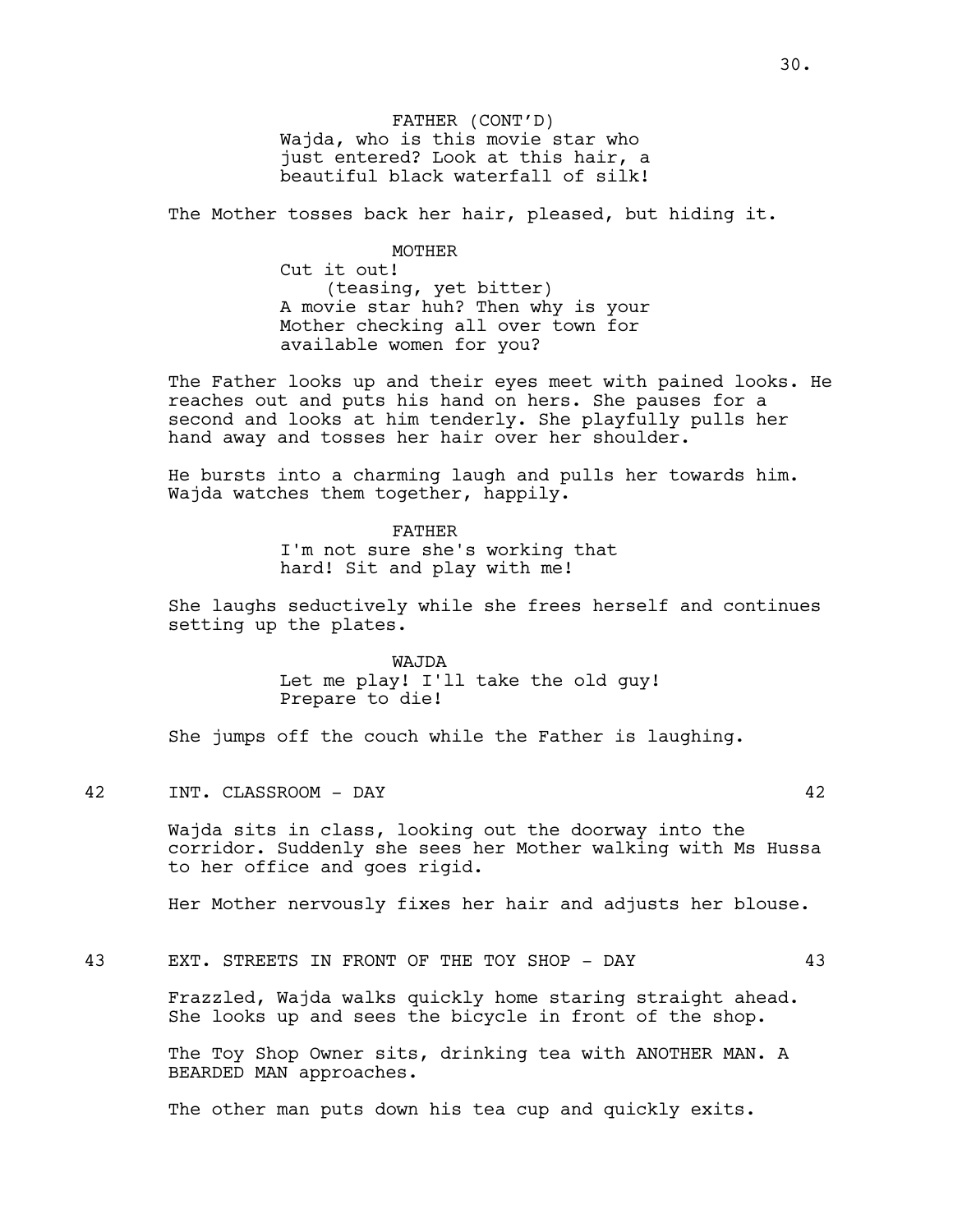The Owner gets up to walk into the store with the Bearded Man. The owner is trying to be cordial with him.

The man breaks one of the toys.

Wajda hurries off. She hears the man shouting.

BEARDED MAN (O.S.) No idols! Don't you fear God?

44 INT. THE KITCHEN - DAY 44

The Mother cleans a pile of dishes from the previous night. One slips off her shaking hands and falls to the ground. She leans on the edge of the sink and yells loudly.

> MOTHER All this for a bicycle that you'll never have as long as I'm alive. Do you think I'll wait around until you get expelled?!!

45 INT. WAJDA'S ROOM - DAY 45

Wajda covers her ears as her Mother breaks another dish - on purpose this time. Wajda turns on the radio to a ROCK SONG.

> MOTHER (O.S.) And turn off that damn radio and those evil songs! You're no better than Abeer. She's staying home and her parents are marrying her off. And that is what we'll do with you too! There's no school for you tomorrow!

Wajda turns it off and lies down, looking at her shoes.

46 INT. LIVING ROOM - NIGHT 46

Wajda's Mother paces, talking on the phone, agitated.

MOTHER I know Iqbal, but my daughter had a problem at school. I didn't have time to tell you. You're paid for the trip whether I am there or not. Don't come tomorrow. (pause) How dare you speak to me that way? (MORE)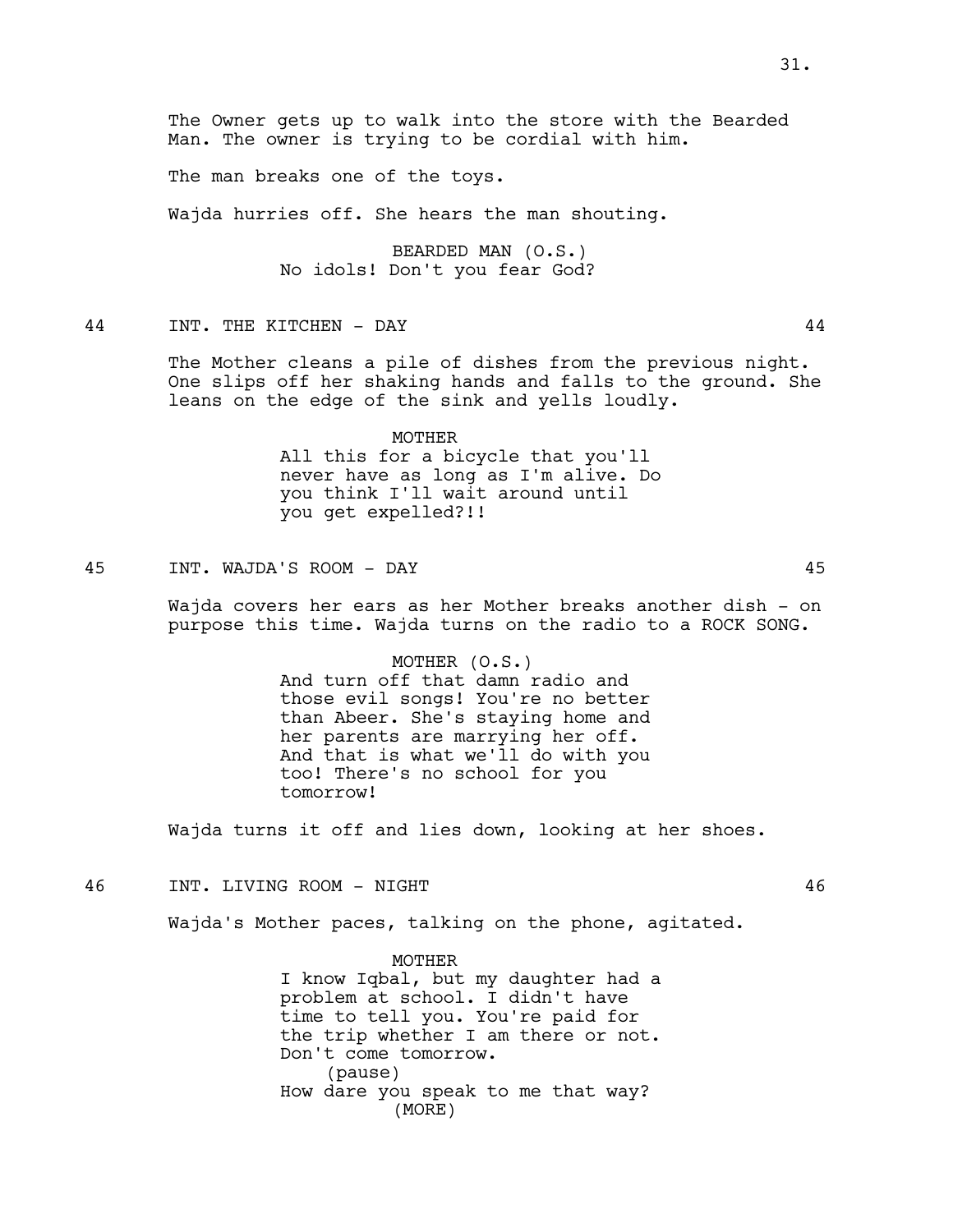Do you think you are the only driver in town?… Fine! I'll find someone else! MOTHER (CONT'D)

She SLAMS the phone down hard and leans back into the couch.

#### 47 INT. WAJDA'S ROOM - NIGHT 47

Wajda sits on her bed with her knee to her chin, coloring in the white toe and sole of her shoe with a black marker. She pulls out the colored laces and sadly replaces them with black twine from her bracelets.

We hear the door opening and her Father comes in. Wajda tries to listen.

> MOTHER (O.S.) Really? I should pay for it? Why can't you pay for something for once?

> FATHER (O.S.) What about your transportation allowance? You should use it instead of doing that group where you all pool your money.

Wajda puts down her shoes and leans her head on the door.

MOTHER (O.S.) Yeah, and what about the dowry money, you handsome groom?

FATHER (O.S.) Do you think I want to support two families? I'm the joke of the town. Are you going to give me a son? We both know that is not going to happen. (frustrated) Forget it, and don't count on me coming next week at all!

MOTHER (O.S.) (yelling after him) I don't care! Go to your mother's house to discuss potential brides all night!

A door SLAMS, then only silence. Wajda's eyes fall on the chart she made to map out her savings for the bicycle.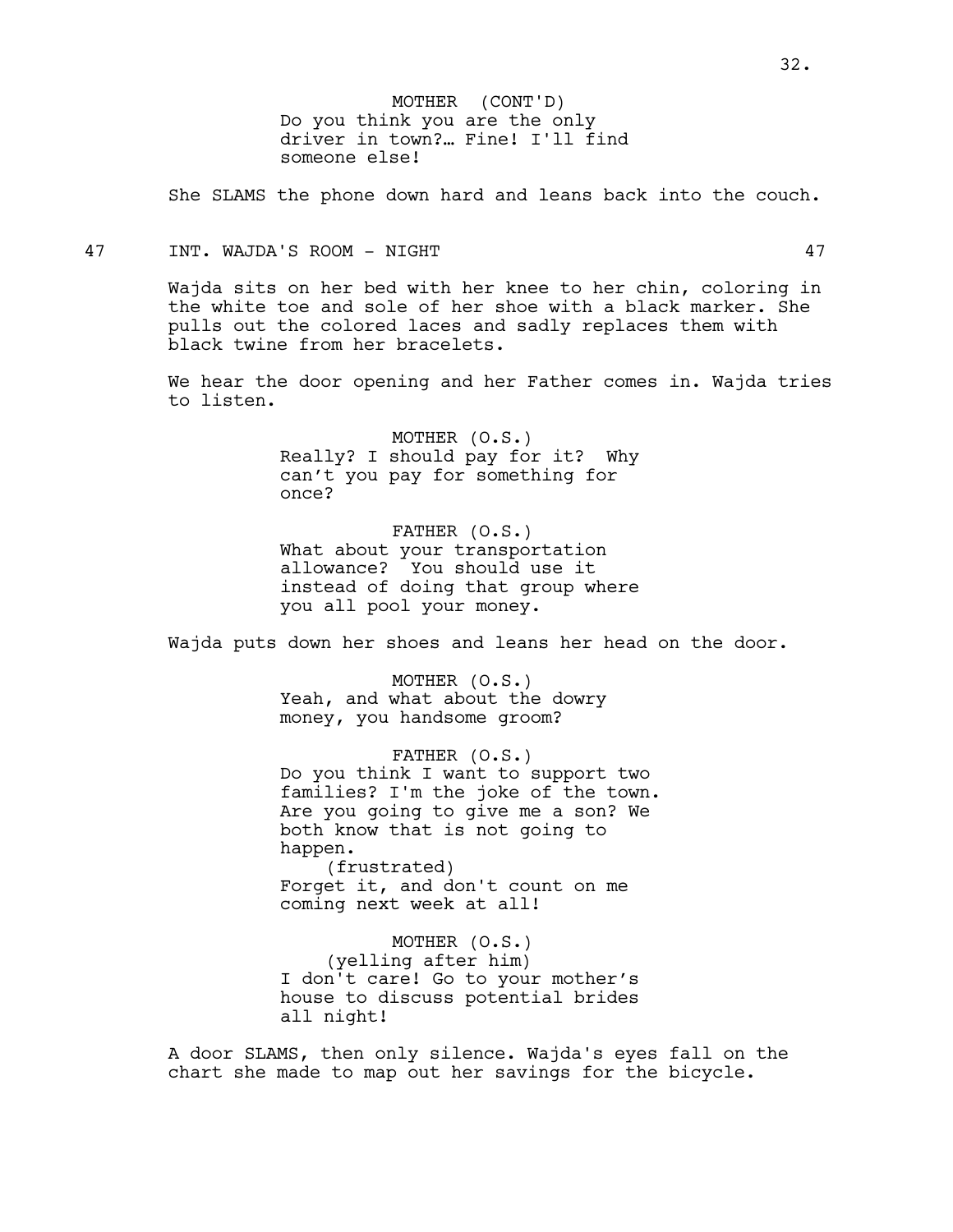# 48 INT. WAJDA'S ROOM - DAY 48

As Wajda prepares to leave for school she looks through the half open door of her Mother's room. Her Mother's talking on the phone, her hair a mess, looking exhausted.

#### MOTHER

Can't you count it as emergency leave? I still have some days. You know I've been working hard, covering for everyone. I'll open up for the entire month if I have to. Okay, thank you, see you tomorrow.

She hangs up, distraught then sees Wajda through the doorway.

MOTHER (CONT'D) Where do you think you're going? Didn't you hear me yesterday?

WAJDA I sorted everything out with Ms. Hussa!

**MOTHER** Back to your room and don't come out. I don't want to see you today at all, I don't want to hear a peep from you - nothing!

WAJDA Aren't you going to work today?

MOTHER (sarcastic) No darling, I'm staying here to watch over you. Happy?

The Mother gets into bed and rolls over, covering herself with the blanket.

49 INT. WAJDA'S ROOM - DAY 49

Wajda turns on the RADIO and lowers the volume until it's barely audible. She looks through her doorway at the housekeys hanging by the front door. She can see her Mother on the couch, smoking, watching TV, completely depressed.

# 50 INT. HALLWAY - DAY 50

Wajda sneaks past her Mother to the stairwell to the roof.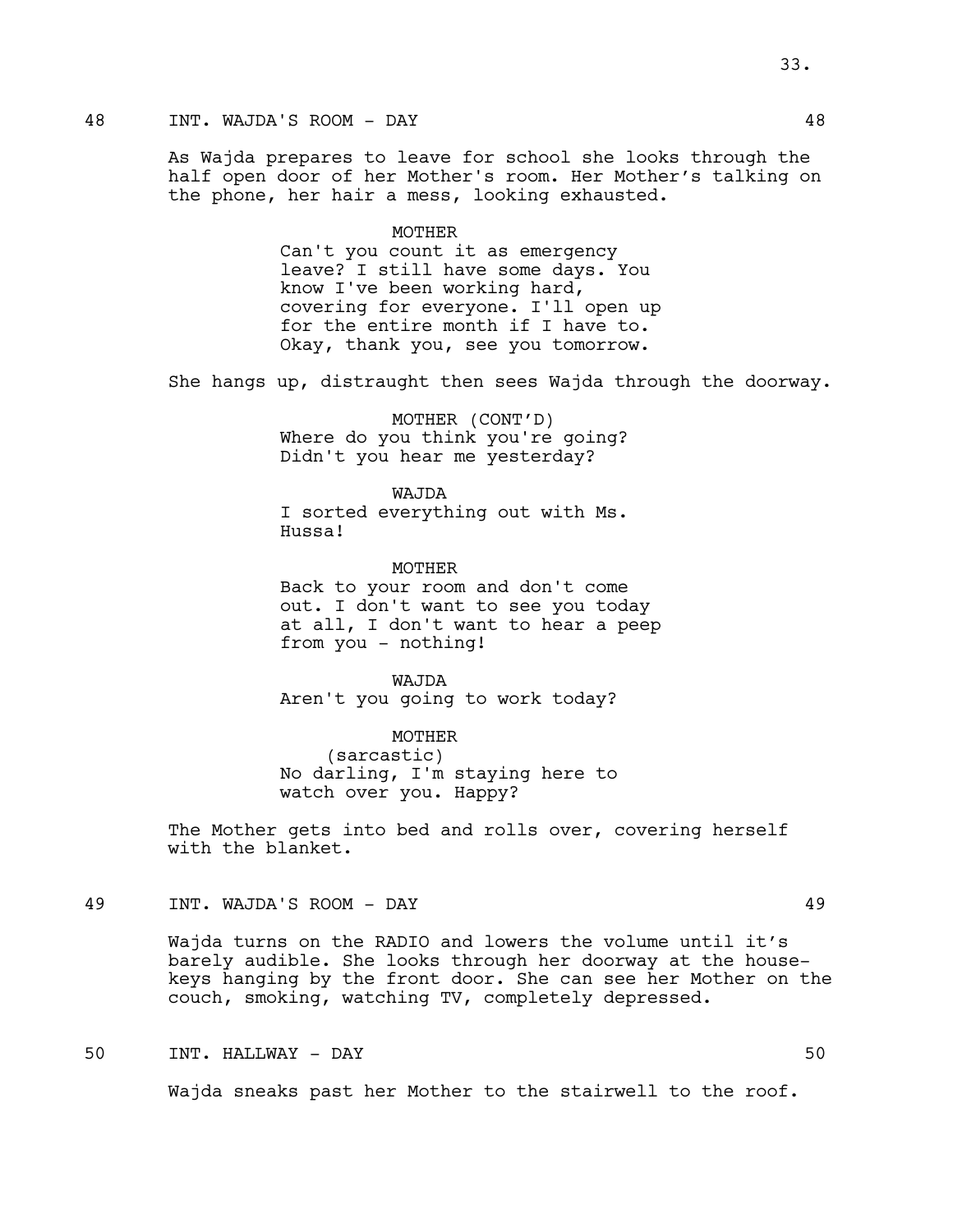# 51 EXT. COURTYARD OF WAJDA'S HOUSE - DAY 51

Wajda carefully lowers herself down a pipe along the side of the house. She slips and her black rock falls from her pocket onto the ground. Through the window she sees her Mother cover herself and rush over. She pulls herself against the wall and freezes. The Mother looks out, cautiously. Wajda holds onto the pipe, holding her breath. Her Mother finally returns to the couch and Wajda lowers herself down.

She opens the gate, takes gum out of her mouth and sticks in into the lock so it doesn't close completely.

#### 52 EXT. ABDULLAH'S SCHOOL - DAY 52

Wajda waits by the boys' school, hiding behind a wall, until Abdullah finally arrives on his bicycle. Wajda throws a stone next to him and he looks over, surprised to see her.

> WAJDA Do you know how to go to Adira?

# 53 EXT. ADIRA STREET - DAY 53

Wajda rides on the back of Abdullah's bicycle as he pedals them along. As they pass the toy shop she sees the green bicycle glimmer in the distance. His feet spin the pedals.

#### ABDULLAH

You have to get off once we see someone on the road. I don't want people to talk about me. And cover your face, I'll say you're my sister!

WAJDA No one will believe you, I'm too good looking to be related to you!

ABDULLAH Yeah right. And isn't the principal going to call your Mother for skipping school like this?

# WAJDA

I'm taking a personal day.

They approach a busy road. Wajda gets off and walks alongside him.

34.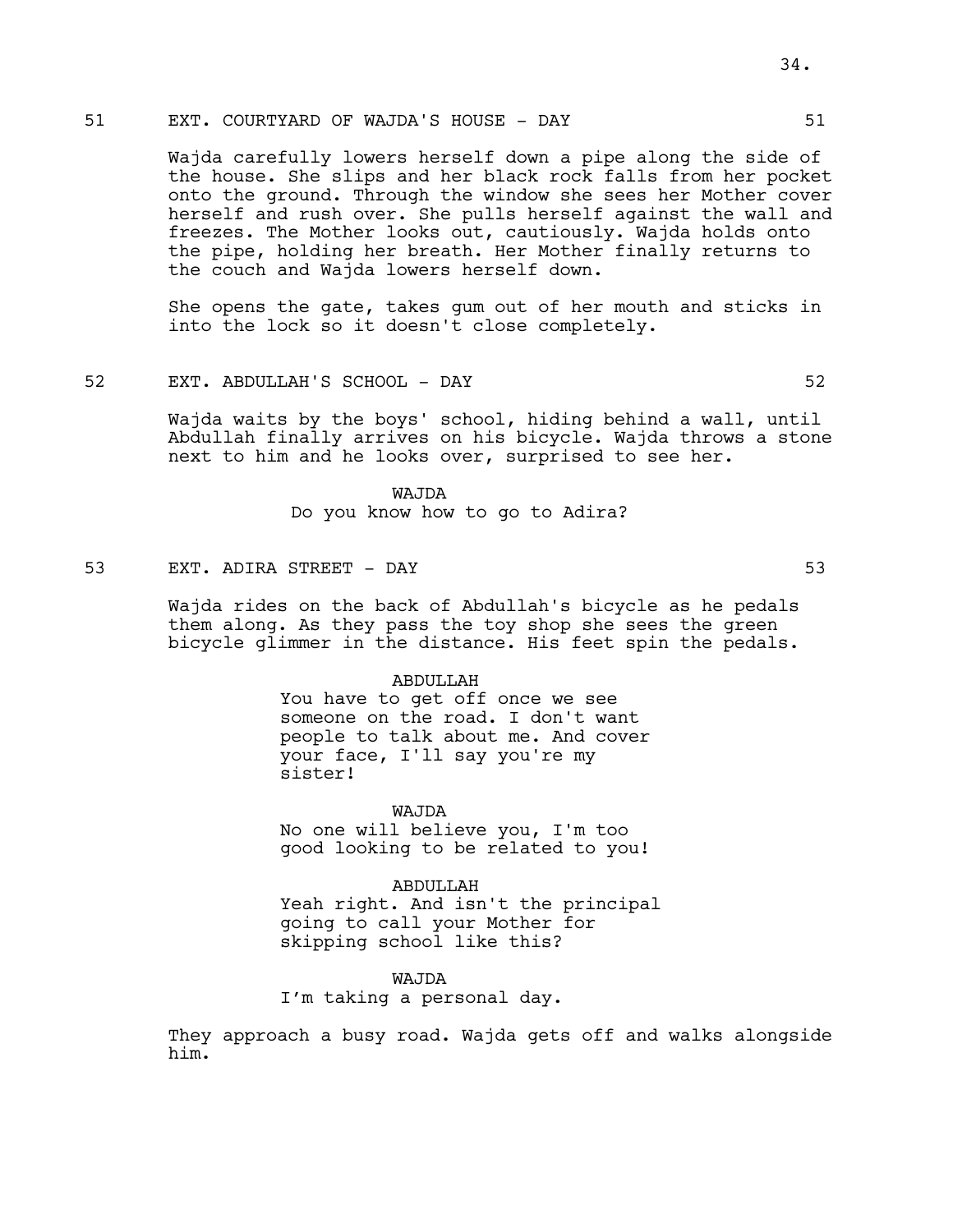They arrive to an older part of the town where foreign workers pass by. AN INDIAN MAN sits in front of a house, smoking. Wajda approaches him, cautiously.

> WAJDA (CONT'D) Hey, do you know where Iqbal the driver lives?

THE MAN Do you know how many "Iqbal" drivers there are around here, little girl?

Wajda shrugs. They continue searching the area, from one street to the other. Wajda suddenly sees the minibus with the taped headlights parked next to a dilapidated house. She moves closer and looks into the car. She sees the picture of the little girl placed on the dashboard.

She motions for Abdullah to knock at the door, but he shakes his head and stands behind his bicycle.

ABDULLAH

It's your war!

#### WAJDA

Fine!

Wajda frowns at him and knocks at the door. She waits several moments and looks over at Abdullah, who looks away, ashamed. She knocks again and the door slowly opens.

Iqbal stumbles out, rubs sleep from his eyes and sees Wajda.

IQBAL You! What do you want?

WAJDA You can't do this! You..you..

Wajda is overtaken by emotion and cannot speak. Iqbal dismisses her and tries to close the door. Suddenly Abdullah puts his foot inside.

> ABDULLAH (assertively) Where is your Iqamah (residency card)?

Iqbal looks at him threateningly, enraged.

IQBAL

Go away!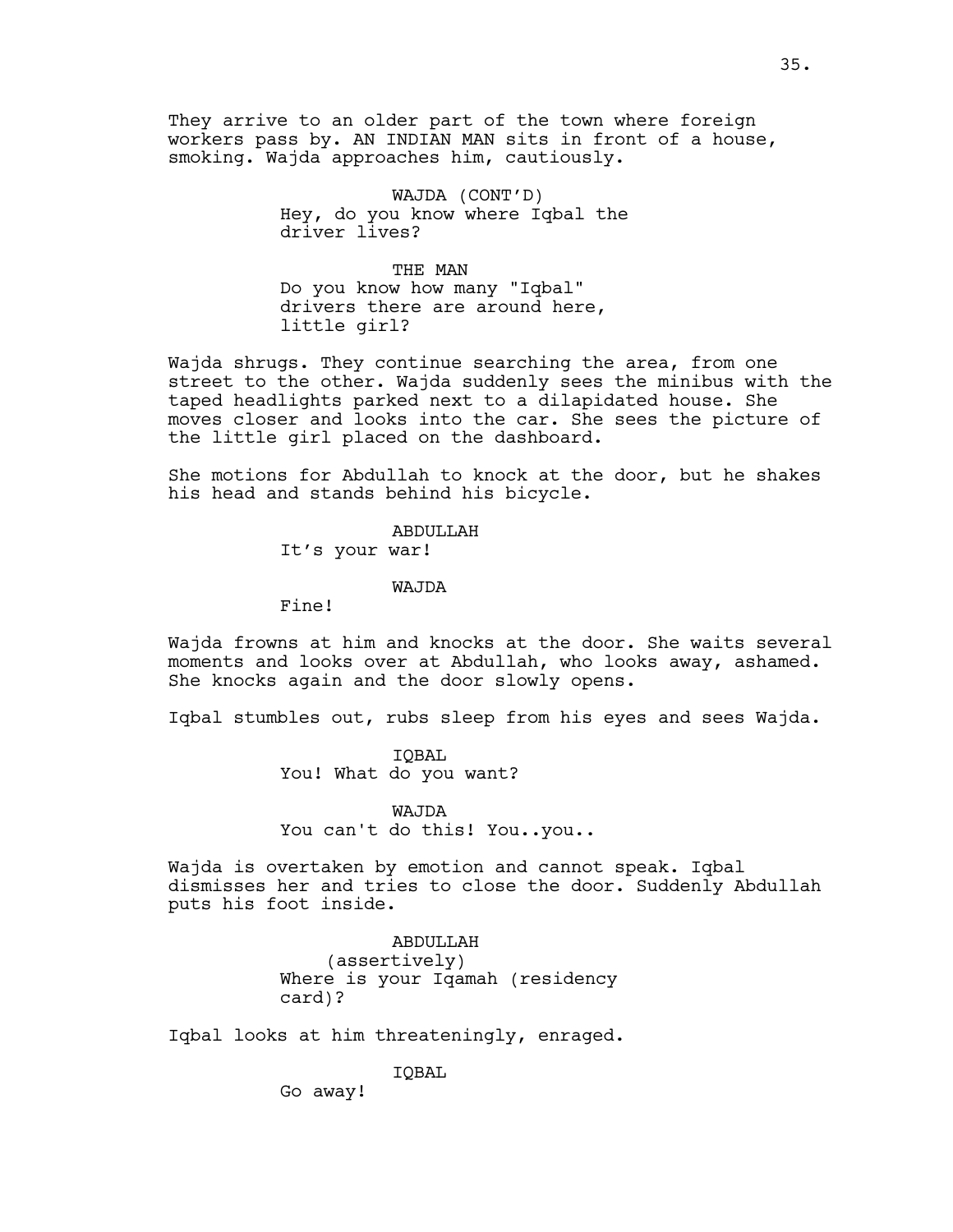# ABDULLAH

(more assertively) It is a good job, there are no problems. Just go back to it and we'll all forget about this incident. Do you know who my Uncle is? The one with the moustache? Have you seen his election posters? I'm sure he'd be interested to look further into your legal status.

Abdullah holds his ground as Wajda folds her arms behind him, looking at Iqbal challengingly.

54 EXT. THE NEIGHBORHOOD STREETS - DAY 64

Wajda laughs hard as she runs after Abdullah, riding ahead on his bicycle. Wajda mimics him.

> WAJDA "Don't you know my Uncle? With the giant mustache?"

Abdullah laughs as he dismounts.

ABDULLAH He knew him, right? That mustache is a registered trademark!

Abdullah directs her attention to a house busy with MEN coming in and out. He directs her away from the scene.

> ABDULLAH (CONT'D) Their son put stuff around his waist that blows up and died. Boom!

He acts out pulling a cord and makes an explosive noise.

WAJDA He's crazy! That must have hurt.

ABDULLAH No, if you die for God, it's like a prick of a needle, and then you fly up and you have seventy women!

WAJDA

Really?

She acts out a big explosion.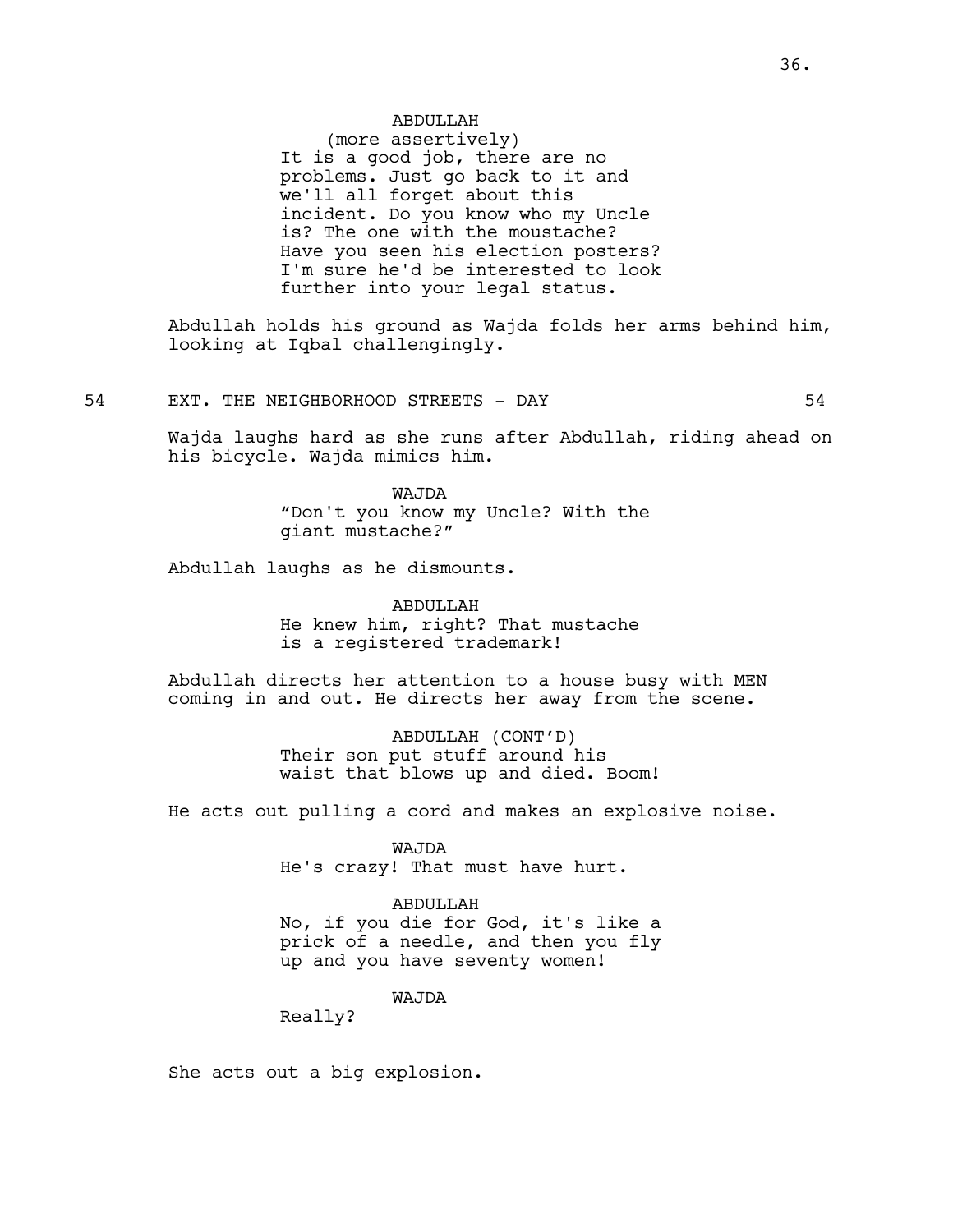# WAJDA (CONT'D) Boom! Seventy bicycles!

Abdullah leans his bicycle against the wall and runs towards a small grocery store. He shouts back to her.

# ABDULLAH

It doesn't work that way. Stay with the bicycle so no one steals it.

Wajda leans on it and strikes a pose ala Marlon Brando in the "The Wild One."

55 INT. COURTYARD OF WAJDA'S HOUSE - DAY 55

Wajda looks through the window at her Mother, lying on the couch. As soon as she gets up, Wajda ducks down quickly. She waits for her Mother to go to the bathroom and then sneaks inside.

56 INT. WAJDA'S ROOM - DAY 56

Wajda lies on her bed, exhausted. She looks over at her savings chart and sorts her money again.

WAJDA

60, 70, 80, 85, 86, 87 riyals…

Her Mother pokes her head inside and Wajda shoves the money under her pillow, feigning innocence and repentance.

MOTHER

Had enough?

Wajda nods.

MOTHER (CONT'D) Tomorrow you can return to school, but you are joining that religious club, like you told Ms. Hussa.

57 INT. THE MOSQUE – DAY 57

Wajda's black converses dangle above the floor while she sits at a row of desks with twenty other girls. On the blackboard the KORAN TEACHER writes "The Religious Club: Agenda" then turns to the class.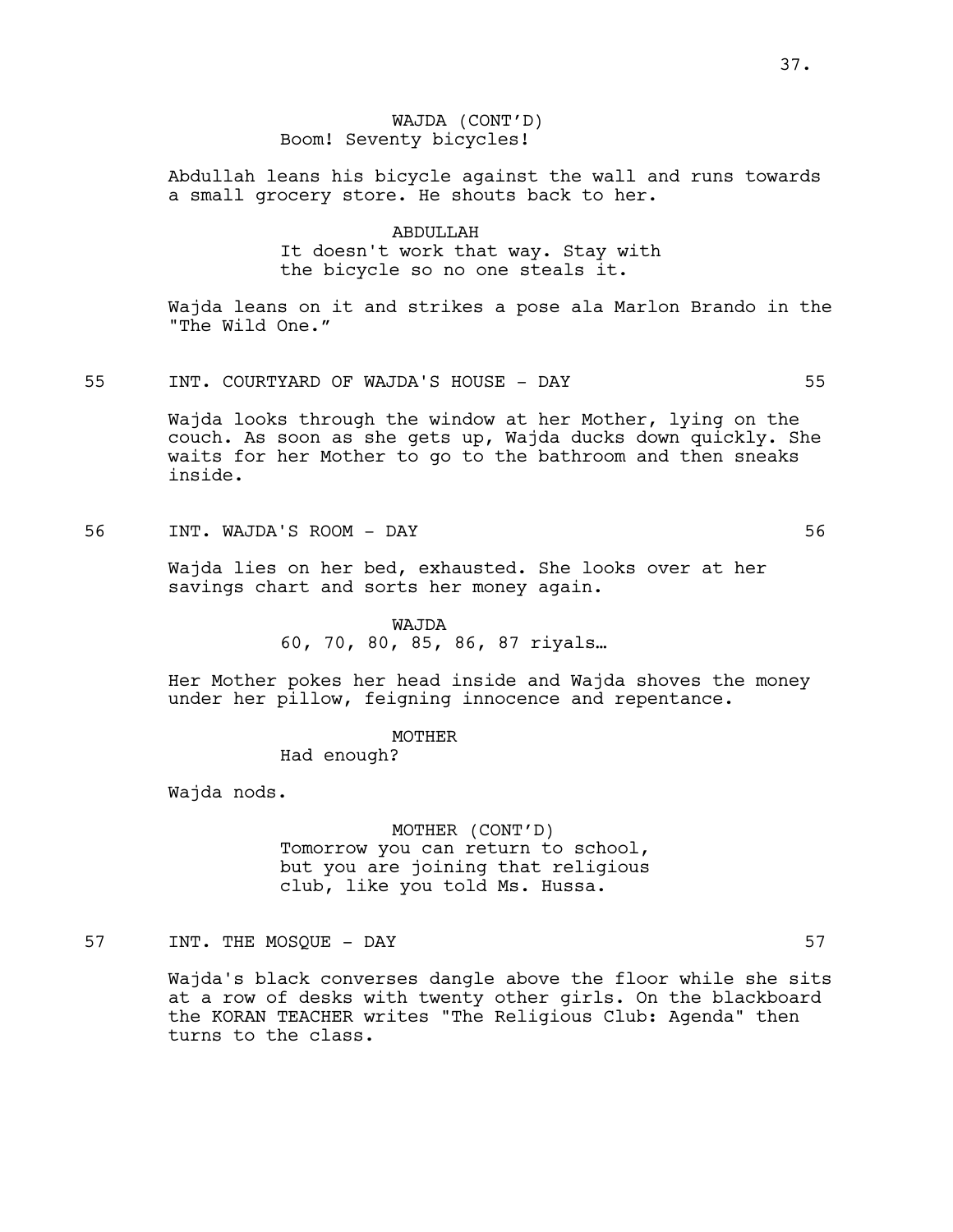KORAN TEACHER Let's compile all the stories we know about torment in the grave and make a pamphlet for the whole school. Any ideas?

#### NOURA

(raising her hand) I want to tell the story of the giant snake from Hell that was sent to torture the girl that did not pray after she died.

Wadja is busy drawing a picture of a bicycle when she hears Ms. Hussa's high heels approach. Behind Wajda, Yasmine whispers to Noura, giggling.

YASMINE

There was a thief at Ms. Hussa's house…

NOURA It was her lover, not a thief! Her Father thought it was a thief and called the police!

A conservative older girl, SALMA, shushes them.

SALMA If she said it was a thief, then it was a thief.

NOURA (rolling her eyes) Of course you would think that, Salma. The only man that would ever speak to you would have to be a thief.

Salma looks down, eyes watering. The girls giggle then compose themselves as Ms. Hussa enters.

> KORAN TEACHER Girls, Ms. Hussa is here to explain the Koranic competition rules. It's only five weeks away. I'll pass around a sign up sheet.

The teacher hands out the sheet as Wajda tuns the page to hide the bicycle drawing. Ms. Hussa glances at Wajda, then at the class.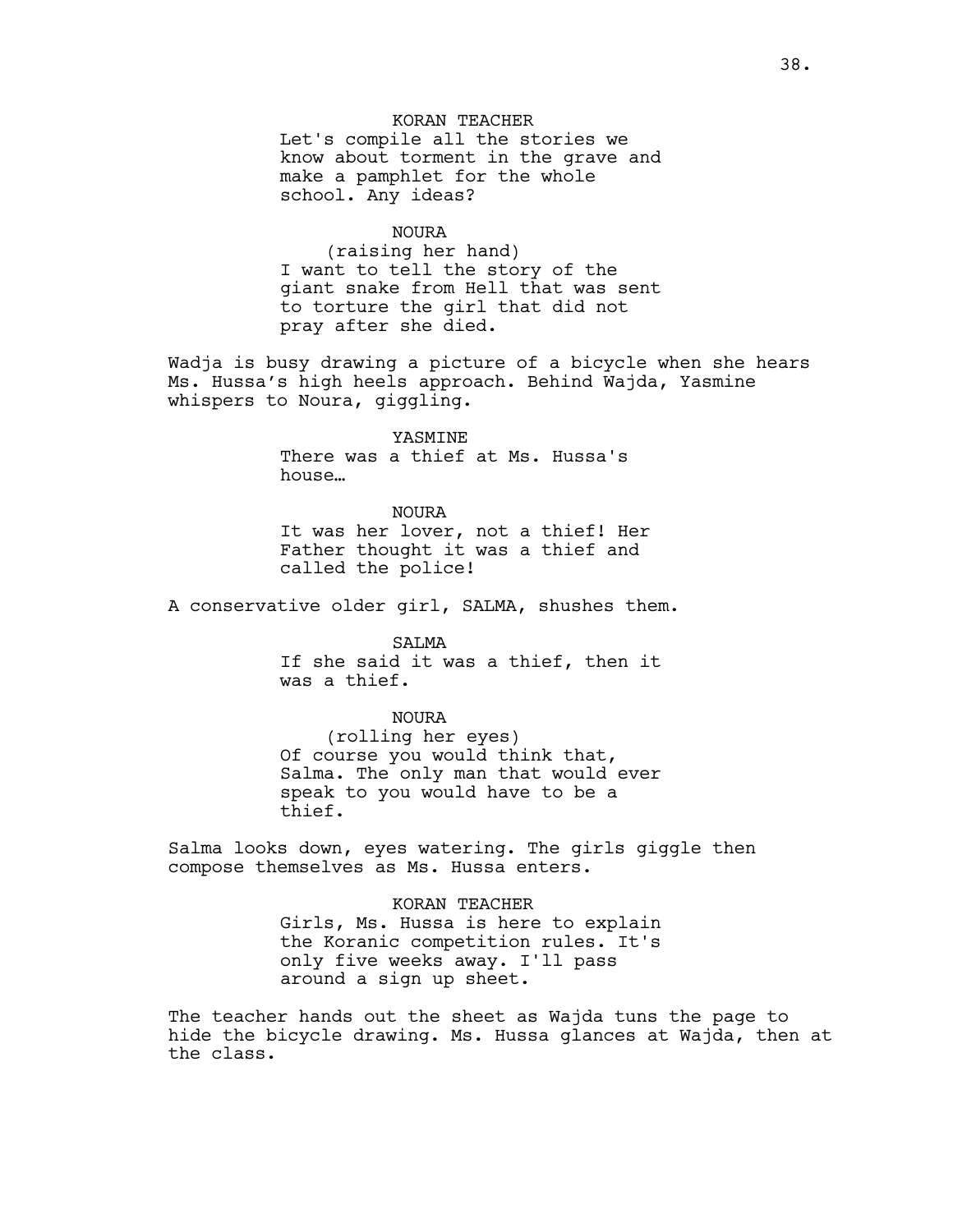MS. HUSSA First, we've increased the amount for the prize. It is now 1,000 instead of 800 riyals. You'll have to learn all the long suras (the first 4 chapters of the Koran).

Wajda raises her eyebrows. She flips through the Koran on her desk and measures the amount of paper she would have to learn.

> MS. HUSSA (CONT'D) The competition is two parts: you'll to study the associated vocabulary along with the reasons why the verses were descended from heaven. You also have to learn the verses and the proper recitation. The correct tone, rhythm and pacing are very important.

Wajda sneaks a look at her bicycle drawing and watches the sign up sheet as it passes from one girl to another, nervously. Salma is the first to sign up followed by Noura and then Yasmine…

The sheet finally comes to her and Wajda scribbles her name. Noura raises an eyebrow and looks to Yasmine as Wajda smugly brings it up, hands it to intrigued Ms. Hussa and smiles.

58 EXT. STREET IN FRONT OF THE TOY SHOP - DAY 58

Walking home from school, Wajda stops, checks out the bicycle and then walks inside with determination.

59 INT. TOY SHOP - DAY 59

She exchanges a glance with The Owner as he counts his receipts. He flips over a record on the player.

> WAJDA Do you know they invented a new thing called a tape player?

> TOY SHOP OWNER Do you plan on buying anything?

WAJDA How would I know? People need to browse, don't they?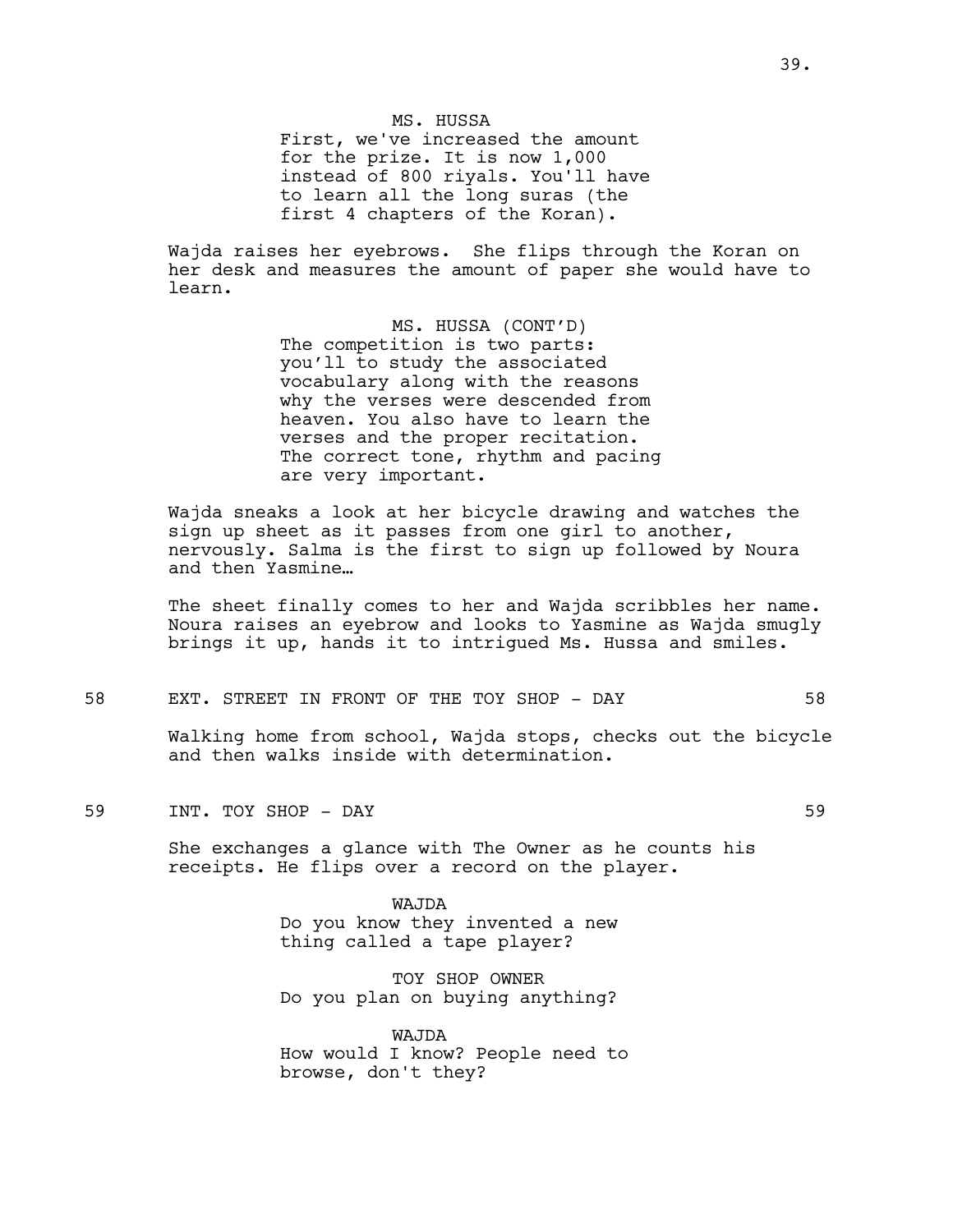Nonchalantly, she walks around in the aisles pretending to look at other toys. Her eyes stay focused on the bicycle section. She looks up to see The Owner looking at her as he organizes his records and she quickly turns away.

She heads to the computer game section and looks at one that says "Learn the Koran the easy way." She studies it, thinking.

> TOY SHOP OWNER You won't find any tapes back there. We only have CD's.

He smiles, mockingly. Wajda looks back, suppressing a smile.

WAJDA Thank you very much! See you tomorrow

On her way out the door Wajda slowly passes by the bicycle and runs her fingers through the ribbons on the handlebars.

> TOY SHOP OWNER Can you even ride one?

WAJDA (confidently) Ride? I race the wind.

Wajda trips as she exits. The Owner laughs in amusement and turns up the record player.

60 INT. PHOTO SHOP - DAY 60

Wajda walks up to the counter and pulls out a photo.

WAJDA Can you put this picture on a mug?

The picture shows a veiled woman holding a smiling baby girl.

61 EXT. THE NEIGHBORHOOD STREETS - DAY 61

As Wajda waits for her mug, at the front of the store, she throws her rock idly up in the air, keeping an eye on the bicycle next door.

Abdullah rides up on his bicycle, which is loaded down with rolls of lights and extension cords.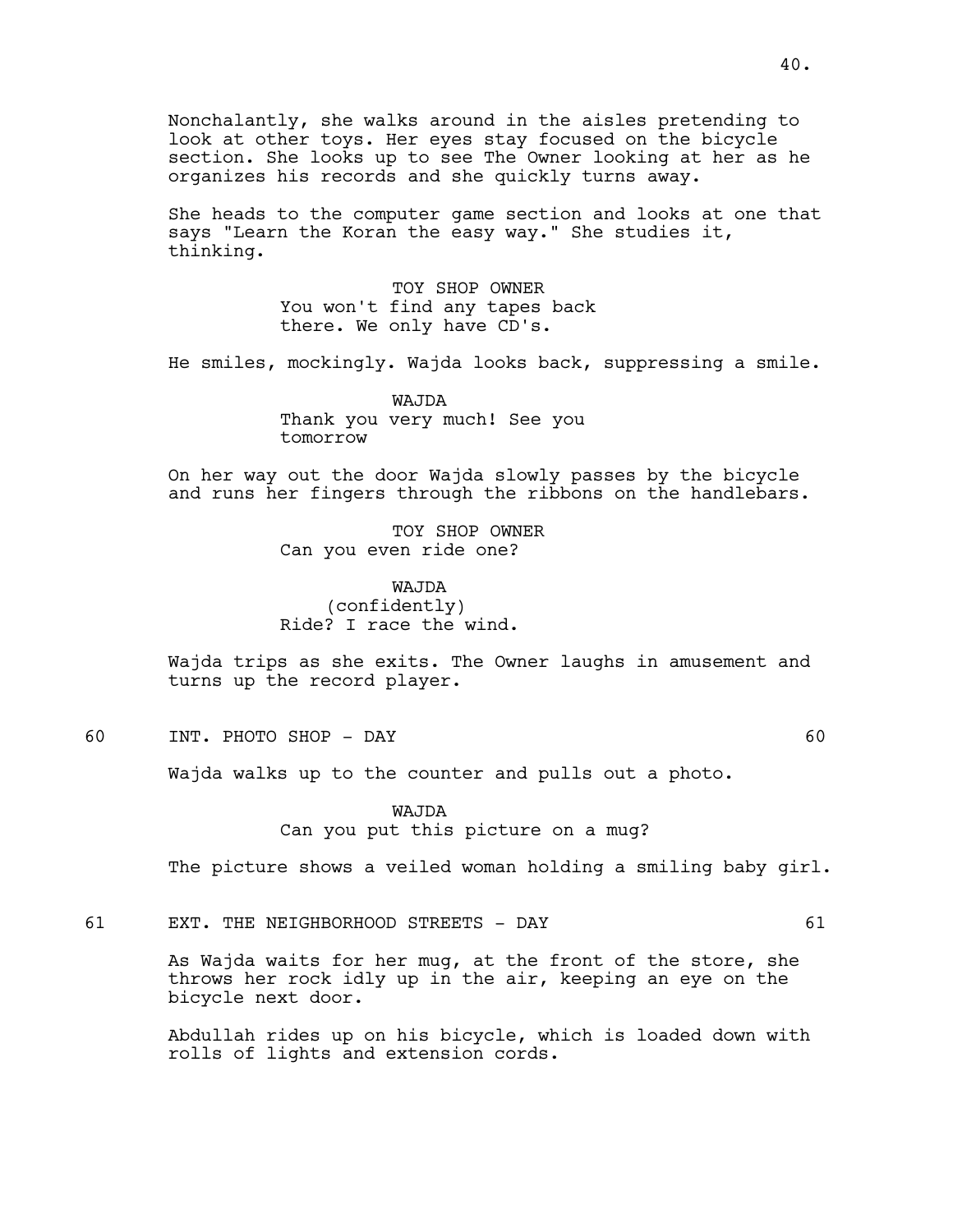# **ABDULLAH**

Hey, where's your bicycle? I thought you're getting the nice green one! HA!

WAJDA (furious) I will, I have a plan.

# ABDULLAH

(laughing) I'm sure you do, but it doesn't seem to be working.

As he pedals away, the shopkeeper comes out and hands Wajda the mug. She takes 15 riyals out of her pocket, looks at the money, sighs and reluctantly hands it to him.

Wajda runs after Abdullah, determined to catch him. He laughs and tries to pedal away, but is weighed down by the lights.

Wajda closes in on him, and pulls him down to the ground by grabbing the string of lights over his shoulder.

# WAJDA

(breathing heavily) I just signed up for a Koranic recitation competition. I'll get a thousand riyals by the end of the semester. I'll buy a bicycle and a helmet like people on TV. I will race you and win!

#### ABDULLAH

Yeah… Race me and win… In your dreams, little girl!

He laughs again, gets back on the bicycle and pedals off.

### WAJDA

(yells) I caught you didn't I?

ABDULLAH I let you catch me!

### 62 INT. WAJDA'S ROOM - DAY 62

Wajda counts her remaining money.

WAJDA 57, 58, 59, 60, 61...62 riyals.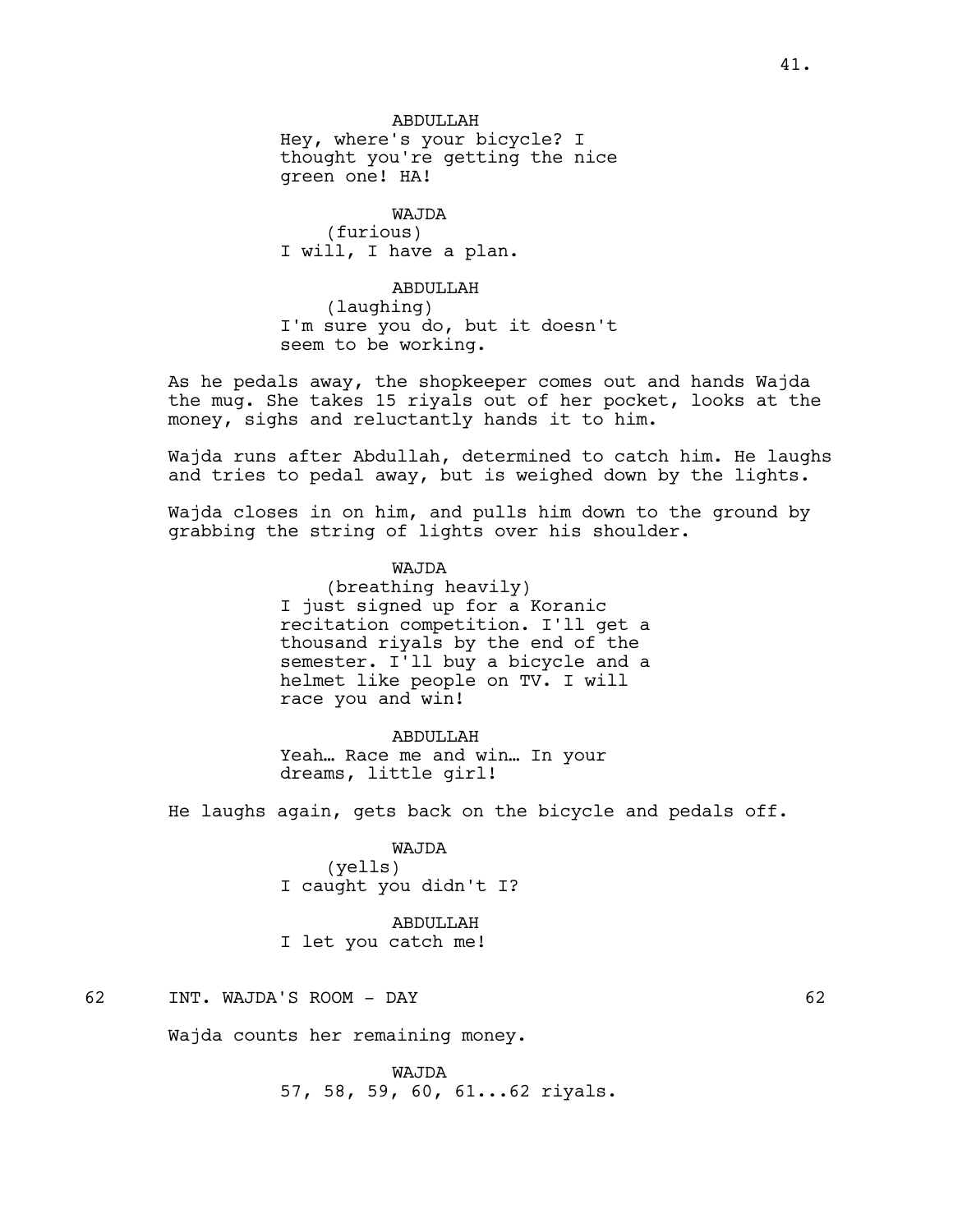She sighs, picks up the mug, and stares at the picture on it.

63 INT. LIVING ROOM - DAY 63

The TV is on, muted, in the background. Wajda lays on the floor. She looks up at the TV and sees a commercial for the movie the "Matrix". Wajda's Mother, holding a phone to her ear, looks at her disapprovingly. Her Mother collects herself and turns away from Wajda. Her hair is up, with a few curls dangling seductively on her neck. She smiles, flirtatiously.

> MOTHER Come on, don't you miss us? It's been almost two weeks. Are you punishing us or have you already found someone new?… If I'm the original brand, why do you look for imitation?

After flirting with the Father her Mother hangs up, worried, goes into her room and makes another call. Wajda takes the chance to put the mug on the table.

> MOTHER (O.S.)(CONT'D) I collected the money from the other girls for you, Leila. It's been with me for sometime now. Aren't you coming to take it?… Really! You're working in the hospital across the road? What did your husband say? Doesn't he mind you working with men?! (pause) What? Yes, great, we're home.

She hangs up. Wajda watches her go to her dresser and pull a wad of money from a drawer. The doorbell RINGS. Her Mother notices Wajda's curiosity and starts to close the door.

> MOTHER (CONT'D) Go see who it is.

# 64 INT. HALLWAY - DAY 64

Wajda opens the door and sees Abdullah, holding a rolled up extension cord over his shoulder. They stare at each other in a confrontational way. Wajda acts annoyed.

> WAJDA What do you want?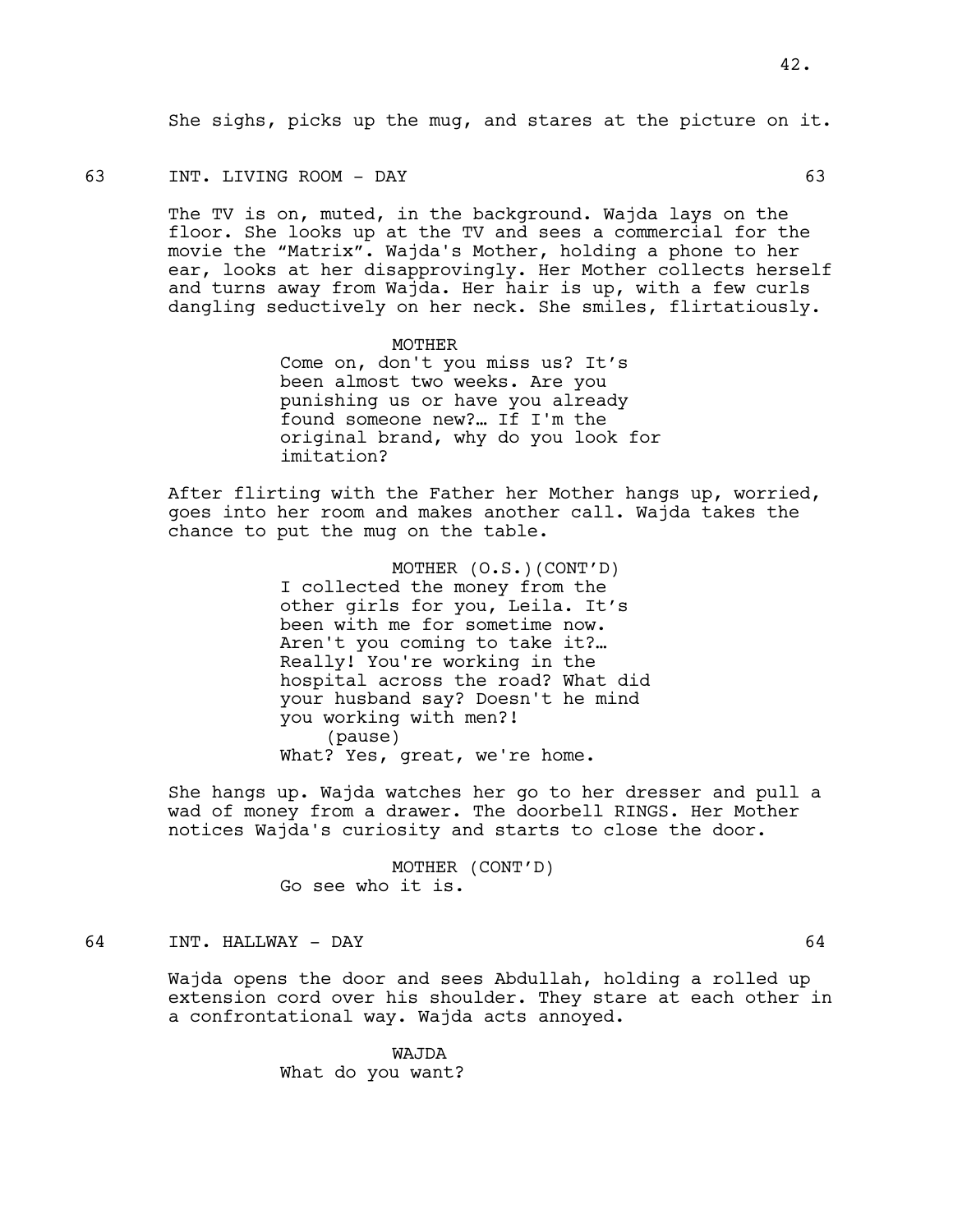### ABDULLAH

My Uncle wants me to string up these lights all the way down the street. Can I attach them to your roof? And by the way you never said thank you!

#### WAJDA

Use the neighbors; we don't care about your Uncle or his mustache. Thanks for what?

### ABDULLAH

(annoyed) They don't have a pole to hang them on. Yours is the only roof that will work. "Thanks" for taking you all the way to Adira and fixing the driver situation. He's taking your Mother again, right?

WAJDA (looking at his bicycle) Hold on.

She slams the door and runs to her Mother's room.

65 INT. LIVING ROOM - DAY 65

#### WAJDA

(yelling through the door) Hey Mother! Abdulla Al Noufi wants to use our roof to string up lights for the election so his Uncle with the mustache will win.

Her Mother opens the door, holding the mug, smiling at Wajda. Wajda smiles back upon seeing the mug.

> MOTHER Thank you, sweetie. You were such a cute baby. (frowning suddenly) Tell the boy to go away. His Uncle is not even from our tribe and we will not vote for him.

66 EXT. FRONT OF WAJDA'S HOUSE - EVENING 66

Abdullah stands, impatiently. Wajda comes back, thinks.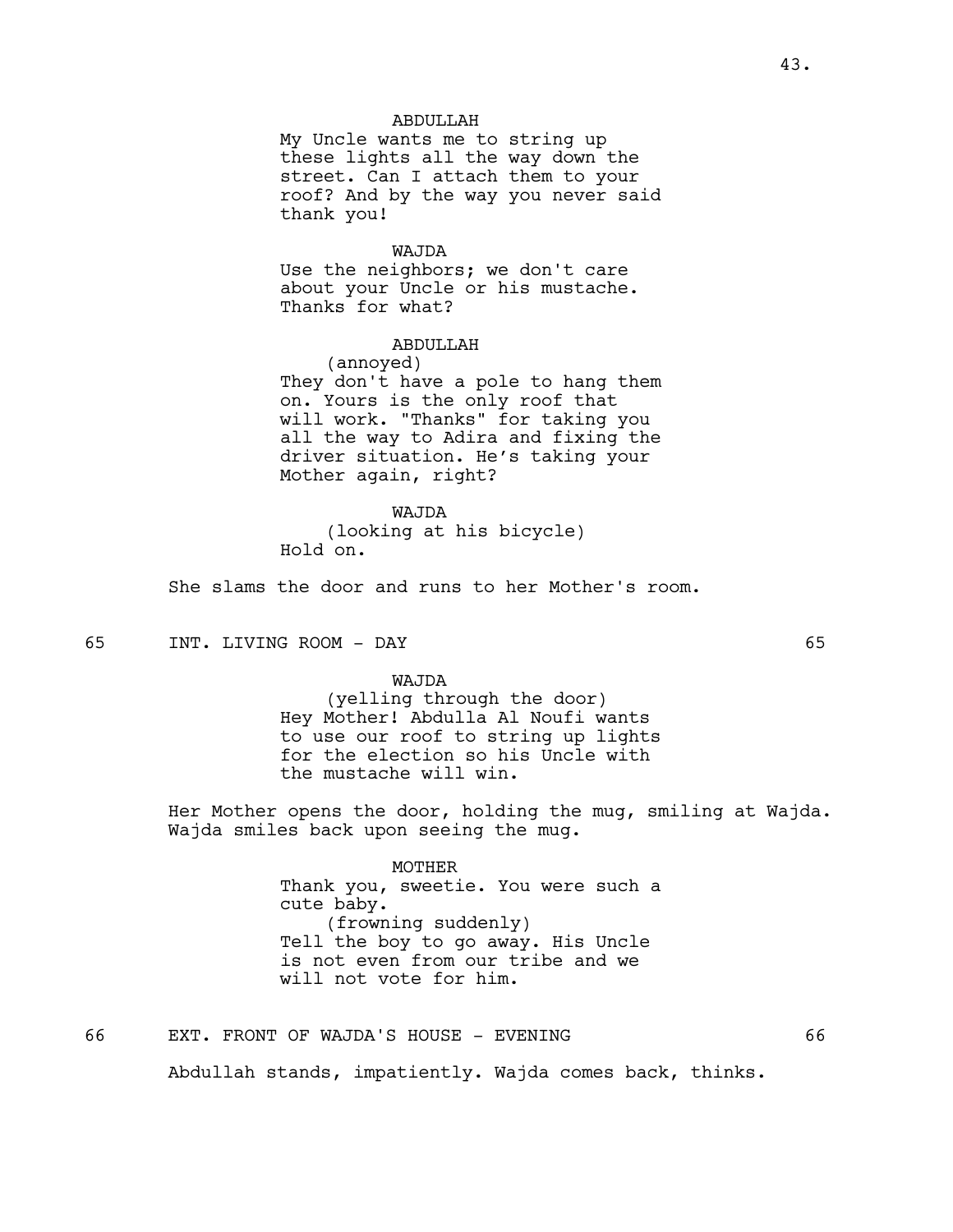bring your bicycle.

They look at each other defiantly across the doorway.

They both turn as a minibus full of foreign, mostly Filipino, nurses stops in front of their building. A fully covered Saudi woman, LEILA, jumps out. The minibus waits, idling.

Leila hurries up the stairs towards Wajda. She accidentally bumps into Abdullah as he tries to move out of the way.

### LEILA

Hey Wajda, it's me Leila.

She removes her veil and exposes her face, smiling.

LEILA (CONT'D) You look so grown up and cute!

Wajda glances at Abdullah, making sure he heard the compliment. He gets on his bicycle and pedals away.

> LEILA (CONT'D) Can you call your Mother? The bus is waiting.

Just then her Mother appears behind her. She stands just behind the front gate, hiding from strangers.

> MOTHER You traitor! I can't believe you're working so close to my house without even telling me!

67 INT. HALLWAY - DAY 67

LEILA

(laughing) Working at the hospital is great. It pays more, they provide transportation and I don't have to endure someone like Iqbal for three hours every day!

Both women laugh. Wajda's Mother hands Leila the money.

LEILA (CONT'D) Thank you, dear. When is your turn?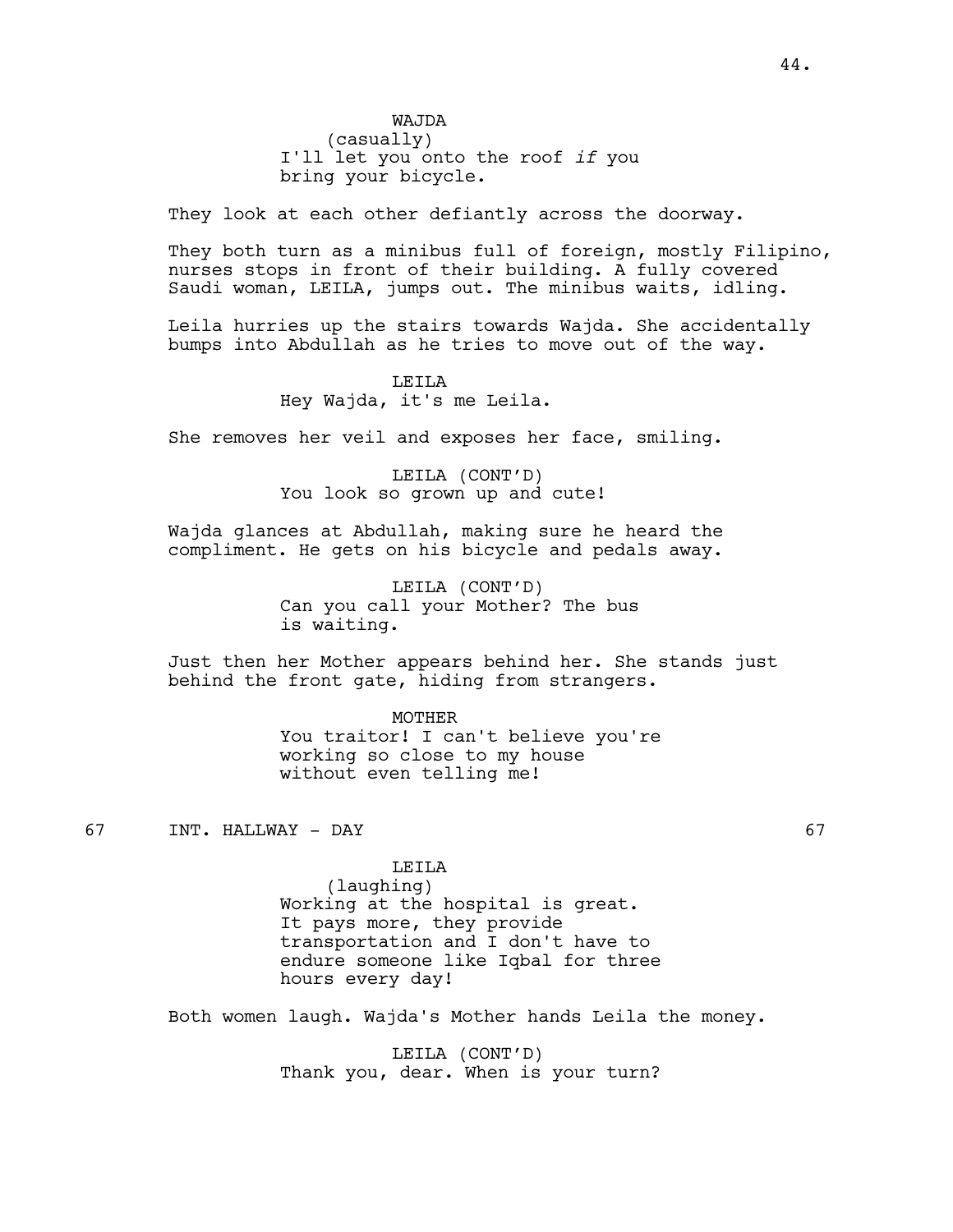**MOTHER** Next month. I want to buy a nice dress for her Uncle's engagement.

She gestures at Wajda, kicking a rock on the ground.

### MOTHER (CONT'D)

All the other potential wives will be attending his brother's wedding as well.

### LEILA

God be with the one he chooses-- You might rip her heart out that night!

Wajda laughs and the Mother glares at her.

LEILA (CONT'D) Is he going to drive you to the wedding so he sees you before you go to the women's section?

MOTHER No, his Mother is taking us in a cab!

The minivan HONKS.

LEILA

Ugh. I have to go. Oh before I forget, they're hiring at the hospital. Think about it. It's closer and we can chat all day!

#### **MOTHER**

(rolls her eyes) My husband would kill me. He's so jealous. He couldn't stand the thought of other men looking at me!

#### LEILA

(laughing) Cut it out! You blame everything on him. If you change your mind, call me! I'll keep an application at reception for you.

As she leaves, the Mother watches Leila, enviously.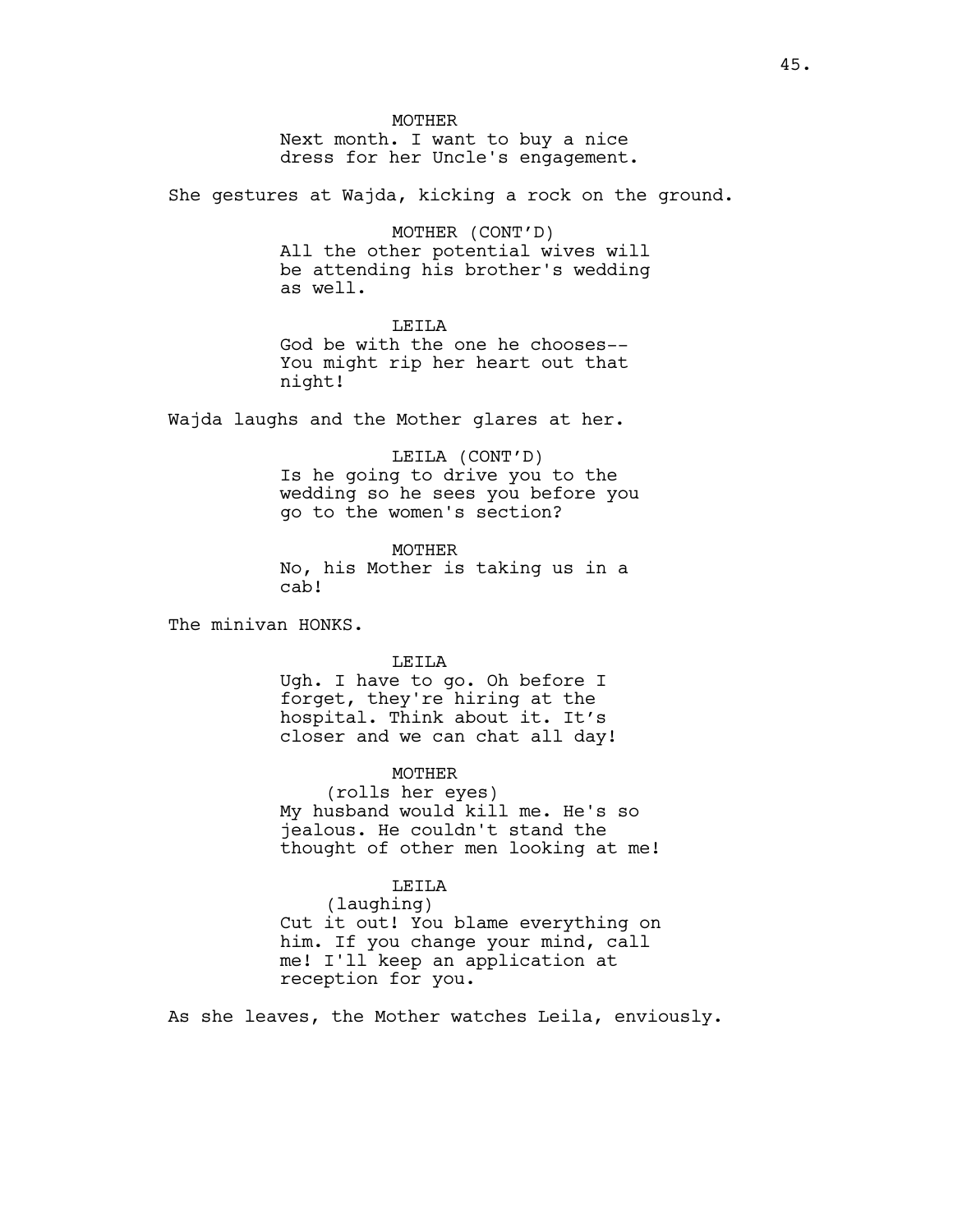# 68 INT. THE MOSQUE - DAY

Wajda's black colored shoes sit in a pile with all of the others by the door. The girls sit on the floor in a circle. Wajda sits patiently, focused on the teacher.

The Koran Teacher has Salma pass out a copy to each student from a small shelf in the corner of the room.

> KORAN TEACHER Now girls let's start our program. But before we start, I know some of you may have gotten your period, so you are not allowed to touch the Koran.

Some of the girls GIGGLE.

KORAN TEACHER (CONT'D) This isn't a laughing matter. You are young ladies now. Your bodies are fragile like flowers and there are dangers lurking around every corner. All right, let's read.

Yasmine flips the pages, using a Kleenex. The teacher looks at Wajda, sarcastically.

> KORAN TEACHER (CONT'D) Let's start with the new face in our group - Wajda. Start with Surat al Nisa, from ayat 59.

Wajda slowly opens the book, looks at the pages, and looks at the teacher. The teacher looks at her sternly.

WAJDA

(reading in broken pacing) O you who have believed, obey Allah and obey the Messenger and those in authority among you. And if you disagree over anything...

KORAN TEACHER (correcting her) …refer it to Allah and the Messenger...

# WAJDA

(repeating the teacher) ...Refer it to Allah and the Messenger, if you should believe in Allah and the Last Day. That is the best [way] and best in result...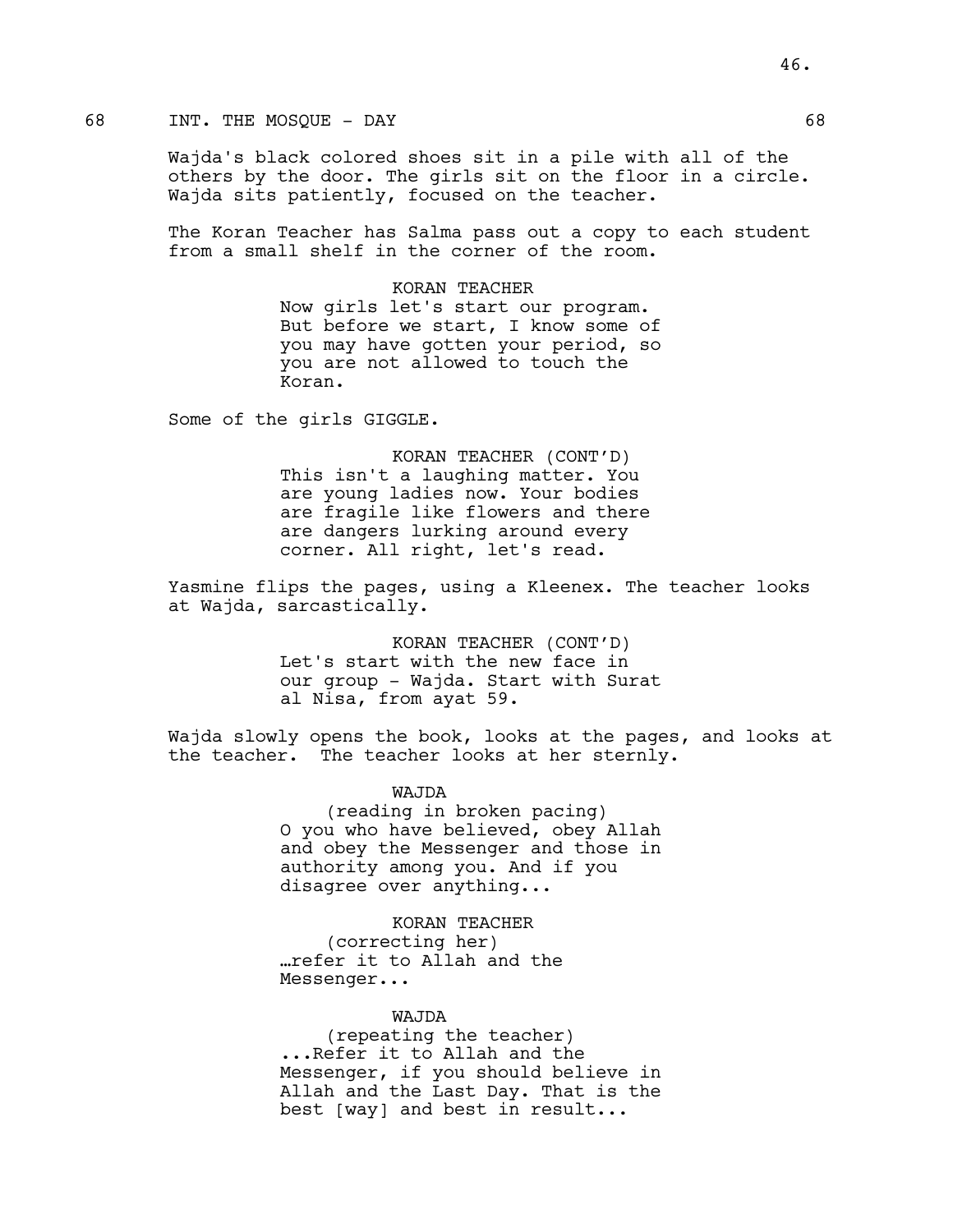KORAN TEACHER (holding out her hand) Stop, please. Noura, continue.

NOURA

(in perfect harmony) ...refer it to Allah and the Messenger, if you should believe in Allah and the Last Day. That is the best [way] and best in result

KORAN TEACHER Beautiful as always, Noura.

Wajda looks at Noura with extreme envy.

69 EXT. SCHOOLYARD - DAY 69

Fatin and Fatima once again look at a football magazine and take off their shoes to paint their toenails.

FATIMA

Where is the blue nail polish? I hid it under there the other day.

Wajda approaches but ducks back just as Ms. Hussa swoops down on the two girls.

Fatin and Fatima cover their feet, looking panicked. They push the magazine under each other's clothes.

> MS. HUSSA What are you doing here? Why were your hands under her skirt?

The girls freeze in their tracks. Wajda stands motionless, watching.

> MS. HUSSA (CONT'D) This is all we need at our school: two girls hiding in the back yard, putting their hands all over each other! Tell me what that means?

The girls recoil from each other, mortified.

MS. HUSSA (CONT'D) "Sorry" isn't going to cut it this time. In my office. Now!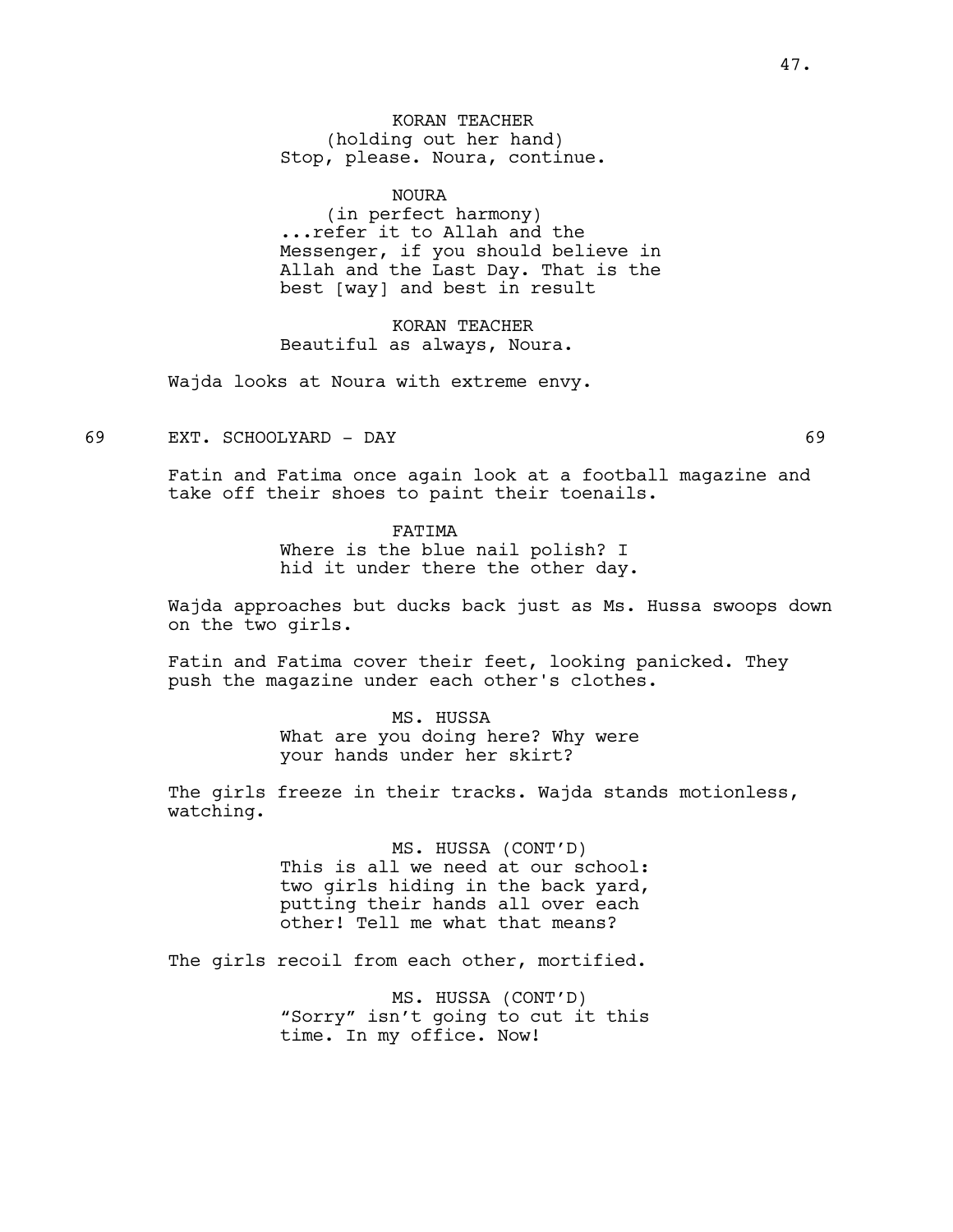# 70 EXT. SCHOOL - LATER 70

Wajda sees Fatin and Fatima leaving the school, extremely upset. They pull their veils down covering their angry faces. Crowds of girls bump past Wajda, all wearing black abbayahs. Wajda wearily puts on hers as well.

### 71 INT. THE TOY SHOP - DAY 71

Wajda heads straight to the bicycle and runs her hand over it. She sees that it is locked down with a chain. The Owner comes out with a box.

> TOY SHOP OWNER What are you doing? Still browsing?

WAJDA No. I know what I'm here to get.

She picks up the "Learn the Koran the Easy way" game while the owner restocks the shelves, watching her.

WAJDA (CONT'D)

How much?

TOY SHOP OWNER Only 80 riyals… Cheaper than a bicycle.

WAJDA (in a polite tone) How about 62?

72 EXT. THE ROOF OF WAJDA'S HOUSE - DAY 72

Wajda sits on Abdullah's bicycle, trying to turn it in circles on the small flat surface of the roof. She awkwardly pedals and turns, barely keeping her balance.

Abdullah fastens a hook with lights attached. He looks over at a crudely constructed mess of metal hanging off the edge.

> ABDULLAH What is that?

She looks at him defensively, offended.

WAJDA What do you think? It's an antennae. I can get signals from beyond your world on that thing. (MORE)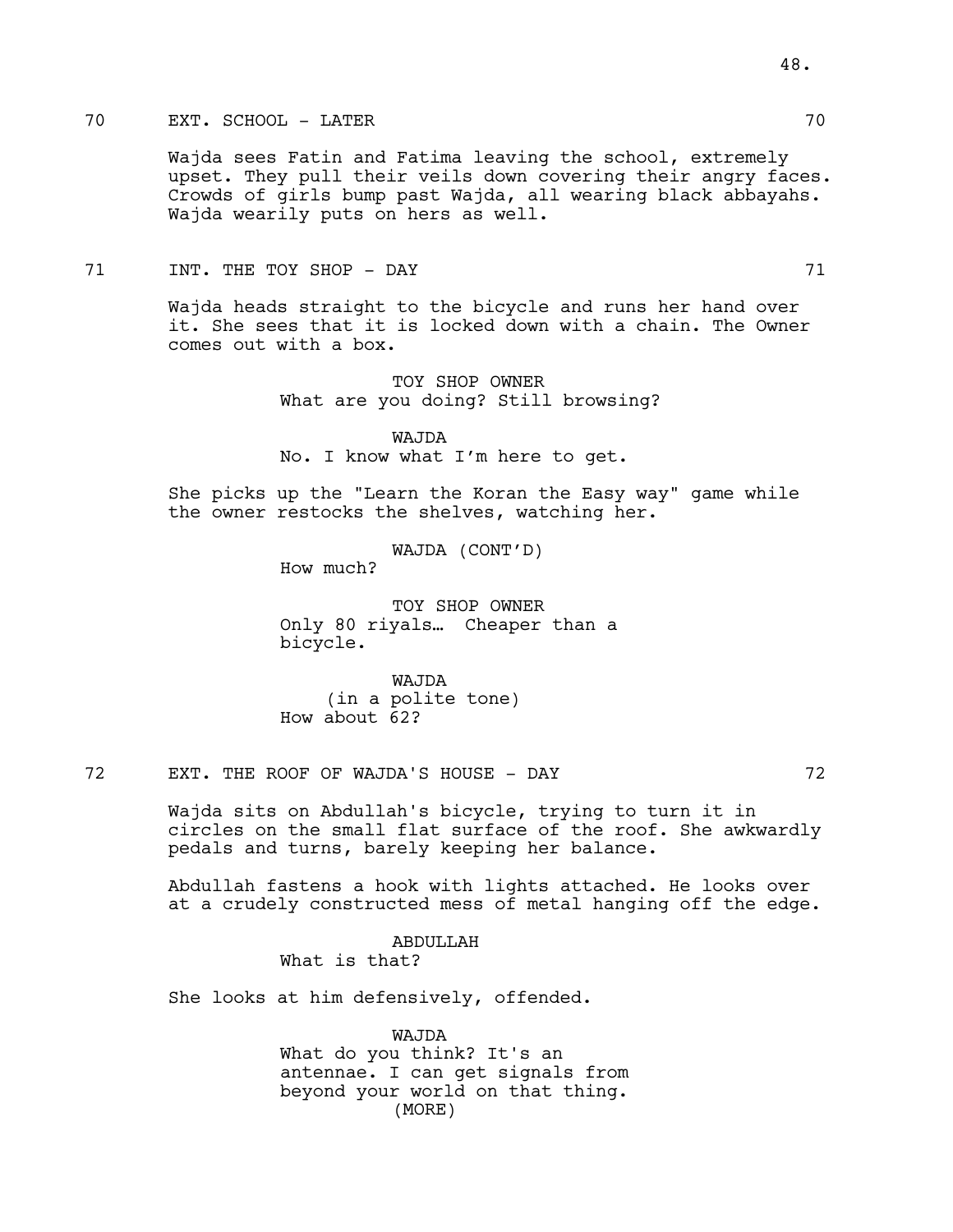How do you think I make my "Awesome Mix Tapes"? WAJDA (CONT'D)

### ABDULLAH

(while he works) With all the people shouting? "Awesome" indeed. My Uncle now listens to the Koran radio station. He will speak on the channel now. They have all those famous Koran readers. "It makes your heart melt," my Uncle says.

### WAJDA

(her hand over her heart) He should hear my Mother sing! She should have a channel of her own.

Wajda leans over against the railing to push herself along on the bicycle. She idly switches a broken bare light-bulb on and off on the side wall.

> **ABDULLAH** Stop, you'll burn it out!

WAJDA It doesn't work anyway.

She looks down at the campaign tent.

WAJDA (CONT'D) Why does your Uncle look different now?

In the poster the Uncle has shaved his mustache and has grown out a big beard.

> ABDULLAH Didn't you hear? Men shouldn't shave their beards! It is haram! What do they teach you at school?

### WAJDA

(challengingly) I don't know. "Women's stuff." Our "special days of the month"...

She bursts into fits of laughter as Abdullah, embarrassed, goes back to work. Wajda balances awkwardly on the bicycle and RINGS the little bell.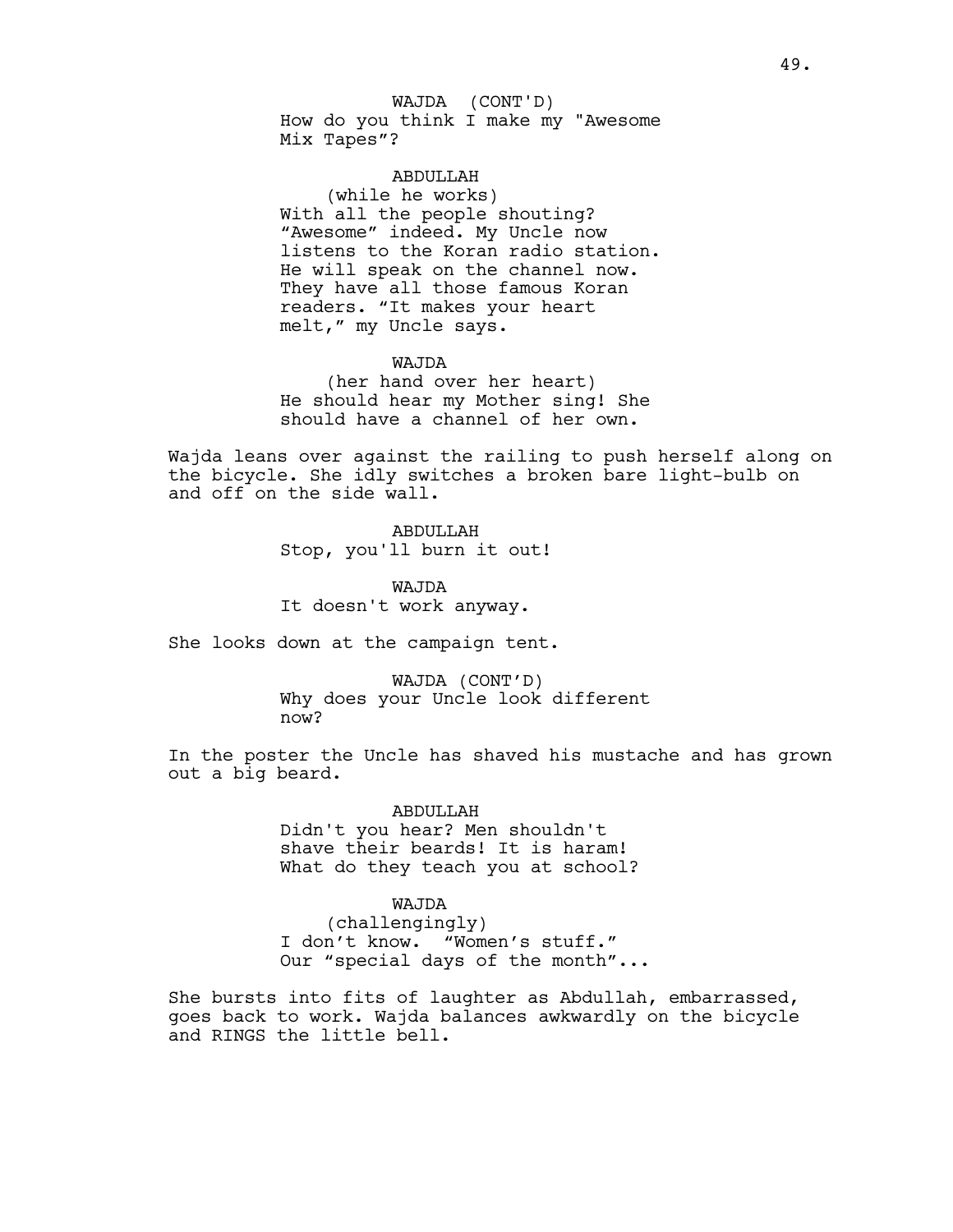(smiling while he works) Everyone in the neighborhood will hear you ringing that bell.

### WAJDA

### Who cares? Look, I'm a natural.

She swerves and falls hard. Abdullah giggles.

#### ABDULLAH

Yeah right. All that fuss for a bicycle and you don't even know how to ride?

WAJDA How would I? Where would I ride a bicycle?

She makes a face as Abdullah jumps up and stands behind her.

ABDULLAH

Go ahead.

He holds the bicycle steady and trots alongside her while she goes in circles around the edge of the roof.

73 INT. WAJDA'S ROOM - NIGHT 73

Wajda sits on her bed tuning her radio. She stops, lingers, then idly turns to the Koran station.

> ANNOUNCER You are listening to the one and only Koran station. Tune in to hear your favorite readers. Now, Al Hudafi will recite Surat al Baqara.

READER (V.O.) In the name of Allah, the Beneficent, the Merciful. Alif Lam Mim. This Book, there is no doubt in it, is a guide to those who guard against evil.

She lies down in her bed listening.

Her gaze falls on the video game she just bought. Her Mother comes in and closes the Koran.

> MOTHER Don't leave the Koran open! Satan will spit in it!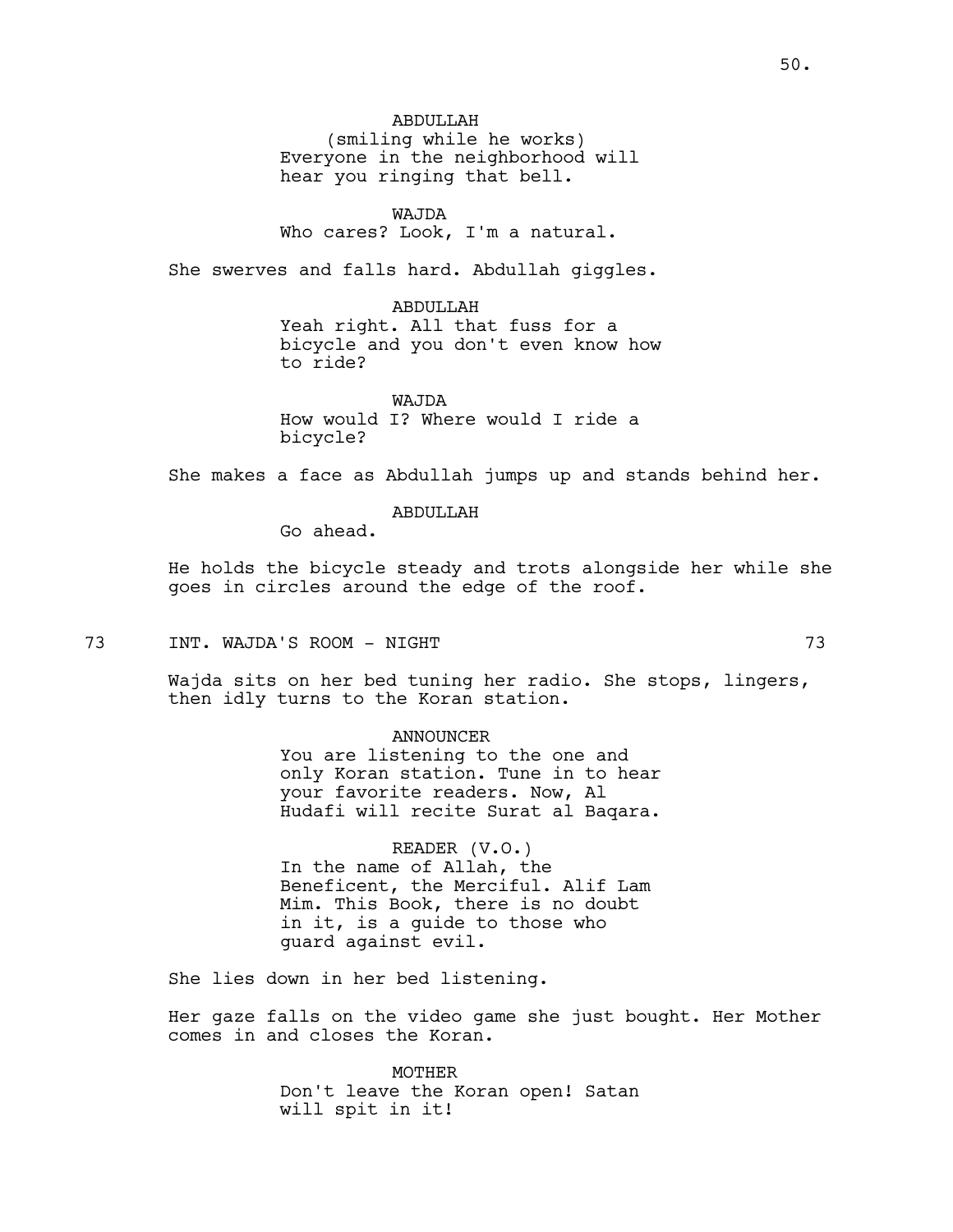Wajda jumps up, takes the video game box and leaves.

74 INT. LIVING ROOM - DAY 74

Wajda sits on the floor trying to hook the game to the small TV in the living room. She fiddles around with the cords.

> WAJDA This game doesn't work on our "state-of-the-art TV".

Her Mother looks perplexed, then realizes.

MOTHER Don't even think of it. Your Father will go mad if you mess up his TV.

Wajda sighs, staring at the locked Majlis door, where her Father's TV sits.

75 INT. THE MOSQUE - DAY 75

Wajda listens as the teacher finishes a lesson passionately.

KORAN TEACHER Wajda, what do you think?

Wajda takes a moment and exchanges a glance with Noura, who elbows Yasmine and rolls her eyes.

> WAJDA I think this competition is very hard for me.

Noura and the girls all giggle.

#### WAJDA (CONT'D)

But I heard on the Koran channel yesterday that if it is easy for you, you get only one reward. But if it is hard for you to read and remember you get two rewards. One for reading the Koran and one for the trouble you go through!

KORAN TEACHER Thank you, Wajda, for sharing this with us. Girls, I want you all to take Wajda as an example of a person who tries hard and is devoted to God.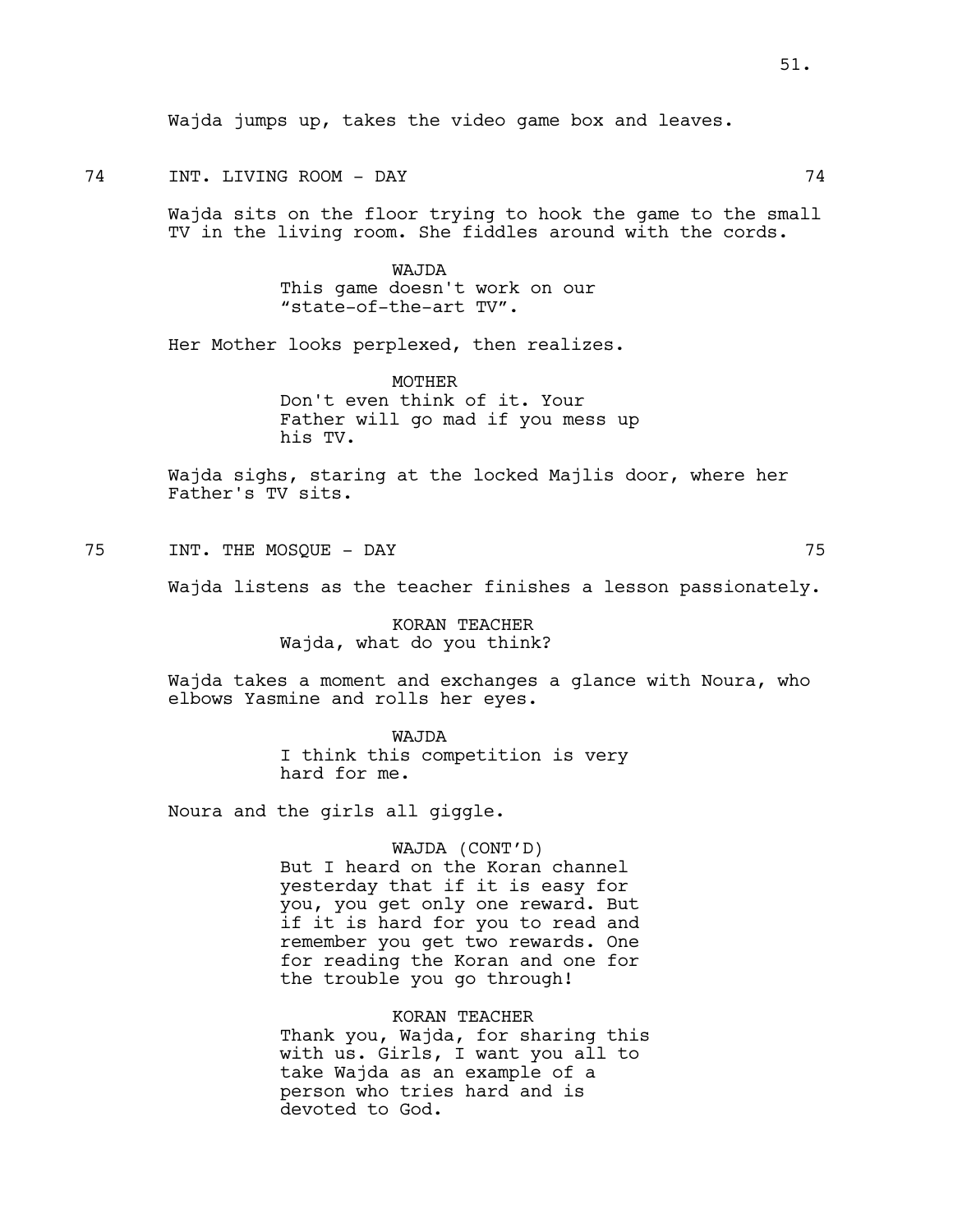Noura and her cronies look dumbfounded.

WAJDA (surprised) Thank you!

ANOTHER TEACHER passes by and motions for the Koran teacher. They talk for a moment. She looks over at Wajda.

> KORAN TEACHER Ms. Hussa said she needs to see you. Go to her room now. I told her how well you're doing.

76 INT. MS. HUSSA'S OFFICE - DAY 76

Wajda stands nervously in front of Ms. Hussa's desk.

MS. HUSSA Wajda, I have to say, I didn't believe it but apparently you're doing well in class. If this is a permanent thing I will be very impressed.

Wajda puts on a polite smile. Ms. Hussa looks through a filing cabinet. She deliberately pulls out a file, looks at it, and puts it on her desk.

> MS. HUSSA (CONT'D) You may not believe it, but I was a little reckless at your age too. And look at me now.

Wajda watches Ms. Hussa sit back and thumb through the file.

MS. HUSSA (CONT'D) If you keep going the way you're going, I believe you may actually be able to win this competition.

She leans over and presses a button on the intercom.

MS. HUSSA (CONT'D) Ms. Jamila? Please come by later and pick up the Koran competition file. All of the questions are complete now. Thank you.

She leans back in her chair and pushes the folder to the front of her desk, towards Wajda.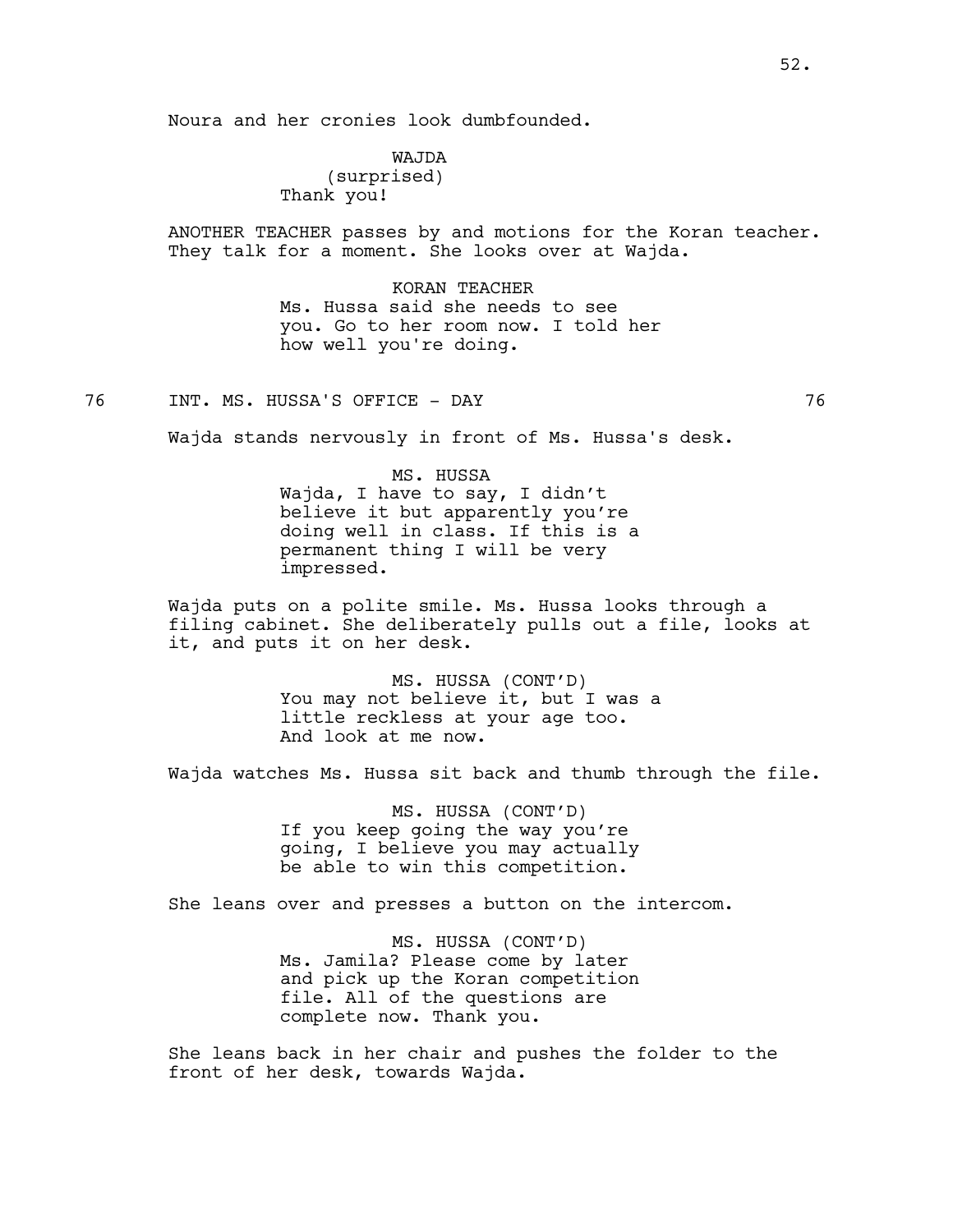MS.HUSSA I'll bet the other girls would die to know what is in that folder.

Wajda looks at the folder on the desk, puzzled. A KNOCK and then and Fatin and Fatima walk in.

> MS. HUSSA Close the door, please.

Fatin politely turns, closes the door and stands next to Fatima. Wajda is surprised to see the girls and shuffles her feet nervously. Ms. Hussa sits back.

> MS. HUSSA (CONT'D) So you still insist that you weren't doing anything there behind the school?

FATIMA We were reading magazines and that's all, but nothing like what you mentioned. (to Wajda) Ask *her*!

Ms. Hussa taps her fingers on the folder on her desk, looking at Wajda.

Wajda looks at the girls, who look at her confidently, sure she will back them up. Wajda looks at Ms. Hussa, then looks down uncomfortably.

> WAJDA I'm not sure. I was standing far away.

The girls gawk at her in disbelief. Wajda avoids their gaze.

Ms. Hussa looks at the girls, smugly. They stare at Wajda.

WAJDA (CONT'D) Well, I was worried the men on the faraway building would recognize me because of my vest…

She pauses as Ms. Hussa looks at her with slight impatience.

WAJDA (CONT'D) It's a very distinct vest.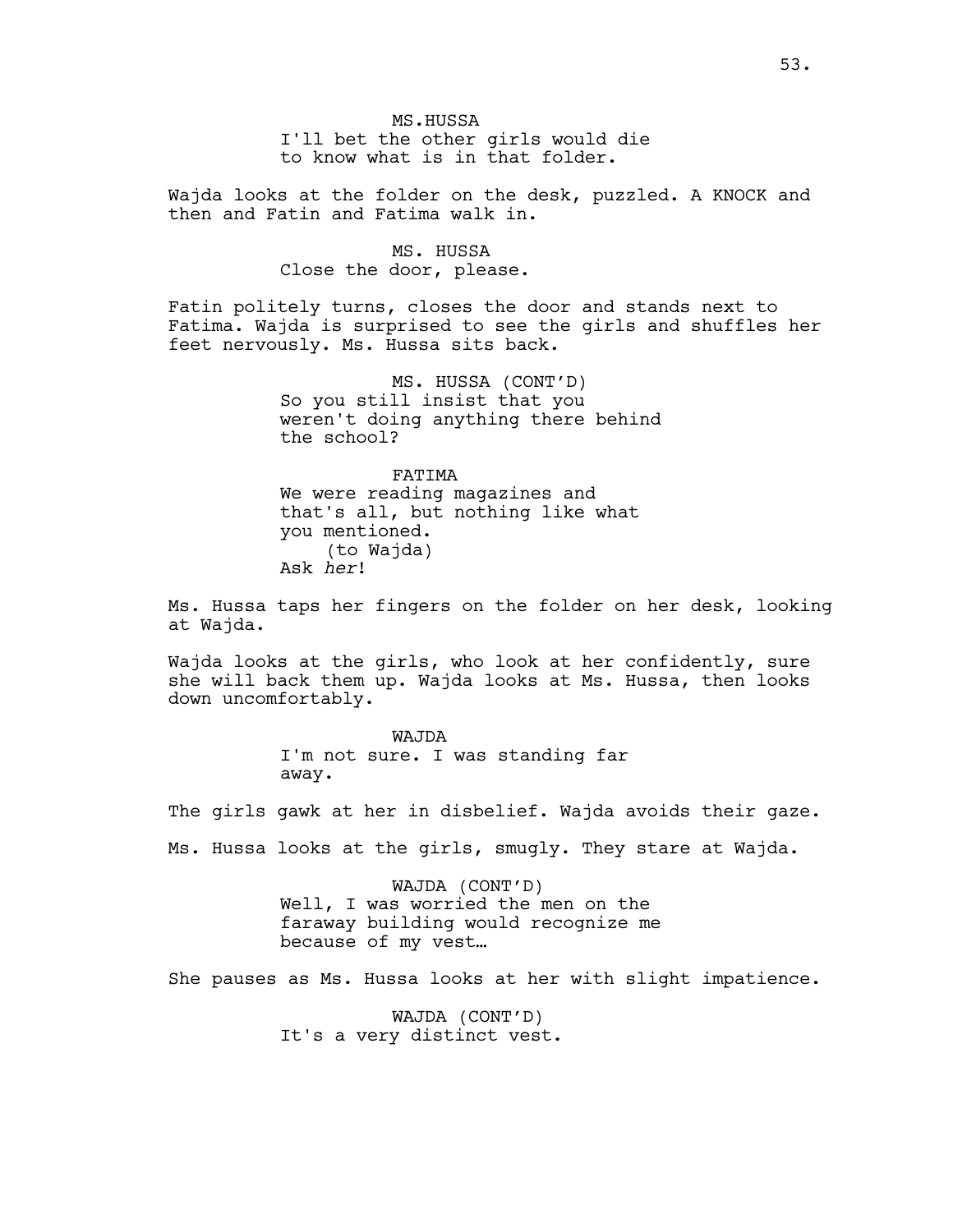MS. HUSSA I see. Thank you, that's enough. So we may never know if they were just painting their toe nails as they said. There wasn't even any nail polish.

Ms. Hussa looks accusingly at the two girls, then to Wajda with a satisfied smile.

> MS. HUSSA (CONT'D) Wajda, thank you very much, you may return to your class. Please take this folder out to my secretary, Ms. Jamila. And close the door behind you.

Wajda takes the folder from Ms. Hussa and turns to leave. The taller girls move out of the way so she can exit. They tower over her, glaring as her tiny figure passes between them.

77 INT. SCHOOL CORRIDOR - DAY 77

Wajda stands in the empty corridor, staring at the folder in her hands. She opens the folder and is about to read as the conversation carries over from Ms. Hussa's office

> MS. HUSSA (O.S.) It's only a few words, just sign it and we will all forget it.

FATIN (O.S.) (almost crying) No! We weren't touching each other!

The bell RINGS and the NOISE of OTHER GIRLS overwhelms the scene. Wajda looks at the folder and back towards Hussa's office. She closes the folder and enters the next room.

78 INT. MS. JAMILA'S OFFICE - DAY 78

Ms. Jamila is by a cabinet. She looks at Wajda as she enters.

MS. JAMILA Is that the competition folder?

WAJDA (handing it to her) Yes, Ms. Hussa told me to give this to you.

As she hands it over and leaves Ms. Jamila opens the folder.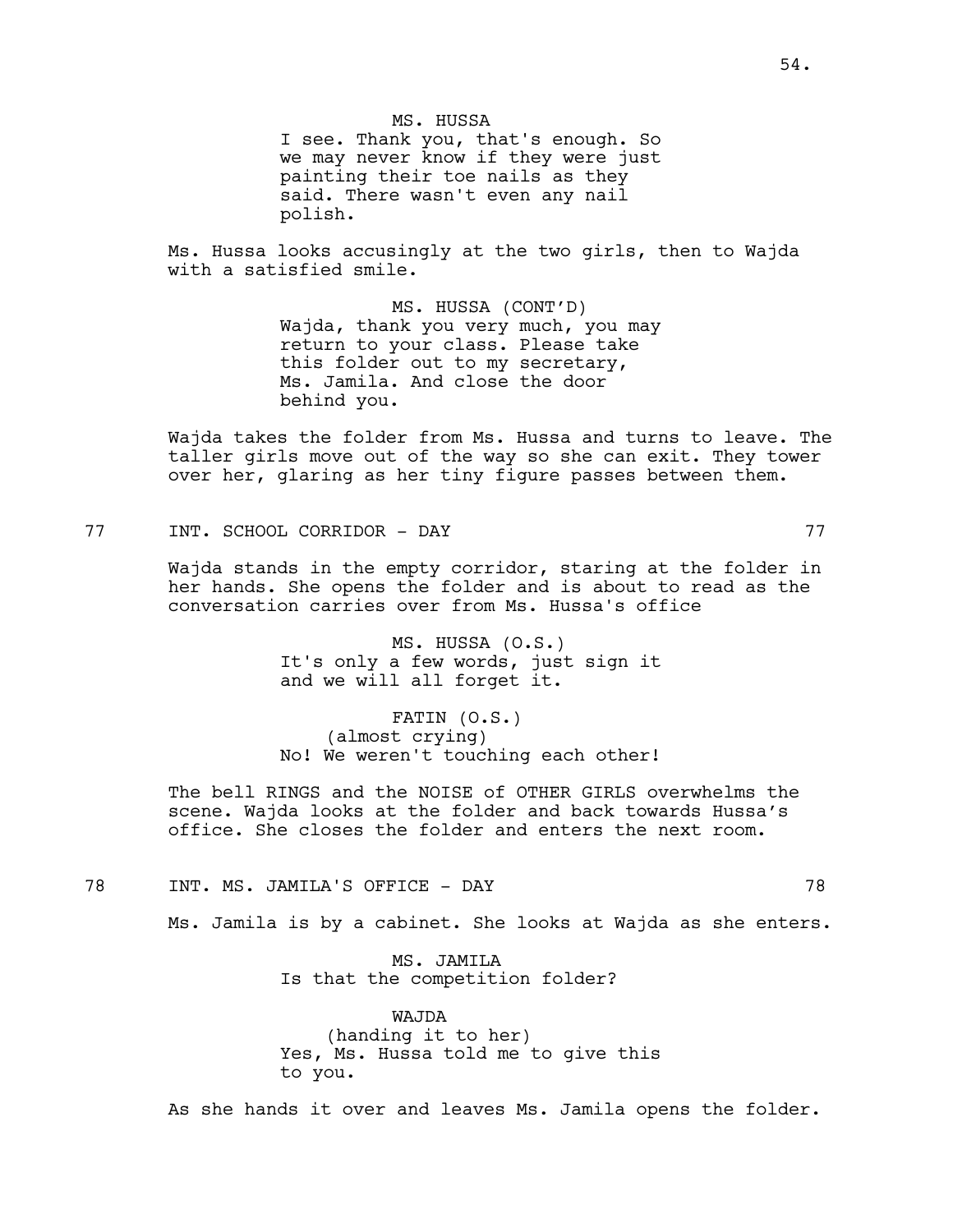79 INT. WAJDA'S ROOM - DAY 79

The FAJR prayer RINGS out. Wajda's Mother wakes her up, tenderly.

> MOTHER Wake up, little troublemaker, it's time for school.

Wajda rubs the sleep from her eyes and looks over at the bottle of blue nail polish next to her money-saving chart.

80 INT. BATHROOM - DAY 80

Wajda stands on a stool next to her Mother as they wash for prayer.

WAJDA

I saw girls on TV riding bicycles. Why don't you give me the money to buy it? I know you have money. I saw it in the drawer.

MOTHER Here, girls don't ride bicycles. You will not be able to have children if you ride a bicycle!

WAJDA You don't ride a bicycle and you can't have children!

Her Mother drops her towel on the floor, turning to Wajda in anguish.

> MOTHER How could you say that? I almost died having you! Wash for prayer!

81 INT. LIVING ROOM – DAY 81

They put their prayer rugs in place and line up to pray.

WAJDA (provocatively) I'm not going to school today. Go ahead, marry me off.

55.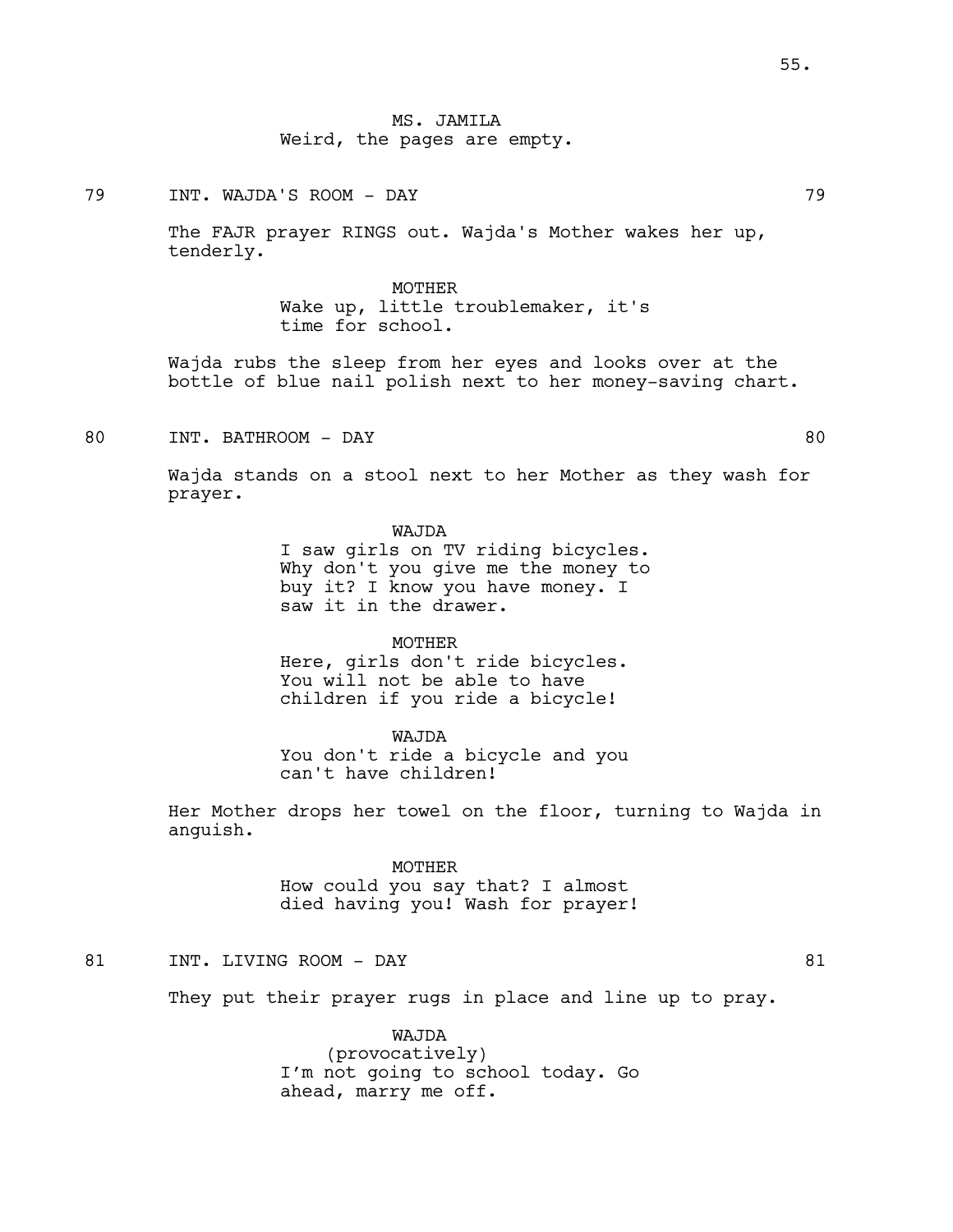**MOTHER** 

You want to stay home? Fine. But we are going to the mall for my dress the second I come home today!

Water DRIPS from the faucet in the bathroom. The sound mixes with the IMAM'S VOICE announcing the start of FAJR prayer from the nearby mosque.

# IMAM (O.S.) Qad qamat Al Slalah

The mother gets ready and raises her hands up near to her ears. Wajda follows.

#### **MOTHER**

Allhu Akbar.

She moves her lips silently reciting the prayer.

82 EXT. FRONT OF WAJDA'S HOUSE - EARLY MORNING 62

Wajda's Mother rushes out of the front gate with all of her supplies, followed by Wajda. The Mother looks up to see the string of lights attached to their roof. She looks down at Wajda, who looks away, still upset. Her Mother takes her things and gets into the car.

#### MOTHER

(indicating the lights) We'll talk about that later.

Iqbal glares at Wajda. She sticks a finger under her nose, indicating a mustache, reminiscent of Abdullah's threat. Iqbal hurries back into the car, spewing curses. The bus jolts away, blowing gray smoke as they embark.

# 83 INT. WAJDA'S PARENT'S ROOM - DAY 63

Wajda opens several drawers in her Mother's dresser. When she opens the top drawer she moves aside some clothes to reveal a large wad of money. She flips through the notes, counting them one by one. She contemplates the money for a while, and looks over at her Mother's almost empty closet. She puts the money back, closes the drawer and leaves.

### 84 INT. THE KITCHEN - DAY 64

Wajda opens a small box underneath the cabinets next to the oven and pulls out a ring holding all the house keys.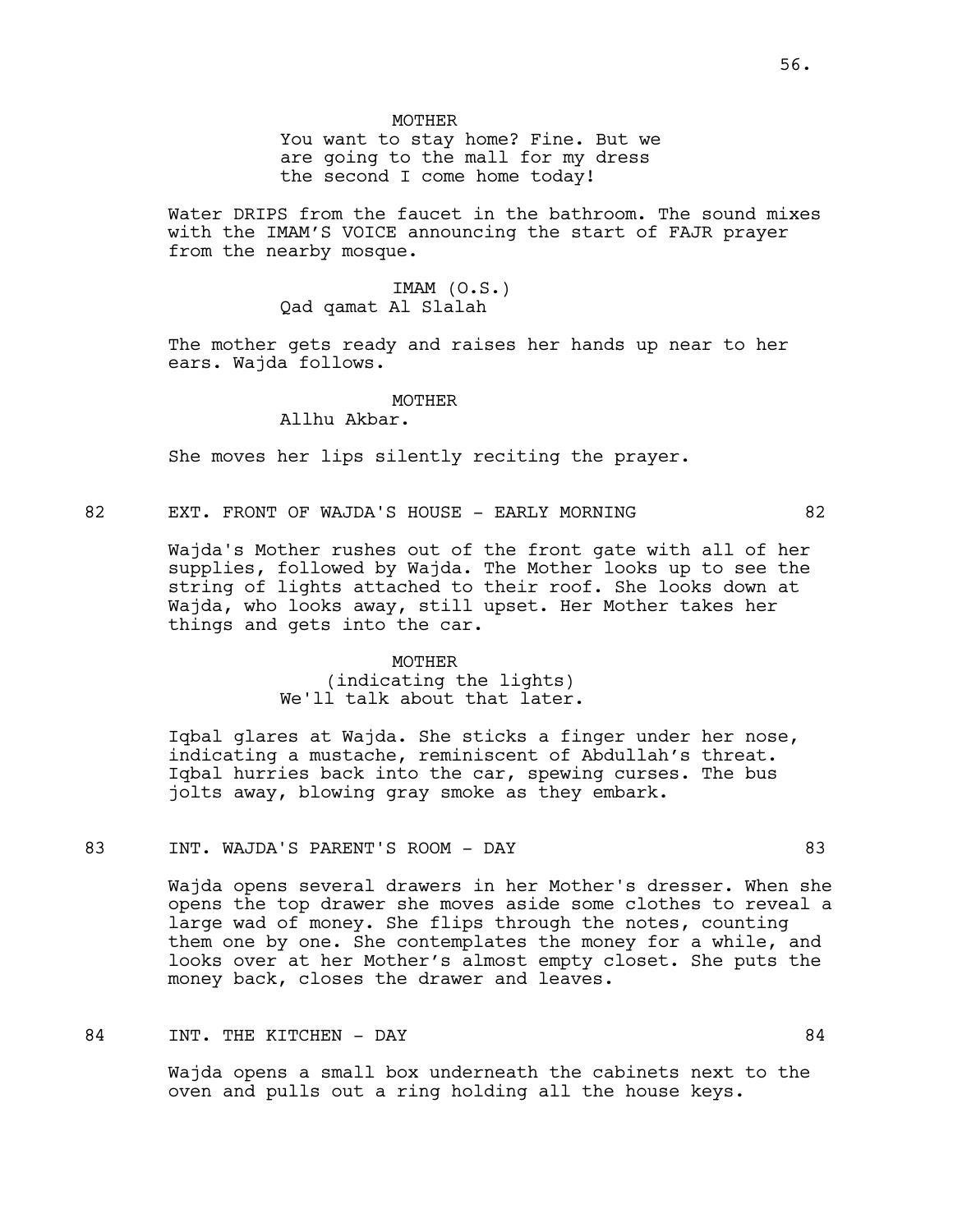85 INT. THE MAJLIS – DAY 85

The Majlis door is open with the key in its lock. Wajda sits in front of her Father's nice, new TV with a game controller in hand. The video game box is open and empty.

> VIDEO GAME Choose the correct answer: Who are the Sabians?

WAJDA The what?

She hits a button.

VIDEO GAME Incorrect! Try Again. Who are the Sabians?

WAJDA Okay, mister..um...

She hits another button.

VIDEO GAME Incorrect! Try again. Who are the Sabians?

Frustrated, she throws the console onto the floor.

WAJDA How am I supposed to know??

Suddenly, the doorbell RINGS.

86 INT. THE STAIRWAY LEADING UP TO THE ROOF - DAY 86

Wajda and Abdullah carry the bicycle up, both out of breath.

WAJDA I don't care if they memorize everything. I'll be better! I'll beat them all! I'm getting good!

Not wanting to argue, Abdullah pushes the bicycle upwards.

87 EXT. THE ROOF OF WAJDA'S HOUSE - DAY 67

Abdullah puts the bicycle down. Wajda sees that it has two additional training wheels and gets angry.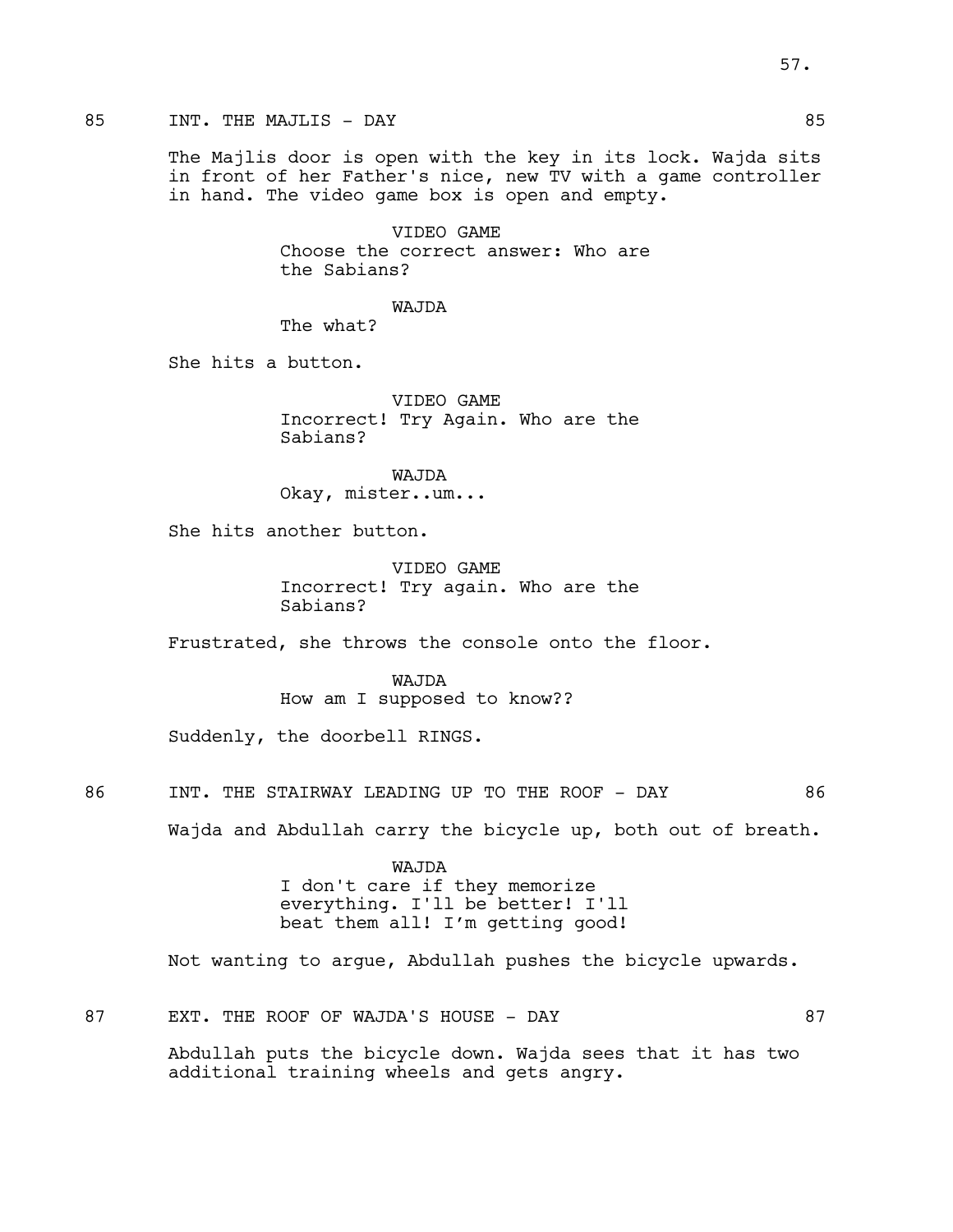WAJDA What is this?

**ABDULLAH** It will help you learn. I need to work on the lights. I can't push you all day.

Wajda violently smashes the lights, stomping her feet.

WAJDA I can't recite and I can't ride! I hate you. And…

She collapses to the floor, crying. Abdullah goes over to the bicycle, takes off the wheels, then sits next to her.

> ABDULLAH Here, I took them off.

Wajda doesn't move. He reaches into his pocket and takes out some notes.

> ABDULLAH (CONT'D) I'll give you 5 riyals if you stop crying.

With one hand covering her eyes, Wajda's other hand reaches out and snatches the money. She puts it in her pocket, raises her head and wipes her nose. She looks up at the ribbons on the handlebars, swaying in the breeze.

She squares her shoulders, gets up and heads over.

88 EXT. IQBAL'S CAR – DAY 88

Wajda and her Mother ride silently in the back of the car. As they pass the toy shop, Wajda sees The Owner talking to a man and his son, right by her green bicycle! She can't hear what they're saying but can see that they're bargaining.

She squints out to get a better look as The Owner looks up and notices her. He smiles while he talks to the man, explaining something. The car pulls away. When she can no longer see the toy shop, Wajda sits back, agitated.

Her Mother watches her and looks back at the shop.

IQBAL Madam, only one hour. I don't have time to wait for you. You are late, I go. You find taxi.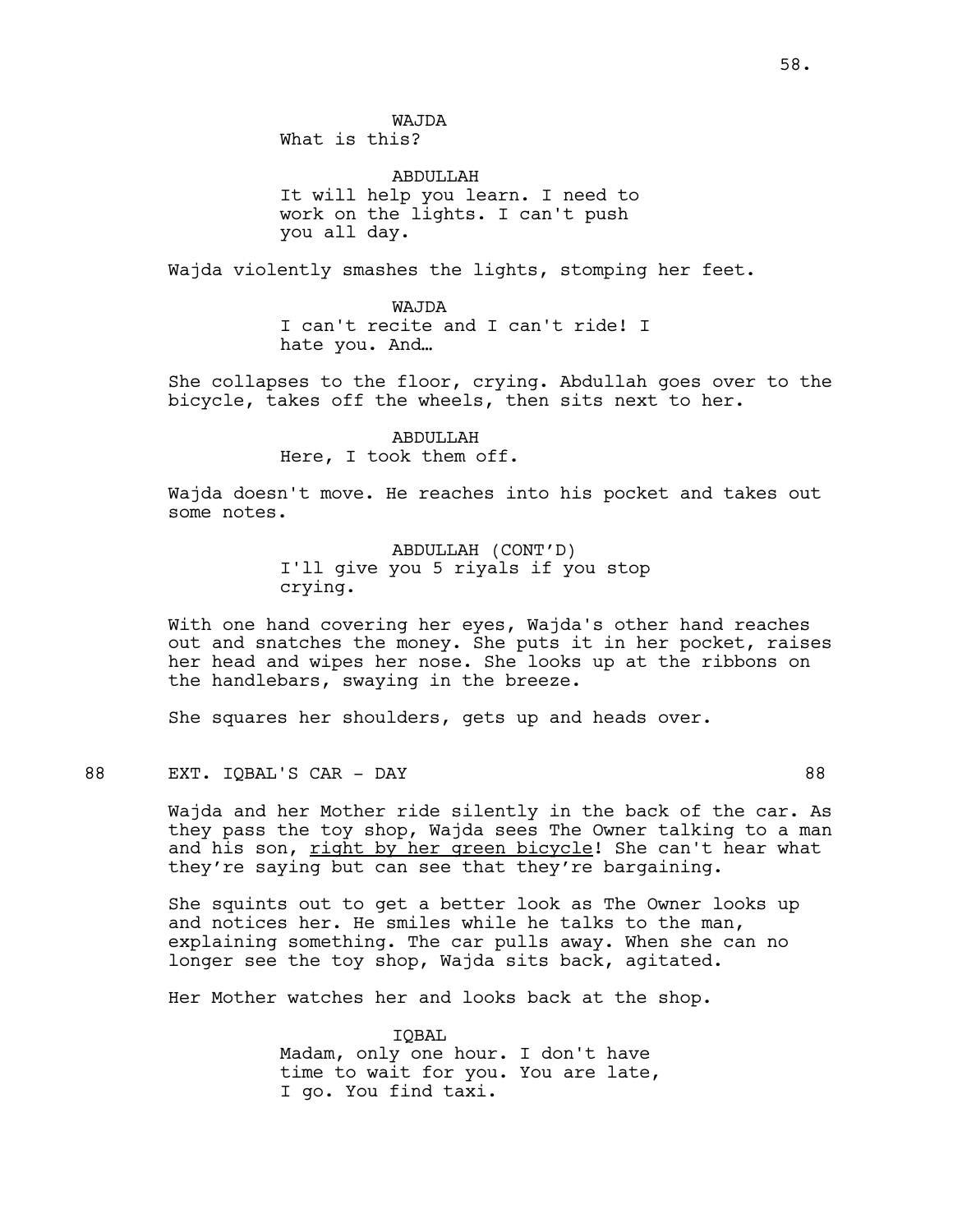**MOTHER** (irritated) We understand that, Iqbal. Enough.

She pretends to text someone to stop him from talking to her.

Wajda looks at the little girl's picture. She leans forward and tries to talk to Iqbal.

> WAJDA Who is this little girl, Iqbal?

IQBAL This is my daughter. I didn't see her for 3 years now.

He then shakes his head happy with himself.

IQBAL (CONT'D) She goes to school now. (pause)I didn't go to school.

WAJDA Obviously you didn't go to school because you don't have manners.

IQBAL You have a big mouth.

Wajda sticks her tongue out to him. Her mother looks at her angrily. The car moves quickly across the dessert.

# 89 INT. THE MALL – DAY 89

Wajda's Mother passes ahead of her as she stands mesmerized by a kiosk selling accessories. Quickly she goes to the salesperson and points to a rack full of bracelets similar to the one's she made with a sign that says "Only 20 Riyals!"

> WAJDA I make better bracelets than these. How much will you pay me? 10?

SALESMAN No thank you, I buy them from

China, I can get like 10,000 for 10 riyals.

WAJDA China won't do the national colors!

**SALESMAN** You mean like this?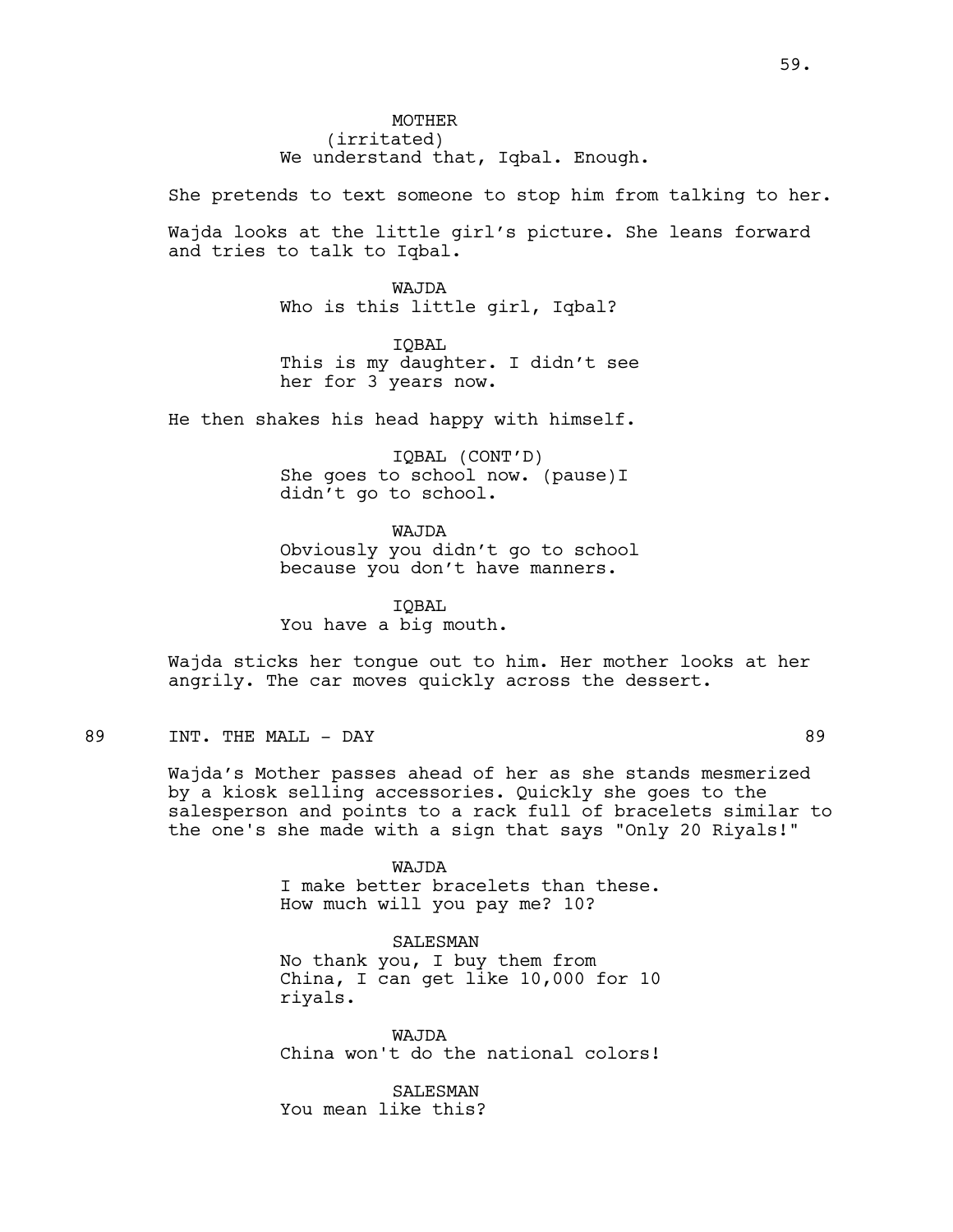As he points to one, she hears her Mother calling her from the upper level. She runs towards the escalator, shooting the salesman an angry look.

# 90 INT. DRESS SHOP - DAY 90

They enter a shop that has an assortment of dresses and gowns in the window. A red dress stands out among the others.

While they talk, Wajda sits on a chair in the entry-way watching the action outside. The salesman pulls out the dress and examines the Mother's covered body.

> SALESMAN It is a beautiful dress but maybe a little big for you.

The Mother tucks her hands into her abbayah, nervously.

Wajda watches a group of fully veiled women walk past a group of young men. They turn their heads, flirt with smiles and laughs. After passing each other, they pull out their cell phones and text rapidly.

> PASSING GIRL The jerk, he says I have a big ass!

The group of girls laugh and disappear in the long aisle.

MOTHER What size is it?

SALESMAN

Large.

MOTHER All right. Can I try it?

SALESMAN Okay, you can try it on in the women's bathroom at the end of the corridor. And if it turns out big, we can tailor it for you after you pay a deposit.

The Mother looks at a pair of beautiful red shoes on display.

91 INT. PUBLIC BATHROOM - DAY 1991

The mother in a small bathroom, with Arabic toilet on the floor. The floor is wet.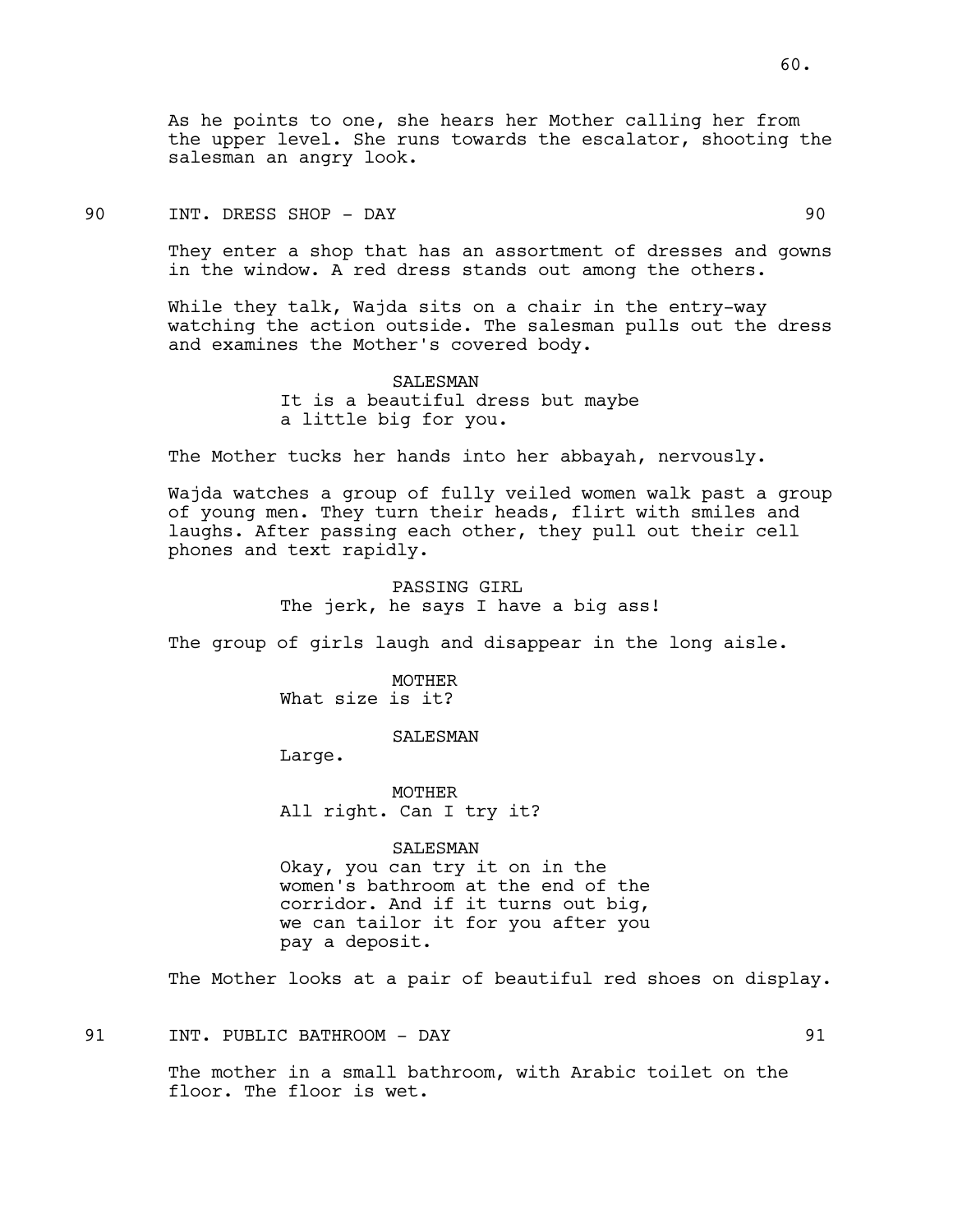She is trying to finish zipping it up while holding the edge of it between her legs so the dress doesn't get wet.

> MOTHER (whispers) I know it's a lot of money but I have to show your Father he can't get anything better than me.

The mother opens the door and shows the dress to Wajda. Wajda is leaning over the sink and holding her mother's Abbya.

> MOTHER (CONT'D) Do you think your father will like it?

The dress is too big for her. She pulls the ends of the dress around her waist to tighten it. Wajda shrugs her shoulders.

> MOTHER (CONT'D) Let's take the dress back to the salesman so he can tighten it. Then go quickly before Iqbal gets angry and leaves us.

The mother raises the dress edge over her feet and enters the bathroom booth again. Wajda hands the mother her Abbya from over the door.

> WAJDA Don't worry, he won't leave.

92 EXT. THE ROOF OF WAJDA'S HOUSE - DAY 92

Wajda rides the bicycle, more steadily but still awkwardly, in a circle.

> ABDULLAH I think I'm done with the lights now.

He looks over the edge. The lights are all aligned beautifully.

> WAJDA My Mother saw the lights but forgot to ask me about them again.

> ABDULLAH She doesn't know? Does your Father?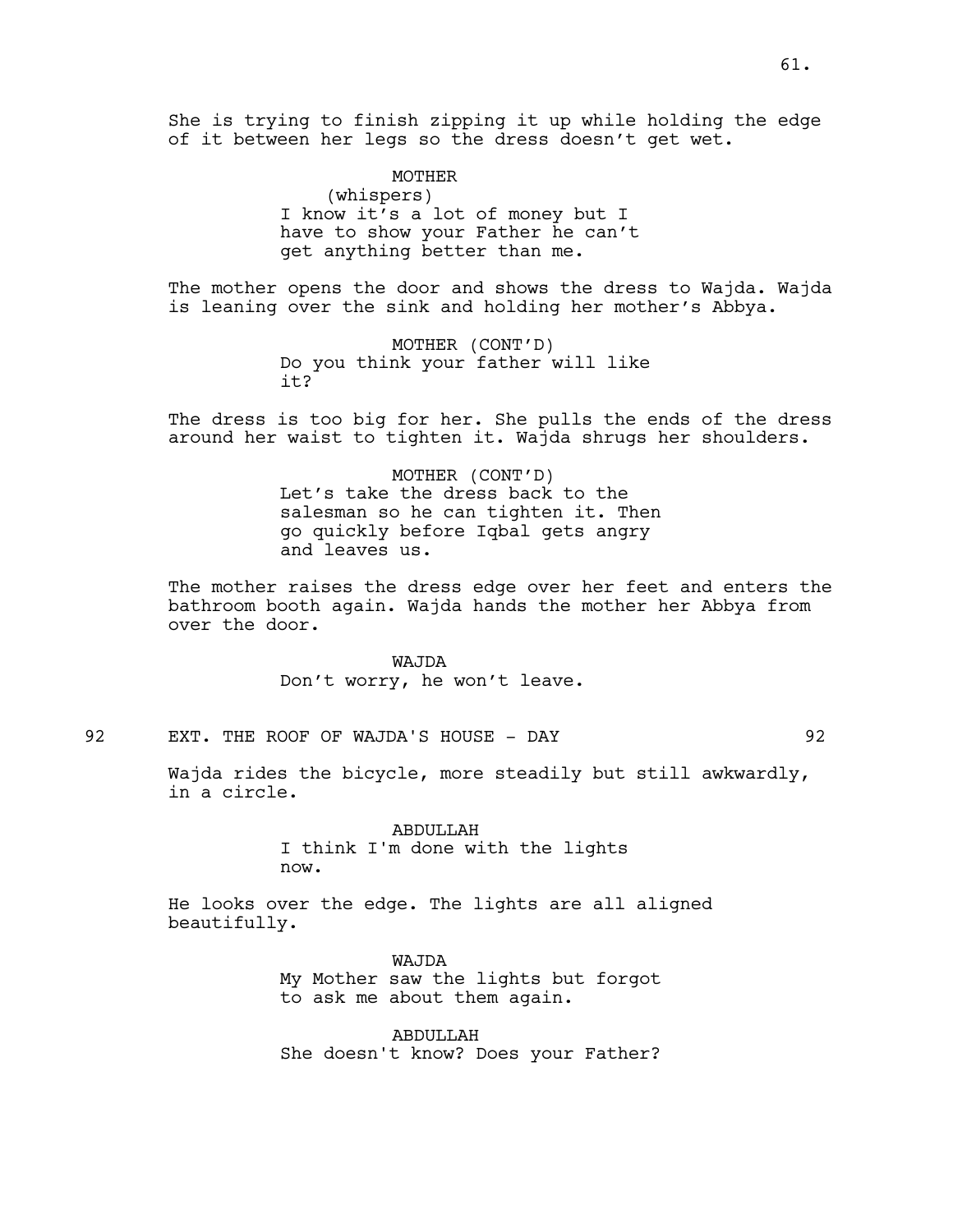I think they like your Uncle now that he was on that radio program!

MOTHER (O.S.)

Aiiyyyeee!!!!

They turn, both stunned to see Wajda's Mother at the entrance of the roof. The mother tries to hide the cigarette in her hand and put it out secretly.

Wajda tips over, lands hard and hurts herself. She looks up pleadingly at her Mother.

> WAJDA I'm bleeding… I have blood!

Her Mother grips the railing, screams and covers her eyes.

### MOTHER

You stupid-- you think you can act like boys? Your honor, your honor! Oh my God, oh my God. Where is the blood coming from? Where is it coming from?

WAJDA

(confused) From my knee...

**MOTHER** What? Oh thank God!

She sighs in relief, then grabs Wajda by the shoulder.

MOTHER (CONT'D) Bicycles are dangerous for girls and you almost saw why!!! (to Abdullah) And you!! What were you thinking? I'll tell your Uncle to teach you some manners. Get out of here!

Abdullah runs away, panicked. The Mother points at the bicycle.

> MOTHER (CONT'D) And take that damn thing with you!

Abdullah quickly comes back and picks up the bicycle, then runs into the stairway, struggling with the bicycle alone.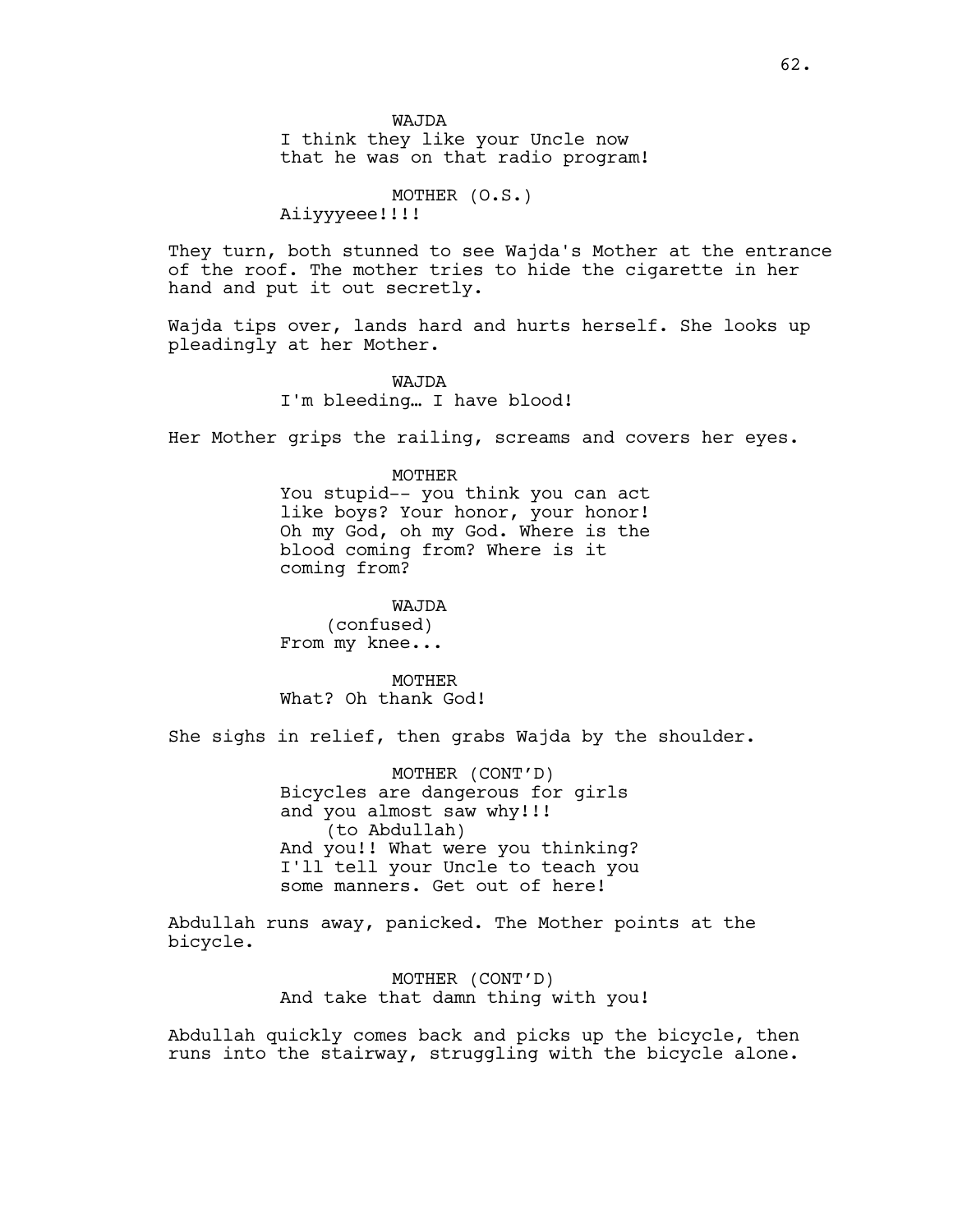We hear a loud CRASH as the bicycle falls down the stairs. Wajda and her Mother look at each other, the Mother trying to compose herself and then… both burst into laughter.

> MOTHER (CONT'D) (straightening up) Shame on you, bringing a boy upstairs with no one home. What would your Father do if he knew? He'd kill you!

#### WAJDA

Why are you home early, anyway?

Her Mother sits on her knees and faces Wajda, threateningly.

#### MOTHER

Listen to me, don't ever bring him up here again. I will seriously tell his Uncle and he will be in big trouble. If I weren't busy with your Father's party, I would have gotten really upset with you and we would have a long talk about this. (Switching moods suddenly) Now let's get downstairs, we need to start cooking. Your Father's friends are coming over tonight. And get your game out of there; he'll be mad if he knows you are using his TV.

Wajda looks up quickly at her Mother, surprised.

MOTHER (CONT'D) You think I don't know your tricks? At least you're learning the Koran.

As they walk off the roof Wajda kicks a piece of ribbon that had fallen off the bicycle. The ribbon flies in the air as their figures disappear into the stairwell.

> WAJDA (O.S.) Are you going to tell his Uncle?

MOTHER (O.S.) He is a nice boy. His only problem is that you won't leave him alone. (they both laugh) ) We'll cook the best dinner for your Father's party tonight.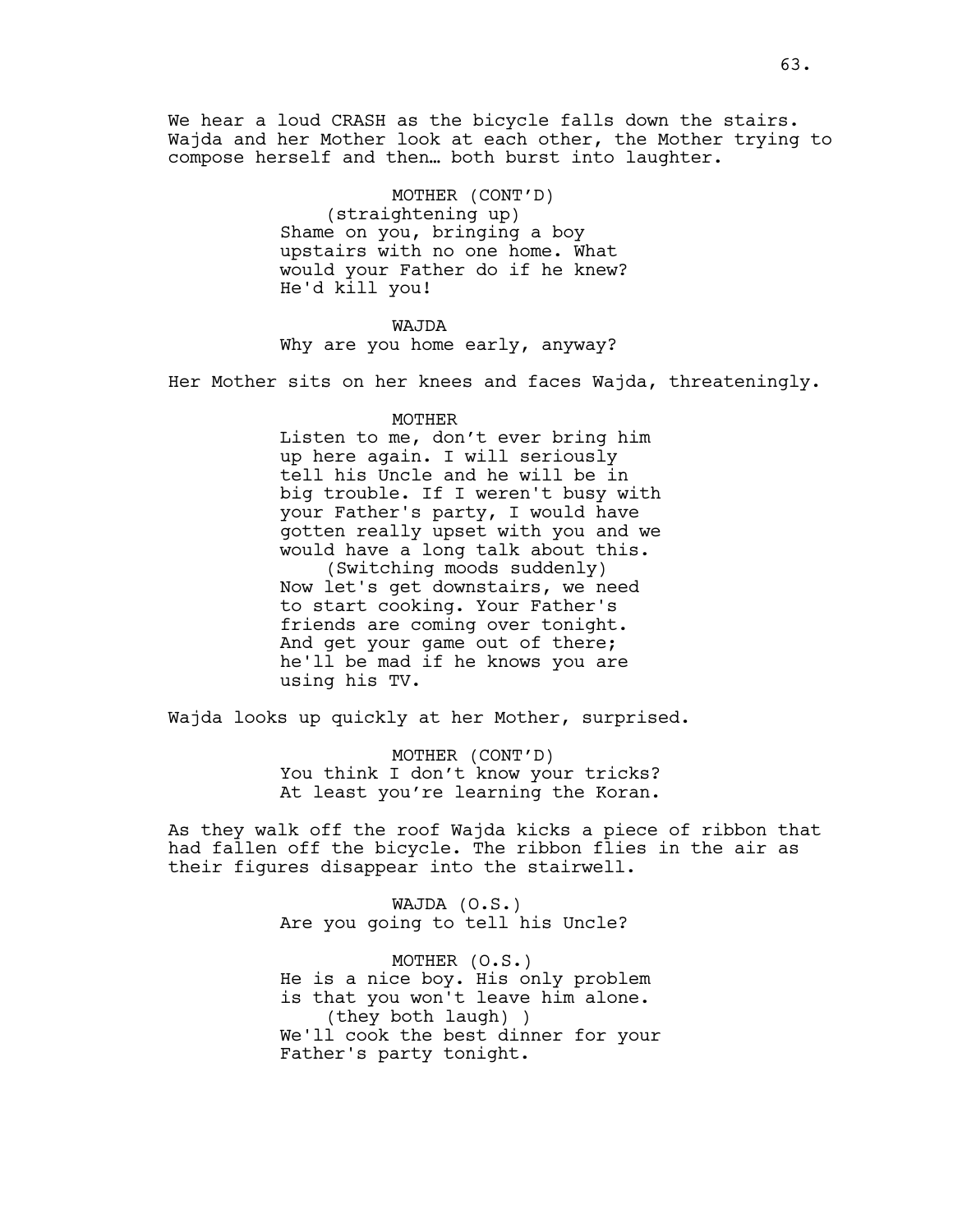# 93 INT. THE KITCHEN - EVENING 1993 1993

Wajda helps her Mother prepare the massive plates of food for the group of men in the other room, talking and laughing loudly. Trying to relieve the tension, she starts to SING.

> MOTHER Be quiet! Do you want them to hear you? Put this in the oven.

Wajda stops singing and looks at her Mother, pushing back a lock of hair off her forehead, looking exhausted.

Her Father KNOCKS once and they pass the plates through to him at the door. He smiles as he takes it.

> FATHER Wow! All this food!

He kisses the Mother's forehead and looks her in the eyes.

FATHER (CONT'D) They'll be really impressed. You make me so proud!

MOTHER Obviously not proud enough.

She goes back to the kitchen and starts fixing the next dish.

94 INT. THE MAJLIS - LATER 94

Wajda and her Mother clean up dishes from a long sitting area on the floor.

> WAJDA Wow! What is this?

Wajda examines a gift given to her Father. It is a family tree. She runs her finger along the branches.

> MOTHER (cynically) Your Father's glorious family tree.

Her Mother eats discarded food from the plates, then finds her husband's prayer beads and picks them up tenderly.

Wajda leaves the family tree and hooks her game into the TV as her Mother leaves the room.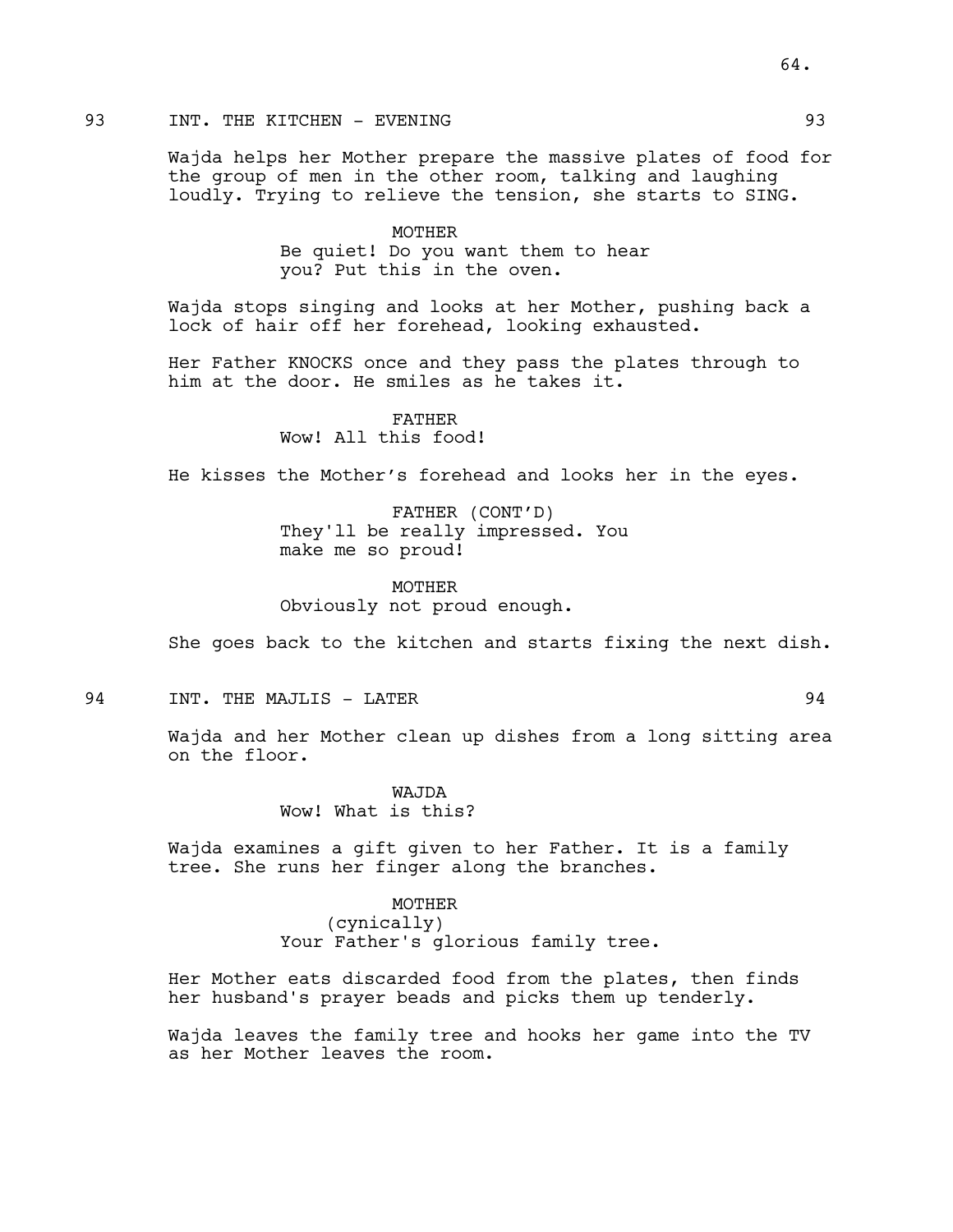MOTHER (CONT'D) Make sure you clean that all up. I don't want to do anything that will get him upset with us again.

Distracted, Wajda puts down the controller and looks at the family tree. The names read: "Khalid, Mansour, Mohammed, Omar…" Her Father's name stands alone while all of his brothers have leaves with boy's names below them. Wajda cuts a piece of blank paper from the Koran, writes her name on it and adds it under her Father's name.

> MOTHER (O.S.) (CONT'D) I almost forgot. Ms. Hussa called earlier.

Wajda looks at her, wide-eyed, while hooking up the game controller. The Mother enters, smiling suspiciously.

> MOTHER (CONT'D) She's really pleased with you! Honestly, the way Ms. Hussa was going on I wasn't sure we were talking about the same person!

She looks at Wajda expectantly, but Wajda shrugs, turns the game on and busies herself with it. Her Mother stops cleaning for a moment.

> MOTHER (CONT'D) You keep surprising me!

# 95 INT. THE MOSQUE - DAY

All the girls crowd around Salma who passes around pictures. The girls laugh and reach for them.

> NOURA Let me see! Let me see! Are you wearing this only?

Noura covers her face in astonishment. The Teacher comes in and Wajda pulls herself away from the scene. The other girls don't notice. Noura points at a picture.

> NOURA (CONT'D) Is this your Father?

SALMA (upset) That's Khalid, my husband!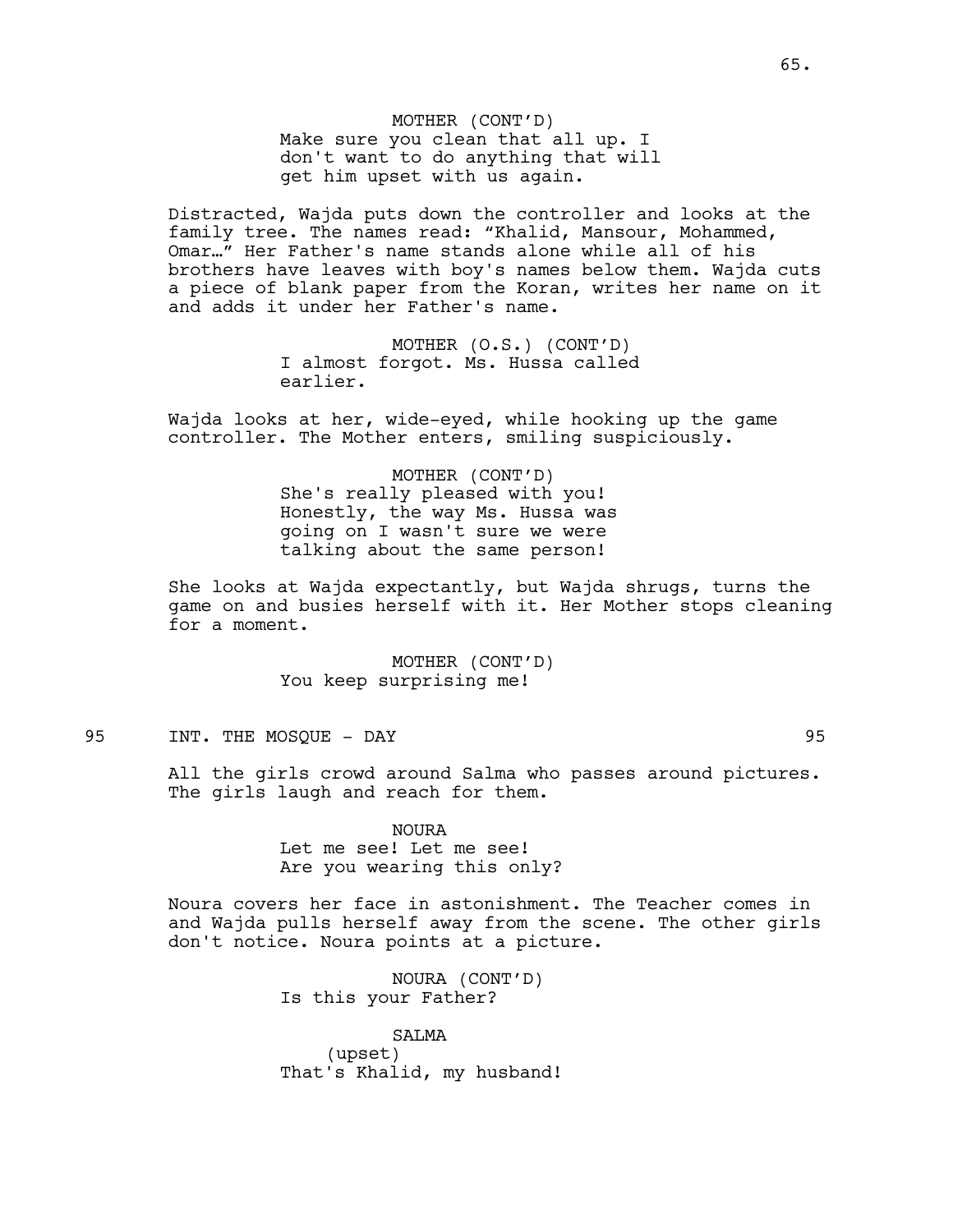NOURA

He looks like your grandfather. But I guess that's the best your family could do--

Humiliated, Salma snatches the photo back. All the girls except Wajda laugh. The Koran Teacher appears behind, catching them off guard.

> KORAN TEACHER What's going on here?

The girls immediately go silent.

WAJDA (quickly) I told them they can't have pictures at school.

#### NOURA

No you didn't! (turning to the teacher) Salma just got married. Look, she brought in pictures!

KORAN TEACHER (grabbing the pictures) Let me see. Who's this, your Mother? Is this your husband?

As they talk, Wajda looks out to the hallway where Fatin and Fatima pass by with their furious MOTHERS. Fatin tries to explain something but her Mother silences her with an angry look. Fatima notices Wajda watching sympathetically. Fatima looks away.

> KORAN TEACHER (CONT'D) Okay, put them away now. Wajda's right, you're not allowed to show pictures at school.

Wajda looks down, trying to hide being ashamed.

KORAN TEACHER (CONT'D) Let's get started. Yasmine, read from page 13.

YASMINE (whispering) I need a Kleenex.

KORAN TEACHER Wajda, read.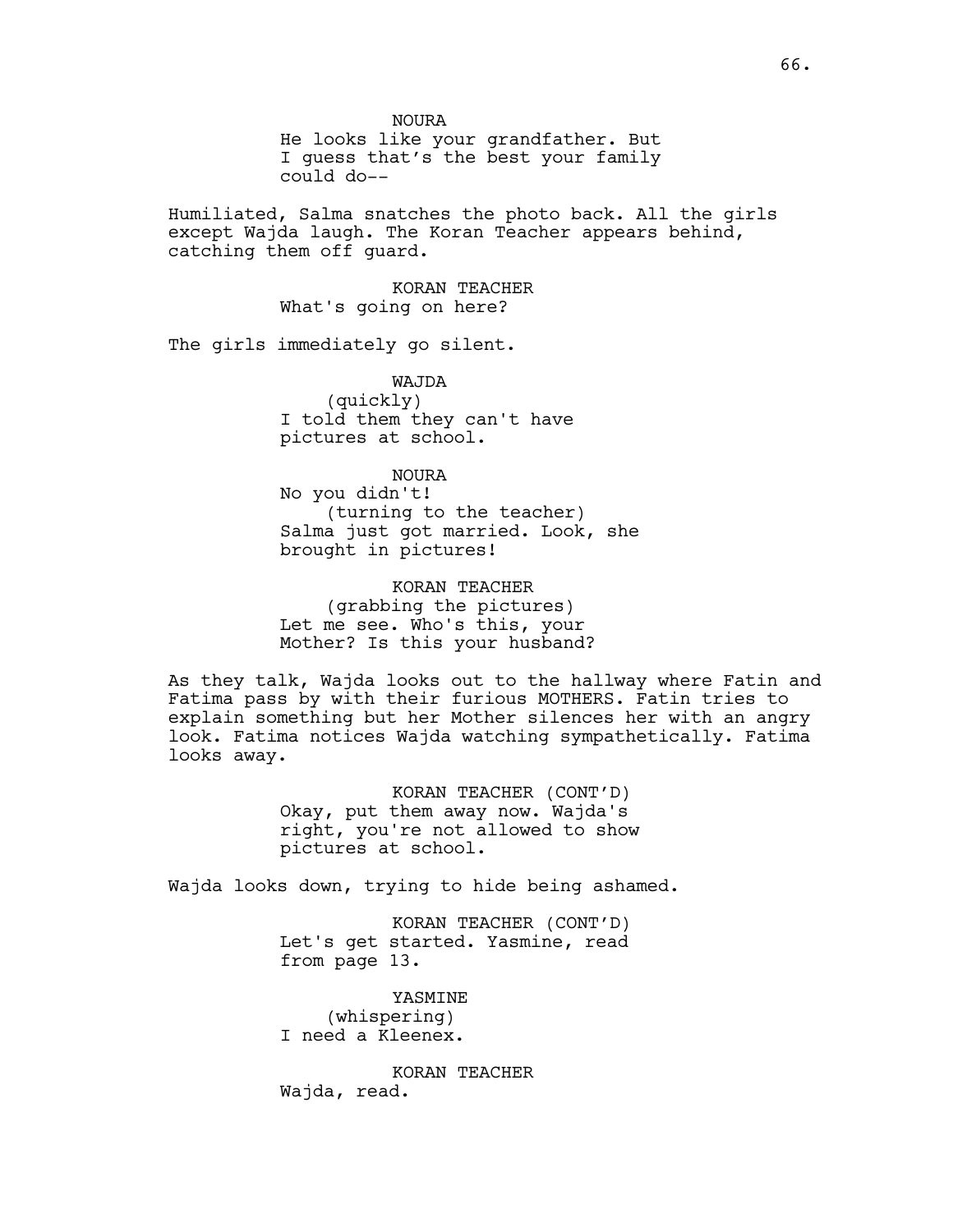Wajda closes her Koran and looks at the teacher hesitantly.

#### WAJDA

I'll try without looking.

The Koran Teacher looks at her, surprised.

# WAJDA (CONT'D)

(reciting nervously) And whoever opposes the Messenger after guidance has become clear to him and follows other than the way of the believers - We will give him what he has taken and drive him into Hell, and evil it is as a destination. Indeed, Allah does not forgive association with Him, but He forgives what is less than that for whom He wills. They call upon instead of Him none but female [deities], and they call upon none but a rebellious Satan.

KORAN TEACHER

Very nice Wajda, you remembered it all. But you have to recite. You can't just go..badababdababdaba! (turns to Salma) How about our young bride? Let's hear that voice. And listen Wajda, you have to recite like *this* if you want to win.

### **SALMA**

And whoever opposes the Messenger after guidance has become clear to him and follows other than the way of the believers - We will give him what he has taken and drive him into Hell, and evil it is as a destination...

The sweet sound echoes through the room, while the girls follow along. Noura's eyes stare at Salma through angry slits. Wajda looks out at the empty hallway, disappointed.

96 EXT. STREET IN FRONT OF THE TOY SHOP - DAY 96

On her way home from school Wajda looks over and sees the green bicycle in front, relieved that it's still there. She enters the shop.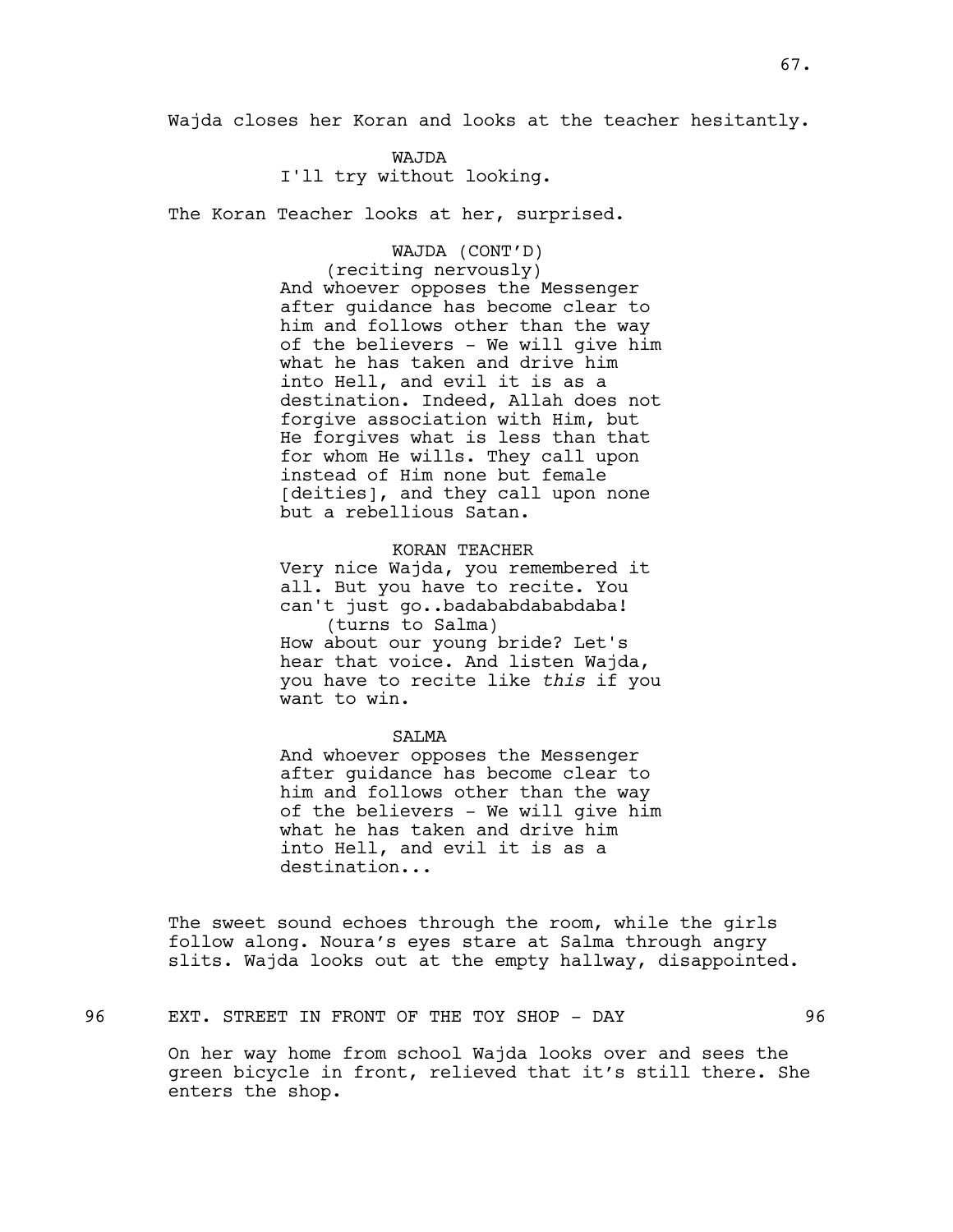# 97 INT. THE TOY SHOP - DAY 1997

WAJDA Who were talking to yesterday about the bicycle? I saw you showing it to some kid when we drove by.

TOY SHOP OWNER I don't know what you're talking about.

WAJDA You know exactly what I'm talking about. I don't want you showing my bicycle to anyone else.

He shakes his head. She reaches into her pocket.

WAJDA (CONT'D) Here, I made you a mix-tape. Since we are friends now.

TOY SHOP OWNER (Sarcastically) Thanks for your generosity.

WAJDA (Sarcastically) Don't mention it. But don't sell my bicycle.

98 EXT. FRONT OF WAJDA'S HOUSE - DAY 98

Wajda walks past Abdullah by his Uncle's election tent, without saying anything.

> ABDULLAH What, are you the one who is upset with me now? Your Mother almost broke my neck pushing me down the stairs!

WAJDA My Mother doesn't want me talking to you anymore.

She smiles and walks towards her house. He pulls out a bicycle helmet and runs after her.

> ABDULLAH Since when do you listen to your Mother? Here - I got you this. It's a helmet, like the ones on TV.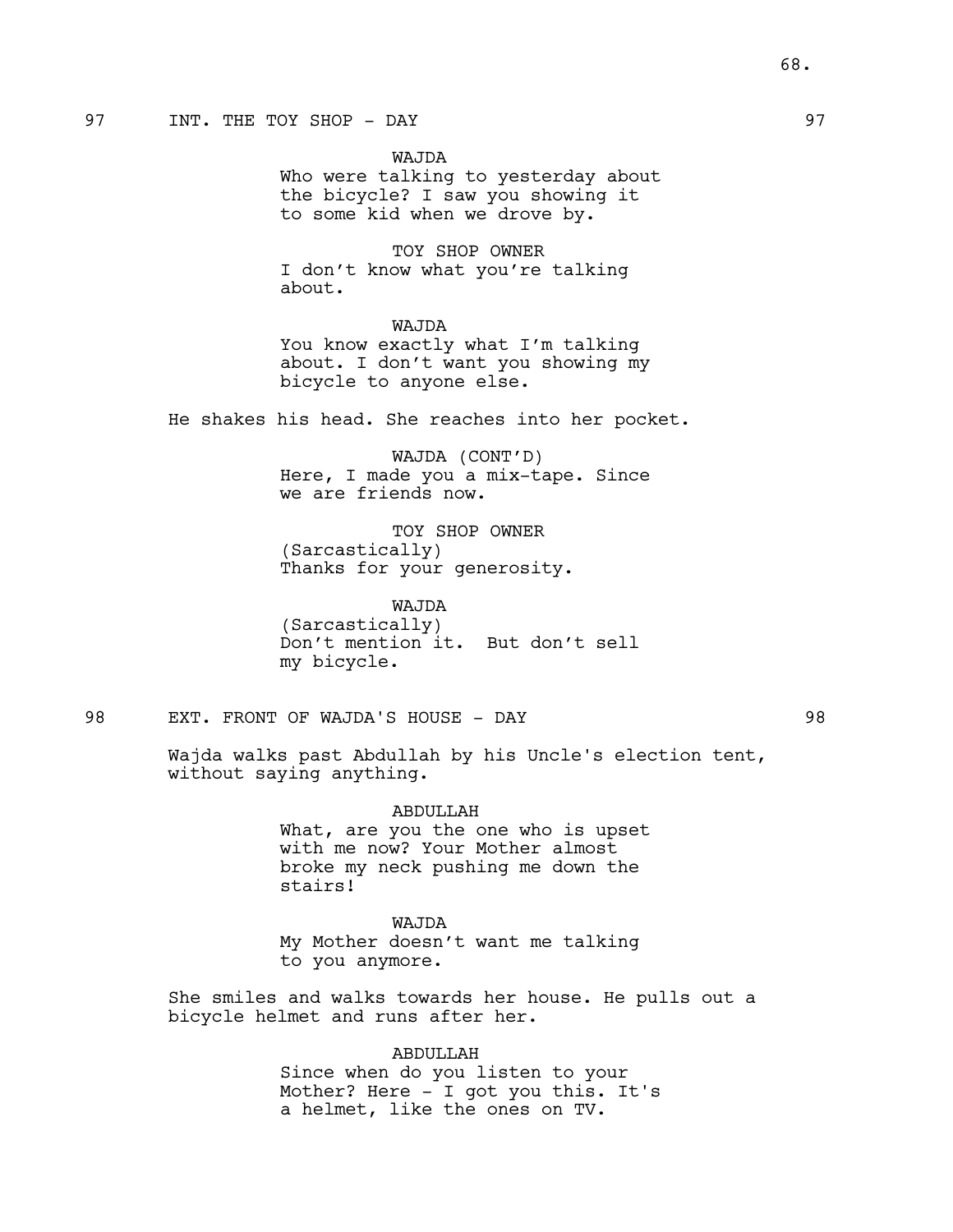Wajda's whole face lights up as she takes the helmet. Abdullah is pleased.

> ABDULLAH (CONT'D) Do you want to ride in the empty lot behind the tent? We have a few minutes before people come.

99 EXT. THE CONSTRUCTION SITE - DAY 99

Wajda, wearing her abbayah and the helmet, rides in circles in the empty lot. Abdullah sits on a cinder block, watching.

> WAJDA Watch this? See! See!

She takes her hands off the handlebars. He nods. She quickly puts them back on but periodically takes them off while riding.

# ABDULLAH

The Toy shop owner told Khalid and his Father that someone reserved the bicycle.

Wajda's Gets excited and hits the brakes hard.

WAJDA He must be holding it for me!

100 INT. THE MAJLIS - DAY 100

Wajda sits playing her video game, wearing her helmet. A new resolve in her eyes.

> VIDEO GAME What is Al Mihrab?

> > WAJDA

I know that one.

She hits the button.

VIDEO GAME

Correct!

# WAJDA

Finally!

She falls back onto the couch. She looks up to see the family tree. Her name has been taken off, and the leaf she wrote it on is crumpled up on the table. She picks it up, sadly.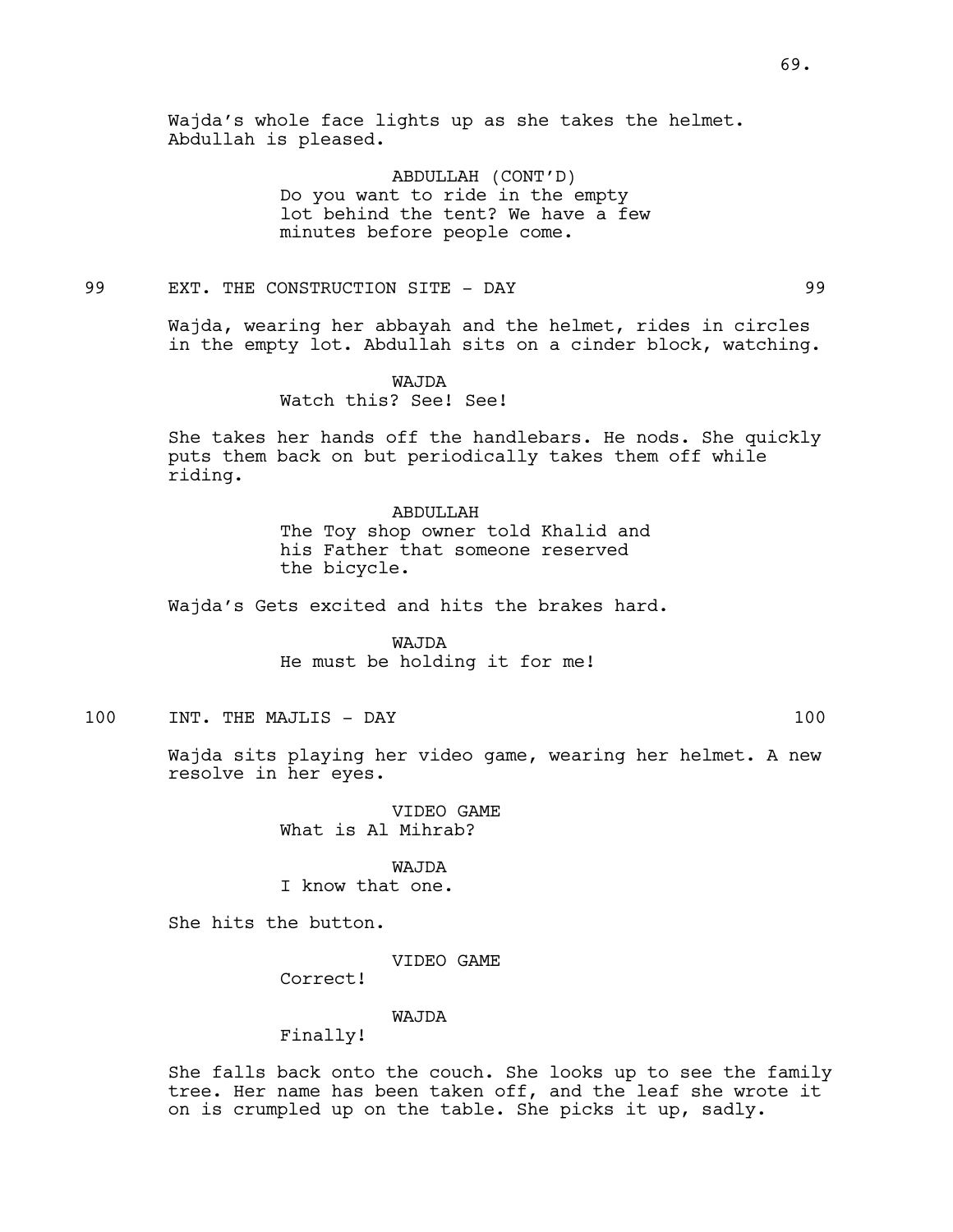Through the half open door she sees her Mother on the phone in the other room, yelling.

> MOTHER Well if you won't listen to me, I don't know why I should listen to you!

Her Mother hangs up, puts on her abbayah and yells:

MOTHER (CONT'D) Get ready, we are going out!

Wajda quickly takes off the bicycle helmet. The Mother puts on her Abyya quickly. The new red shoes are left on the floor.

101 INT. THE HOSPITAL - DAY 101

The Mother fidgets. At the far end of the room she sees Leila, in a lab coat, putting files onto a shelf. She stands on a ladder, wearing only a hijab, with her face and some hair showing.

A SAUDI MAN puts a cup of coffee on the counter next to her. They exchange jokes.

> WAJDA Are you going to work here with Leila? Those lab coats are cool, like the Matrix, only white!

MOTHER Shhh! I… just want to give her something.

Leila steps down and heads over.

LEILA Hey! You came! Wait, let me get you the application.

MOTHER Leila, what happened? Why you are you revealing your face?

Laila smiles to her confidently and searches under the desk, her male colleague comes back. He smiles at the Mother.

> MALE WORKER Hello, How are you?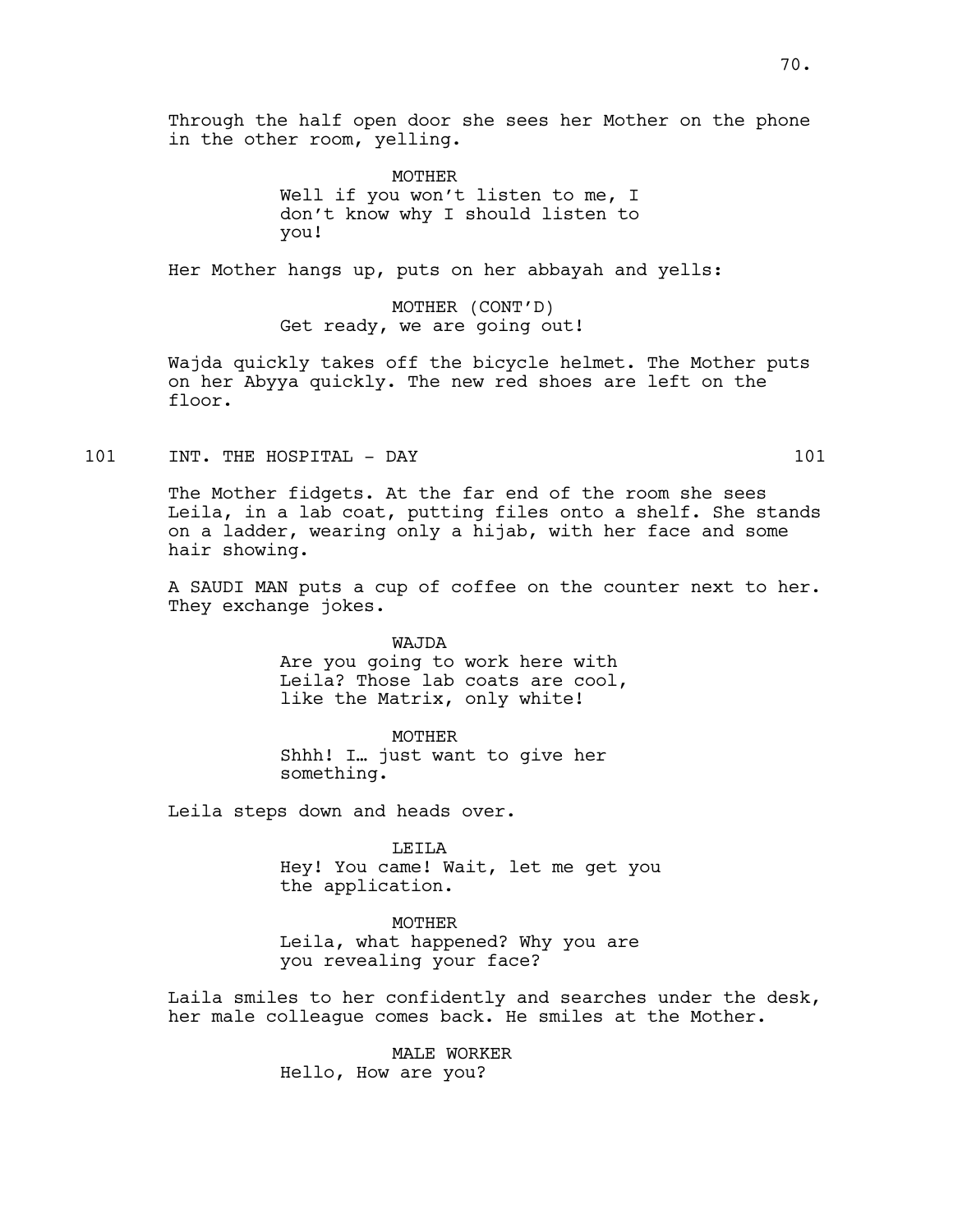She doesn't answer, uncomfortably tucking her hands into her abbayah, looking away. Wajda looks at him casually.

WAJDA

Hello.

The man smiles to Wajda, grabs a file, and exits. The Mother, now really uncomfortable, tries to get Leila's attention.

> MOTHER Leila, don't worry dear. I'm not here for an application. We were just passing by.

Wajda is surprised by her Mother's lie.

MOTHER (CONT'D) We'll leave you now to work. Looks like you're busy.

LEILA (sympathetically) It's a good job and the places are filling up quickly. You should…

MOTHER (interrupting) It's so good to see you, Leila. I'll call you later.

She grabs Wajda's hand and leads her towards the door. Wajda looks back at Leila wistfully, then at her Mother.

> WAJDA I thought you were going to--

> > MOTHER

Enough!

Her Mother shushes her and quickens her pace out the door.

102 INT. SCHOOL CORRIDOR - DAY 102

The girls line up for an assembly. Ms. Hussa makes her way to the stage and picks up the megaphone. She stares over the crowd, sternly. She checks the microphone.

> MS. HUSSA Hello...Hello...In the name of God. First I want to thank all the girls for their hard work this term. We are the best school in the area. (MORE)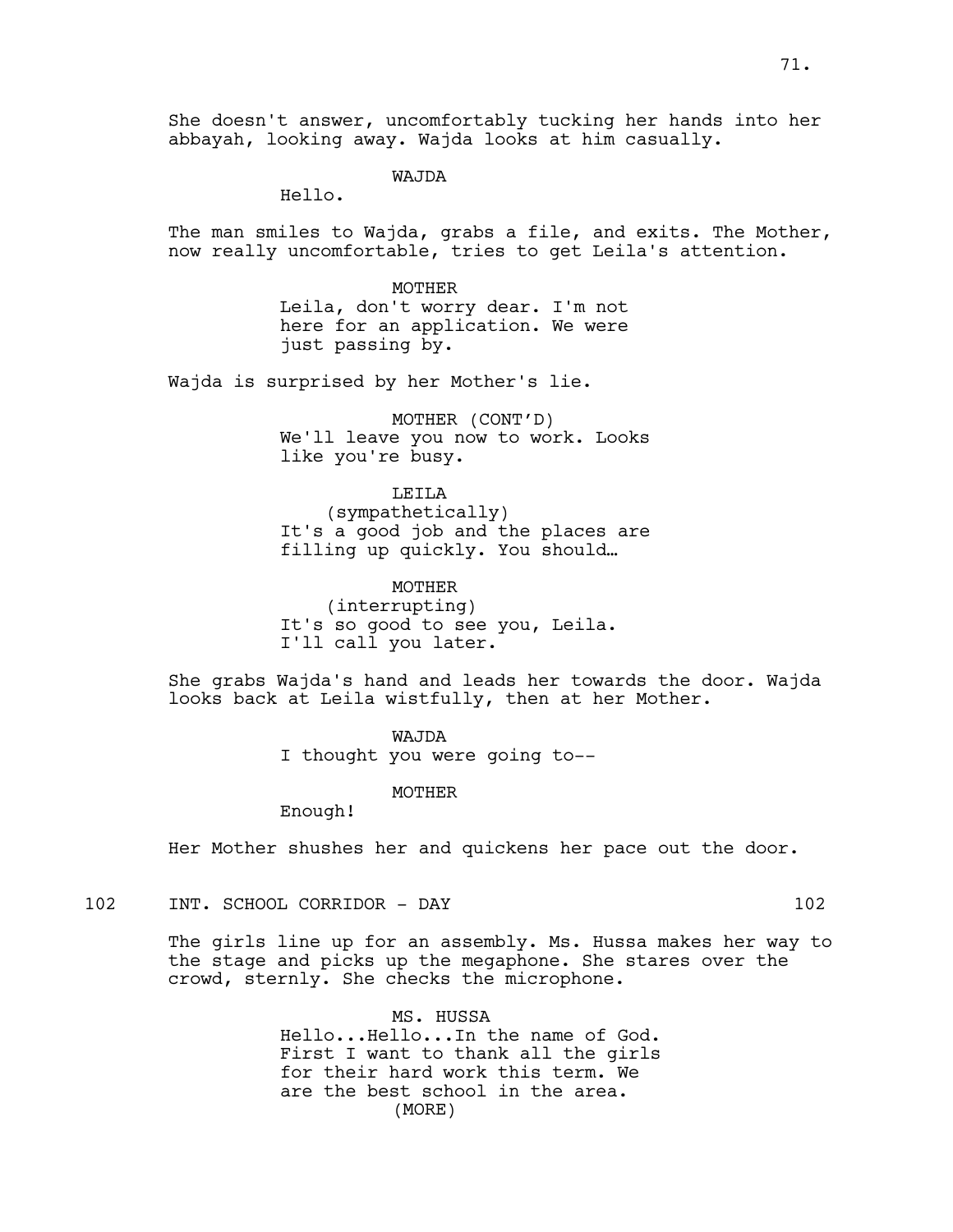And I would like to remind all the girls that school is a place for virtue and knowledge. (clears her throat). Girls, I would like you to listen very well. We caught two girls committing a sin behind the school. Their names are Fatin Ali and Fatima Umar. MS. HUSSA (CONT'D)

The girls stare intently as Ms. Hussa motions the "offenders" forward.

> MS. HUSSA (CONT'D) And now they will come to the front of the stage to repent.

Fatin and Fatima make their way to the stage. They appear broken, their heads hanging low and their faces blank. Wajda, upon seeing the girls, feels sick to her stomach.

> MS. HUSSA (CONT'D) To avoid similar situations, you are no longer allowed to bring flowers to school for your friends, or give each other letters or autographs. And no one is allowed to hold hands. Do you understand? Good. You may go to your classes now.

The girls move quickly toward the door. As Fatin and Fatima leave, Fatin bumps into a GIRL.

> GIRL (panicked, screaming) Don't touch me!

Fatin says nothing. Wajda starts to walk toward them both when she sees Ms. Hussa waiting by the stairs.

Wajda stops, glances at the two girls, then back at Ms. Hussa who smiles at her. Wajda turns her head quickly and walks away from Fatin and Fatima, feeling guilty and uncertain.

103 INT. LIVING ROOM - NIGHT 103

Wajda brings in her Koran and sits on the floor next to her Mother who irons her Father's thobes, singing.

> MOTHER The handsome man stole my heart; with his black eyes. I come closer, he goes away; (MORE)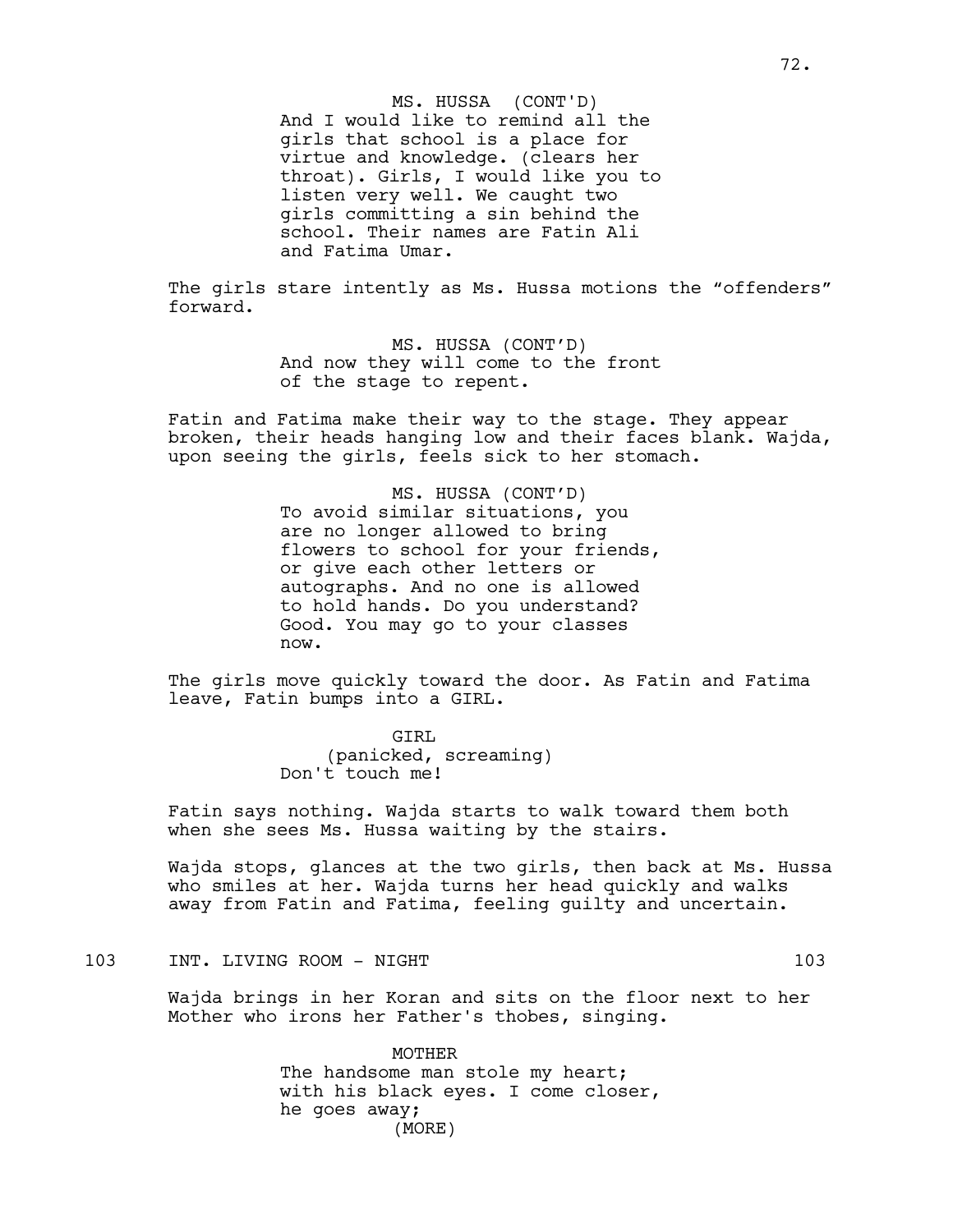making me feel hollow. No tears, no words can bring him back; Oh my heart.. MOTHER (CONT'D)

Wajda ignores the piles of note-cards scattered around her, looking morose. Her Mother looks at her, concerned, and stops singing.

## WAJDA

I don't want to finish the competition! I hate Ms. Hussa! I'm tired.

MOTHER What does Ms. Hussa have to do with it? It's your business! (smiling encouragingly) Your Father is happy that you are doing this. He is so proud of you. Please, Wajda. That's very important right now.

Wajda looks at her Mother, a glimmer of hope in her eyes. She sits up straight and recites Surah 30 (Ar-Rum), verse 21:

WAJDA

And of His Signs is that he creates for you mates out of yourselves, so that you may find tranquility in them; and He has put love and mercy between you. Surely in this there are indeed Signs for a people who reflect.

Wajda stops reciting. Her Mother looks at her, lovingly.

MOTHER Give it a tone like this. (beautifully) And of His Signs is that he creates for you mates out of yourselves, so that you may find tranquility in them - Go on try it.

## WAJDA

(imitating her Mother) And of His Signs is that he creates for you mates out of yourselves, so that you may find tranquility in them.

MOTHER Very good! Now do the next lines like this: (MORE)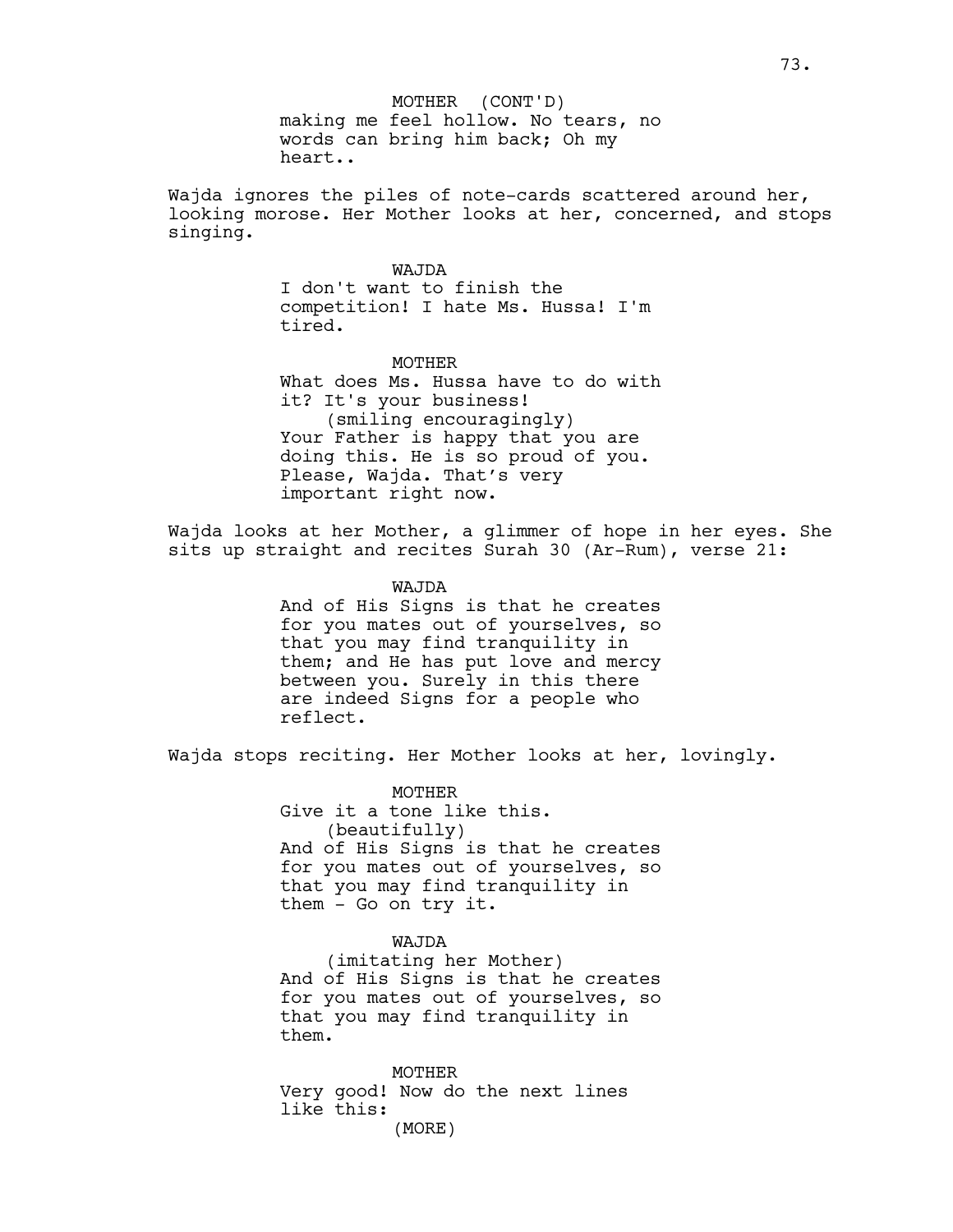# (reverently) And He has put love and mercy between you. Surely in this there are indeed Signs for a people who reflect. MOTHER (CONT'D)

# WAJDA

(following) And He has put love and mercy between you. Surely in this there are indeed Signs for a people who reflect.

MOTHER (proudly, teasing her) Excellent! Your voice is as lovely as your Mother's.

Wajda stops, realizing she's doing it well!

WAJDA I feel shy! I can't recite like this in front of everyone.

MOTHER You are shy? Ha! I only wish it were true!

Wajda makes a face at her Mother, who bursts out laughing. Wajda barely smiles.

Outside they see the lights Abdullah strung up turn on and illuminate the street and their living room.

Wajda and her Mother look at each other.

MOTHER (CONT'D) You've worked hard. Come on.

She quickly turns the iron off and they run up to the roof.

104 EXT. THE ROOF OF WAJDA'S HOUSE - NIGHT 104

The two look out as groups of men gather in the street below. The lights reflect on Wajda and her Mother who look so much alike in the dim light. A breeze blows their hair gently. Down the street they see Abdullah's bearded Uncle greeting everyone as they arrive.

Abdullah stands at the end of the row, dressed up in his thobe and gutra. Wajda points down at her Father, excited.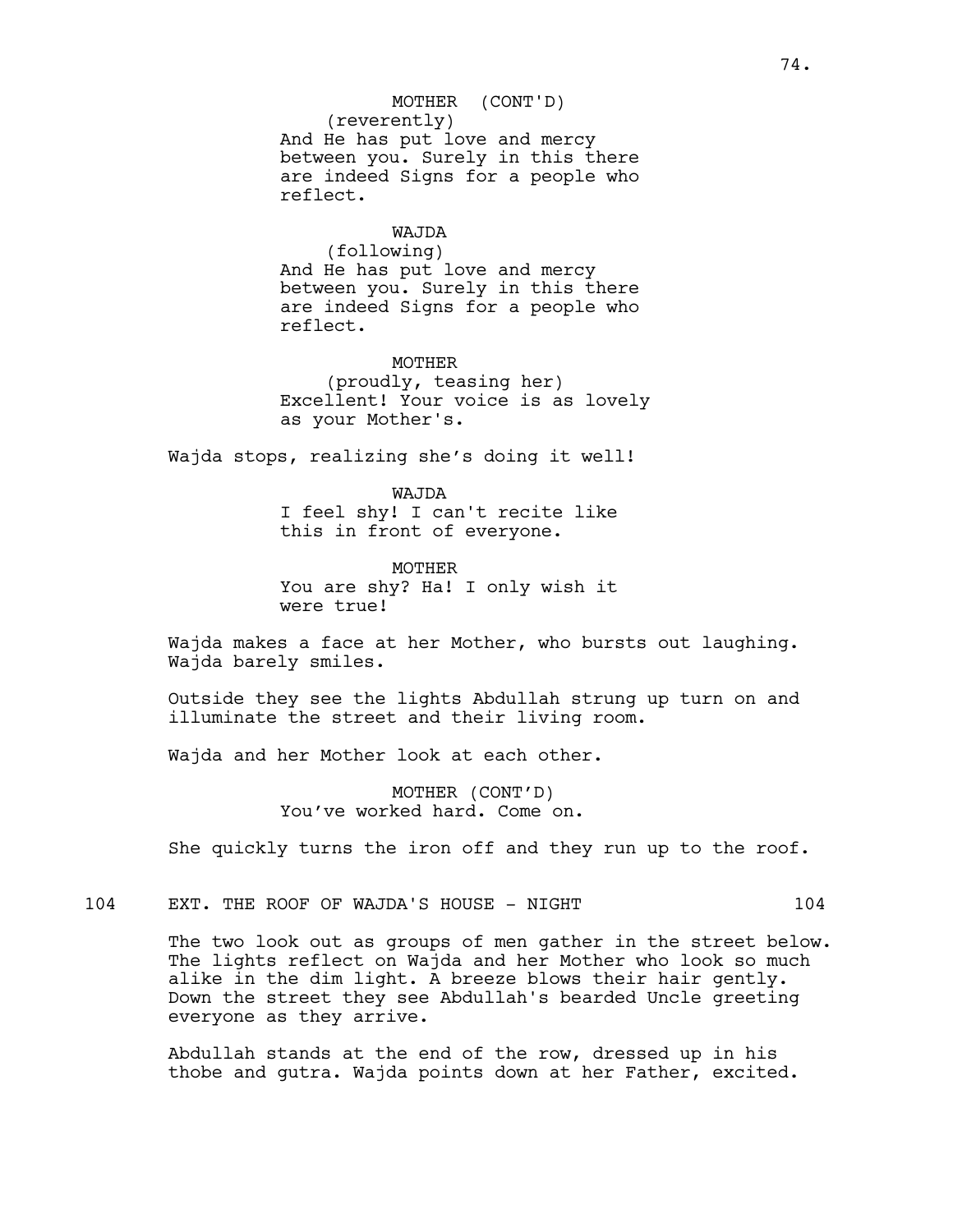WAJDA See! My Father is there.

MOTHER (intrigued, searching) Where?

WAJDA (points down firmly) There!

MOTHER (excited) Oh! I see him. Look how handsome he is!

Wajda looks at her Mother from the corner of her eye. She is busy looking at her Father. Wajda throws a little stone where Abdullah stands and he looks up. He sees her without a veil or head covering in the golden lights he himself strung up, and smiles.

He fixes his gutra by throwing its ends on his shoulders, to show how well dressed and important he is.

Wajda smiles back and gestures that there's something on his cheek. Abdullah looks worried and tries to clean his face. Wajda laughs. Her Mother looks at her, disapprovingly.

Another man, standing next to Abdullah, looks up. Both Wajda and her Mother duck behind the wall quickly, laughing softly.

Wajda's Mother lies down on the roof and stares at the stars in the clear sky. Wajda lies next to her and smiles.

> WAJDA So do you love him?

MOTHER (a little shy, surprised) Who? Your Father?

WAJDA (smiling, teasingly) No, the neighbor's boy?

MOTHER (also teasingly) I don't think *I* am the one in love with the neighbor's boy!

Wajda gets embarrassed, laughing dismissively at her Mother.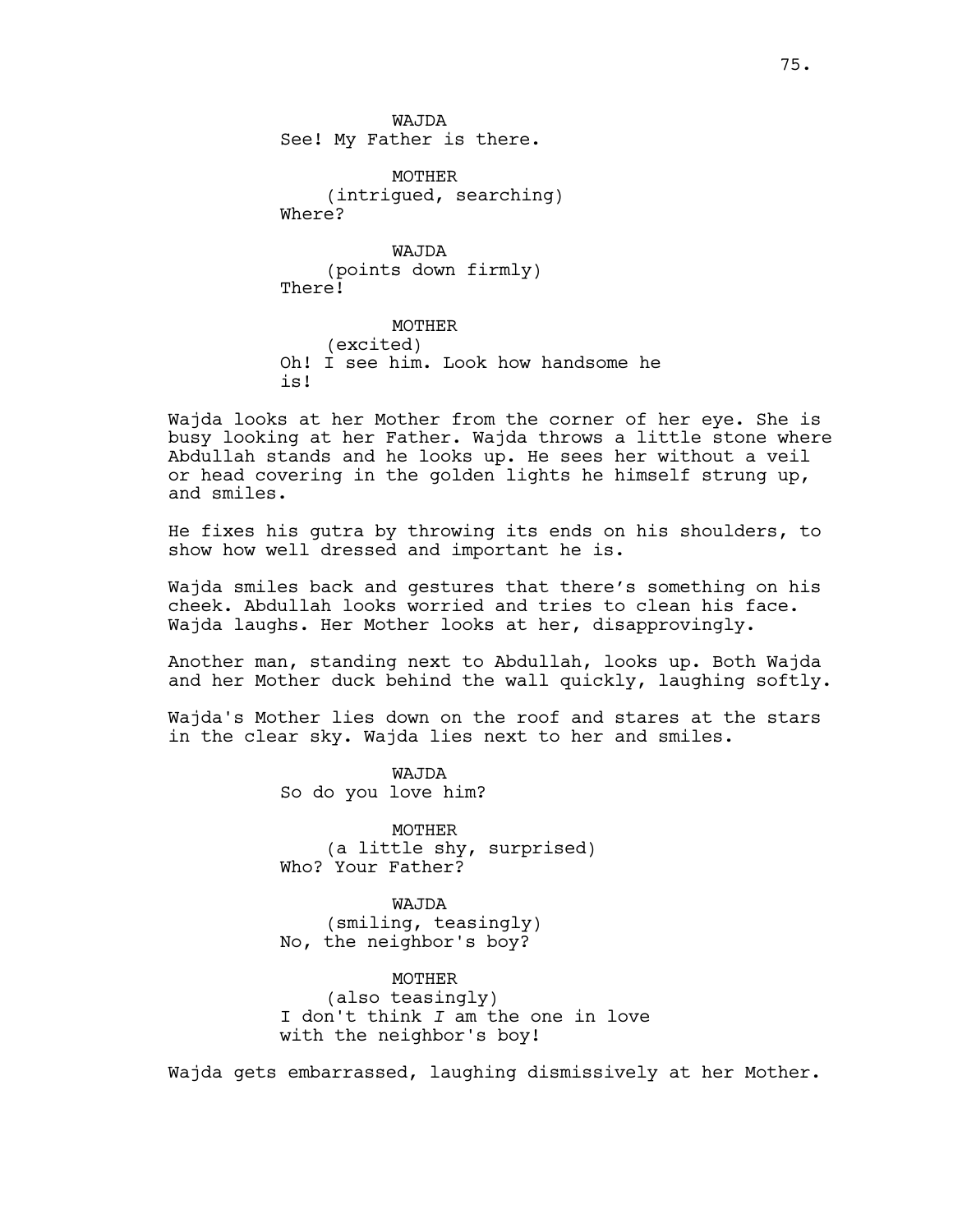Her Mother laughs. Wajda flips to her side and rests her head on her arm in order to face her Mother.

### WAJDA

You didn't answer!

### MOTHER

I was in high school when he asked for my hand. All the girls were so jealous when they saw his picture. He was the first man in my life, and most probably the last! And I have to admit, he's a lot of fun.

#### WAJDA

You are way prettier than any other woman I have ever seen. You'll give my Father a heart attack with your red dress.

### MOTHER

(suddenly sad) Yeah. He won't see it. He'll be busy in the men's section. The man I know… he talks big, but he would never burn my heart with a second wife. I don't know who fills his head with this nonsense.

She sits up, quickly, changing the subject.

MOTHER (CONT'D) Enough. Let's practice one more time for your competition tomorrow. And don't tell anyone about that crazy bicycle story of yours, they'll never let you win.

Wajda makes a face, sits up, determined, and recites.

## WAJDA

And of His Signs is that he creates for you mates out of yourselves, so that you may find tranquility in them; and He has put love and mercy between you.

MOTHER (warmer inflection) …Mercy between you...

WAJDA …Mercy between you.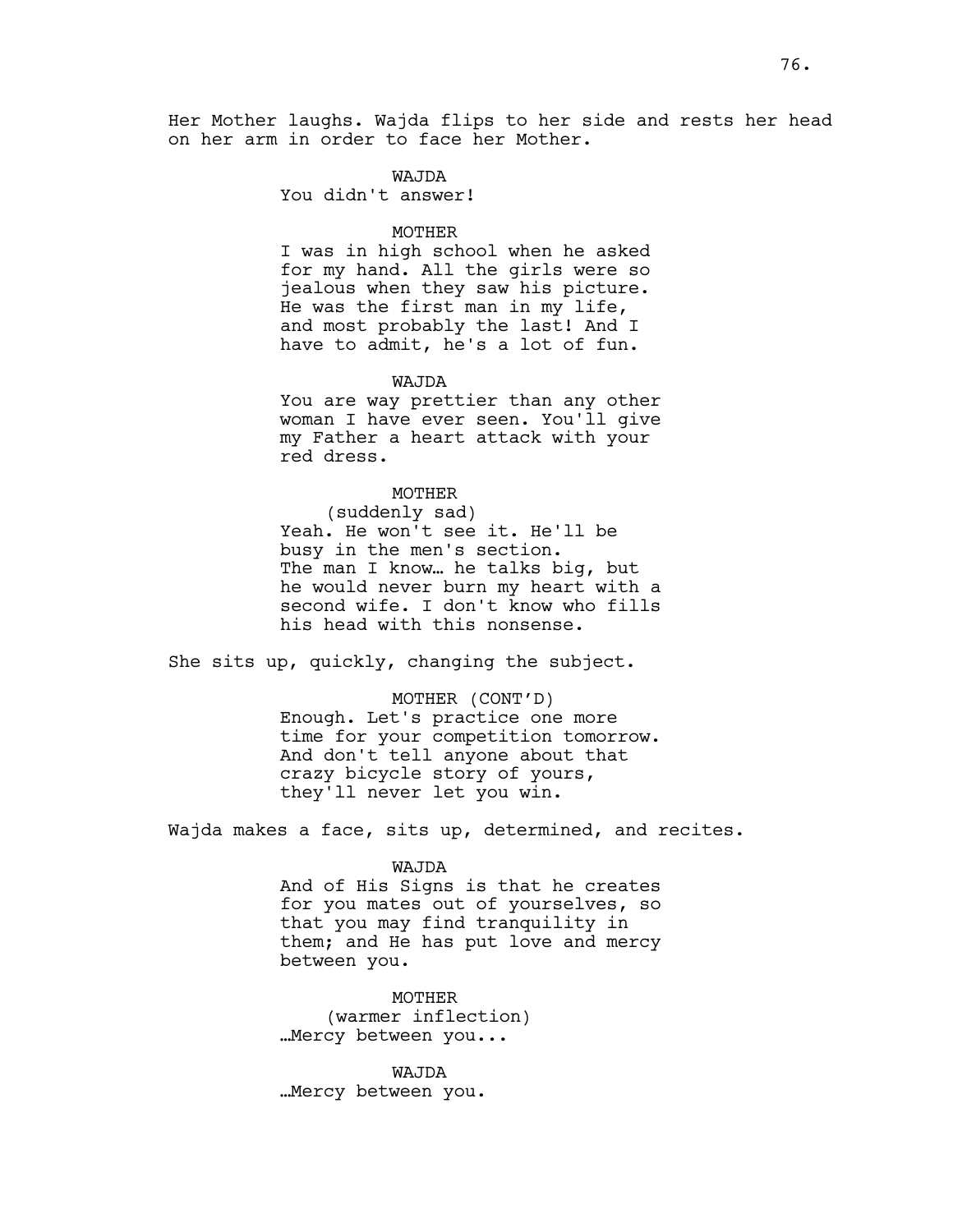## **MOTHER** Let it come from your heart, and forget everyone around you.

She takes Wajda's hand and places it over her heart.

# WAJDA

(more sincere) And of His Signs is that he creates for you mates out of yourselves, so that you may find tranquility in them; and He has put love and mercy between you.

Her voice echoes across the empty roof while the election lights sway in the breeze.

### 105 INT. WAJDA'S PARENTS' ROOM - NIGHT 105

Wajda lies in her Father's place in the bed. Her Mother sleeps next to her in a semi-fetal position. Wajda stretches her arms in the vast empty space of the bed, occupying only a small part of it.

106 INT. WAJDA'S PARENTS' ROOM - DAY 106

Wajda now sleeps in a semi-fetal position. Her Mother wakes her up, already dressed in her abbayah to leave for work. She caresses Wajda's hair.

#### MOTHER

Now, you've got a big day today. When you go up on the stage, say this after me: God inspire me, make things easier for me. Untie my tongue so I speak fluently.

Wajda squints to see her Mother, struggling to remember.

## WAJDA

Where are you going so early? God inspire me, make things easier for me..

## MOTHER

(while fixing her veil) I have to open up the school today. I'm the teacher on duty… Untie my tongue ...

Wajda yawns and runs her hand through her hair.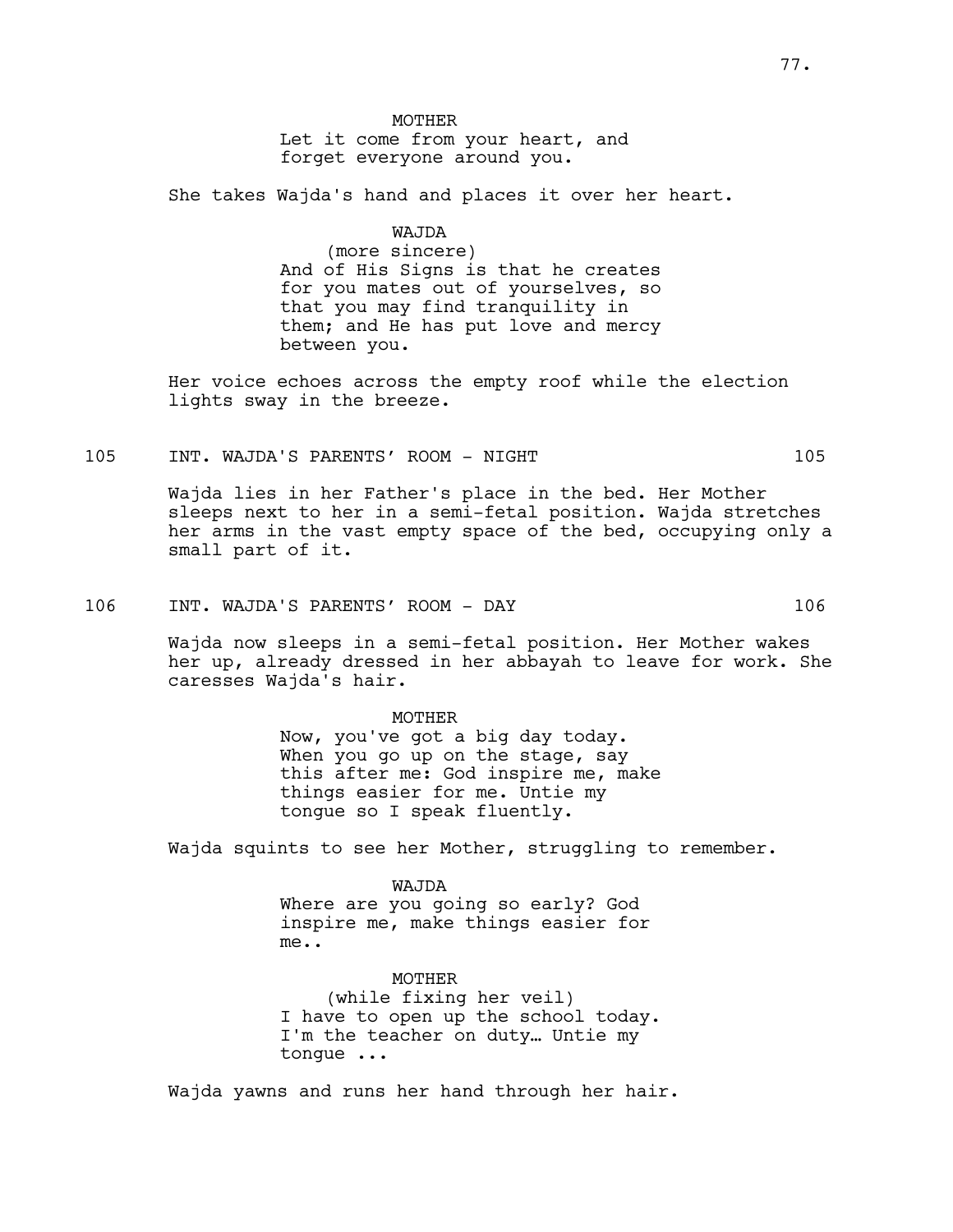WAJDA ...Untie my tongue...

MOTHER ...So I speak fluently

They hear a car HONKING at the door. Wajda touches the beads on her Mother's abbayah.

> WAJDA ...So I speak fluently.

Her Mother kisses her forehead and gets ready to leave.

MOTHER

I wish I could come today. You know this damn long commute. I know you'll nail it! And don't forget, your Grandmother wants you to wear the vest she made you for luck.

WAJDA I hate that vest. I only ever wore it that day I went to visit her.

MOTHER I know you hate it, but do it for her.

Wajda stares out into the hallway as her Mother pops her head back into the doorway.

> MOTHER (CONT'D) And whatever happens, for God's sake, act wise. No bargaining, no fighting, and no crazy ideas about bicycles. Watch that tongue of yours. Understand?

She smiles and leaves. Her black shadow stretches across the wall and then disappears. Wajda sighs and falls back onto the bed. She reaches over and touches her Father's prayer beads on the night-stand.

107 EXT. THE NEIGHBORHOOD STREETS - DAY 107

Wajda walks, whispering to herself the tajweed rule from a note-card. She throws her Father's rock at a bottle.

> WAJDA Man yajaala, Mayyjaal, edgham beghunah.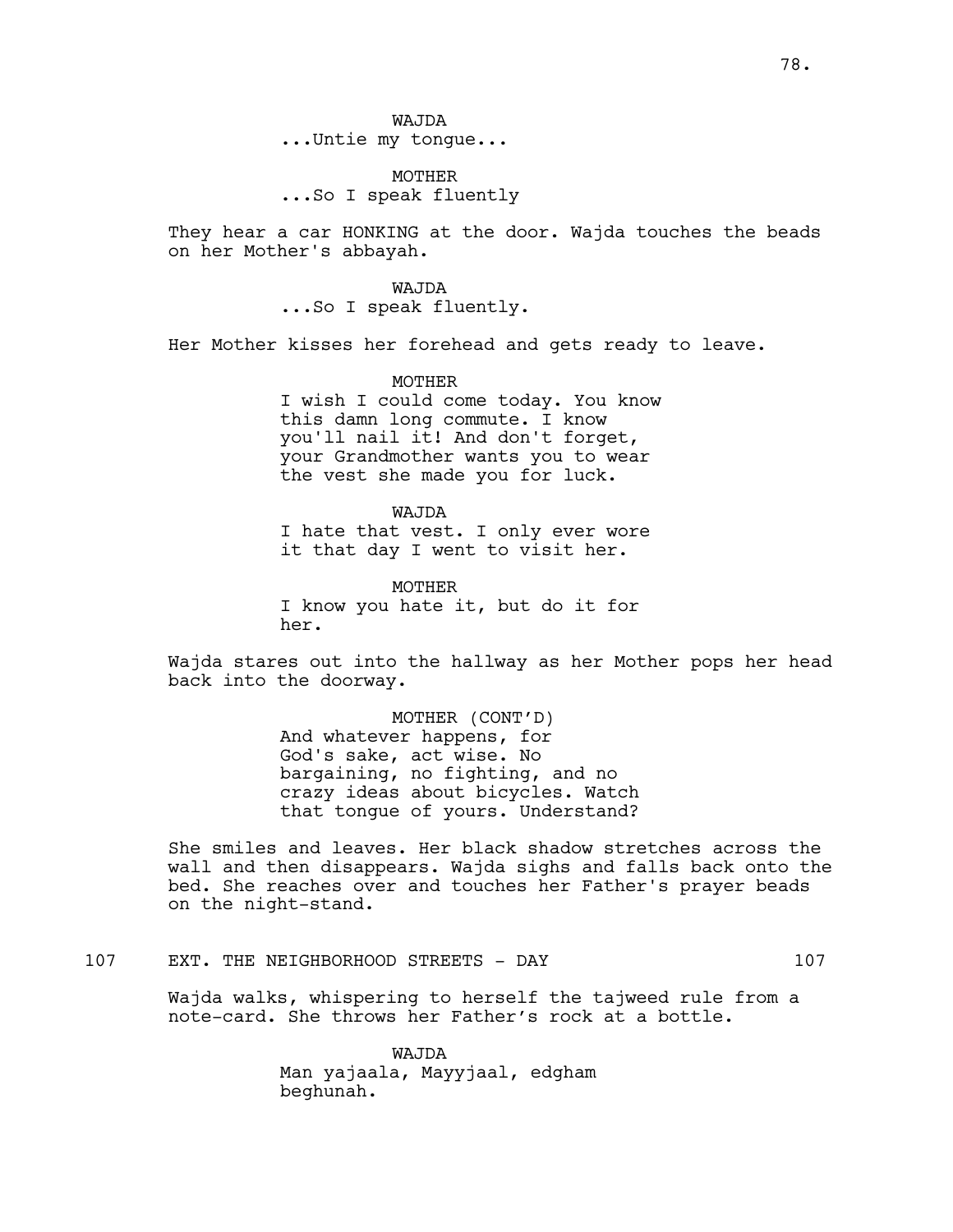PING! The bottle spins. She smiles and walks on to school.

## 108 INT. THE TOY SHOP - DAY 108

The Owner puts on his glasses and looks skeptically down at a tape labeled "Wajda's Awesome Mix Tape Volume 8." He puts it in the player and presses "play." A ROCK SONG starts. He shakes his head disapprovingly, smiling.

## 109 INT. SCHOOL CORRIDOR - DAY 109

Wajda and several other girls practice their recitations. Wajda goes through her note cards, pulling pieces of paper out of her pockets and scanning them. Ms. Hussa enters.

> MS. HUSSA Alright girls, make sure you empty your pockets and leave all your study material behind. No note cards, no reasons of descendence, no vocabulary cards. Alright?!

NOURA Vocabulary? Reasons of Descendence?! We were supposed to know all of that?

Wajda empties her pockets, pulling out note cards and pieces of paper. She takes out her Father's prayer beads and the black rock. She notices Salma, sitting on a bench with her hands tucked between her shaking knees, looking around nervously. Ms. Hussa moves to leave.

> MS. HUSSA If we find any type of study material on your person you will be disqualified.

Wajda slowly walks over to Salma, bends down next to her, holds out her rock and shows it to her.

> WAJDA With this rock I can't lose.

SALMA I'm not clean, I can't read the Koran.

Wajda looks at her, perplexed. Overhearing, Noura approaches.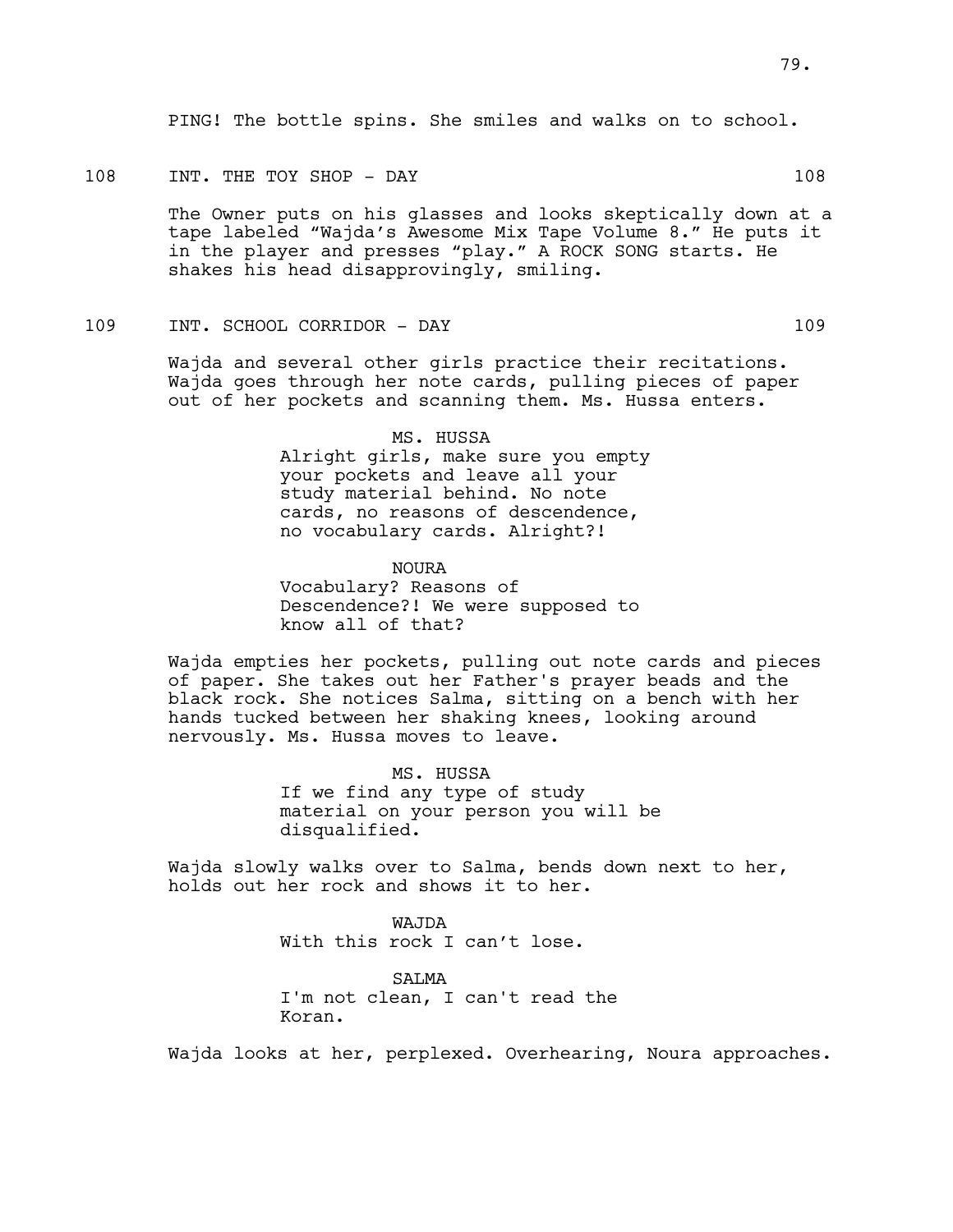SALMA (CONT'D) (whispering) You know…… after you sleep with your husband… you have to wash before you read the Koran.

Noura nods in agreement, hiding her excitement.

NOURA If you feel nervous about it, maybe you shouldn't do it. (pause) It's a lot of stress.

Salma gives Noura a hateful look. Ms. Hussa passes by, her hands full of paper. Salma gets up and runs over to her. The two speak quietly. Wajda watches them, slowly moving the rock between her thumb and fingers as Ms. Hussa sends Salma out the door.

110 INT. SCHOOL AUDITORIUM - DAY 110

Wajda sits in a line with 7 girls and one empty chair, as the following: Wajda, Contestant #2, Noura, Contestant #4, Yasmine, Contestant #6, Contestant #7, and an empty chair. She nervously shakes her leg, facing a table with the teachers. Ms. Hussa writes "First Round" on a small blackboard and heads back to her seat with the other teacher.

A fan turns slowly above them, rattling in the silent room.

### MS. HUSSA

Welcome girls, we are very proud of you for all of the work you have put into this competition. Now, let's start with vocabulary from the verses you learned. If you get the answer right, you stay in line. If you get it wrong, please exit to the right of the stage. Wajda, please come forward. Who are the Sabians?

Wajda tries to compose herself. She brushes the sweat off her forehead and walks to the front of the stage.

> WAJDA They lived in Iraq. Their book is the Zubar.

MS. HUSSA Correct. Next. What is Ayat?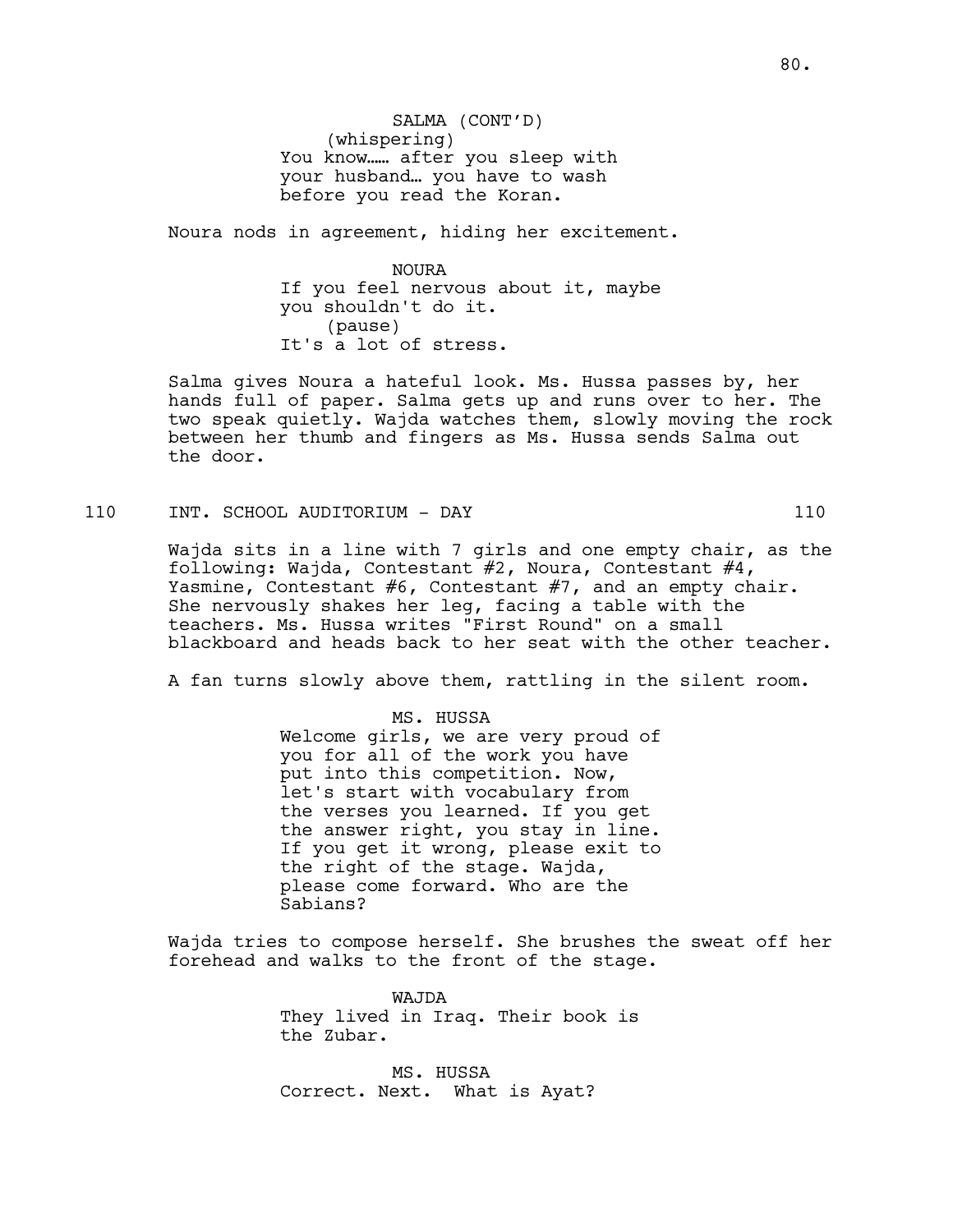The girl next to Wajda gets up and moves to the front.

CONTESTANT #2 Parts of the Koran.

# MS. HUSSA Incorrect. Next. What is Ayat?

The girl lowers her head and leaves to the right. Noura comes to the front of the stage.

> NOURA It's proof, like evidence.

MS. HUSSA Correct! Go back to your place. Next. What's Al Fitnah?

CONTESTANT #4 A problem?

 MS. HUSSA Incorrect. Next. What's Al Fitnah?

YASMINE A temptation.

MS. HUSSA Correct. Next. What's sodgatehun?

The 6th Contestant thinks hard, unsure. Noura looks at her happily, while Wajda looks at her compassionately, holding the black stone.

> CONTESTANT #6 Um… charity?

MS. HUSSA Incorrect. What is sodgatehun?

CONTESTANT #7

Dowry.

MS. HUSSA Excellent. Well done all of you. And now--

Just then, Ms. Jamila enters and whispers to her.

MS. HUSSA (CONT'D) She's ready? Good, send her in.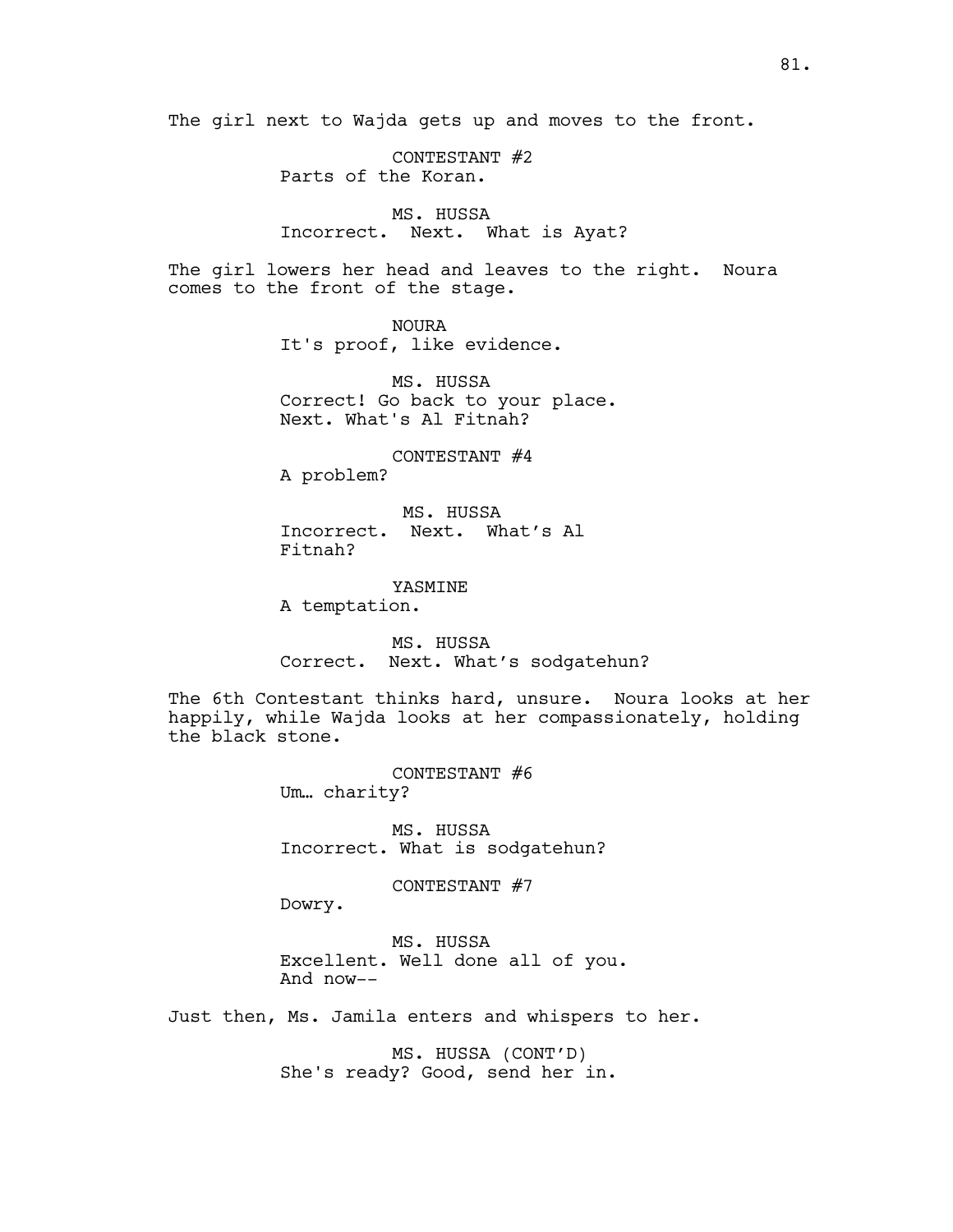Salma enters from behind the stage. Her hair is dripping wet and she has obviously just showered. Red faced, and mortified, she sits at the end of the line. Wajda glances at her. Noura glares at Salma, furiously.

> MS. HUSSA (CONT'D) Salma, please come forward. What is Al Farqan?

Salma moves to the front of the stage.

SALMA

The Koran.

MS. HUSSA Excellent. Next. From the beginning. Da'ab?

Wajda moves back to the front of the stage.

WAJDA

Habit?

MS. HUSSA Correct. Next. What is Zaygh?

NOURA

Weakness.

MS. HUSSA Correct! Next. What is "hoban Kabiran"?

YASMINE

Ummmm....

MS. HUSSA Well? Sorry Yasmine. Next. What is "Hoban Kabiran"?

CONTESTANT #7 A big.....thing?

Ms. Hussa suppresses a smile. The girl stands nervously in her spot.

> MS. HUSSA Also incorrect. What is "Hoban Kibiran?

SALMA Great Injustice.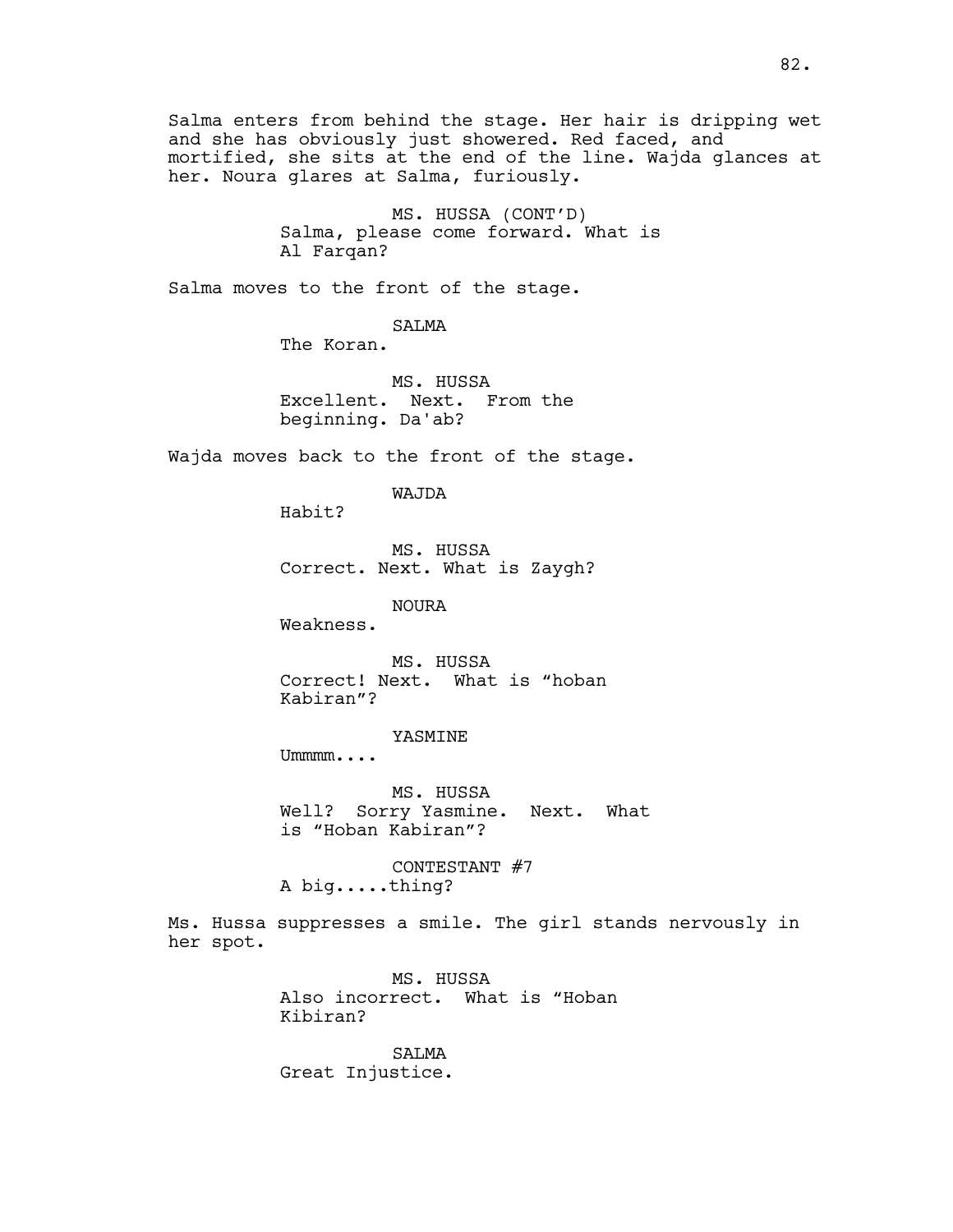Wajda looks at Ms. Hussa, trying to hide how nervous she is. Only the three girls remain in the eight chairs.

Ms. Hussa confers with the other teacher and then stands up and moves to the front of the room.

> MS. HUSSA (CONT'D) Those of you on the right of the stage, please come and collect your certificate of appreciation, thank you for participating, I'm sure you learned a lot. Noura, Salma, and Wajda, congratulations, you're going to compete for the championship. Good luck.

111 INT. SCHOOL AUDITORIUM - DAY (LATER) 111

Ms. Hussa stands under the words "Championship" on the blackboard. Noura, Salma and Wajda sit at a table in front of the stage.

Wajda looks petrified, while Noura smiles with contentment and Salma stares ahead in quiet determination.

NOURA

(whispering to Wajda) I'll bet you never thought you'd make it this far. But beware of the ugly bride over there, she looks pretty determined to win. Especially after her shower.

Wajda turns away. Salma flashes Noura a look of intense anger about to cry.

MS. HUSSA

Girls, we'll now have you recite. Please read until we indicate for you to stop. We'll start with Surat al Nisa, from ayat 66, Noura begin with "If we had decreed":

## NOURA

(flatly but correct) And if We had decreed upon them, "Kill yourselves" or "Leave your homes," they would not have done it, except for a few of them. (MORE)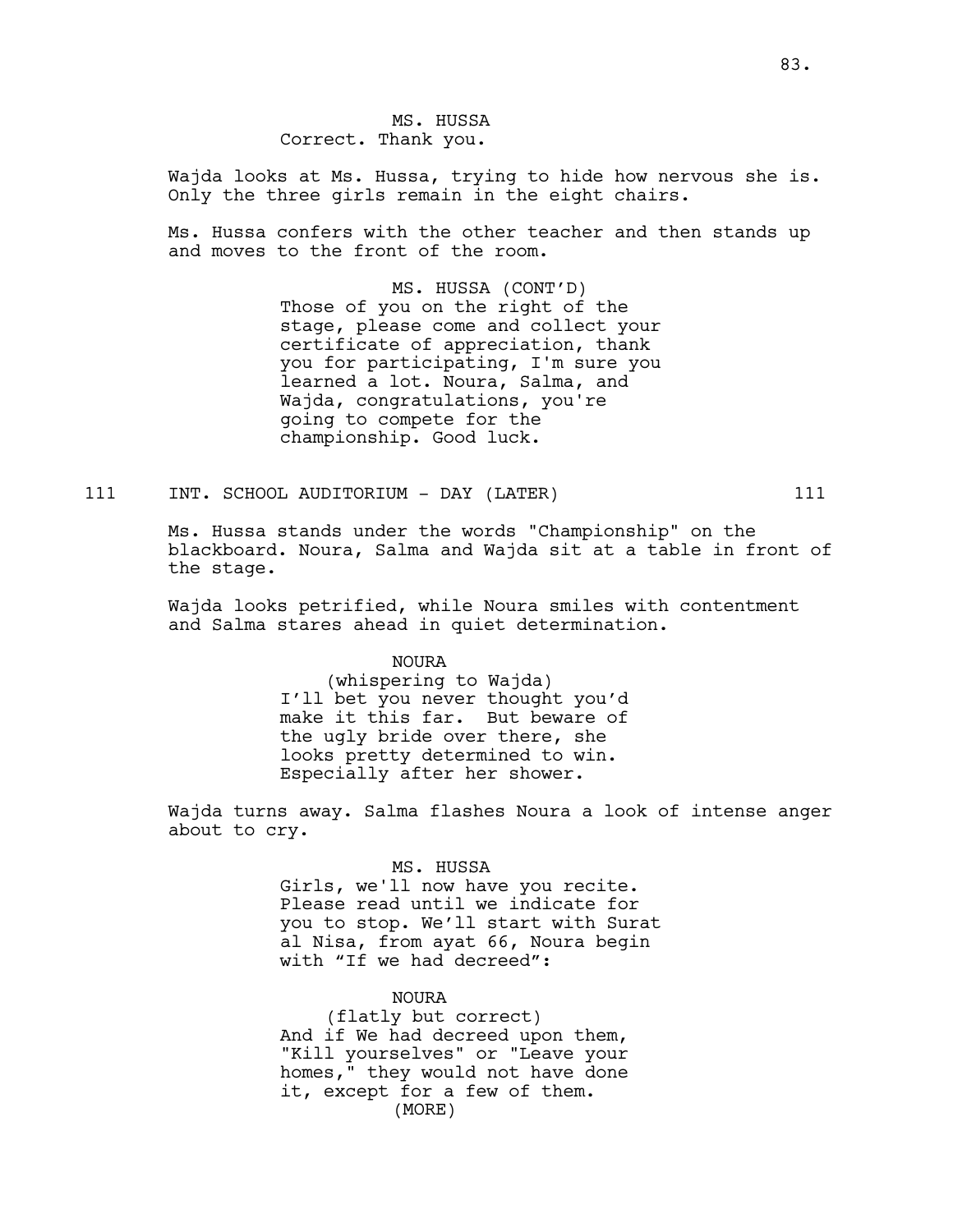But if they had done what they were instructed, it would have been better for them and a firmer position. And then We would have given them from Us a great reward. And We would have guided them to a straight path. And whoever obeys Allah and the Messenger - those will be with the ones upon whom Allah has bestowed favor of the prophets, the steadfast affirmers of truth, the martyrs and the righteous. And excellent are those as companions. NOURA (CONT'D)

Ms. Hussa raises her hand for her to stop. Noura sits back confidently. Ms. Hussa looks to Salma to begin.

> MS. HUSSA Salma start Surat al Bakara from the beginning.

## SALMA

(lowering her eyes) In the name of Allah, the Beneficent, the Merciful. Alif Lam Mim. This Book, there is no doubt in it, is a guide to those who guard against evil.

Noura's cold eyes distract her.

### SALMA (CONT'D)

Those who believe in the unseen and keep up prayer and spend out of what We have given them. And who… and who…

KORAN TEACHER (giving her cues) …And who believe...

## SALMA

(shaken, continuing) …Who believe in that which has been revealed to you and that which was revealed before you and… uh

KORAN TEACHER …And they are sure of the

hereafter.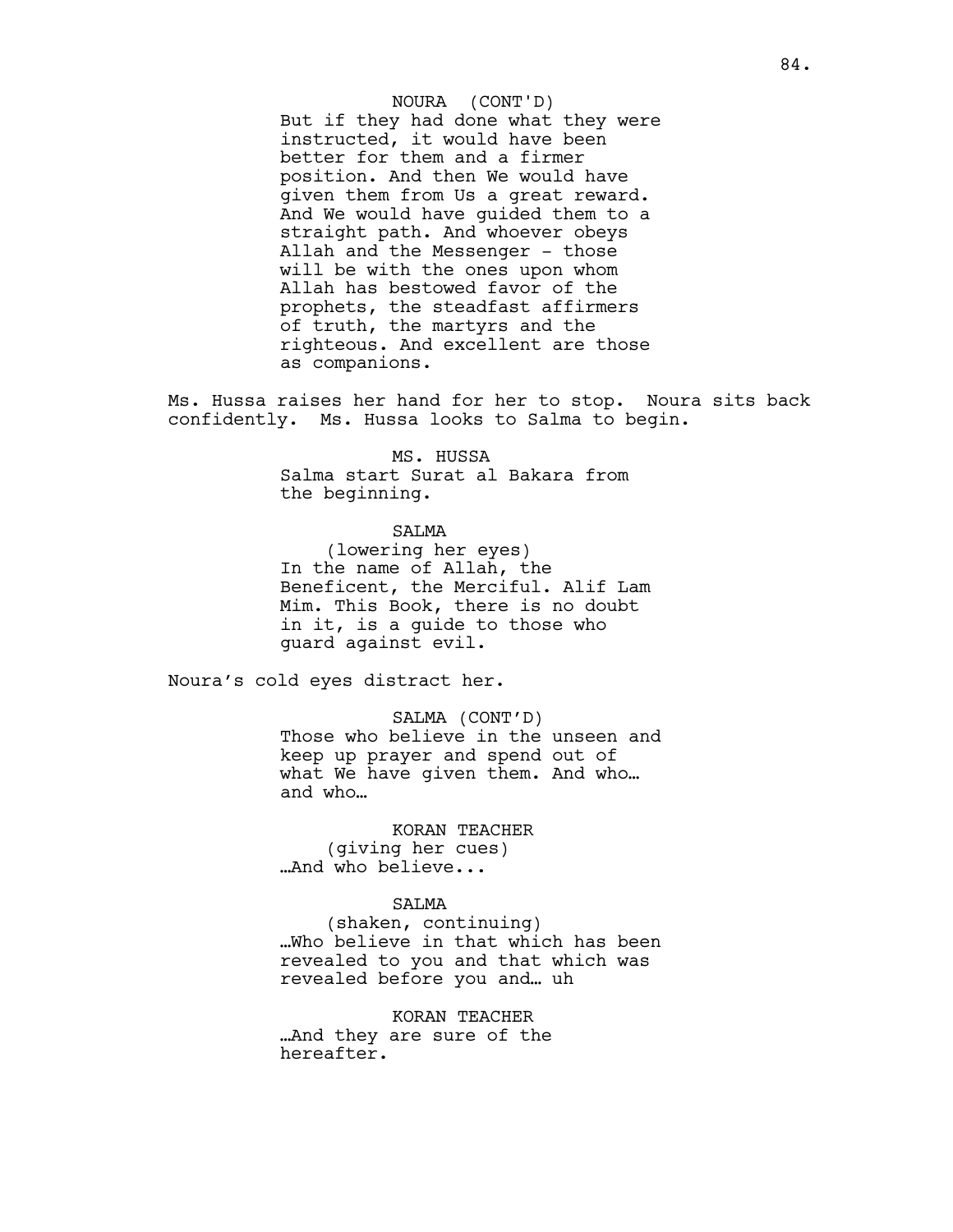**SALMA** 

(more shaken, continuing) …And they are sure of the hereafter. These are on a…

Salma stops and looks up. Ms. Hussa raises her hand.

MS. HUSSA That's enough. Thank you, Salma. Let's continue.

Wajda removes her sweaty hand from the table, leaving a moist imprint on it. She dries her hand on her dress.

She puts her hand in her pocket, pulls out her Father's stone and grips it tightly. A piece of paper sticks out of the pocket on her vest. She looks at Salma, trying not to cry.

> MS. HUSSA (CONT'D) Let's continue.

Wajda puts the stone back in her pocket and waits silently for the teacher's instructions.

> KORAN TEACHER Wajda, please start with Surat al Bakara, ayat 7. Starting with "There is disease."

Wajda looks uncertain, feeling small in the large room. She steadies herself in a moment that drags on endlessly. In the crowd she sees Fatin and Fatima looking directly at her. She is about to lower her eyes but something in their now beaten faces makes her find her confidence.

She meets their eyes right on and starts reciting in a beautiful voice, which begins weak and then gradually grows stronger and more intense.

> WAJDA In the name of Allah, the Beneficent, the Merciful. There is (pause) There is… a disease in their hearts, so Allah added to their disease and they shall have a painful chastisement because they lied. And when it is said to them, Do not make mischief in the land, they say: We are but peace-makers. Now surely they themselves are the mischief makers, but they do not perceive.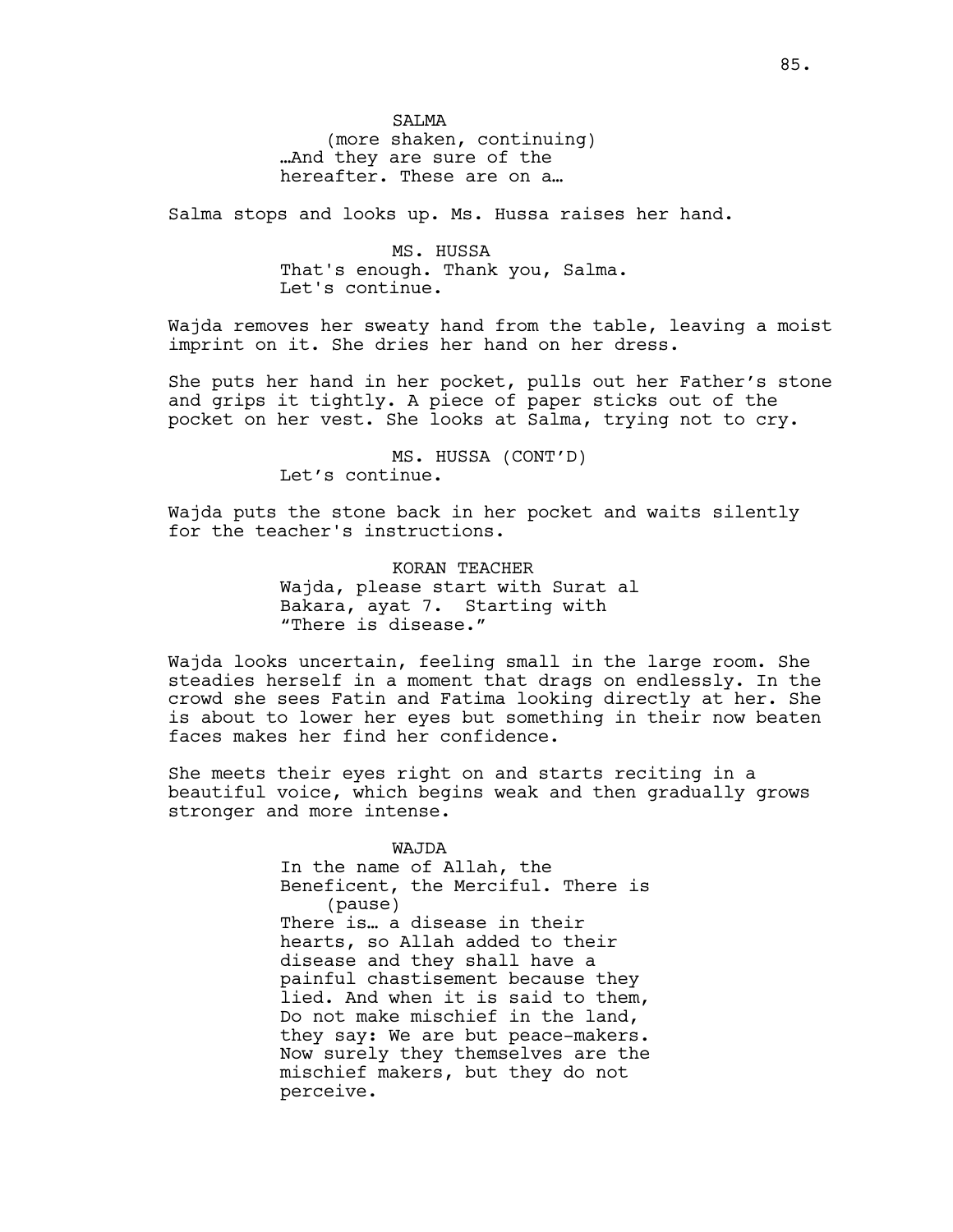Wajda stops and looks around the room for some indication on whether or not she should continue.

> MS. HUSSA (softly) Thank you, Wajda, that was very good.

Noura looks worried and very angry. Fatima has a small smile on her face. The two teachers lean in to consult each other. The moment seems endless to Wajda.

> MS. HUSSA (CONT'D) Girls, you did an excellent job and you should be proud you all made it this far. Congratulations...we will announce the winner after the prayer.

Out of the corner of her eye she sees Noura, peering down at Wajda's vest pocket. Wajda looks at her, confused, then down at her pocket and sees the paper sticking out.

Noura's mouth widens in a devilish grin as she sits straight up in her chair.

Wajda blanches, pushes the paper down in to her pocket, hiding it, then looks up quickly, panicking.

As the girls exit the stage Noura approaches the table where the judges sit. She leans over to Ms. Hussa and whispers something into her ear. Ms. Hussa furrows her brow, pauses for a moment and looks at Wajda.

> MS. HUSSA (CONT'D) Wajda, please come over here.

Worried, Wajda walks over to the judges' table.

MS. HUSSA (CONT'D) Empty your pockets.

Wajda stares at her.

WAJDA I wasn't cheating, I swear!

NOURA I saw a cheat-sheet in her pocket, Ms. Hussa. You said that they were to have no notes or else they'd be disqualified.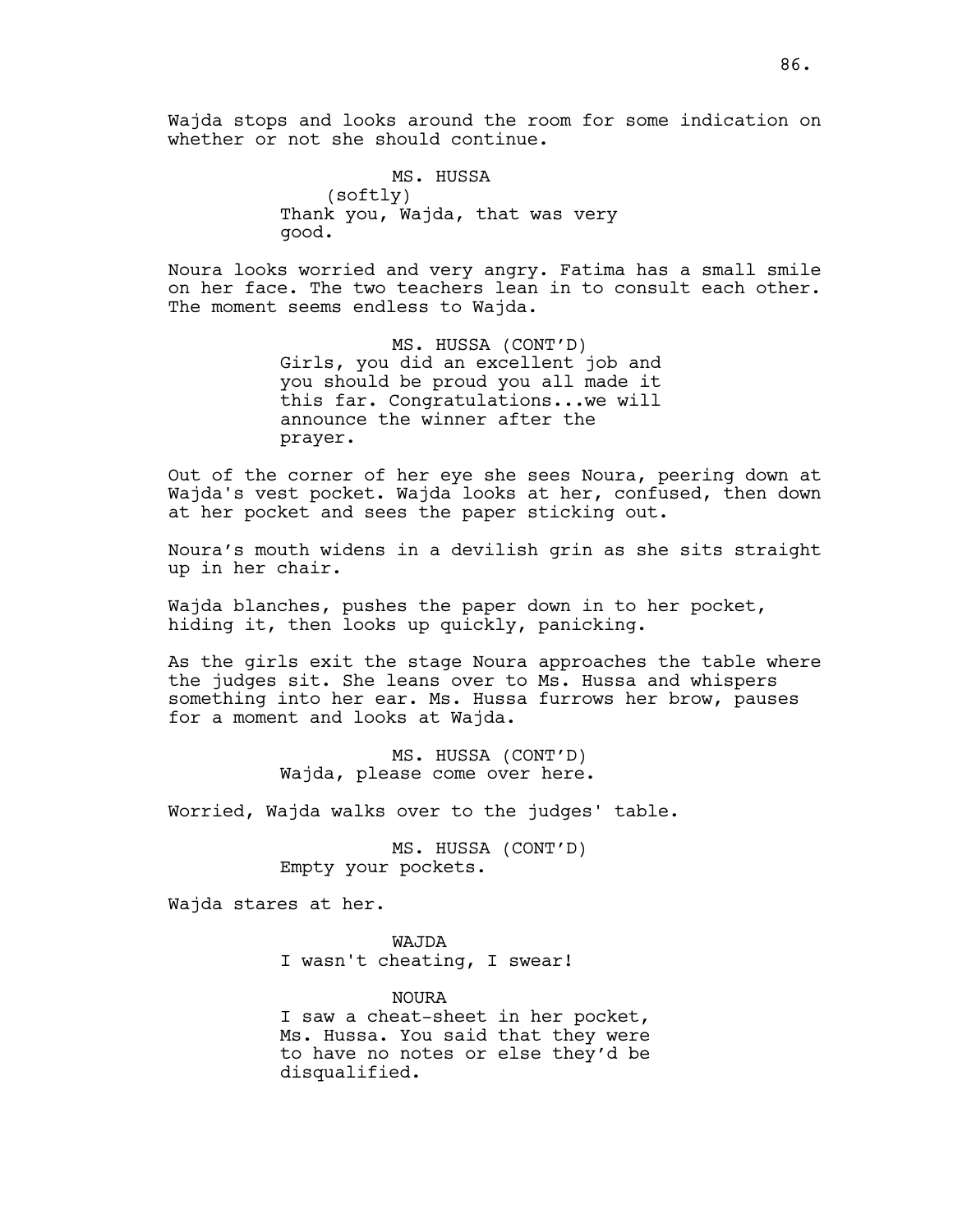MS. HUSSA Thank you, Noura, for your courage. You may go now.

Noura shoots Wajda an evil smile.

MS. HUSSA (CONT'D) Wajda, empty your pockets, please.

Wajda slowly pulls out the contents of her pockets, first the rock, then her Father's prayer beads, and puts them on the table. She pauses, looks down at her vest pocket, and reluctantly pulls out the folded piece of paper. Not remembering what it is, she looks at it with despair and lays it on the table.

The Koran teacher takes the paper from the table and reads it. Her face relaxes and she suppresses a smile. She hands it to Ms. Hussa.

> KORAN TEACHER Ms. Hussa, someone loves you and thinks you are like the moon! I don't know if we agree with that!

She laughs teasingly to Ms. Hussa then looks to Wajda kindly.

KORAN TEACHER (CONT'D) You know very well you shouldn't bring notes like this to school, not after the whole saga with Fatin and Fatima.

Ms. Hussa takes the paper and looks at it, shocked. She looks over to Wajda for answers. Wajda looks at her wide-eyed, petrified to be caught with it.

> MS. HUSSA Thank you, Wajda. Please go join the other girls for prayer.

She smiles and hands the note back to her.

MS. HUSSA (CONT'D) And when you return this note to its illustrious author, I assume you will do so with the benevolence and graciousness your Koran learning has taught you.

Wajda takes the note, turns away, still wide eyed, and inches slowly away from the table. As she moves away from them her look of fear and shock turns into a very broad grin.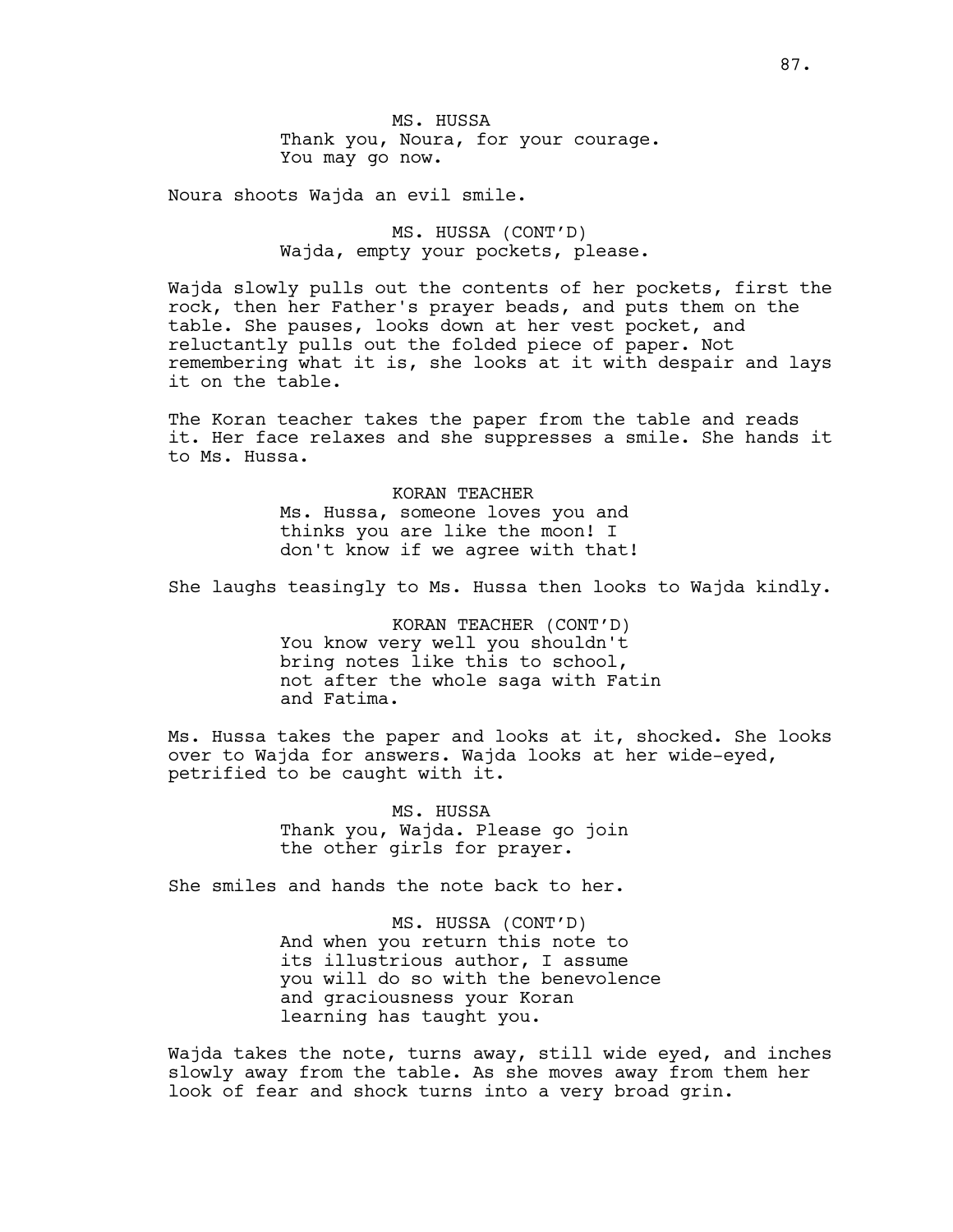# 112 INT. CORRIDOR – DAY 112

When she gets out into the hallway, alone, Wajda's smile breaks into a giggle, until she bursts out into uncontrollable fits of laughter.

### 113 INT. MOSQUE – DAY 113

The girls line up into rows. Some are taking out their abbayahs and wrapping themselves for prayer.

Ms. Hussa is in the first row along with the other contestants and a very angry Noura at her side.

Wajda sees Fatin and Fatima in the middle of the mosque and lines up next them, smiling. She unfolds her abbayah and gets ready to pray. Fatin looks over at her, raising her eyebrows.

FATIN

You sure you want to stand next to  $11S<sup>2</sup>$ 

Fatima holds Fatin's arm, then looks gratefully at Wajda.

FATIMA Congratulations.

WAJDA They haven't announced the winner yet.

FATIN You won, and you're their favorite convert, so I'm sure they were all rooting for you anyway.

Wajda stares uncomfortably at the floor, unsure what to say.

WAJDA I… I want to buy a bicycle. I'm sorry, I had to win.

Fatin pushes Wajda away with her elbow. Fatima shakes her head at Fatin and turns to Wajda.

> FATIMA A bicycle? You would never dare. We all know that you're a coward.

Wajda looks up to see Ms. Hussa searching for her.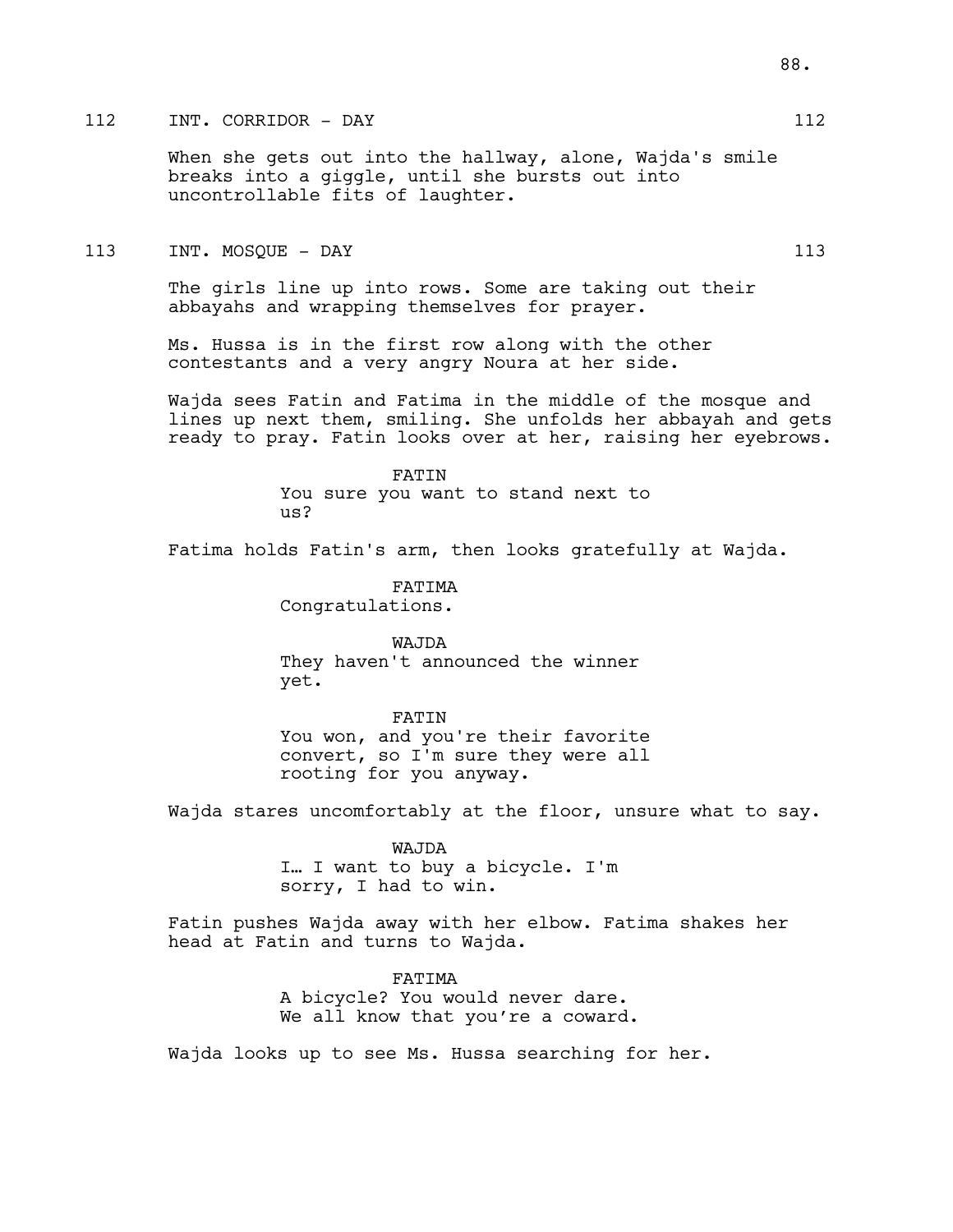Wajda looks back to Fatin and Fatima, fixing their abbayahs for prayer. Wajda hesitates.

#### FATIMA

Go.

Fatin looks the other way but Fatima nods. Sadly, Wajda lines up next to Ms. Hussa who grabs Wajda's abbayah and pulls her next to her. She whispers down to her.

> MS. HUSSA Good Muslims have to line up close to each other so the devil… (indicates Fatin and Fatima)) …doesn't get in between them.

Wajda avoids looking at Ms. Hussa as she lines up in her spot. The call for the start of prayer is announced and all of the girls pray in one synchronized voice.

GIRLS

Allhu Akbar.

114 INT. SCHOOL AUDITORIUM - DAY 114

Noura, Salma and Wajda wait nervously on stage. Ms. Hussa reaches to a megaphone behind the blackboard.

> MS. HUSSA Standing in front of me are the three finalists of the school-wide Koran competition. Only one will be awarded the cash prize, but all will receive 1st, 2nd an 3rd place certificates. The third place winner is..Salma Andul Azziz.

Salma smiles to Wajda.

MS. HUSSA (CONT'D) And now, the runner up to this year's competition is… (pauses) Noura Al Markoon.

Wajda covers her face, tearing up with happiness, the exact opposite of Noura's right now.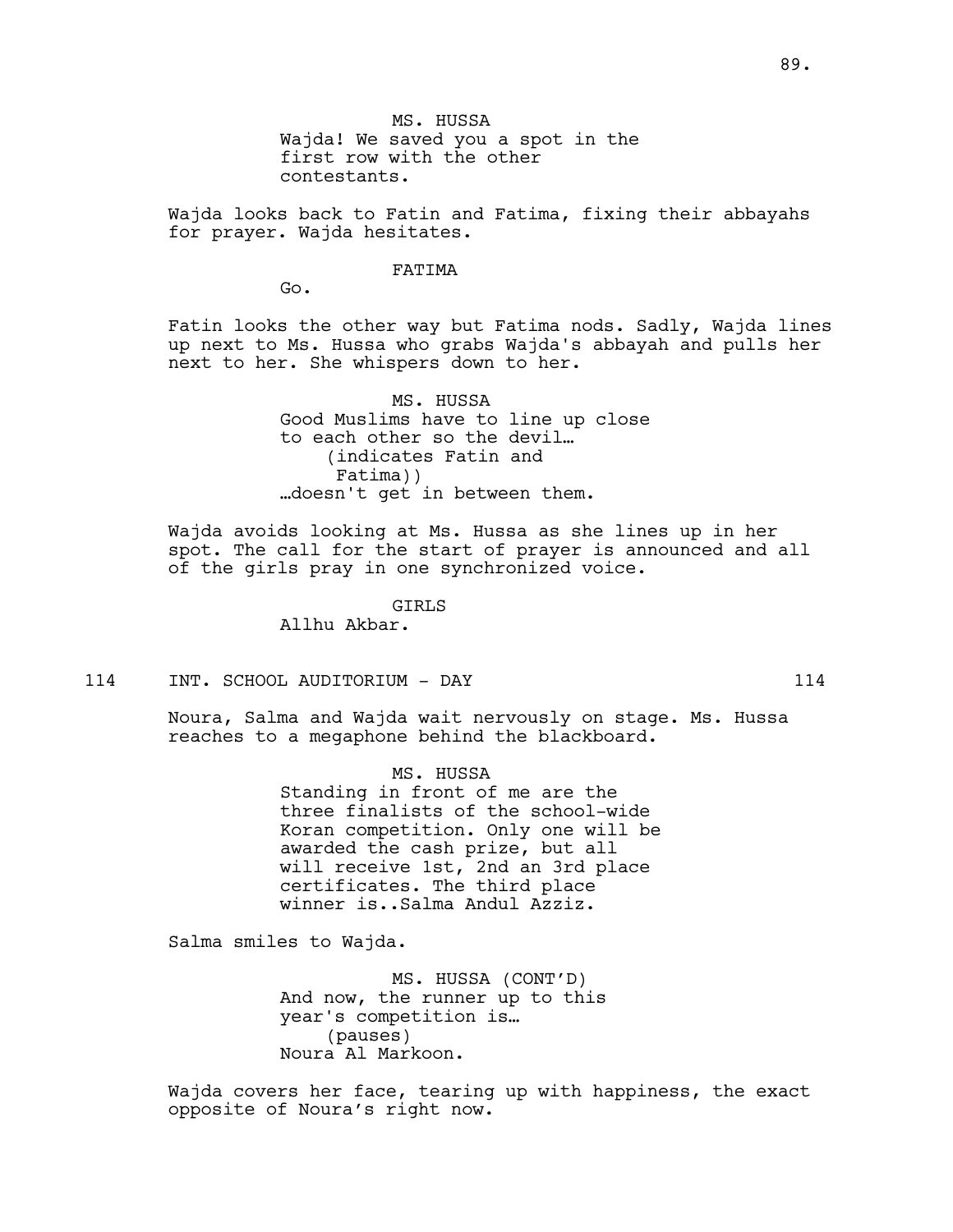Salma rushes up and gives Wajda an ecstatic congratulatory hug. She scurries back to her seat and savors every second of Noura, rigid and miserable, trudging up to Ms. Hussa, taking her certificate and storming off the stage and out of the room.

> MS. HUSSA (CONT'D) Wajda Al Safan, you are our champion. Congratulations! You are in this spot because of your devotion and perseverance, and I hope all the girls here today learn from your example.

Wajda's face beams with happiness as she walks slowly to the front of the stage. She nods "thank you" as Ms. Hussa hands her the certificate. She looks nervously at the megaphone.

> MS. HUSSA (CONT'D) Alf Mabruk bint al Saffon. Don't be shy! And what are your plans for the prize money?

As Ms. Hussa hands her the megaphone, Wajda pauses and scans the faces of the audience.

WAJDA

Mmmmm.

Ms. Hussa looks at Wajda and smiles encouragingly. Wajda's gaze falls on Salma and the rest of the girls and then she sees Fatin and Fatima, looking up at her - Fatin, with contempt and Fatima with a glimmer of pride. Wajda takes a big sigh and gathers her courage.

> WAJDA (CONT'D) (defiantly to Ms. Hussa) I am going to buy a bicycle from the shop down the road.

Giggles and laughter erupt from the audience.

MS. HUSSA

What?

Wajda looks at Fatin and Fatima, who both smile, impressed with her statement. Wajda looks back at Ms. Hussa.

> WAJDA (matter-of-factly) I'm buying a bicycle. (pauses and smiles) ) With no training wheels, of course.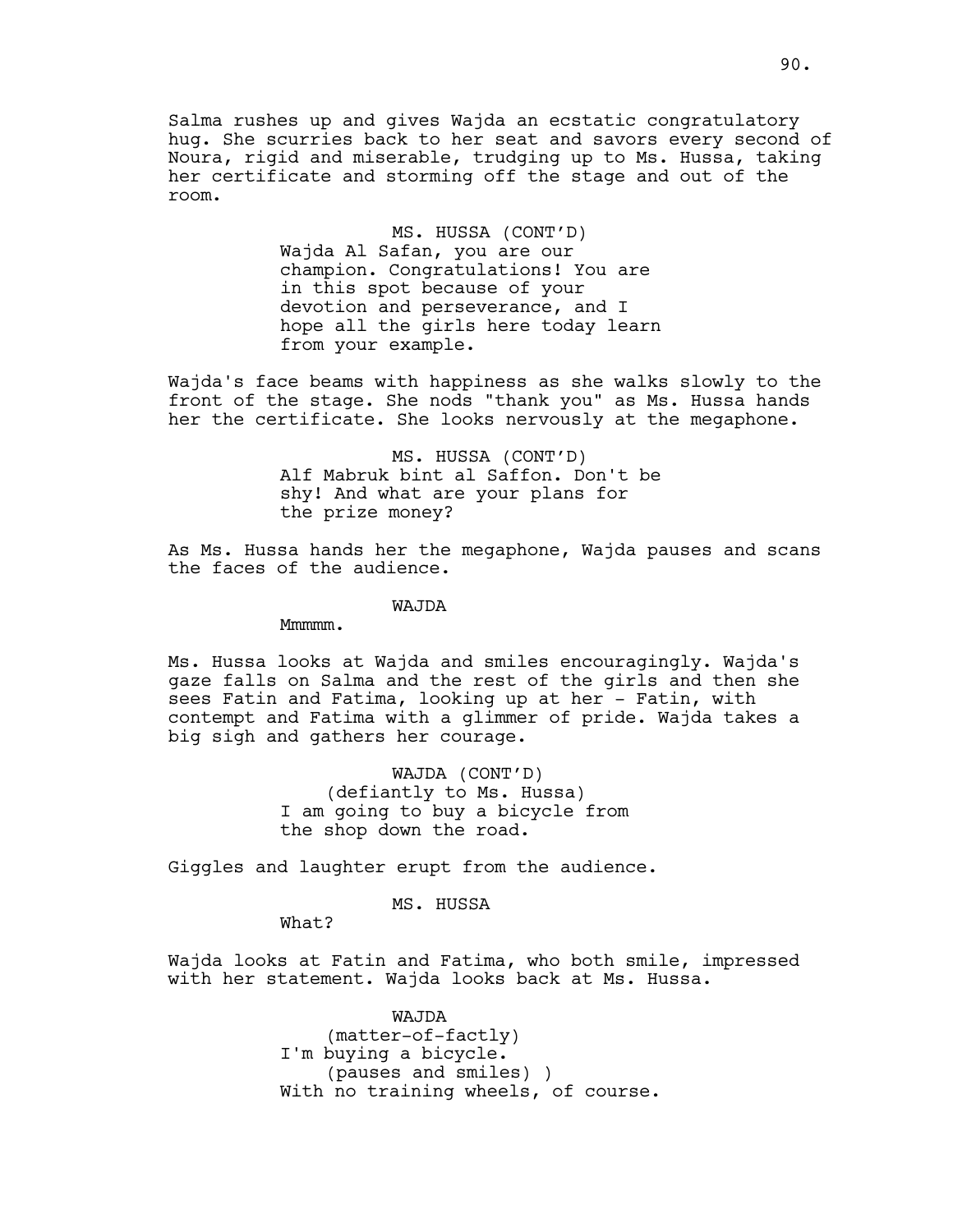Fatin and Fatima laugh, along with the rest of the crowd.

MS. HUSSA (persuasively) Now Wajda, wouldn't you rather donate the money to our fighting brothers in Palestine?

WAJDA

I don't think so. I'm going to buy a bicycle.

Wajda looks at Ms. Hussa calmly and shrugs her shoulders. Ms. Hussa stands, unsympathetically.

> MS. HUSSA A bicycle is not a toy for girls Wajda. Especially Muslim girls who need to protect their honor. Plus, I'm sure your family won't allow

it. We will donate the money in your name to our brothers and sisters fighting in Palestine.

WAJDA

 $But--$ 

MS. HUSSA Thank you for your obedience and generosity. You may step down now.

Wajda stares at Ms. Hussa, then looks over at the other teachers cautiously, realizing their disapproval. She continues staring at Ms. Hussa, knowing she cannot argue. Distraught, she turns to leave, but Ms. Hussa stops her

> MS. HUSSA (CONT'D) (whispers) You think you can act however you want and people won't notice? This will haunt you forever.

Wajda, infuriated, speaks very loudly.

WAJDA You mean like your "handsome" thief??

The crowd goes silent as does a shocked and humiliated Ms. Hussa. Wajda marches down to join the crowd of girls leaving the big hall - Fatin and Fatima right by her side. Fatima messes up her hair and Wajda tries to smile, holding back tears.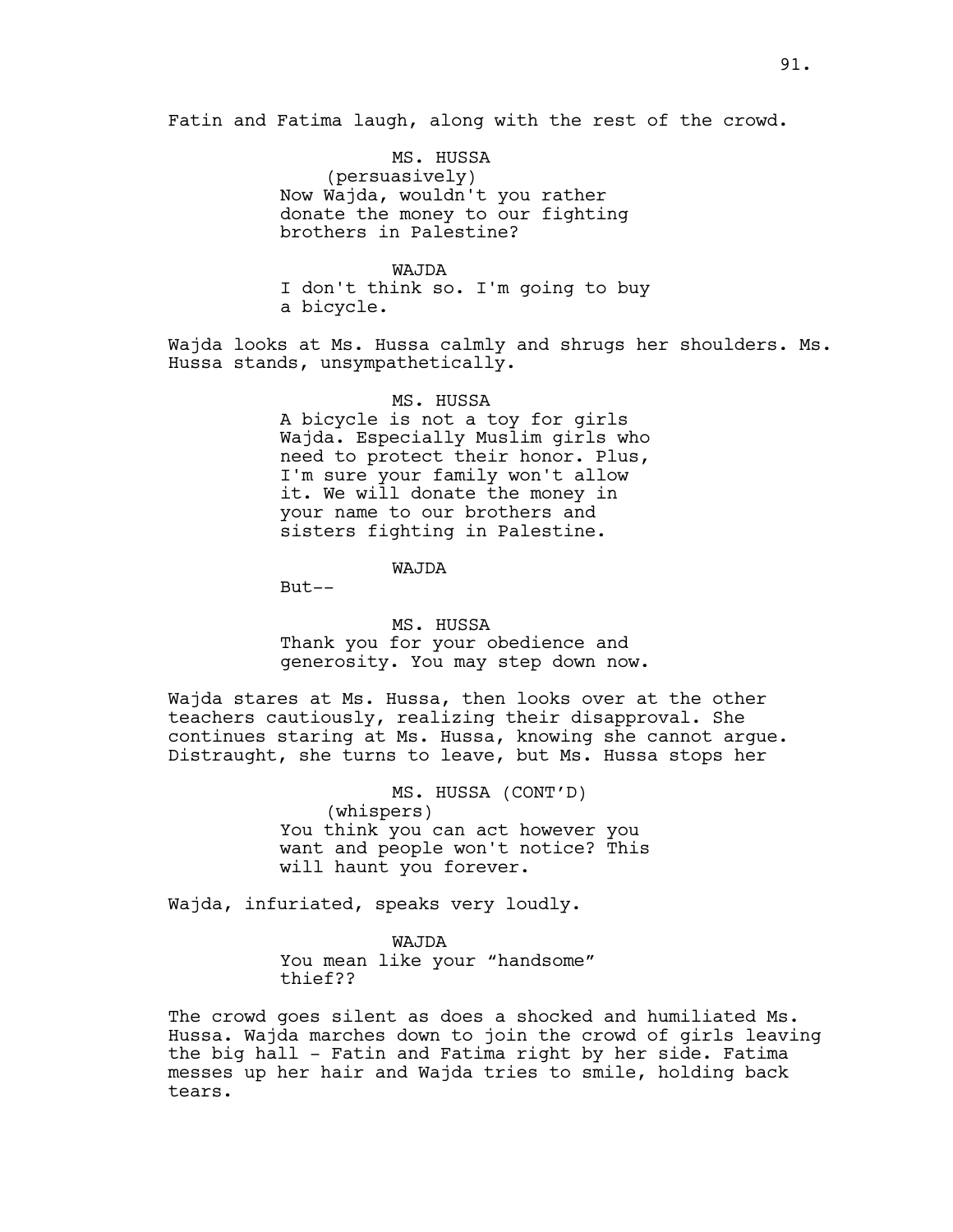# 115 EXT. FRONT OF THE SCHOOL - DAY 115

Abdullah waits outside as Wajda exits, sobbing. She storms past him without pausing. He runs along after her, confused.

> ABDULLAH Didn't you win? Where is the money?

## WAJDA In Palestine!

She continues walking. He stands in disbelief for a few seconds and then runs along after her. She is heartbroken with tears in her eyes. She turns her head to hide them.

Abdullah retreats, taken aback by her vulnerability.

Wajda runs off, leaving him standing alone in the street.

116 EXT. STREET IN FRONT OF THE TOY SHOP 116

Wajda speeds up as she nears the toy shop. She breaks into a run as she sees that the bicycle is no longer there. She looks up to the Toy Shop Owner, unloading boxes from a truck. He glances over at her and shrugs his shoulders.

## TOY SHOP OWNER

I had to.

Wajda storms off angrily, crying fresh tears.

Abdullah, standing at the corner, stares at the empty spot in front where the bicycle once sat.

117 EXT. THE CONSTRUCTION SITE - DAY 117

Wajda trudges slowly, defeated, trying not to cry. The workers taunt Wajda as she approaches, making rude gestures.

> WORKER Come up and play with us little girl. We will have lots of fun!

Wajda stops, breathing heavily. Determined, she scoops up handfuls of stones and throws them violently at the workers, who run for cover. She cries.

> WAJDA Take this! Take this!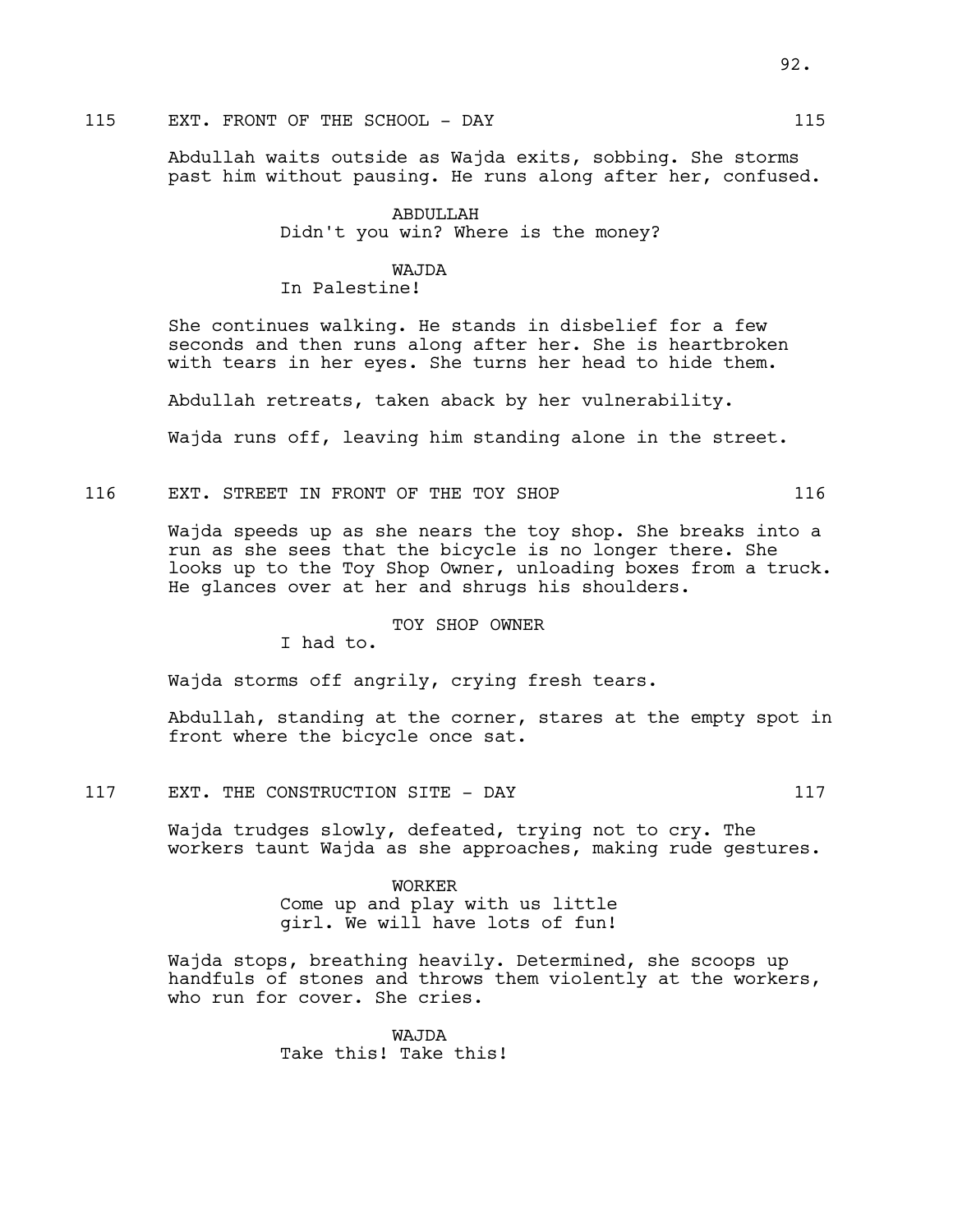Abdullah catches up, sees what's going on, scoops up a handful of rocks and joins in, aiming for the workers. The FOREMAN approaches them menacingly, shaking his fist.

> FOREMAN Hey you kids! Stop that!

ABDULLAH (holding up a big stone) Tell your workers to stop bothering her. She deserves better!

His arm still outstretched, he looks at Wajda who drops her remaining stones, turns and runs back towards her home.

118 EXT. FRONT OF WAJDA'S HOUSE - DAY 118

Wajda and Abdullah walk slowly back towards the house.

ABDULLAH (softly) I'll give you my bicycle.

WAJDA (shaking her head) Then how would we race?

Wajda walks on ahead of Abdullah.

ABDULLAH

Hey, Wajda!

She turns.

ABDULLAH (CONT'D) (gathering up his courage) You know I'll marry you when we grow up, right?

Wajda stops and looks at him sadly. She turns away and continues towards her home.

119 INT. LIVING ROOM - DAY 119

Wajda pushes open the front door of her house, surprised to see it's unlocked. She walks in, tired.

Her Father sits on the edge of the couch, nervously twiddling his thumbs. He runs his hands through his freshly combed hair when he sees Wajda.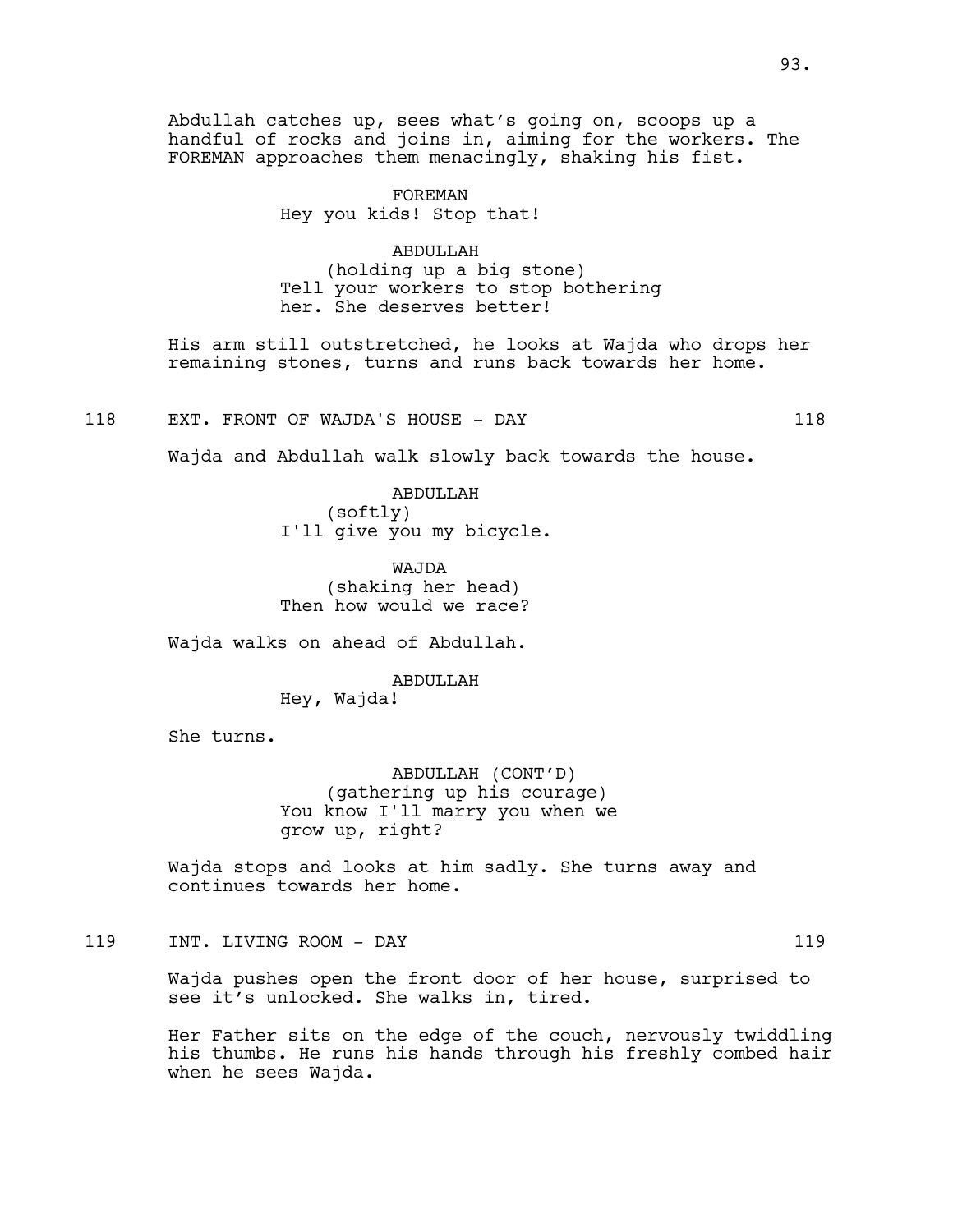Hey, finally you're home!

Wajda looks at her Father, suspiciously.

WAJDA

(pretending to be cheerful) What's up with the new hairstyle?

FATHER Your Mother's rejecting my calls. I've been trying to call her all day. Where is she?

Wajda, without saying anything, pulls the certificate from the competition out of her bag, walks slowly over to her Father and hands it to him.

He looks at her, confused, and reads it. His face changes to excitement.

> FATHER (CONT'D) You won? I can't believe it. That's amazing!

He hugs her. Wajda rests her head on his shoulder and lets a few tears flow from her eyes. He holds her in front of him.

> FATHER (CONT'D) Hey, why are you crying? You won. You should be happy?

Wajda is about to tell him everything when his phone RINGS. He goes to the hallway to talk in private. He turns away from Wajda, laughs, says something soft and hangs up. He returns to the Majlis and picks up his ghutra and Okal.

As he leaves, he messes up her hair playfully.

FATHER (CONT'D) I'm so proud of you, my little champ.

He looks back at her.

FATHER (CONT'D) Tell your Mother I waited for her. I wanted to talk with her. Tell her… (clears his throat) Tell her I love her.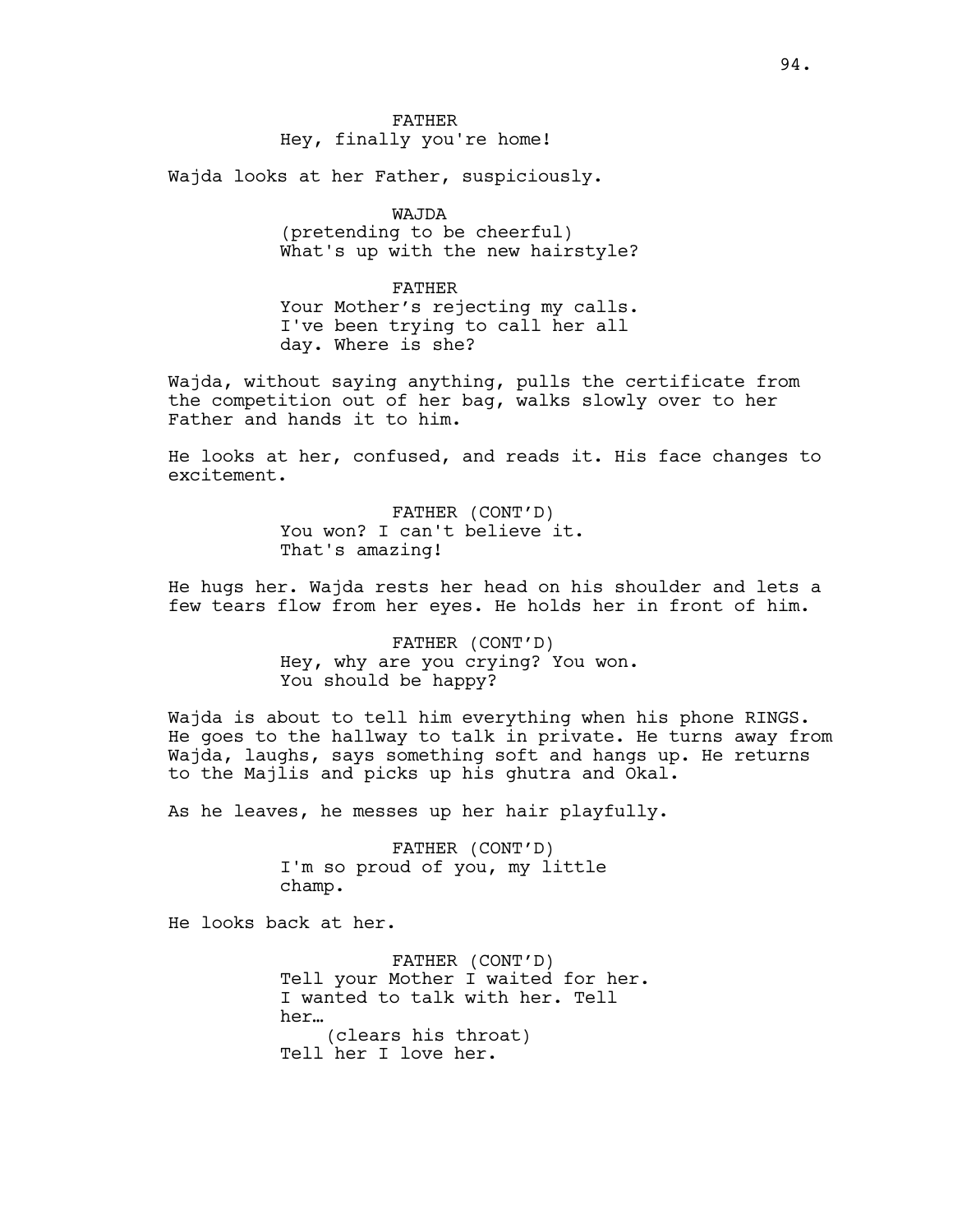He turns back once more, giving Wajda an apologetic smile and leaves. Wajda sits back into the couch. She looks up at the clock on the wall. The phone RINGS and she picks up.

> WAJDA Hello? Hi Aunt Leila… No, I don't know where she is… Yeah, she's usually home by now… Okay, I'll let her know. Bye.

She lays down and continues staring at the ticking clock.

## 120 INT. LIVING ROOM - NIGHT 120

Wajda sleeps on the couch, still in her school uniform. She's awakened by the sound of GUNSHOTS and BLASTS of fireworks in the distance. She sits up and sees that the living room is dark. Lights are shining from the bathroom and her Mother's room. She gets up and cautiously walks over.

She looks in through the doorway and sees her Mother's abbayah on the bed right next to:

A NEW WHITE LAB COAT.

She heads for the bathroom.

121 INT. BATHROOM – NIGHT 121 121 121 122 122 123 124 125 126 127 127 127 127 127 127 127 128 129 12

Wajda leans over the sink to wash her face. She sees clumps of freshly cut hair along the inside of the sink. As she examines it closer, she hears more GUNSHOTS and BLASTS of fireworks. She looks at the stairway leading to the roof.

## 122 EXT. THE ROOF OF WAJDA'S HOUSE - NIGHT

Wajda sees her Mother smoking a cigarette in the dim light. Her hair is cut to shoulder length, twirling in the wind. She stares off into the distance, at a party, where strands of lights line a house a few blocks away.

Wajda walks over and stands next to her Mother, tossing her Father's rock idly in her hand. Her Mother tries to discretely put out her cigarette. Wajda stares out at the house with the lights on it, confused. The Mother smiles sadly.

> MOTHER I heard the news. Congratulations, I'm so proud of you.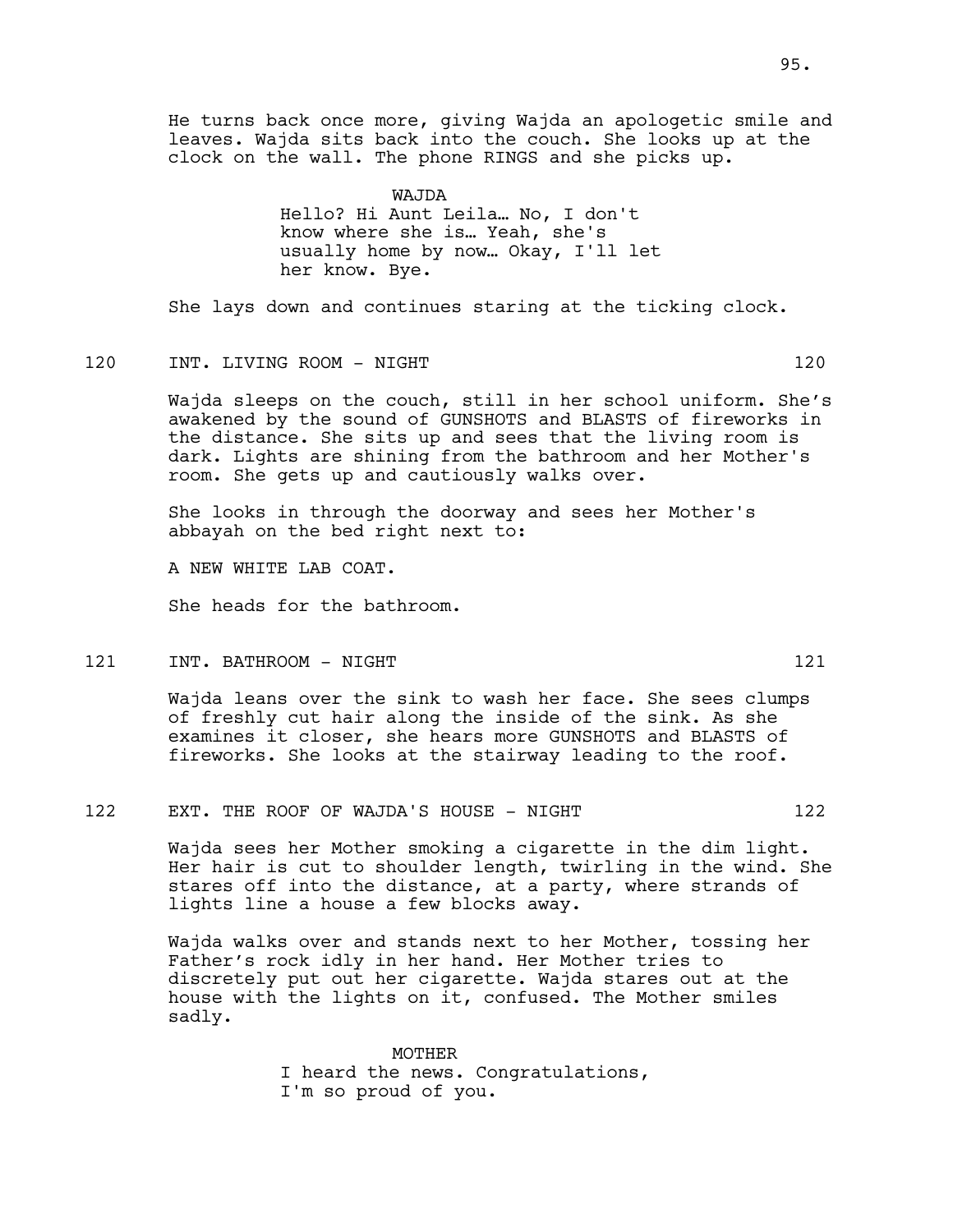WAJDA (pouting) They didn't give me the money.

She puts the rock back in her pocket. The Mother messes up Wajda's hair, playfully.

> MOTHER I can't believe you said you wanted a bicycle! (laughing) ) They must have thought you were crazy! (pauses) Damn them, you don't need their money, anyway.

Wajda is taken aback by her Mother's tone. She watches her skeptically as she squints off towards the house having the party.

> WAJDA Isn't that my Grandmother's house? I thought my Uncle's wedding wasn't until next month. Right?

MOTHER It's not your Uncle's wedding they are celebrating.

Wajda looks up at her Mother suddenly. Her eyes widen in realization. Wajda rushes over to hug her, and they embrace.

Her Mother sits them down and wraps her arms around Wajda's head and shoulders as GUNSHOTS ring out in the distance. Her Mother wipes the tears from Wajda's eyes.

> MOTHER (CONT'D) It's all right. He made his decision. It'll be only the two of us now. It will be fine.

She strokes her daughter's hair. Wajda looks up, determined.

WAJDA Let's buy the red dress and go over there and get him!

MOTHER There's no need for the red dress anymore. Besides, I used that money to buy you something else.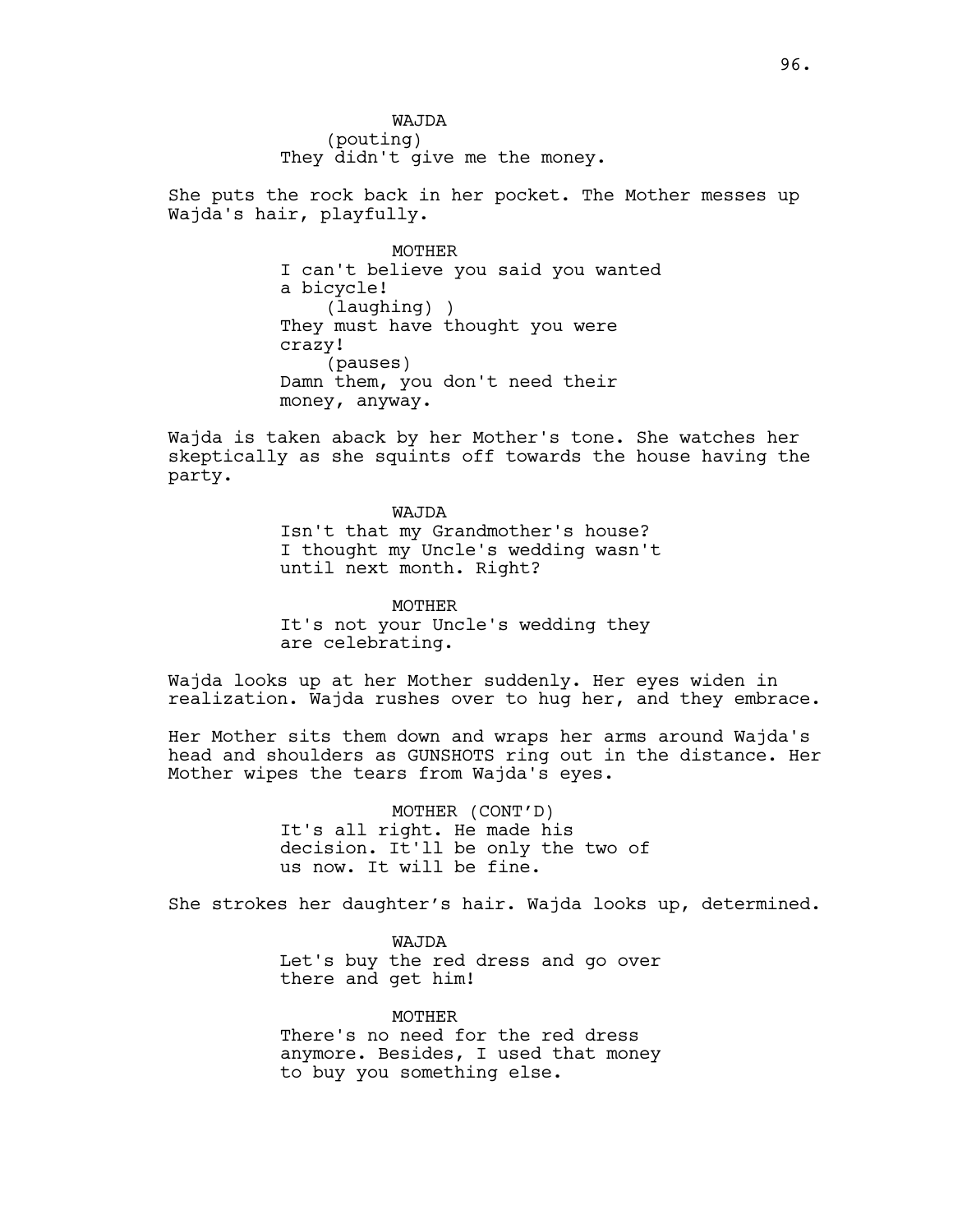She reaches over and flicks on the bare light-bulb on the wall.

The weak light falls directly on the corner of the roof revealing…

THE GREEN BICYCLE!

MOTHER (CONT'D) I wanted to surprise you tomorrow morning.

Wajda stares at it in disbelief then looks over to her Mother, who smiles at her tenderly.

> MOTHER (CONT'D) I hope it's the right one. The Shopkeeper said he has been holding it for some spunky little girl for weeks.

They embrace each other and cry as fireworks continue behind them.

123 EXT. THE NEIGHBORHOOD STREETS - DAY 123

Wajda pedals through the neighborhood on her new green bicycle. The wind blows through her hair. She slides to a stop in front of her Grandmother's house. She looks up at the lights and remaining decorations. She sighs and continues on.

As she pulls away she sees Abdullah approach with a few other boys. She smiles at him. He smiles back, waves the others to go on without him and pushes hard to catch up with her.

As they pass the toy shop, The Owner sits sipping tea in front of the store chatting with another FRIEND.

#### FRIEND

What is this music?

As the children pass by, The Owner smiles at Wajda. His friend looks at him in utter confusion.

Wajda turns and pushes her bicycle ahead faster. She looks back to see if Abdullah is catching up to her.

## WAJDA

Catch me if you can!

She passes by several BYSTANDERS who look at her disapprovingly. She holds out her arms proudly and steers the bicycle without touching the handlebars, smiling.